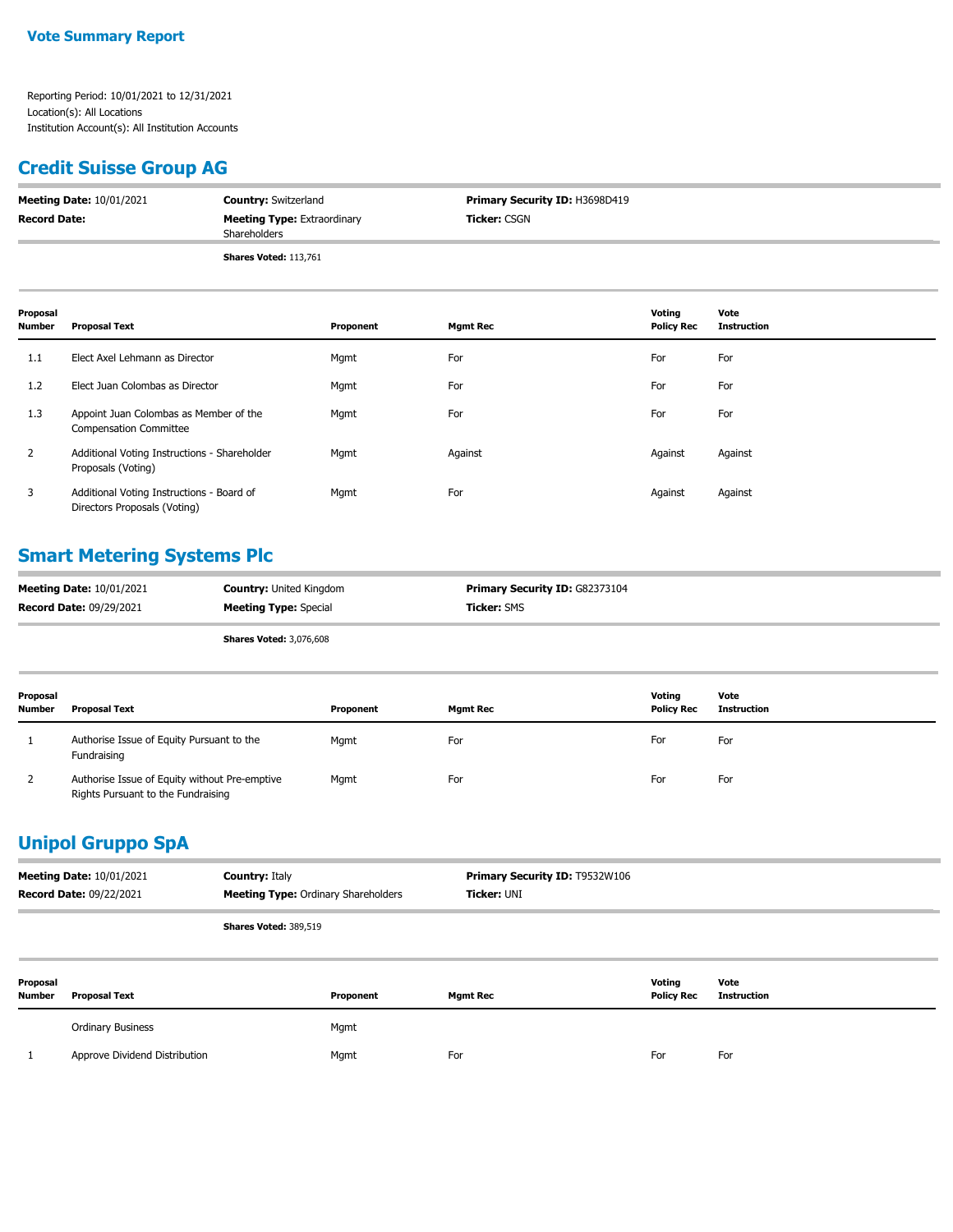# **Ultra Electronics Holdings Plc**

| <b>Meeting Date: 10/04/2021</b><br>Record Date: 09/30/2021 |                               | <b>Country: United Kingdom</b><br><b>Meeting Type: Court</b> |           | Primary Security ID: G9187G103<br><b>Ticker: ULE</b> |                             |                            |
|------------------------------------------------------------|-------------------------------|--------------------------------------------------------------|-----------|------------------------------------------------------|-----------------------------|----------------------------|
|                                                            |                               | <b>Shares Voted: 362,100</b>                                 |           |                                                      |                             |                            |
| Proposal<br><b>Number</b>                                  | <b>Proposal Text</b>          |                                                              | Proponent | <b>Mgmt Rec</b>                                      | Voting<br><b>Policy Rec</b> | Vote<br><b>Instruction</b> |
|                                                            | <b>Court Meeting</b>          |                                                              | Mgmt      |                                                      |                             |                            |
|                                                            | Approve Scheme of Arrangement |                                                              | Mgmt      | For                                                  | Refer                       | For                        |

# **Ultra Electronics Holdings Plc**

| <b>Meeting Date: 10/04/2021</b> | <b>Country:</b> United Kingdom | <b>Primary Security ID: G9187G103</b> |
|---------------------------------|--------------------------------|---------------------------------------|
| <b>Record Date: 09/30/2021</b>  | <b>Meeting Type: Special</b>   | <b>Ticker: ULE</b>                    |
|                                 |                                |                                       |

**Shares Voted:** 362,100

| Proposal<br><b>Number</b> | Proposal Text                                                                                                                                       | Proponent | Mgmt Rec | Votina<br><b>Policy Rec</b> | Vote<br>Instruction |
|---------------------------|-----------------------------------------------------------------------------------------------------------------------------------------------------|-----------|----------|-----------------------------|---------------------|
|                           | Approve Matters Relating to the<br>Recommended Cash Acquisition of Ultra<br>Electronics Holdings plc by Cobham Ultra<br><b>Acquisitions Limited</b> | Mgmt      | For      | Refer                       | For                 |

#### **Joules Group Plc**

| <b>Meeting Date: 10/05/2021</b> | <b>Country: United Kingdom</b> | <b>Primary Security ID: G5186P102</b> |
|---------------------------------|--------------------------------|---------------------------------------|
| <b>Record Date: 10/01/2021</b>  | <b>Meeting Type: Annual</b>    | Ticker: JOUL                          |
|                                 |                                |                                       |

**Shares Voted:** 4,049,718

| Proposal<br><b>Number</b> | <b>Proposal Text</b>                                 | Proponent | <b>Mgmt Rec</b> | Voting<br><b>Policy Rec</b> | Vote<br><b>Instruction</b> |
|---------------------------|------------------------------------------------------|-----------|-----------------|-----------------------------|----------------------------|
| л.                        | Accept Financial Statements and Statutory<br>Reports | Mgmt      | For             | For                         | For                        |
| $\overline{2}$            | Approve Remuneration Report                          | Mgmt      | For             | For                         | For                        |
| 3                         | Re-elect Ian Filby as Director                       | Mgmt      | For             | For                         | For                        |
| $\overline{4}$            | Re-elect Tom Joule as Director                       | Mgmt      | For             | For                         | For                        |
| 5                         | Elect Caroline York as Director                      | Mgmt      | For             | For                         | For                        |
| 6                         | Re-elect Jill Little as Director                     | Mgmt      | For             | For                         | For                        |
|                           | Re-elect Nick Jones as Director                      | Mgmt      | For             | For                         | For                        |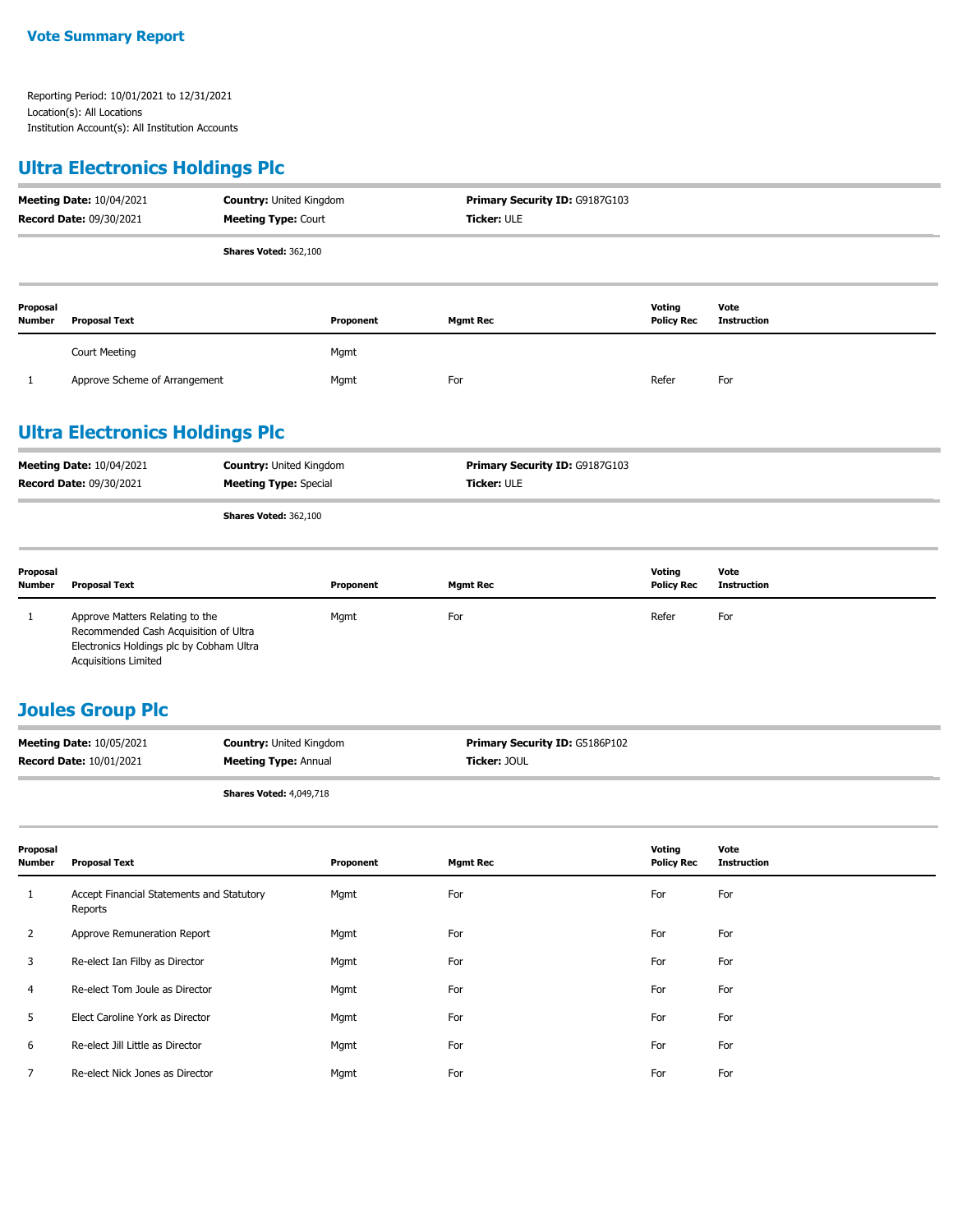#### **Joules Group Plc**

| Proposal<br>Number | <b>Proposal Text</b>                                                                                                     | Proponent | <b>Mgmt Rec</b> | Voting<br><b>Policy Rec</b> | Vote<br><b>Instruction</b> |
|--------------------|--------------------------------------------------------------------------------------------------------------------------|-----------|-----------------|-----------------------------|----------------------------|
| 8                  | Re-elect David Stead as Director                                                                                         | Mgmt      | For             | For                         | For                        |
| 9                  | Reappoint Deloitte LLP as Auditors                                                                                       | Mgmt      | For             | For                         | For                        |
| 10                 | Authorise Board to Fix Remuneration of<br>Auditors                                                                       | Mgmt      | For             | For                         | For                        |
| 11                 | Authorise Issue of Equity                                                                                                | Mgmt      | For             | For                         | For                        |
| 12                 | Authorise UK Political Donations and<br>Expenditure                                                                      | Mgmt      | For             | Against                     | Against                    |
| 13                 | Authorise Issue of Equity without Pre-emptive<br>Rights                                                                  | Mgmt      | For             | For                         | For                        |
| 14                 | Authorise Issue of Equity without Pre-emptive<br>Rights in Connection with an Acquisition or<br>Other Capital Investment | Mgmt      | For             | For                         | For                        |
| 15                 | Authorise Market Purchase of Ordinary Shares                                                                             | Mgmt      | For             | For                         | For                        |

### **BFF Bank SpA**

| <b>Meeting Date: 10/07/2021</b> | <b>Country: Italy</b>                                     | <b>Primary Security ID: T1R288116</b> |
|---------------------------------|-----------------------------------------------------------|---------------------------------------|
| <b>Record Date: 09/28/2021</b>  | <b>Meeting Type: Extraordinary</b><br><b>Shareholders</b> | <b>Ticker: BFF</b>                    |
|                                 | <b>Shares Voted: 419,830</b>                              |                                       |

| Proposal<br><b>Number</b> | <b>Proposal Text</b>          | Proponent | <b>Mgmt Rec</b> | Voting<br><b>Policy Rec</b> | Vote<br><b>Instruction</b> |
|---------------------------|-------------------------------|-----------|-----------------|-----------------------------|----------------------------|
|                           | <b>Ordinary Business</b>      | Mgmt      |                 |                             |                            |
|                           | Approve Dividend Distribution | Mgmt      | For             | For                         | For                        |
|                           | <b>Extraordinary Business</b> | Mgmt      |                 |                             |                            |
|                           | Amend Company Bylaws          | Mgmt      | For             | For                         | For                        |

### **Singapore Exchange Limited**

| <b>Meeting Date: 10/07/2021</b> | <b>Country: Singapore</b>   | <b>Primary Security ID: Y79946102</b> |
|---------------------------------|-----------------------------|---------------------------------------|
| <b>Record Date:</b>             | <b>Meeting Type: Annual</b> | Ticker: S68                           |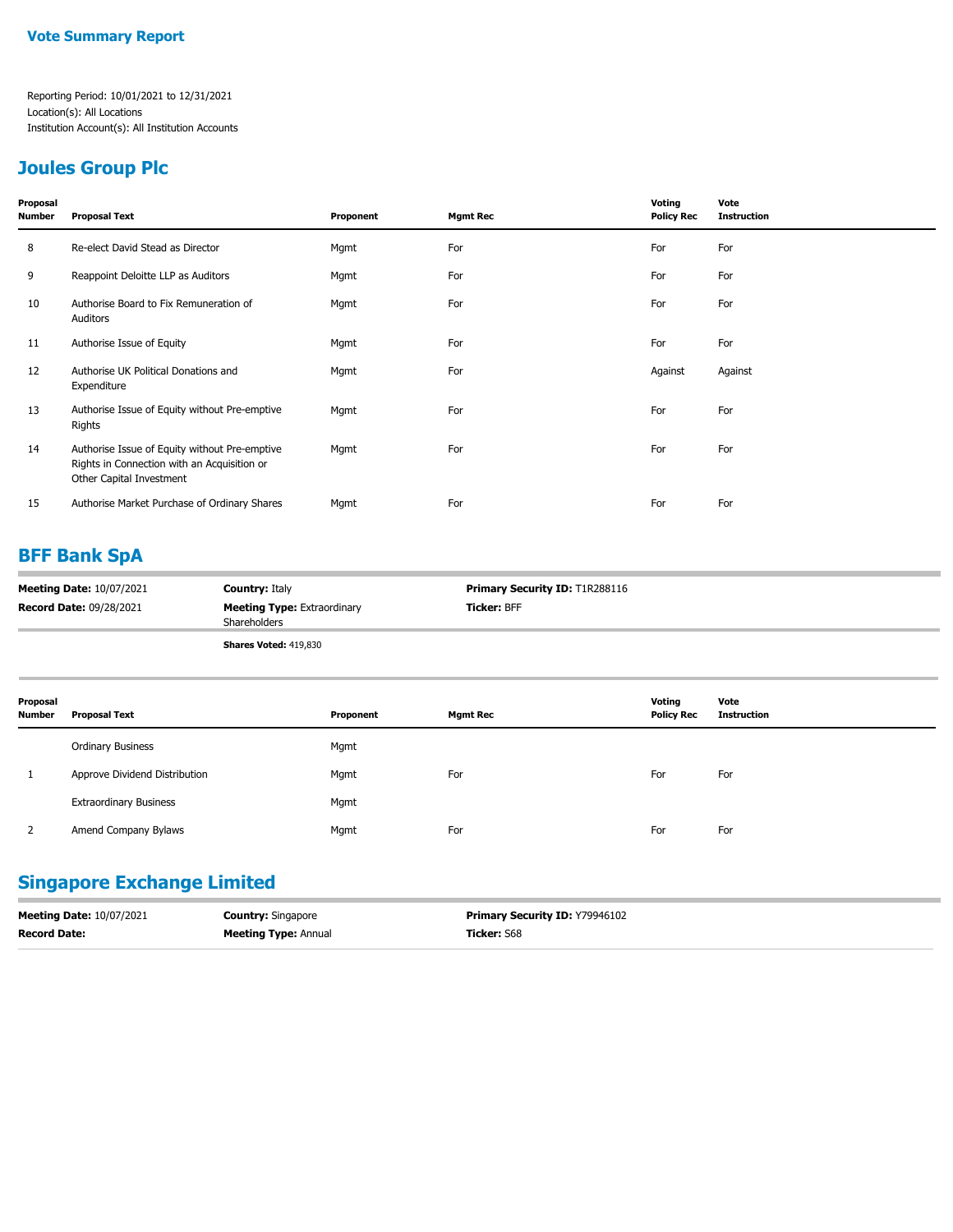#### **Singapore Exchange Limited**

**Shares Voted:** 96,820

| Proposal<br>Number | <b>Proposal Text</b>                                                                               | Proponent | <b>Mgmt Rec</b> | Voting<br><b>Policy Rec</b> | Vote<br><b>Instruction</b> |
|--------------------|----------------------------------------------------------------------------------------------------|-----------|-----------------|-----------------------------|----------------------------|
| 1                  | Adopt Financial Statements and Directors' and<br>Auditors' Reports                                 | Mgmt      | For             | For                         | For                        |
| $\overline{2}$     | Approve Final Dividend                                                                             | Mgmt      | For             | For                         | For                        |
| 3a                 | Elect Loh Boon Chye as Director                                                                    | Mgmt      | For             | For                         | For                        |
| 3b                 | Elect Subra Suresh as Director                                                                     | Mgmt      | For             | Against                     | Against                    |
| 4                  | Elect Yeoh Oon Jin as Director                                                                     | Mgmt      | For             | For                         | For                        |
| 5                  | Approve Directors' Fees to be Paid to the<br>Chairman                                              | Mgmt      | For             | For                         | For                        |
| 6                  | Approve Directors' Fees to be Paid to All<br>Directors (Other than the Chief Executive<br>Officer) | Mgmt      | For             | For                         | For                        |
| $\overline{7}$     | Approve KPMG LLP as Auditors and Authorize<br>Board to Fix Their Remuneration                      | Mgmt      | For             | For                         | For                        |
| 8                  | Approve Issuance of Shares Pursuant to the<br>Singapore Exchange Limited Scrip Dividend<br>Scheme  | Mgmt      | For             | For                         | For                        |
| 9                  | Approve Issuance of Equity or Equity-Linked<br>Securities with or without Preemptive Rights        | Mgmt      | For             | Against                     | Against                    |
| 10                 | Authorize Share Repurchase Program                                                                 | Mgmt      | For             | For                         | For                        |

#### **21Vianet Group, Inc.**

| <b>Meeting Date: 10/08/2021</b><br><b>Country:</b> Cayman Islands<br><b>Record Date: 08/27/2021</b><br><b>Meeting Type: Extraordinary</b><br>Shareholders |                      | Primary Security ID: 90138A103<br><b>Ticker: VNET</b> |                 |                             |                     |  |  |
|-----------------------------------------------------------------------------------------------------------------------------------------------------------|----------------------|-------------------------------------------------------|-----------------|-----------------------------|---------------------|--|--|
|                                                                                                                                                           |                      | Shares Voted: 63,741                                  |                 |                             |                     |  |  |
| Proposal<br><b>Number</b>                                                                                                                                 | <b>Proposal Text</b> | Proponent                                             | <b>Mamt Rec</b> | Votina<br><b>Policy Rec</b> | Vote<br>Instruction |  |  |

| Number | <b>Proposal Text</b>                    | Proponent | <b>Mamt Rec</b> | <b>Policy Rec</b> | Instruction |
|--------|-----------------------------------------|-----------|-----------------|-------------------|-------------|
|        | Meeting for ADR Holders                 | Mgmt      |                 |                   |             |
|        | Change Company Name to VNET Group, Inc. | Mgmt      | For             | For               | For         |

### **China Mengniu Dairy Company Limited**

| <b>Meeting Date: 10/12/2021</b> | <b>Country:</b> Cayman Islands                            | <b>Primary Security ID: G21096105</b> |
|---------------------------------|-----------------------------------------------------------|---------------------------------------|
| <b>Record Date: 10/06/2021</b>  | <b>Meeting Type:</b> Extraordinary<br><b>Shareholders</b> | <b>Ticker: 2319</b>                   |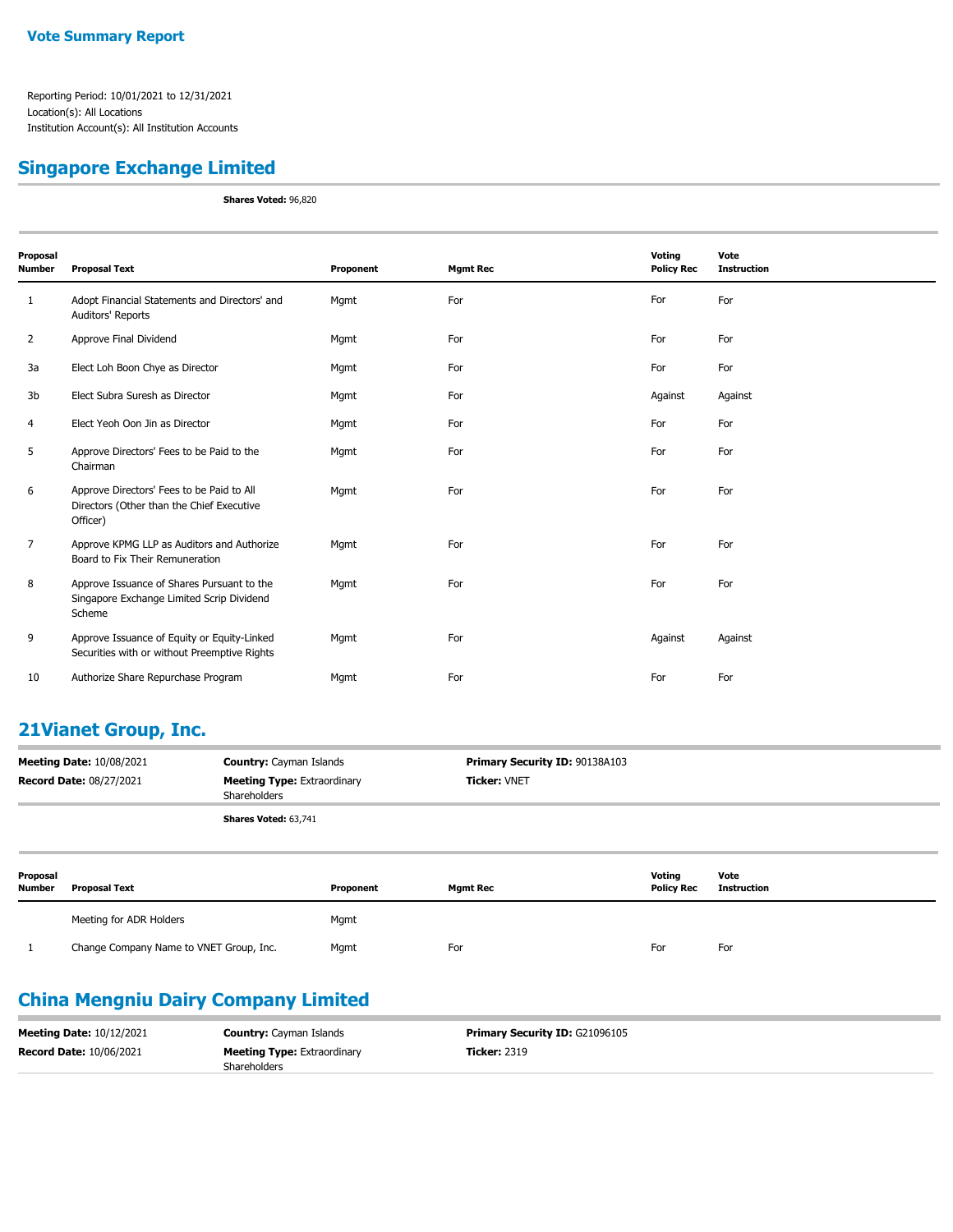#### **China Mengniu Dairy Company Limited**

**Shares Voted:** 187,126

| Proposal<br><b>Number</b> | Proposal Text                                                                                                                                                            | Proponent | Mgmt Rec | Votina<br><b>Policy Rec</b> | Vote<br><b>Instruction</b> |
|---------------------------|--------------------------------------------------------------------------------------------------------------------------------------------------------------------------|-----------|----------|-----------------------------|----------------------------|
|                           | Approve Relevant Scheme, Placing<br>Agreement, Grant of Specific Mandate to the<br>Directors to Issue Convertible Bond and<br>Conversion Shares and Related Transactions | Mgmt      | For      | For                         | For                        |

#### **dormakaba Holding AG**

| <b>Meeting Date: 10/12/2021</b> | <b>Country:</b> Switzerland | <b>Primary Security ID: H1956E103</b> |
|---------------------------------|-----------------------------|---------------------------------------|
| <b>Record Date:</b>             | <b>Meeting Type: Annual</b> | <b>Ticker:</b> DOKA                   |
|                                 | <b>Shares Voted: 6,734</b>  |                                       |

| Proposal<br><b>Number</b> | <b>Proposal Text</b>                                                          | Proponent | <b>Mgmt Rec</b> | Voting<br><b>Policy Rec</b> | Vote<br><b>Instruction</b> |
|---------------------------|-------------------------------------------------------------------------------|-----------|-----------------|-----------------------------|----------------------------|
| 1.1                       | Accept Financial Statements and Statutory<br>Reports                          | Mgmt      | For             | For                         | For                        |
| 1.2                       | Approve Remuneration Report (Non-Binding)                                     | Mgmt      | For             | For                         | For                        |
| $\overline{2}$            | Approve Allocation of Income and Dividends<br>of CHF 12.50 per Share          | Mgmt      | For             | For                         | For                        |
| 3                         | Approve Discharge of Board and Senior<br>Management                           | Mgmt      | For             | For                         | For                        |
| 4.1                       | Reelect Riet Cadonau as Director and Board<br>Chairman                        | Mgmt      | For             | Against                     | Against                    |
| 4.2                       | Reelect Hans Hess as Director                                                 | Mgmt      | For             | Against                     | Against                    |
| 4.3                       | Reelect Jens Birgersson as Director                                           | Mgmt      | For             | For                         | For                        |
| 4.4                       | Reelect Stephanie Brecht-Bergen as Director                                   | Mgmt      | For             | For                         | For                        |
| 4.5                       | Reelect Daniel Daeniker as Director                                           | Mgmt      | For             | For                         | For                        |
| 4.6                       | Reelect Hans Gummert as Director                                              | Mgmt      | For             | For                         | For                        |
| 4.7                       | Reelect John Heppner as Director                                              | Mgmt      | For             | For                         | For                        |
| 4.8                       | Reelect Christine Mankel as Director                                          | Mgmt      | For             | For                         | For                        |
| 4.9                       | Reelect John Liu as Director                                                  | Mgmt      | For             | For                         | For                        |
| 4.10                      | Elect Thomas Aebischer as Director                                            | Mgmt      | For             | For                         | For                        |
| 5.1                       | Reappoint Hans Hess as Member of the<br>Nomination and Compensation Committee | Mgmt      | For             | Against                     | Against                    |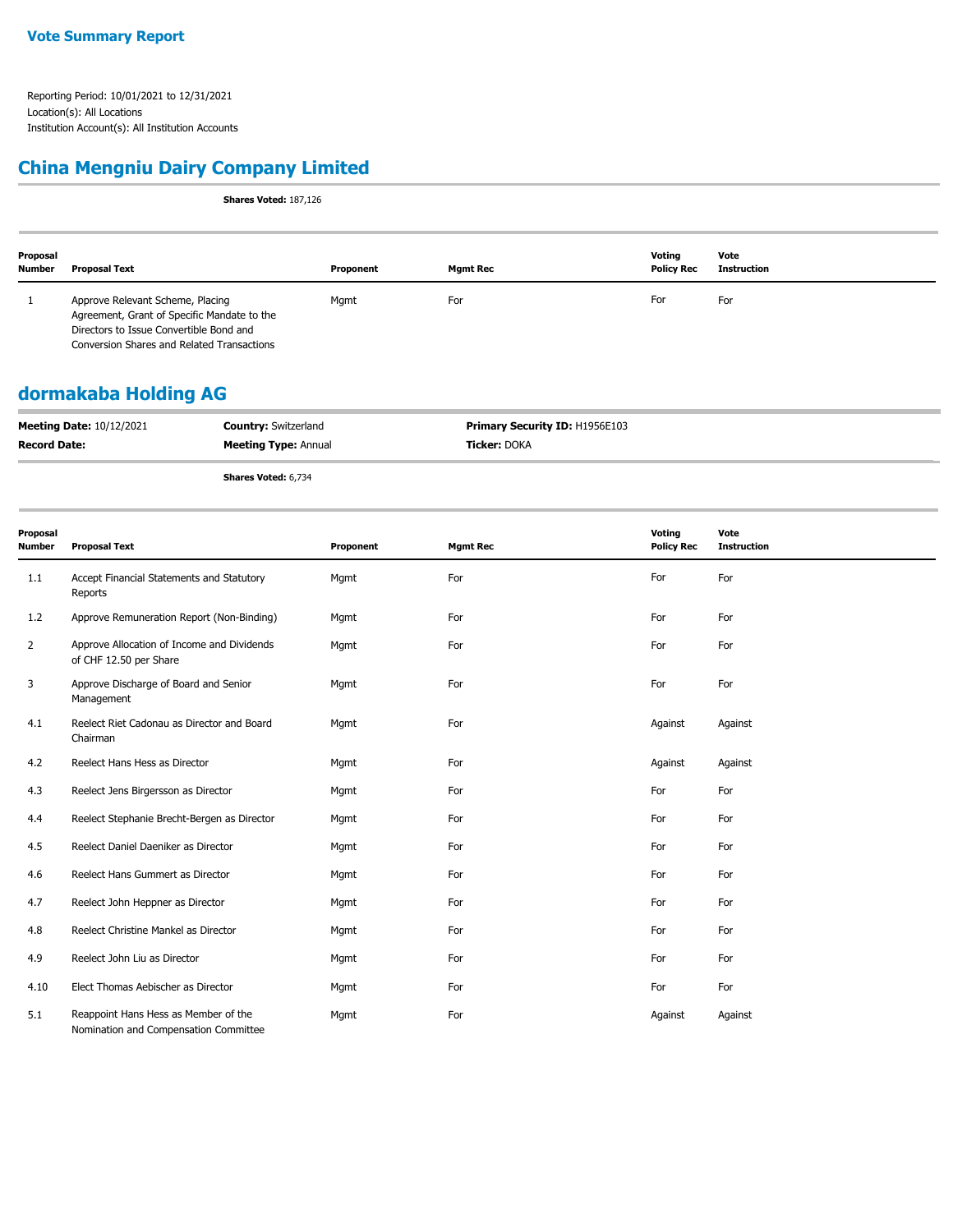#### **dormakaba Holding AG**

| Proposal<br>Number | <b>Proposal Text</b>                                                                           | Proponent | <b>Mgmt Rec</b> | Voting<br><b>Policy Rec</b> | Vote<br><b>Instruction</b> |
|--------------------|------------------------------------------------------------------------------------------------|-----------|-----------------|-----------------------------|----------------------------|
| 5.2                | Reappoint Stephanie Brecht-Bergen as<br>Member of the Nomination and Compensation<br>Committee | Mgmt      | For             | For                         | For                        |
| 5.3                | Reappoint John Heppner as Member of the<br>Nomination and Compensation Committee               | Mgmt      | For             | For                         | For                        |
| 6                  | Ratify PricewaterhouseCoopers AG as<br>Auditors                                                | Mgmt      | For             | Against                     | Against                    |
| 7                  | Designate Keller KLG as Independent Proxy                                                      | Mgmt      | For             | For                         | For                        |
| 8.1                | Approve Remuneration of Directors in the<br>Amount of CHF 3.2 Million                          | Mgmt      | For             | For                         | For                        |
| 8.2                | Approve Remuneration of Executive<br>Committee in the Amount of CHF 17 Million                 | Mgmt      | For             | For                         | For                        |
| 9                  | Approve CHF 42,000 Capital Increase without<br>Preemptive Rights                               | Mgmt      | For             | For                         | For                        |
| 10                 | Additional Voting Instructions - Shareholder<br>Proposals (Voting)                             | Mgmt      | None            | Against                     | Against                    |
| 11                 | Additional Voting Instructions - Board of<br>Directors Proposals (Voting)                      | Mgmt      | For             | Against                     | Against                    |

### **The Procter & Gamble Company**

| <b>Meeting Date: 10/12/2021</b> | <b>Country: USA</b>         | <b>Primary Security ID: 742718109</b> |
|---------------------------------|-----------------------------|---------------------------------------|
| <b>Record Date: 08/13/2021</b>  | <b>Meeting Type: Annual</b> | <b>Ticker: PG</b>                     |
|                                 | <b>Shares Voted: 35,700</b> |                                       |

| Proposal<br><b>Number</b> | <b>Proposal Text</b>                   | Proponent | <b>Mgmt Rec</b> | Voting<br><b>Policy Rec</b> | Vote<br><b>Instruction</b> |
|---------------------------|----------------------------------------|-----------|-----------------|-----------------------------|----------------------------|
| 1a                        | Elect Director B. Marc Allen           | Mgmt      | For             | For                         | For                        |
| 1b                        | Elect Director Angela F. Braly         | Mgmt      | For             | Against                     | Against                    |
| 1c                        | Elect Director Amy L. Chang            | Mgmt      | For             | For                         | For                        |
| 1d                        | Elect Director Joseph Jimenez          | Mgmt      | For             | For                         | For                        |
| 1e                        | Elect Director Christopher Kempczinski | Mgmt      | For             | For                         | For                        |
| 1f                        | Elect Director Debra L. Lee            | Mgmt      | For             | For                         | For                        |
| 1g                        | Elect Director Terry J. Lundgren       | Mgmt      | For             | For                         | For                        |
| 1 <sub>h</sub>            | Elect Director Christine M. McCarthy   | Mgmt      | For             | For                         | For                        |
| 1i                        | Elect Director Jon R. Moeller          | Mgmt      | For             | For                         | For                        |
| 1j                        | Elect Director David S. Taylor         | Mgmt      | For             | Against                     | Against                    |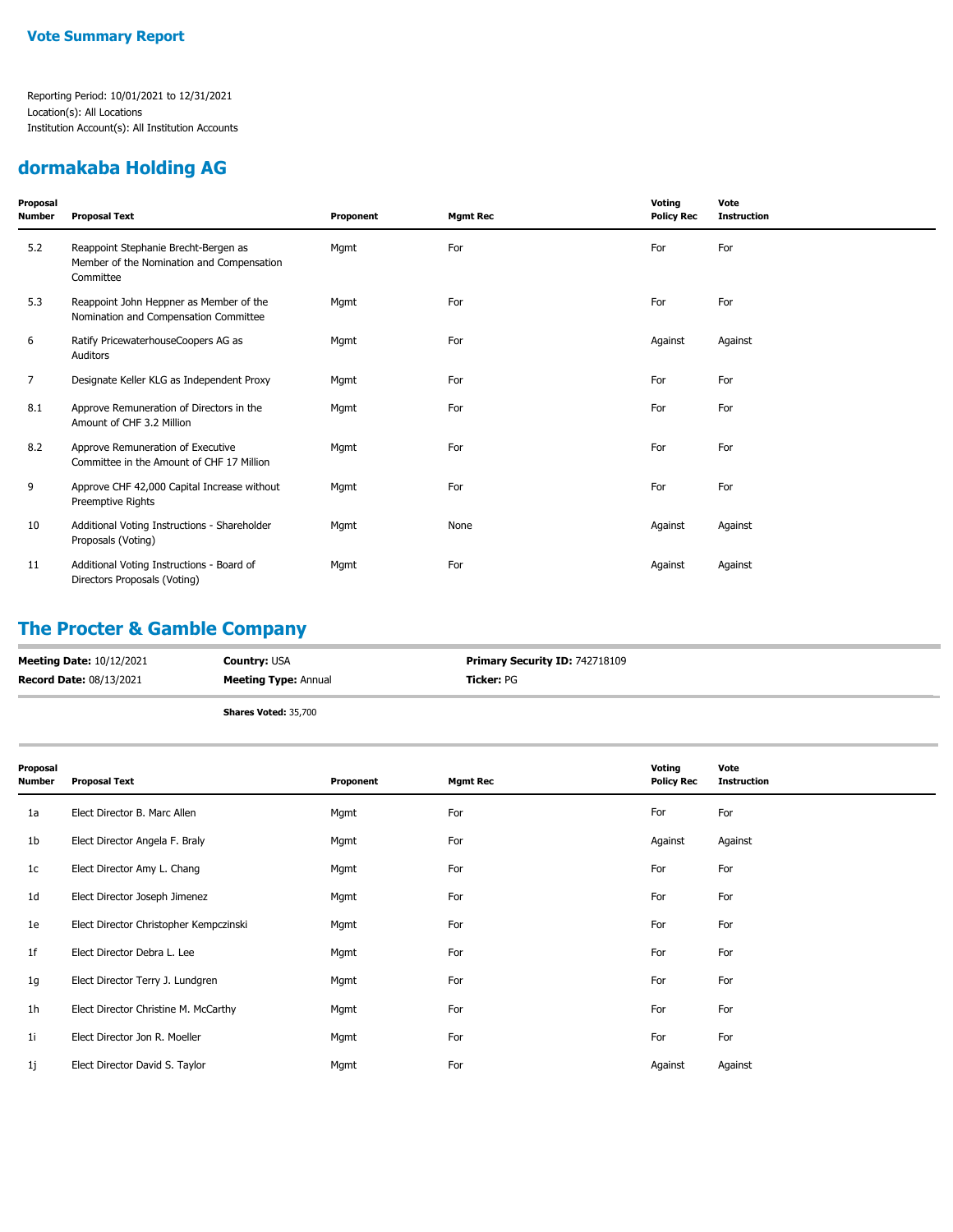#### **The Procter & Gamble Company**

| Proposal<br><b>Number</b> | <b>Proposal Text</b>                                                                     | Proponent | <b>Mgmt Rec</b> | Voting<br><b>Policy Rec</b> | Vote<br><b>Instruction</b> |
|---------------------------|------------------------------------------------------------------------------------------|-----------|-----------------|-----------------------------|----------------------------|
| 1k                        | Elect Director Margaret C. Whitman                                                       | Mgmt      | For             | For                         | For                        |
| 11                        | Elect Director Patricia A. Woertz                                                        | Mgmt      | For             | For                         | For                        |
| 2                         | Ratify Deloitte & Touche LLP as Auditors                                                 | Mgmt      | For             | Against                     | Against                    |
| 3                         | Advisory Vote to Ratify Named Executive<br>Officers' Compensation                        | Mgmt      | For             | Against                     | Against                    |
| $\overline{4}$            | Adopt a Policy to Include Non-Management<br>Employees as Prospective Director Candidates | <b>SH</b> | Against         | Refer                       | For                        |

#### **Andfjord Salmon AS**

| <b>Meeting Date: 10/13/2021</b> | <b>Country: Norway</b>                             | <b>Primary Security ID: ROR33Y108</b> |
|---------------------------------|----------------------------------------------------|---------------------------------------|
| <b>Record Date: 10/13/2021</b>  | <b>Meeting Type: Extraordinary</b><br>Shareholders | <b>Ticker: ANDF</b>                   |
|                                 | <b>Shares Voted: 119,000</b>                       |                                       |

| Proposal<br><b>Number</b> | <b>Proposal Text</b>                                                                                         | Proponent | <b>Mgmt Rec</b> | Votina<br><b>Policy Rec</b> | Vote<br><b>Instruction</b> |
|---------------------------|--------------------------------------------------------------------------------------------------------------|-----------|-----------------|-----------------------------|----------------------------|
|                           | Elect Chairman of Meeting; Designate<br>Inspector(s) of Minutes of Meeting                                   | Mgmt      | For             | For                         | For                        |
| 2                         | Approve Notice of Meeting and Agenda                                                                         | Mgmt      | For             | For                         | For                        |
| 3                         | Elect Gro Skaar Knutsen as Director                                                                          | Mgmt      | For             | Against                     | For                        |
| 4                         | Change Name of Nominating Committee to<br>Election Committee; Amend Instructions for<br>Nominating Committee | Mgmt      | For             | For                         | For                        |

### **Impala Platinum Holdings Ltd.**

|                    | <b>Meeting Date: 10/13/2021</b><br><b>Record Date: 10/08/2021</b>               | <b>Country: South Africa</b><br><b>Meeting Type: Annual</b> |           | Primary Security ID: S37840113<br>Ticker: IMP |                             |                            |
|--------------------|---------------------------------------------------------------------------------|-------------------------------------------------------------|-----------|-----------------------------------------------|-----------------------------|----------------------------|
|                    |                                                                                 | Shares Voted: 81,274                                        |           |                                               |                             |                            |
| Proposal<br>Number | <b>Proposal Text</b>                                                            |                                                             | Proponent | <b>Mgmt Rec</b>                               | Voting<br><b>Policy Rec</b> | Vote<br><b>Instruction</b> |
|                    | <b>Ordinary Resolutions</b>                                                     |                                                             | Mgmt      |                                               |                             |                            |
|                    | Reappoint Deloitte as Auditors with Sphiwe<br>Stemela as the Designated Auditor |                                                             | Mgmt      | For                                           | For                         | For                        |
| 2.1                | Re-elect Peter Davey as Director                                                |                                                             | Mgmt      | For                                           | For                         | For                        |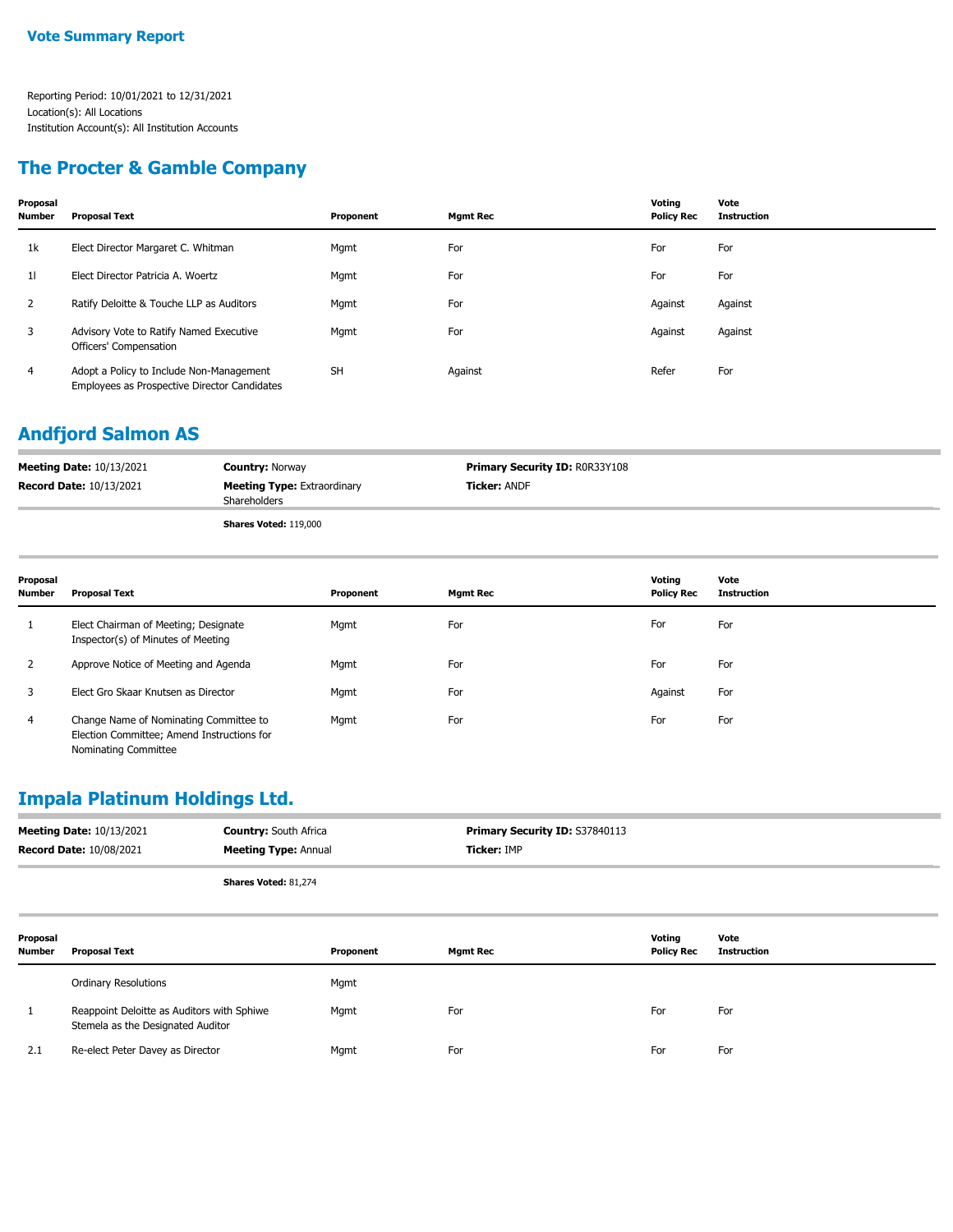# **Impala Platinum Holdings Ltd.**

| Proposal<br><b>Number</b> | <b>Proposal Text</b>                                                                 | Proponent | <b>Mgmt Rec</b> | <b>Voting</b><br><b>Policy Rec</b> | Vote<br><b>Instruction</b> |
|---------------------------|--------------------------------------------------------------------------------------|-----------|-----------------|------------------------------------|----------------------------|
| 2.2                       | Elect Ralph Havenstein as Director                                                   | Mgmt      | For             | For                                | For                        |
| 2.3                       | Re-elect Boitumelo Koshane as Director                                               | Mgmt      | For             | For                                | For                        |
| 2.4                       | Re-elect Alastair Macfarlane as Director                                             | Mgmt      | For             | For                                | For                        |
| 2.5                       | Re-elect Mpho Nkeli as Director                                                      | Mgmt      | For             | For                                | For                        |
| 3.1                       | Re-elect Dawn Earp as Member of the Audit<br>and Risk Committee                      | Mgmt      | For             | For                                | For                        |
| 3.2                       | Re-elect Peter Davey as Member of the Audit<br>and Risk Committee                    | Mgmt      | For             | For                                | For                        |
| 3.3                       | Elect Ralph Havenstein as Member of the<br>Audit and Risk Committee                  | Mgmt      | For             | For                                | For                        |
| 3.4                       | Re-elect Preston Speckmann as Member of<br>the Audit and Risk Committee              | Mgmt      | For             | For                                | For                        |
| $\overline{4}$            | Authorise Board to Issue Shares for Cash                                             | Mgmt      | For             | For                                | For                        |
| 5                         | Authorise Ratification of Approved<br>Resolutions                                    | Mgmt      | For             | For                                | For                        |
| 6.1                       | Approve Remuneration Policy                                                          | Mgmt      | For             | Against                            | Against                    |
| 6.2                       | Approve Remuneration Implementation<br>Report                                        | Mgmt      | For             | Against                            | Against                    |
|                           | Special Resolutions                                                                  | Mgmt      |                 |                                    |                            |
| 1.1                       | Approve Fees of the Chairperson of the Board                                         | Mgmt      | For             | For                                | For                        |
| 1.2                       | Approve Fees of the Lead Independent<br>Director                                     | Mgmt      | For             | For                                | For                        |
| 1,3                       | Approve Fees of the Non-executive Directors                                          | Mgmt      | For             | For                                | For                        |
| 1.4                       | Approve Fees of the Audit and Risk<br>Committee Chairperson                          | Mgmt      | For             | For                                | For                        |
| 1.5                       | Approve Fees of the Audit and Risk<br><b>Committee Member</b>                        | Mgmt      | For             | For                                | For                        |
| 1.6                       | Approve Fees of the Social, Transformation<br>and Remuneration Committee Chairperson | Mgmt      | For             | For                                | For                        |
| 1.7                       | Approve Fees of the Social, Transformation<br>and Remuneration Committee Member      | Mgmt      | For             | For                                | For                        |
| 1.8                       | Approve Fees of the Nominations,<br>Governance and Ethics Committee<br>Chairperson   | Mgmt      | For             | For                                | For                        |
| 1.9                       | Approve Fees of the Nominations,<br>Governance and Ethics Committee Member           | Mgmt      | For             | For                                | For                        |
| 1.10                      | Approve Fees of the Health, Safety,<br>Environment and Risk Committee Chairperson    | Mgmt      | For             | For                                | For                        |
| 1.11                      | Approve Fees of the Health, Safety,<br>Environment and Risk Committee Member         | Mgmt      | For             | For                                | For                        |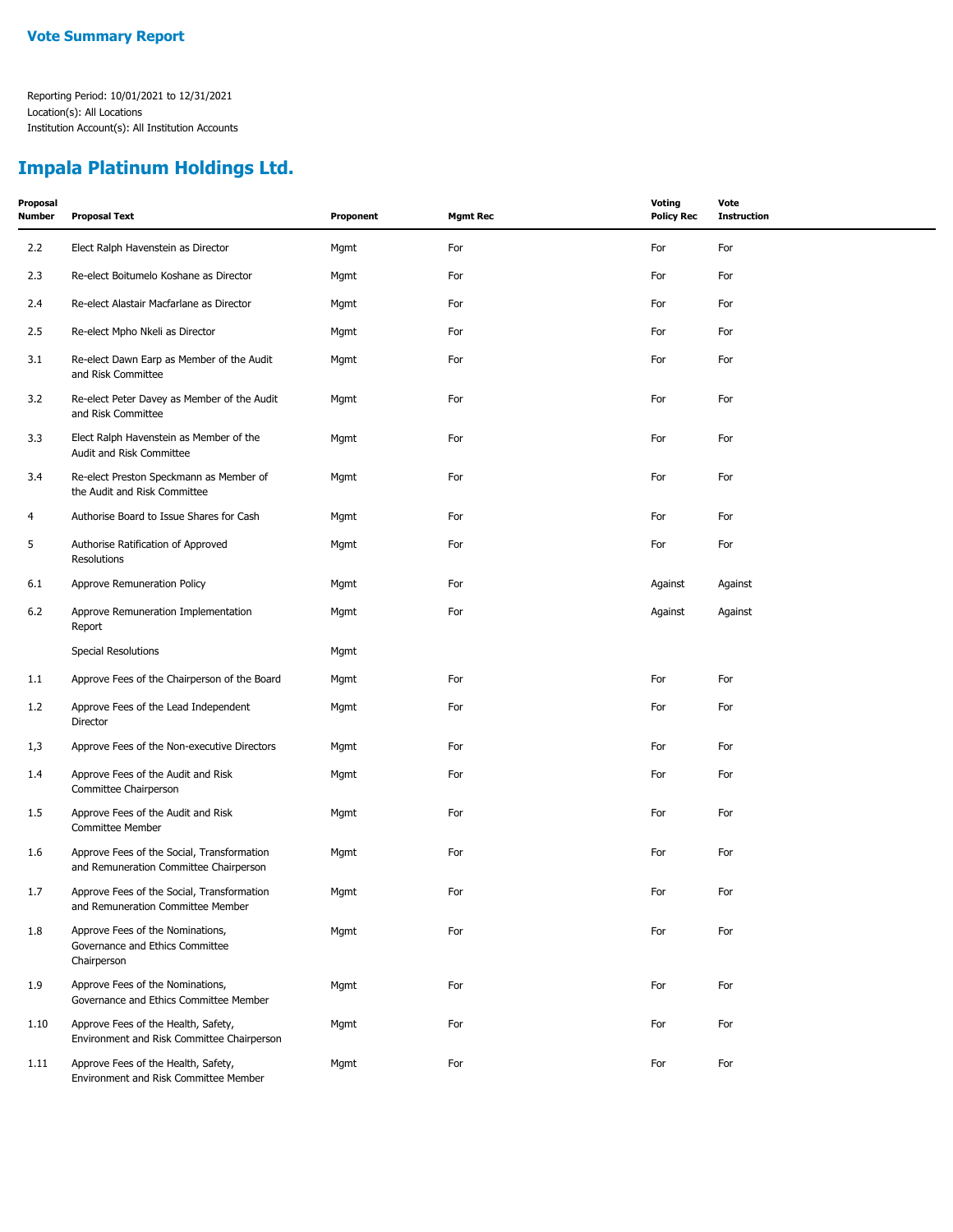#### **Impala Platinum Holdings Ltd.**

| Proposal<br><b>Number</b> | <b>Proposal Text</b>                                                                | Proponent | <b>Mgmt Rec</b> | Voting<br><b>Policy Rec</b> | Vote<br><b>Instruction</b> |
|---------------------------|-------------------------------------------------------------------------------------|-----------|-----------------|-----------------------------|----------------------------|
| 1.12                      | Approve Fees of the Strategy and Investment<br>Committee Chairperson                | Mgmt      | For             | For                         | For                        |
| 1.13                      | Approve Fees of the Strategy and Investment<br><b>Committee Member</b>              | Mgmt      | For             | For                         | For                        |
| 1.14                      | Approve Fees for Ad Hoc Meetings                                                    | Mgmt      | For             | For                         | For                        |
| 2                         | Approve Financial Assistance in Terms of<br>Sections 44 and 45 of the Companies Act | Mgmt      | For             | Refer                       | For                        |
| 3                         | Authorise Repurchase of Issued Share Capital                                        | Mgmt      | For             | For                         | For                        |

#### **BHP Group Plc**

| <b>Meeting Date: 10/14/2021</b> | <b>Country: United Kingdom</b> | <b>Primary Security ID: G10877127</b> |
|---------------------------------|--------------------------------|---------------------------------------|
| <b>Record Date: 10/12/2021</b>  | <b>Meeting Type: Annual</b>    | <b>Ticker: BHP</b>                    |
|                                 |                                |                                       |

**Shares Voted:** 260,107

| Proposal<br>Number | <b>Proposal Text</b>                                                       | Proponent | <b>Mgmt Rec</b> | Voting<br><b>Policy Rec</b> | Vote<br><b>Instruction</b> |
|--------------------|----------------------------------------------------------------------------|-----------|-----------------|-----------------------------|----------------------------|
|                    | Management Proposals                                                       | Mgmt      |                 |                             |                            |
| $\mathbf{1}$       | Accept Financial Statements and Statutory<br>Reports                       | Mgmt      | For             | For                         | For                        |
| $\overline{2}$     | Reappoint Ernst & Young LLP as Auditors                                    | Mgmt      | For             | For                         | For                        |
| 3                  | Authorise the Risk and Audit Committee to Fix<br>Remuneration of Auditors  | Mgmt      | For             | For                         | For                        |
| 4                  | Authorise Issue of Equity                                                  | Mgmt      | For             | For                         | For                        |
| 5                  | Authorise Issue of Equity without Pre-emptive<br>Rights                    | Mgmt      | For             | For                         | For                        |
| 6                  | Authorise Market Purchase of Ordinary Shares                               | Mgmt      | For             | For                         | For                        |
| $\overline{7}$     | Approve Remuneration Report for UK Law<br>Purposes                         | Mgmt      | For             | For                         | For                        |
| 8                  | Approve Remuneration Report for Australian<br>Law Purposes                 | Mgmt      | For             | For                         | For                        |
| 9                  | Approve Grant of Awards under the Group's<br>Incentive Plans to Mike Henry | Mgmt      | For             | For                         | For                        |
| 10                 | Re-elect Terry Bowen as Director                                           | Mgmt      | For             | For                         | For                        |
| 11                 | Re-elect Malcolm Broomhead as Director                                     | Mgmt      | For             | For                         | For                        |
| 12                 | Re-elect Xiaoqun Clever as Director                                        | Mgmt      | For             | For                         | For                        |
| 13                 | Re-elect Ian Cockerill as Director                                         | Mgmt      | For             | For                         | For                        |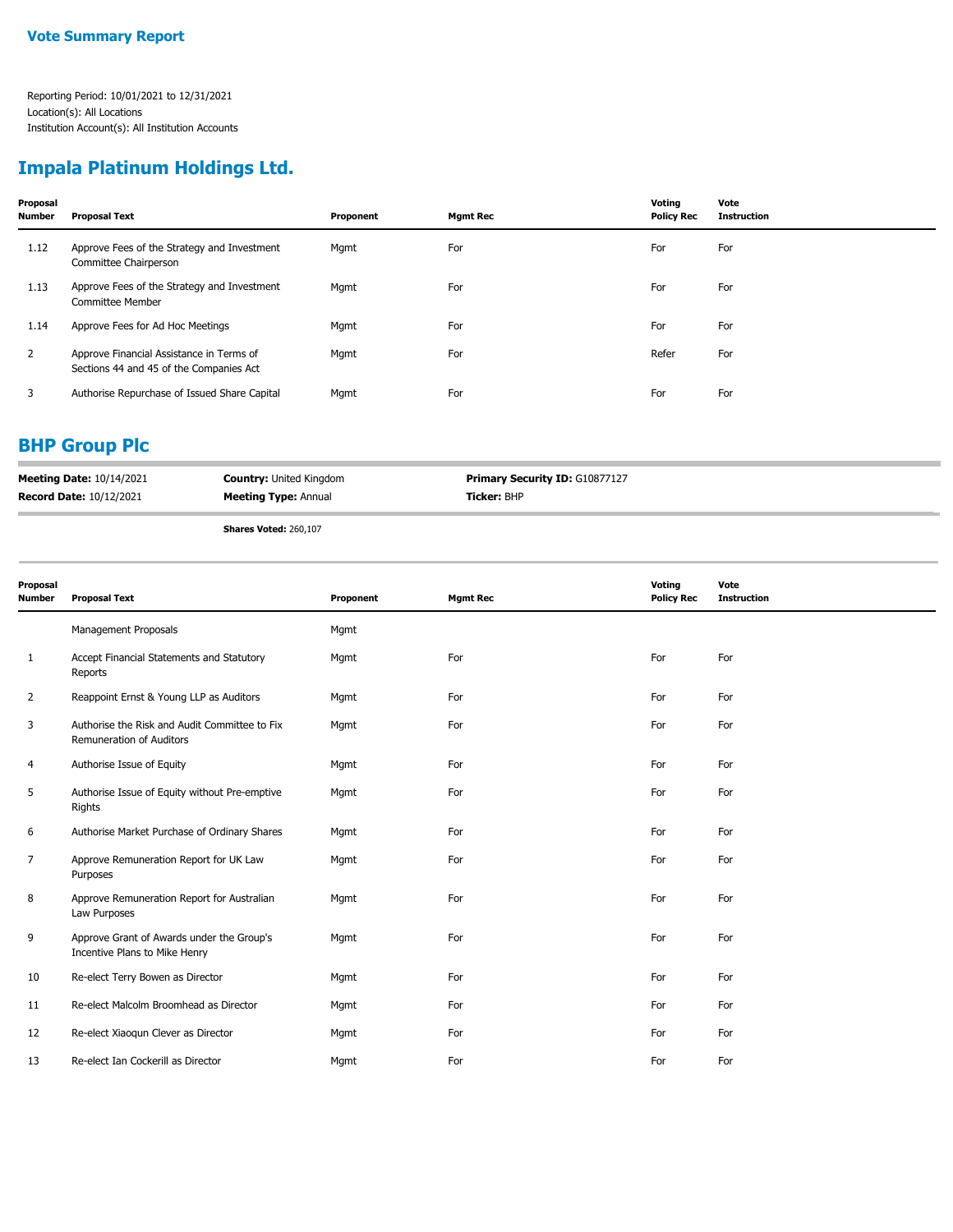#### **BHP Group Plc**

| Proposal<br>Number | <b>Proposal Text</b>                       | Proponent | <b>Mgmt Rec</b> | Voting<br><b>Policy Rec</b> | Vote<br><b>Instruction</b> |
|--------------------|--------------------------------------------|-----------|-----------------|-----------------------------|----------------------------|
| 14                 | Re-elect Gary Goldberg as Director         | Mgmt      | For             | For                         | For                        |
| 15                 | Re-elect Mike Henry as Director            | Mgmt      | For             | For                         | For                        |
| 16                 | Re-elect Ken MacKenzie as Director         | Mgmt      | For             | Against                     | Against                    |
| 17                 | Re-elect John Mogford as Director          | Mgmt      | For             | For                         | For                        |
| 18                 | Re-elect Christine O'Reilly as Director    | Mgmt      | For             | For                         | For                        |
| 19                 | Re-elect Dion Weisler as Director          | Mgmt      | For             | For                         | For                        |
| 20                 | Approve the Climate Transition Action Plan | Mgmt      | For             | Against                     | Against                    |
|                    | Shareholder Proposals                      | Mgmt      |                 |                             |                            |
| 21                 | Amend Constitution of BHP Group Limited    | <b>SH</b> | Against         | Refer                       | For                        |
| 22                 | Approve Climate-Related Lobbying           | <b>SH</b> | For             | Refer                       | For                        |
| 23                 | Approve Capital Protection                 | <b>SH</b> | Against         | Refer                       | For                        |

# **Intesa Sanpaolo SpA**

| <b>Meeting Date: 10/14/2021</b> | <b>Country: Italy</b>                      | <b>Primary Security ID: T55067101</b> |
|---------------------------------|--------------------------------------------|---------------------------------------|
| <b>Record Date: 10/05/2021</b>  | <b>Meeting Type:</b> Ordinary Shareholders | <b>Ticker: ISP</b>                    |
|                                 |                                            |                                       |

**Shares Voted:** 3,336,080

| Proposal<br>Number | <b>Proposal Text</b>                                                    | Proponent | <b>Mgmt Rec</b> | Votina<br><b>Policy Rec</b> | Vote<br>Instruction |
|--------------------|-------------------------------------------------------------------------|-----------|-----------------|-----------------------------|---------------------|
|                    | <b>Ordinary Business</b>                                                | Mgmt      |                 |                             |                     |
|                    | Approve Partial Distribution of Reserves                                | Mgmt      | For             | For                         | For                 |
| 2                  | Place Tax Suspension Constraint on Part of<br>the Share Premium Reserve | Mgmt      | For             | For                         | For                 |

#### **Rank Group Plc**

| <b>Meeting Date: 10/14/2021</b> | <b>Country: United Kingdom</b> | <b>Primary Security ID: G7377H121</b> |
|---------------------------------|--------------------------------|---------------------------------------|
| <b>Record Date: 10/12/2021</b>  | <b>Meeting Type: Annual</b>    | <b>Ticker: RNK</b>                    |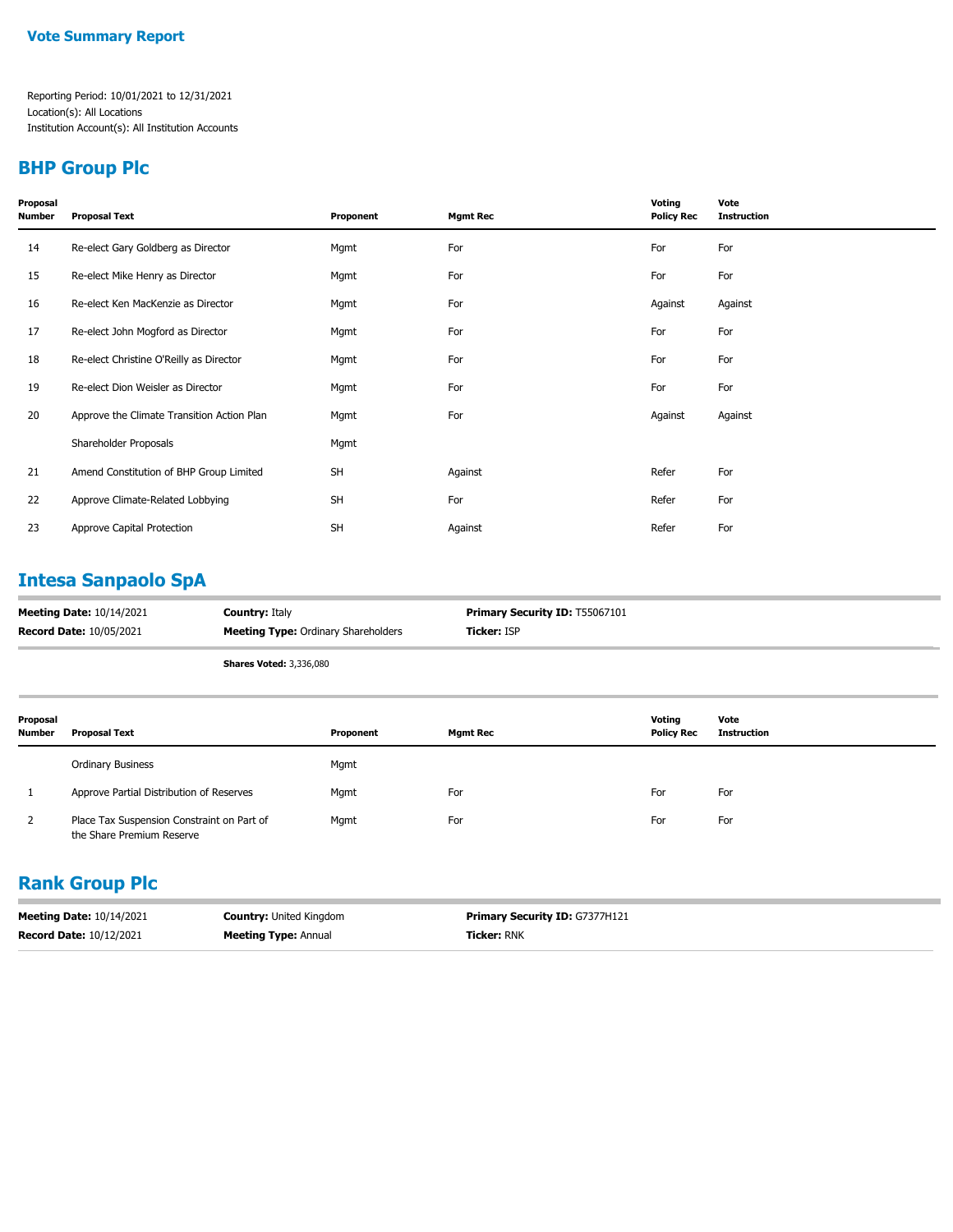### **Rank Group Plc**

**Shares Voted:** 269,462

| Proposal       |                                                                         |           |                 | Voting            | Vote               |
|----------------|-------------------------------------------------------------------------|-----------|-----------------|-------------------|--------------------|
| <b>Number</b>  | <b>Proposal Text</b>                                                    | Proponent | <b>Mgmt Rec</b> | <b>Policy Rec</b> | <b>Instruction</b> |
| 1              | Accept Financial Statements and Statutory<br>Reports                    | Mgmt      | For             | For               | For                |
| $\overline{2}$ | Approve Remuneration Report                                             | Mgmt      | For             | For               | For                |
| 3              | Approve Remuneration Policy                                             | Mgmt      | For             | Against           | Against            |
| 4              | Re-elect Bill Floydd as Director                                        | Mgmt      | For             | For               | For                |
| 5              | Re-elect John O'Reilly as Director                                      | Mgmt      | For             | For               | For                |
| 6              | Re-elect Chris Bell as Director                                         | Mgmt      | For             | For               | For                |
| $\overline{7}$ | Re-elect Steven Esom as Director                                        | Mgmt      | For             | Against           | Against            |
| 8              | Re-elect Susan Hooper as Director                                       | Mgmt      | For             | For               | For                |
| 9              | Re-elect Alex Thursby as Director                                       | Mgmt      | For             | For               | For                |
| 10             | Re-elect Karen Whitworth as Director                                    | Mgmt      | For             | For               | For                |
| 11             | Elect Katie McAlister as Director                                       | Mgmt      | For             | For               | For                |
| 12             | Elect Chew Seong Aun as Director                                        | Mgmt      | For             | For               | For                |
| 13             | Reappoint Ernst & Young LLP as Auditors                                 | Mgmt      | For             | For               | For                |
| 14             | Authorise the Audit Committee to Fix<br>Remuneration of Auditors        | Mgmt      | For             | For               | For                |
| 15             | Authorise UK Political Donations and<br>Expenditure                     | Mgmt      | For             | Against           | Against            |
| 16             | Approve Recovery Incentive Scheme                                       | Mgmt      | For             | Against           | Against            |
| 17             | Authorise the Company to Call General<br>Meeting with Two Weeks' Notice | Mgmt      | For             | For               | For                |

#### **Ashmore Group Plc**

| <b>Meeting Date: 10/15/2021</b> | <b>Country:</b> United Kingdom | <b>Primary Security ID: G0609C101</b> |
|---------------------------------|--------------------------------|---------------------------------------|
| <b>Record Date: 10/13/2021</b>  | <b>Meeting Type: Annual</b>    | <b>Ticker:</b> ASHM                   |
|                                 |                                |                                       |

**Shares Voted:** 1,155,400

| Proposal<br><b>Number</b> | <b>Proposal Text</b>                                 | Proponent | <b>Mgmt Rec</b> | Voting<br><b>Policy Rec</b> | Vote<br>Instruction |
|---------------------------|------------------------------------------------------|-----------|-----------------|-----------------------------|---------------------|
|                           | Accept Financial Statements and Statutory<br>Reports | Mgmt      | For             | For                         | For                 |
|                           | Approve Final Dividend                               | Mgmt      | For             | For                         | For                 |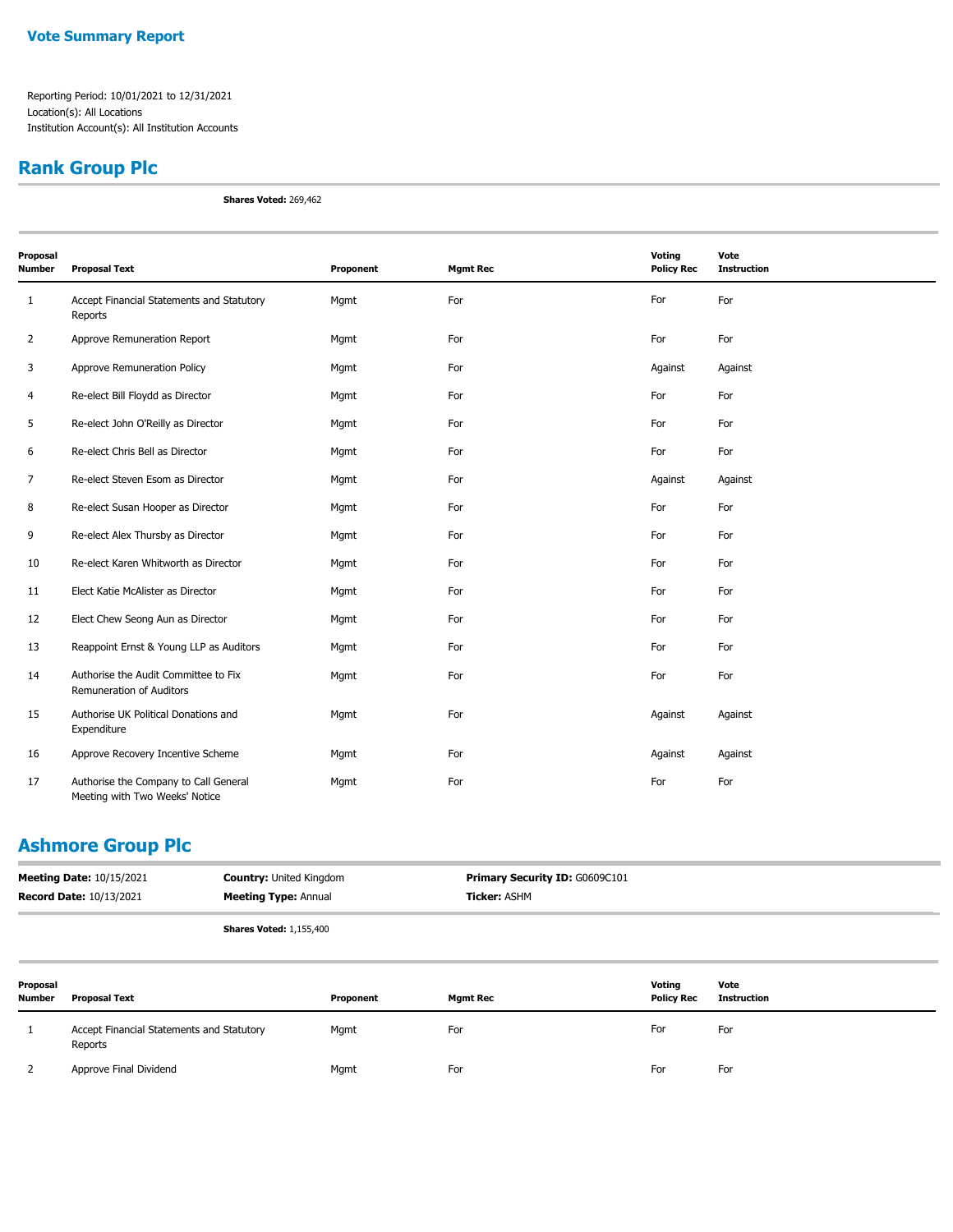#### **Ashmore Group Plc**

| Proposal<br>Number | <b>Proposal Text</b>                                                                                                     | Proponent | <b>Mgmt Rec</b> | Voting<br><b>Policy Rec</b> | Vote<br><b>Instruction</b> |
|--------------------|--------------------------------------------------------------------------------------------------------------------------|-----------|-----------------|-----------------------------|----------------------------|
| 3                  | Re-elect Mark Coombs as Director                                                                                         | Mgmt      | For             | For                         | For                        |
| 4                  | Re-elect Tom Shippey as Director                                                                                         | Mgmt      | For             | For                         | For                        |
| 5                  | Re-elect Clive Adamson as Director                                                                                       | Mgmt      | For             | For                         | For                        |
| 6                  | Re-elect David Bennett as Director                                                                                       | Mgmt      | For             | For                         | For                        |
| 7                  | Re-elect Jennifer Bingham as Director                                                                                    | Mgmt      | For             | For                         | For                        |
| 8                  | Elect Helen Beck as Director                                                                                             | Mgmt      | For             | For                         | For                        |
| 9                  | Approve Remuneration Report                                                                                              | Mgmt      | For             | For                         | For                        |
| 10                 | Reappoint KPMG LLP as Auditors                                                                                           | Mgmt      | For             | For                         | For                        |
| 11                 | Authorise the Audit and Risk Committee to Fix<br>Remuneration of Auditors                                                | Mgmt      | For             | For                         | For                        |
| 12                 | Authorise UK Political Donations and<br>Expenditure                                                                      | Mgmt      | For             | Against                     | Against                    |
| 13                 | Authorise Issue of Equity                                                                                                | Mgmt      | For             | For                         | For                        |
| 14                 | Authorise Issue of Equity without Pre-emptive<br>Rights                                                                  | Mgmt      | For             | For                         | For                        |
| 15                 | Authorise Issue of Equity without Pre-emptive<br>Rights in Connection with an Acquisition or<br>Other Capital Investment | Mgmt      | For             | For                         | For                        |
| 16                 | Authorise Market Purchase of Ordinary Shares                                                                             | Mgmt      | For             | For                         | For                        |
| 17                 | Approve Waiver on Rule 9 of the Takeover<br>Code                                                                         | Mgmt      | For             | Refer                       | For                        |
| 18                 | Authorise the Company to Call General<br>Meeting with Two Weeks' Notice                                                  | Mgmt      | For             | For                         | For                        |

#### **Hargreaves Lansdown Plc**

| <b>Meeting Date: 10/15/2021</b><br><b>Record Date: 10/13/2021</b> |                                                      | <b>Country: United Kingdom</b><br><b>Meeting Type: Annual</b> |                 | Primary Security ID: G43940108 |                            |  |
|-------------------------------------------------------------------|------------------------------------------------------|---------------------------------------------------------------|-----------------|--------------------------------|----------------------------|--|
|                                                                   |                                                      | Shares Voted: 84,040                                          |                 |                                |                            |  |
| Proposal<br><b>Number</b>                                         | <b>Proposal Text</b>                                 | Proponent                                                     | <b>Mgmt Rec</b> | Voting<br><b>Policy Rec</b>    | Vote<br><b>Instruction</b> |  |
|                                                                   | Accept Financial Statements and Statutory<br>Reports | Mgmt                                                          | For             | For                            | For                        |  |
|                                                                   | Approve Final Dividend                               | Mgmt                                                          | For             | For                            | For                        |  |

3 Approve Remuneration Report **For** Mgmt For For For For For For For For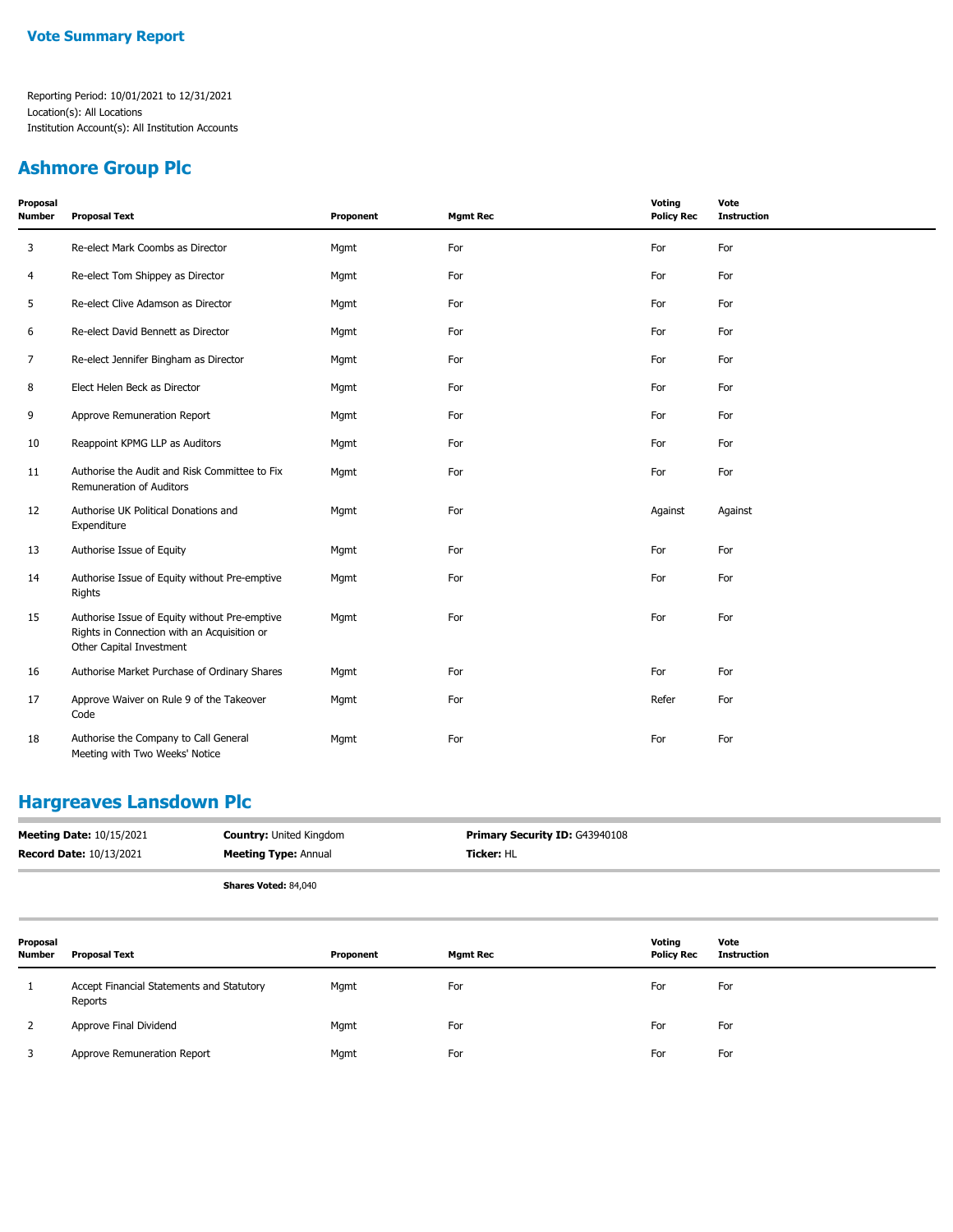#### **Hargreaves Lansdown Plc**

| Proposal<br>Number | <b>Proposal Text</b>                                                    | Proponent | <b>Mgmt Rec</b> | Voting<br><b>Policy Rec</b> | Vote<br><b>Instruction</b> |
|--------------------|-------------------------------------------------------------------------|-----------|-----------------|-----------------------------|----------------------------|
| 4                  | Reappoint PricewaterhouseCoopers LLP as<br>Auditors                     | Mgmt      | For             | For                         | For                        |
| 5                  | Authorise Board to Fix Remuneration of<br>Auditors                      | Mgmt      | For             | For                         | For                        |
| 6                  | Re-elect Deanna Oppenheimer as Director                                 | Mgmt      | For             | For                         | For                        |
| 7                  | Re-elect Christopher Hill as Director                                   | Mgmt      | For             | For                         | For                        |
| 8                  | Re-elect Philip Johnson as Director                                     | Mgmt      | For             | For                         | For                        |
| 9                  | Re-elect Dan Olley as Director                                          | Mgmt      | For             | For                         | For                        |
| 10                 | Re-elect Roger Perkin as Director                                       | Mgmt      | For             | For                         | For                        |
| 11                 | Re-elect John Troiano as Director                                       | Mgmt      | For             | For                         | For                        |
| 12                 | Re-elect Andrea Blance as Director                                      | Mgmt      | For             | For                         | For                        |
| 13                 | Re-elect Moni Mannings as Director                                      | Mgmt      | For             | For                         | For                        |
| 14                 | Elect Adrian Collins as Director                                        | Mgmt      | For             | For                         | For                        |
| 15                 | Elect Penny James as Director                                           | Mgmt      | For             | For                         | For                        |
| 16                 | Authorise Market Purchase of Ordinary Shares                            | Mgmt      | For             | For                         | For                        |
| 17                 | Authorise Issue of Equity                                               | Mgmt      | For             | For                         | For                        |
| 18                 | Authorise Issue of Equity without Pre-emptive<br>Rights                 | Mgmt      | For             | For                         | For                        |
| 19                 | Authorise the Company to Call General<br>Meeting with Two Weeks' Notice | Mgmt      | For             | For                         | For                        |

### **Treasury Wine Estates Limited**

| <b>Meeting Date: 10/15/2021</b> | <b>Country: Australia</b>    | <b>Primary Security ID: Q9194S107</b> |
|---------------------------------|------------------------------|---------------------------------------|
| <b>Record Date: 10/13/2021</b>  | <b>Meeting Type: Annual</b>  | <b>Ticker: TWE</b>                    |
|                                 | <b>Shares Voted: 554,833</b> |                                       |

| Proposal<br><b>Number</b> | <b>Proposal Text</b>                  | Proponent | <b>Mgmt Rec</b> | Voting<br><b>Policy Rec</b> | Vote<br><b>Instruction</b> |
|---------------------------|---------------------------------------|-----------|-----------------|-----------------------------|----------------------------|
| 2a                        | Elect Ed Chan as Director             | Mgmt      | For             | For                         | For                        |
| 2 <sub>b</sub>            | Elect Warwick Every-Burns as Director | Mgmt      | For             | For                         | For                        |
| 2c                        | Elect Garry Hounsell as Director      | Mgmt      | For             | For                         | For                        |
| 2d                        | Elect Colleen Jay as Director         | Mgmt      | For             | For                         | For                        |
| 2e                        | Elect Antonia Korsanos as Director    | Mgmt      | For             | For                         | For                        |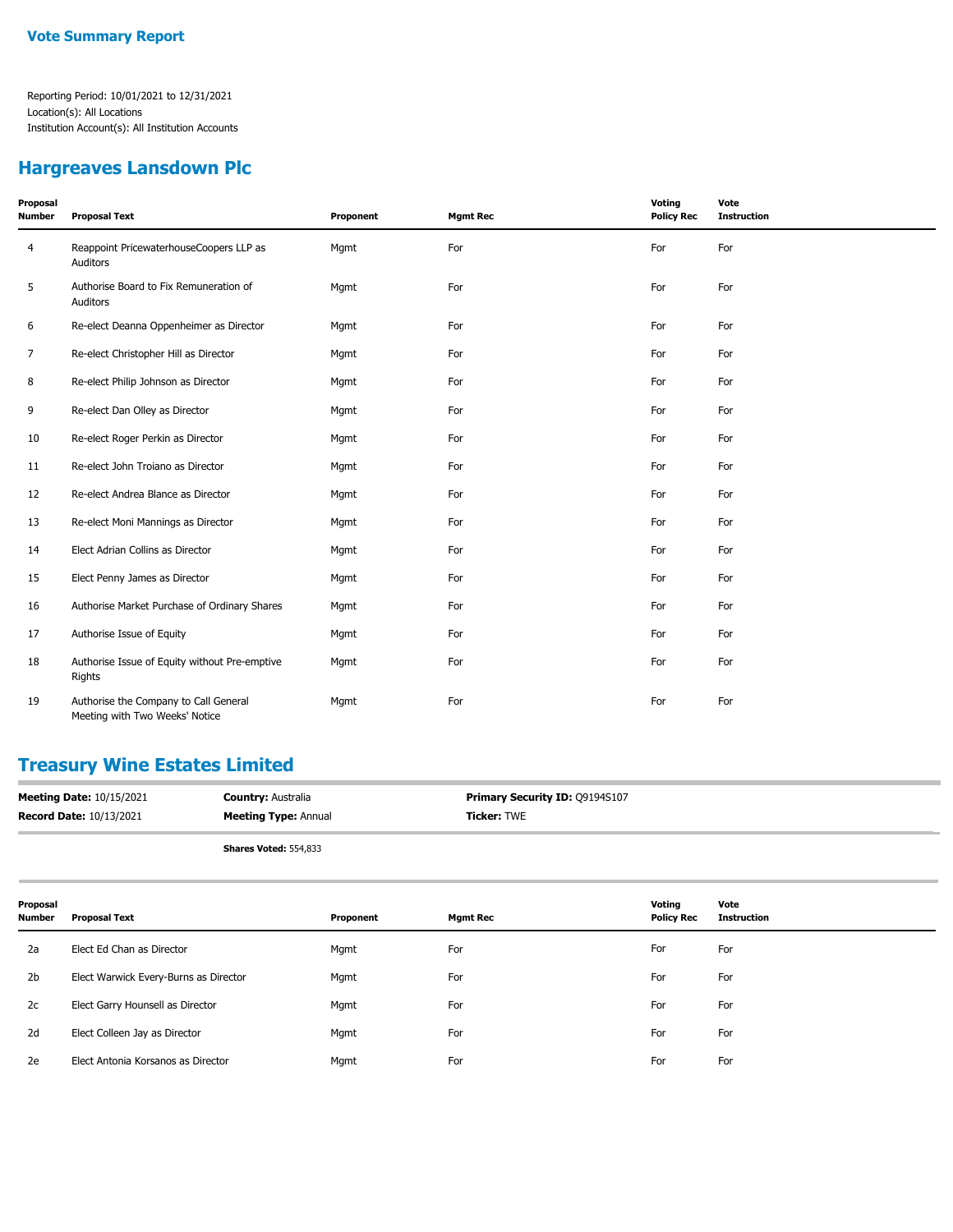#### **Treasury Wine Estates Limited**

| Proposal<br><b>Number</b> | <b>Proposal Text</b>                               | Proponent | Mgmt Rec | Votina<br><b>Policy Rec</b> | Vote<br>Instruction |
|---------------------------|----------------------------------------------------|-----------|----------|-----------------------------|---------------------|
| 2f                        | Elect Lauri Shanahan as Director                   | Mgmt      | For      | For                         | For                 |
| 2g                        | Elect Paul Rayner as Director                      | Mgmt      | For      | For                         | For                 |
| 3                         | Approve Remuneration Report                        | Mgmt      | For      | For                         | For                 |
| 4                         | Approve Grant of Performance Rights to Tim<br>Ford | Mgmt      | For      | For                         | For                 |

#### **M&C Saatchi plc**

| <b>Meeting Date: 10/18/2021</b> | <b>Country: United Kingdom</b> | <b>Primary Security ID: G5941C107</b> |
|---------------------------------|--------------------------------|---------------------------------------|
| <b>Record Date: 10/14/2021</b>  | <b>Meeting Type: Annual</b>    | <b>Ticker: SAA</b>                    |
|                                 | Shares Voted: 298,400          |                                       |

| Proposal<br><b>Number</b> | <b>Proposal Text</b>                                                              | Proponent | <b>Mgmt Rec</b> | Voting<br><b>Policy Rec</b> | Vote<br><b>Instruction</b> |
|---------------------------|-----------------------------------------------------------------------------------|-----------|-----------------|-----------------------------|----------------------------|
| 1                         | Accept Financial Statements and Statutory<br>Reports                              | Mgmt      | For             | For                         | For                        |
| 2                         | Approve Remuneration Report                                                       | Mgmt      | For             | For                         | For                        |
| 3                         | Appoint BDO LLP as Auditors                                                       | Mgmt      | For             | For                         | For                        |
| 4                         | Authorise Board to Fix Remuneration of<br>Auditors                                | Mgmt      | For             | For                         | For                        |
| 5                         | Re-elect Gareth Davis as Director                                                 | Mgmt      | For             | For                         | For                        |
| 6                         | Re-elect Lisa Gordon as Director                                                  | Mgmt      | For             | For                         | For                        |
| $\overline{7}$            | Re-elect Louise Jackson as Director                                               | Mgmt      | For             | For                         | For                        |
| 8                         | Re-elect Colin Jones as Director                                                  | Mgmt      | For             | For                         | For                        |
| 9                         | Elect Vin Murria as Director                                                      | Mgmt      | For             | For                         | For                        |
| 10                        | Re-elect Mickey Kalifa as Director                                                | Mgmt      | For             | For                         | For                        |
| 11                        | Elect Moray MacLennan as Director                                                 | Mgmt      | For             | For                         | For                        |
| 12                        | Authorise Issue of Equity                                                         | Mgmt      | For             | For                         | For                        |
| 13                        | Authorise Issue of Equity in Connection with<br>an Offer by way of a Rights Issue | Mgmt      | For             | For                         | For                        |
| 14                        | Authorise Issue of Equity without Pre-emptive<br>Rights                           | Mgmt      | For             | For                         | For                        |
| 15                        | Authorise Issue of Equity without Pre-emptive<br>Rights (Additional Authority)    | Mgmt      | For             | For                         | For                        |
| 16                        | Authorise Market Purchase of Ordinary Shares                                      | Mgmt      | For             | For                         | For                        |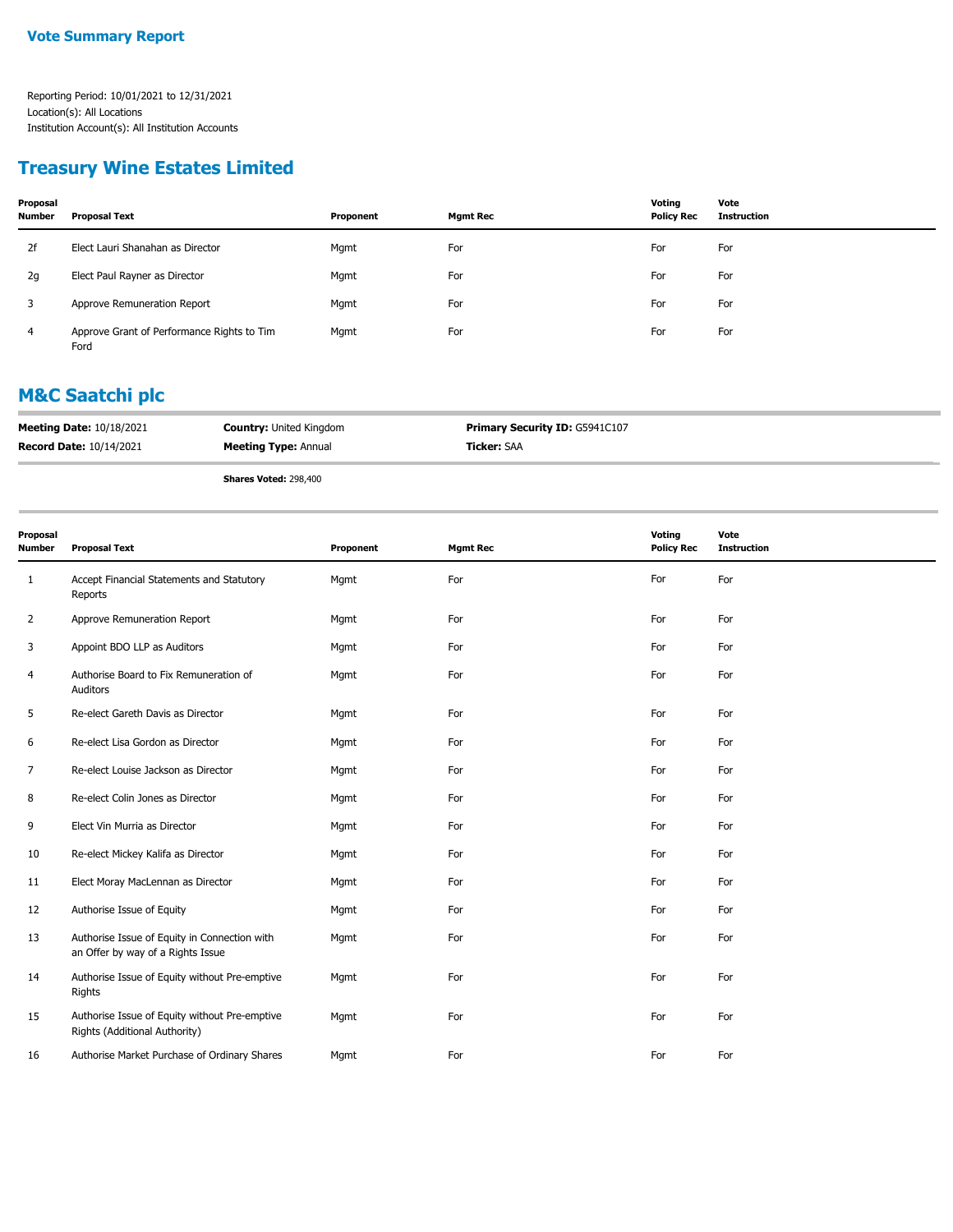#### **M&C Saatchi plc**

| Proposal<br>Number | <b>Proposal Text</b>              | Proponent | <b>Mamt Rec</b> | Voting<br><b>Policy Rec</b> | Vote<br>Instruction |
|--------------------|-----------------------------------|-----------|-----------------|-----------------------------|---------------------|
| 17<br><b>*</b>     | Adopt New Articles of Association | Mgmt      | For             | For                         | For                 |

#### **Northbridge Industrial Services Plc**

|                    | <b>Meeting Date: 10/18/2021</b><br><b>Record Date: 10/14/2021</b> | <b>Country: United Kingdom</b><br><b>Meeting Type: Special</b> | <b>Primary Security ID: G66446108</b><br><b>Ticker: NBI</b> |                             |                            |
|--------------------|-------------------------------------------------------------------|----------------------------------------------------------------|-------------------------------------------------------------|-----------------------------|----------------------------|
|                    |                                                                   | <b>Shares Voted: 1,226,132</b>                                 |                                                             |                             |                            |
| Proposal<br>Number | <b>Proposal Text</b>                                              | Proponent                                                      | <b>Mgmt Rec</b>                                             | Voting<br><b>Policy Rec</b> | Vote<br><b>Instruction</b> |

 1 Approve Cancellation of the Share Premium Account Mgmt For For For

#### **Supermarket Income REIT Plc**

| <b>Meeting Date: 10/18/2021</b> | <b>Country: United Kingdom</b> | <b>Primary Security ID: G8586X105</b> |
|---------------------------------|--------------------------------|---------------------------------------|
| <b>Record Date: 10/14/2021</b>  | <b>Meeting Type:</b> Special   | <b>Ticker: SUPR</b>                   |
|                                 | $AL = 11.4 - 11.47$ COE 000    |                                       |

**Shares Voted:** 17,625,000

| Proposal<br><b>Number</b> | <b>Proposal Text</b>                                                                                                      | Proponent | <b>Mgmt Rec</b> | Votina<br><b>Policy Rec</b> | Vote<br>Instruction |
|---------------------------|---------------------------------------------------------------------------------------------------------------------------|-----------|-----------------|-----------------------------|---------------------|
|                           | Authorise Issue of Equity in Connection with<br>the Initial Issue and the Placing Programme                               | Mgmt      | For             | For                         | For                 |
| 2                         | Authorise Issue of Equity without Pre-emptive<br>Rights in Connection with the Initial Issue and<br>the Placing Programme | Mgmt      | For             | For                         | For                 |

### **China Galaxy Securities Co., Ltd.**

| <b>Meeting Date: 10/19/2021</b><br><b>Country: China</b><br><b>Meeting Type: Extraordinary</b><br><b>Record Date: 10/12/2021</b><br>Shareholders |                                    | Primary Security ID: Y1R92J109<br><b>Ticker: 6881</b> |           |                 |                             |                            |
|--------------------------------------------------------------------------------------------------------------------------------------------------|------------------------------------|-------------------------------------------------------|-----------|-----------------|-----------------------------|----------------------------|
|                                                                                                                                                  |                                    | <b>Shares Voted: 1,165,500</b>                        |           |                 |                             |                            |
| Proposal<br>Number                                                                                                                               | Proposal Text                      |                                                       | Proponent | <b>Mgmt Rec</b> | Voting<br><b>Policy Rec</b> | Vote<br><b>Instruction</b> |
|                                                                                                                                                  | EGM BALLOT FOR HOLDERS OF H SHARES |                                                       | Mgmt      |                 |                             |                            |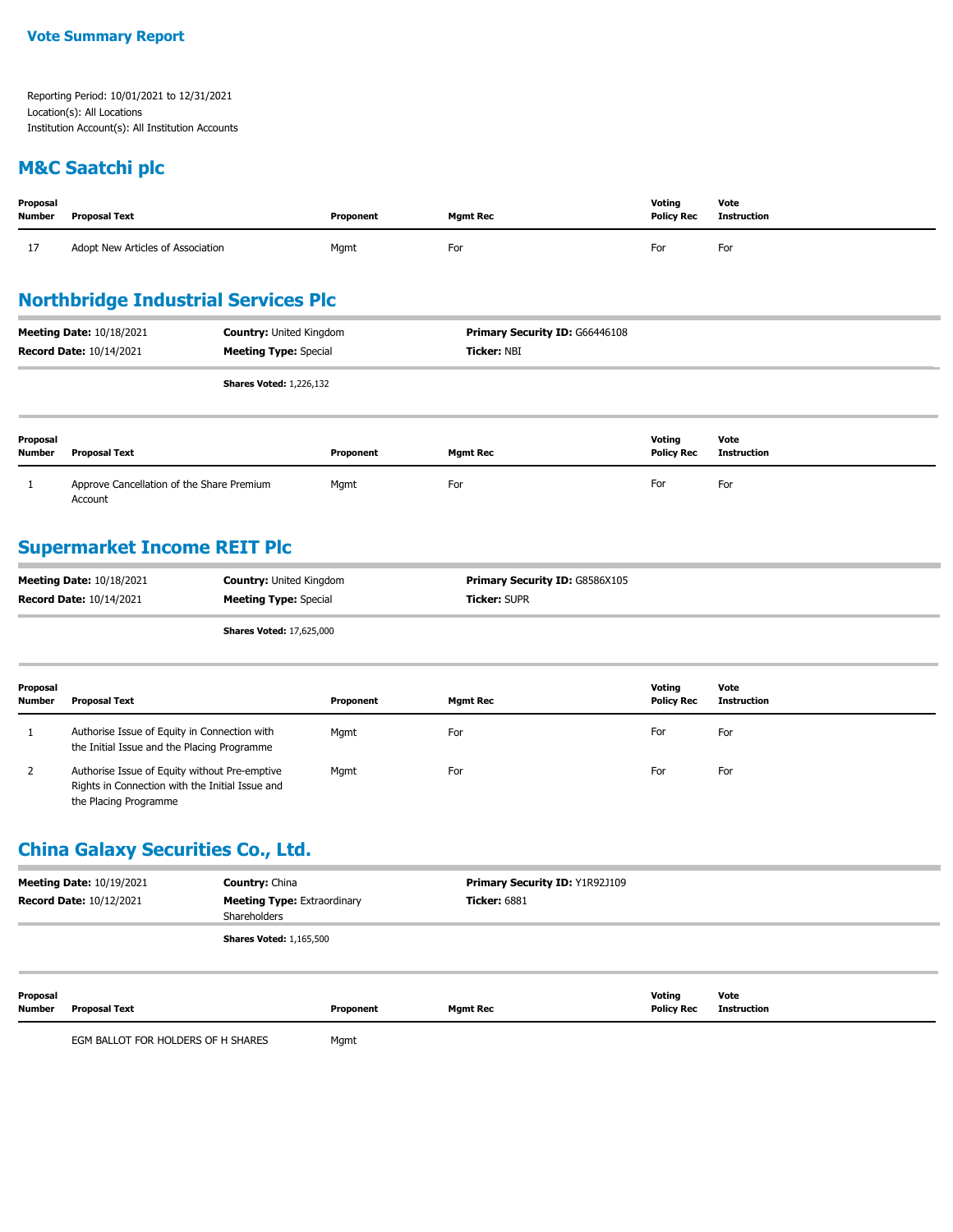### **China Galaxy Securities Co., Ltd.**

| Proposal<br><b>Number</b> | <b>Proposal Text</b>                                                                                                                                                                             | Proponent | <b>Mgmt Rec</b> | <b>Voting</b><br><b>Policy Rec</b> | Vote<br><b>Instruction</b> |
|---------------------------|--------------------------------------------------------------------------------------------------------------------------------------------------------------------------------------------------|-----------|-----------------|------------------------------------|----------------------------|
| $\mathbf{1}$              | Approve Satisfaction of the Conditions of the<br>Public Issuance of A Shares Convertible Bonds                                                                                                   | Mgmt      | For             | For                                | For                        |
|                           | RESOLUTIONS IN RELATION TO THE PLAN<br>OF THE PUBLIC ISSUANCE OF A SHARES<br><b>CONVERTIBLE BONDS</b>                                                                                            | Mgmt      |                 |                                    |                            |
| 2.01                      | Approve Type of Securities to be Issued                                                                                                                                                          | Mgmt      | For             | For                                | For                        |
| 2.02                      | Approve Size of Issuance                                                                                                                                                                         | Mgmt      | For             | For                                | For                        |
| 2.03                      | Approve Par Value and Issue Price                                                                                                                                                                | Mgmt      | For             | For                                | For                        |
| 2.04                      | Approve Term                                                                                                                                                                                     | Mgmt      | For             | For                                | For                        |
| 2.05                      | Approve Interest Rate                                                                                                                                                                            | Mgmt      | For             | For                                | For                        |
| 2.06                      | Approve Timing and Method of Principal and<br><b>Interest Payments</b>                                                                                                                           | Mgmt      | For             | For                                | For                        |
| 2.07                      | Approve Conversion Period                                                                                                                                                                        | Mgmt      | For             | For                                | For                        |
| 2.08                      | Approve Determination of and Adjustment to<br>the Conversion Price                                                                                                                               | Mgmt      | For             | For                                | For                        |
| 2.09                      | Approve Terms of Downward Adjustment to<br>the Conversion Price                                                                                                                                  | Mgmt      | For             | For                                | For                        |
| 2.10                      | Approve Method for Determining the Number<br>of Shares for Conversion and Treatment for<br>Any Amount of A Share Convertible Bonds<br>which are Insufficient to be Converted into<br>One A Share | Mgmt      | For             | For                                | For                        |
| 2.11                      | Approve Terms of Redemption                                                                                                                                                                      | Mgmt      | For             | For                                | For                        |
| 2.12                      | Approve Terms of Sale Back                                                                                                                                                                       | Mgmt      | For             | For                                | For                        |
| 2.13                      | Approve Entitlement to Dividend in the Year<br>of Conversion                                                                                                                                     | Mgmt      | For             | For                                | For                        |
| 2.14                      | Approve Method of Issuance and Target<br>Investors                                                                                                                                               | Mgmt      | For             | For                                | For                        |
| 2.15                      | Approve Subscription Arrangement for the<br>Existing Holders of A Shares                                                                                                                         | Mgmt      | For             | For                                | For                        |
| 2.16                      | Approve Matters Relevant to the Meetings of<br>Holders of A Share Convertible Bonds                                                                                                              | Mgmt      | For             | For                                | For                        |
| 2.17                      | Approve Use of Proceeds                                                                                                                                                                          | Mgmt      | For             | For                                | For                        |
| 2.18                      | Approve Guarantee and Security                                                                                                                                                                   | Mgmt      | For             | For                                | For                        |
| 2.19                      | Approve Deposit and Management of<br>Proceeds Raised                                                                                                                                             | Mgmt      | For             | For                                | For                        |
| 2.20                      | Approve Liabilities for Breach of Contract                                                                                                                                                       | Mgmt      | For             | For                                | For                        |
| 2.21                      | Approve Trustee Manager of A Share<br>Convertible Bonds                                                                                                                                          | Mgmt      | For             | For                                | For                        |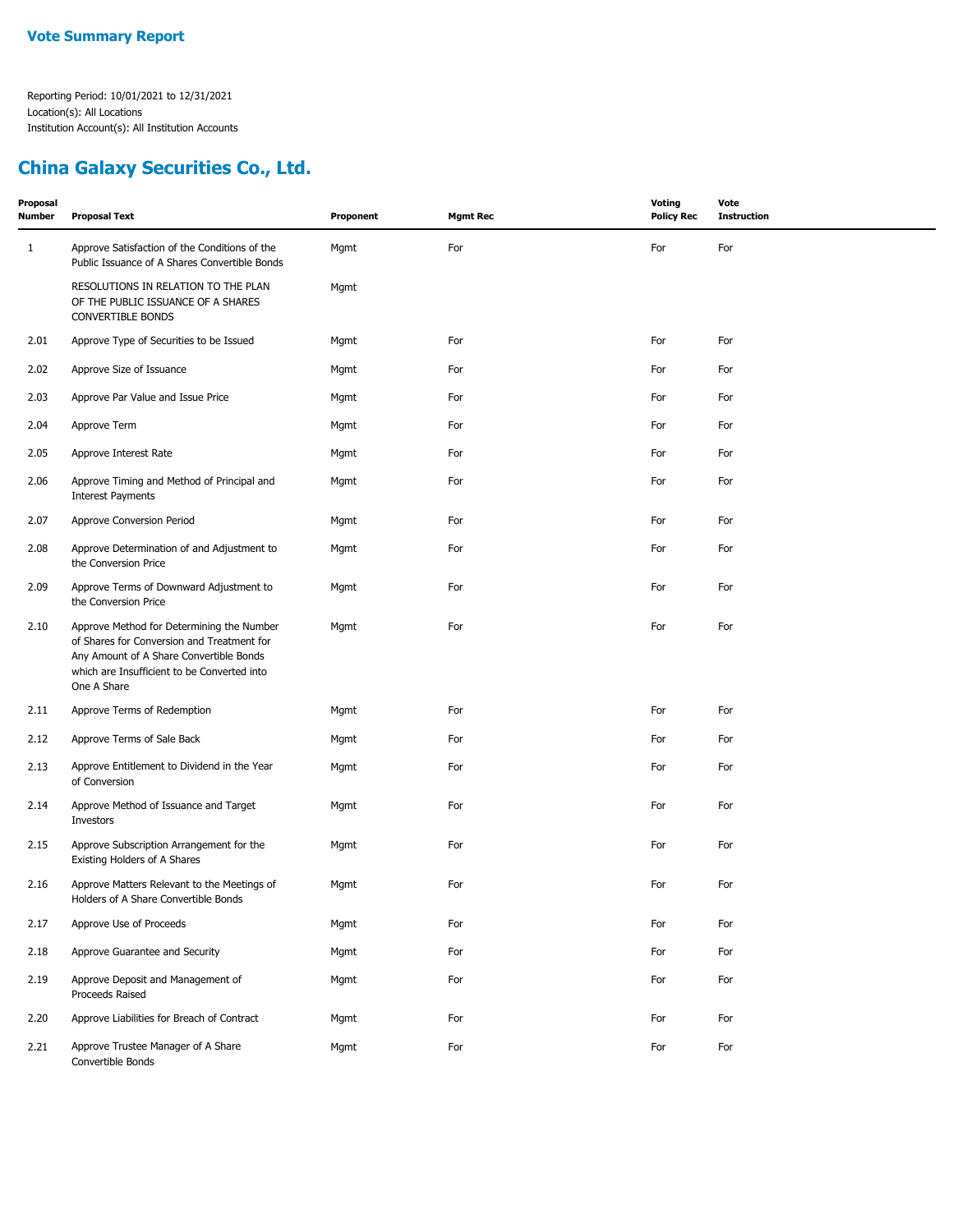#### **China Galaxy Securities Co., Ltd.**

| Proposal<br>Number | <b>Proposal Text</b>                                                                                                    | Proponent | <b>Mgmt Rec</b> | Voting<br><b>Policy Rec</b> | Vote<br><b>Instruction</b> |
|--------------------|-------------------------------------------------------------------------------------------------------------------------|-----------|-----------------|-----------------------------|----------------------------|
| 2.22               | Approve Validity Period of the Issuance Plan                                                                            | Mgmt      | For             | For                         | For                        |
| 3                  | Approve Preliminary Plan of the Public<br>Issuance of A Share Convertible Bonds                                         | Mgmt      | For             | For                         | For                        |
| 4                  | Approve Feasibility Report on the Use of<br>Proceeds from the Public Issuance of A Share<br>Convertible Bonds           | Mgmt      | For             | For                         | For                        |
| 5                  | Approve Report on the Use of Previously<br><b>Raised Proceeds</b>                                                       | Mgmt      | For             | For                         | For                        |
| 6                  | Approve Dilution of Current Returns by the<br>Public Issuance of A Share Convertible Bonds<br>and the Remedial Measures | Mgmt      | For             | For                         | For                        |
| 7                  | Approve Rules for the Meetings of Holders of<br>A Share Convertible Bonds                                               | Mgmt      | For             | For                         | For                        |
| 8                  | Approve Shareholders' Return Plan for the<br>Next Three Years (2021-2023)                                               | Mgmt      | For             | For                         | For                        |
| 9                  | Authorize Board to Handle All Matters in<br>Relation to the Public Issuance of A Share<br>Convertible Bonds             | Mgmt      | For             | For                         | For                        |
| 10                 | Elect Qu Yanping as Supervisor                                                                                          | Mgmt      | For             | For                         | For                        |

### **FinecoBank SpA**

| <b>Meeting Date: 10/21/2021</b><br><b>Country: Italy</b><br><b>Meeting Type:</b> Ordinary Shareholders<br><b>Record Date: 10/12/2021</b> |                              | <b>Primary Security ID: T4R999104</b><br><b>Ticker: FBK</b> |
|------------------------------------------------------------------------------------------------------------------------------------------|------------------------------|-------------------------------------------------------------|
|                                                                                                                                          | <b>Shares Voted: 322,895</b> |                                                             |

| Proposal<br><b>Number</b> | <b>Proposal Text</b>          | Proponent | <b>Mgmt Rec</b> | Voting<br><b>Policy Rec</b> | Vote<br><b>Instruction</b> |
|---------------------------|-------------------------------|-----------|-----------------|-----------------------------|----------------------------|
|                           | <b>Ordinary Business</b>      | Mgmt      |                 |                             |                            |
|                           | Approve Dividend Distribution | Mgmt      | For             | For                         | For                        |

### **JNBY Design Limited**

| <b>Meeting Date: 10/22/2021</b> | <b>Country:</b> Cayman Islands | <b>Primary Security ID: G55044104</b> |
|---------------------------------|--------------------------------|---------------------------------------|
| <b>Record Date: 10/18/2021</b>  | <b>Meeting Type: Annual</b>    | <b>Ticker:</b> 3306                   |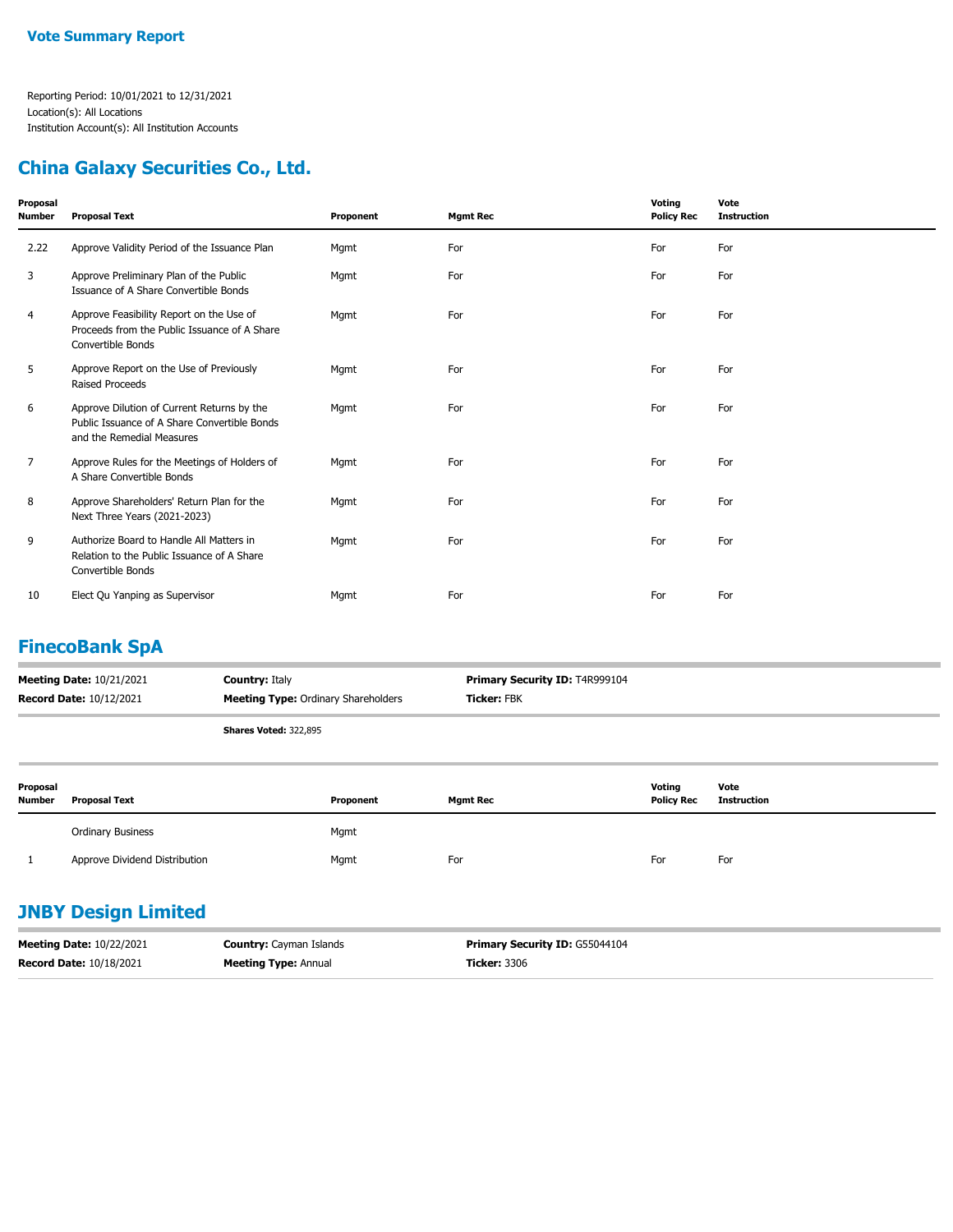#### **JNBY Design Limited**

**Shares Voted:** 479,130

| Proposal<br>Number | <b>Proposal Text</b>                                                                          | Proponent | <b>Mgmt Rec</b> | Voting<br><b>Policy Rec</b> | Vote<br><b>Instruction</b> |
|--------------------|-----------------------------------------------------------------------------------------------|-----------|-----------------|-----------------------------|----------------------------|
| 1                  | Accept Financial Statements and Statutory<br>Reports                                          | Mgmt      | For             | For                         | For                        |
| $\overline{2}$     | Approve Final Dividend                                                                        | Mgmt      | For             | For                         | For                        |
| 3                  | Approve Special Dividend                                                                      | Mgmt      | For             | For                         | For                        |
| 4A1                | Elect Wu Huating as Director                                                                  | Mgmt      | For             | For                         | For                        |
| 4A2                | Elect Wei Zhe as Director                                                                     | Mgmt      | For             | Against                     | Against                    |
| 4A3                | Elect Lam Yiu Por as Director                                                                 | Mgmt      | For             | Against                     | Against                    |
| 4B                 | Authorize Board to Fix Remuneration of<br><b>Directors</b>                                    | Mgmt      | For             | For                         | For                        |
| 5                  | Approve PricewaterhouseCoopers as Auditor<br>and Authorize Board to Fix Their<br>Remuneration | Mgmt      | For             | For                         | For                        |
| 6A                 | Approve Issuance of Equity or Equity-Linked<br>Securities without Preemptive Rights           | Mgmt      | For             | Against                     | Against                    |
| 6B                 | Authorize Repurchase of Issued Share Capital                                                  | Mgmt      | For             | For                         | For                        |
| 6C                 | Authorize Reissuance of Repurchased Shares                                                    | Mgmt      | For             | Against                     | Against                    |

#### **Superdry Plc**

| <b>Meeting Date: 10/22/2021</b> | <b>Country: United Kingdom</b> | <b>Primary Security ID: G8585P103</b> |
|---------------------------------|--------------------------------|---------------------------------------|
| <b>Record Date: 10/20/2021</b>  | <b>Meeting Type: Annual</b>    | <b>Ticker:</b> SDRY                   |

**Shares Voted:** 503,120

| Proposal<br><b>Number</b> | <b>Proposal Text</b>                                 | Proponent | <b>Mgmt Rec</b> | Voting<br><b>Policy Rec</b> | Vote<br><b>Instruction</b> |
|---------------------------|------------------------------------------------------|-----------|-----------------|-----------------------------|----------------------------|
| 1                         | Accept Financial Statements and Statutory<br>Reports | Mgmt      | For             | For                         | For                        |
| 2                         | Approve Remuneration Report                          | Mgmt      | For             | For                         | For                        |
| 3                         | Approve Remuneration Policy                          | Mgmt      | For             | For                         | For                        |
| 4                         | Re-elect Julian Dunkerton as Director                | Mgmt      | For             | For                         | For                        |
| 5.                        | Re-elect Faisal Galaria as Director                  | Mgmt      | For             | For                         | For                        |
| 6                         | Re-elect Georgina Harvey as Director                 | Mgmt      | For             | For                         | For                        |
|                           | Re-elect Alastair Miller as Director                 | Mgmt      | For             | For                         | For                        |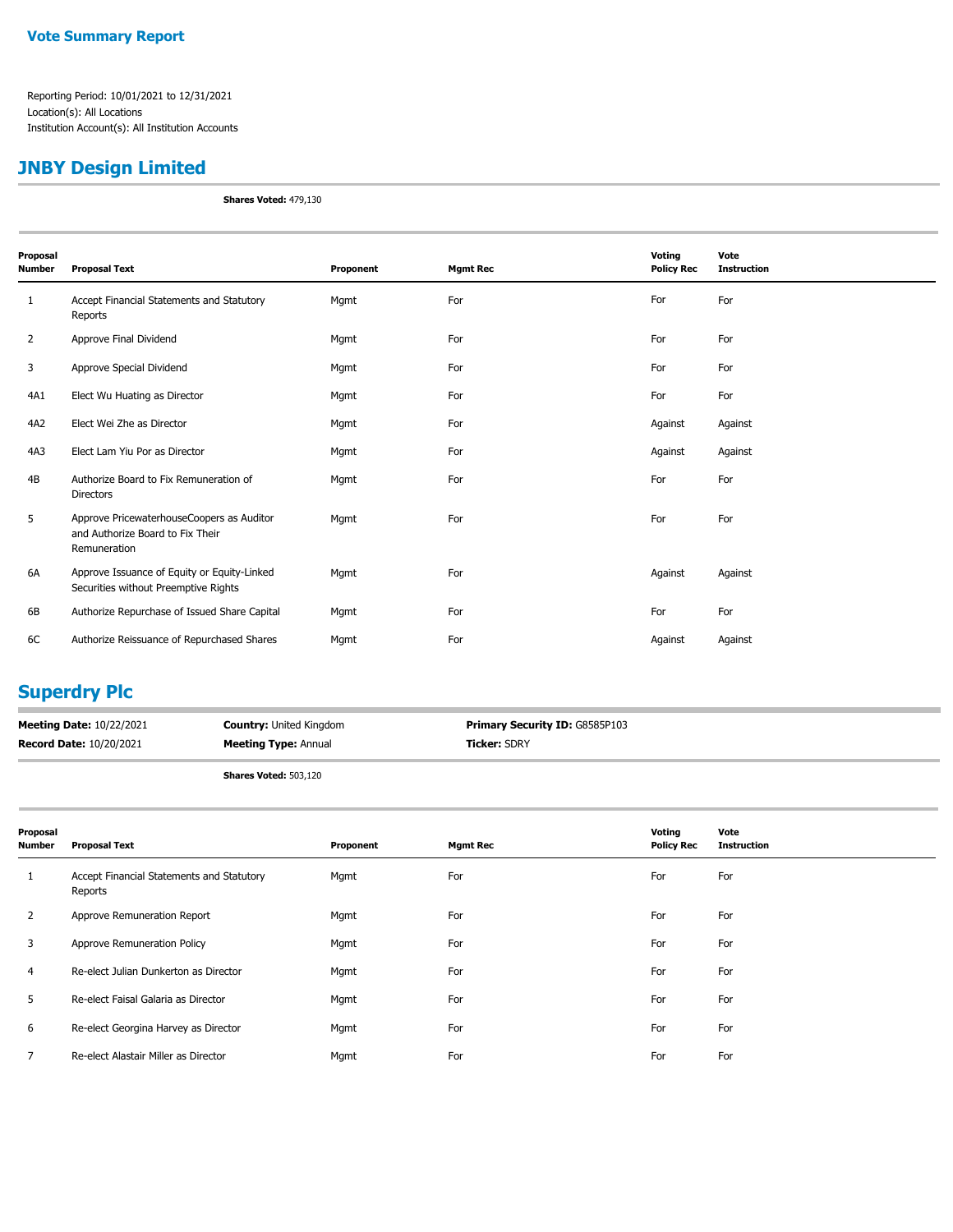#### **Superdry Plc**

| Proposal<br>Number | <b>Proposal Text</b>                                                                                                     | Proponent | <b>Mgmt Rec</b> | Voting<br><b>Policy Rec</b> | Vote<br><b>Instruction</b> |
|--------------------|--------------------------------------------------------------------------------------------------------------------------|-----------|-----------------|-----------------------------|----------------------------|
| 8                  | Re-elect Helen Weir as Director                                                                                          | Mgmt      | For             | For                         | For                        |
| 9                  | Elect Peter Sjolander as Director                                                                                        | Mgmt      | For             | For                         | For                        |
| 10                 | Elect Shaun Wills as Director                                                                                            | Mgmt      | For             | For                         | For                        |
| 11                 | Reappoint Deloitte LLP as Auditors                                                                                       | Mgmt      | For             | For                         | For                        |
| 12                 | Authorise Board to Fix Remuneration of<br>Auditors                                                                       | Mgmt      | For             | For                         | For                        |
| 13                 | Authorise UK Political Donations and<br>Expenditure                                                                      | Mgmt      | For             | Against                     | Against                    |
| 14                 | Authorise Issue of Equity                                                                                                | Mgmt      | For             | For                         | For                        |
| 15                 | Authorise Issue of Equity without Pre-emptive<br>Rights                                                                  | Mgmt      | For             | For                         | For                        |
| 16                 | Authorise Issue of Equity without Pre-emptive<br>Rights in Connection with an Acquisition or<br>Other Capital Investment | Mgmt      | For             | For                         | For                        |
| 17                 | Authorise Market Purchase of Ordinary Shares                                                                             | Mgmt      | For             | For                         | For                        |
| 18                 | Authorise the Company to Call General<br>Meeting with Two Weeks' Notice                                                  | Mgmt      | For             | For                         | For                        |
| 19                 | Amend Performance Share Plan                                                                                             | Mgmt      | For             | For                         | For                        |

### **Hyve Group Plc**

| <b>Meeting Date: 10/25/2021</b> | <b>Country: United Kingdom</b> | <b>Primary Security ID: G4690X123</b> |
|---------------------------------|--------------------------------|---------------------------------------|
| <b>Record Date: 10/21/2021</b>  | <b>Meeting Type:</b> Special   | <b>Ticker:</b> HYVE                   |
|                                 | <b>Shares Voted: 1,662,951</b> |                                       |

| Proposal<br><b>Number</b> | <b>Proposal Text</b>             | Proponent | <b>Mamt Rec</b> | Voting<br><b>Policy Rec</b> | Vote<br><b>Instruction</b> |
|---------------------------|----------------------------------|-----------|-----------------|-----------------------------|----------------------------|
|                           | Approve Remuneration Policy      | Mgmt      | For             | Against                     | Against                    |
|                           | Approve Long Term Incentive Plan | Mgmt      | For             | Against                     | Against                    |

#### **Xaar Plc**

| <b>Meeting Date: 10/25/2021</b> | <b>Country: United Kingdom</b> | <b>Primary Security ID: G9824Q100</b> |
|---------------------------------|--------------------------------|---------------------------------------|
| <b>Record Date: 10/21/2021</b>  | <b>Meeting Type: Special</b>   | <b>Ticker: XAR</b>                    |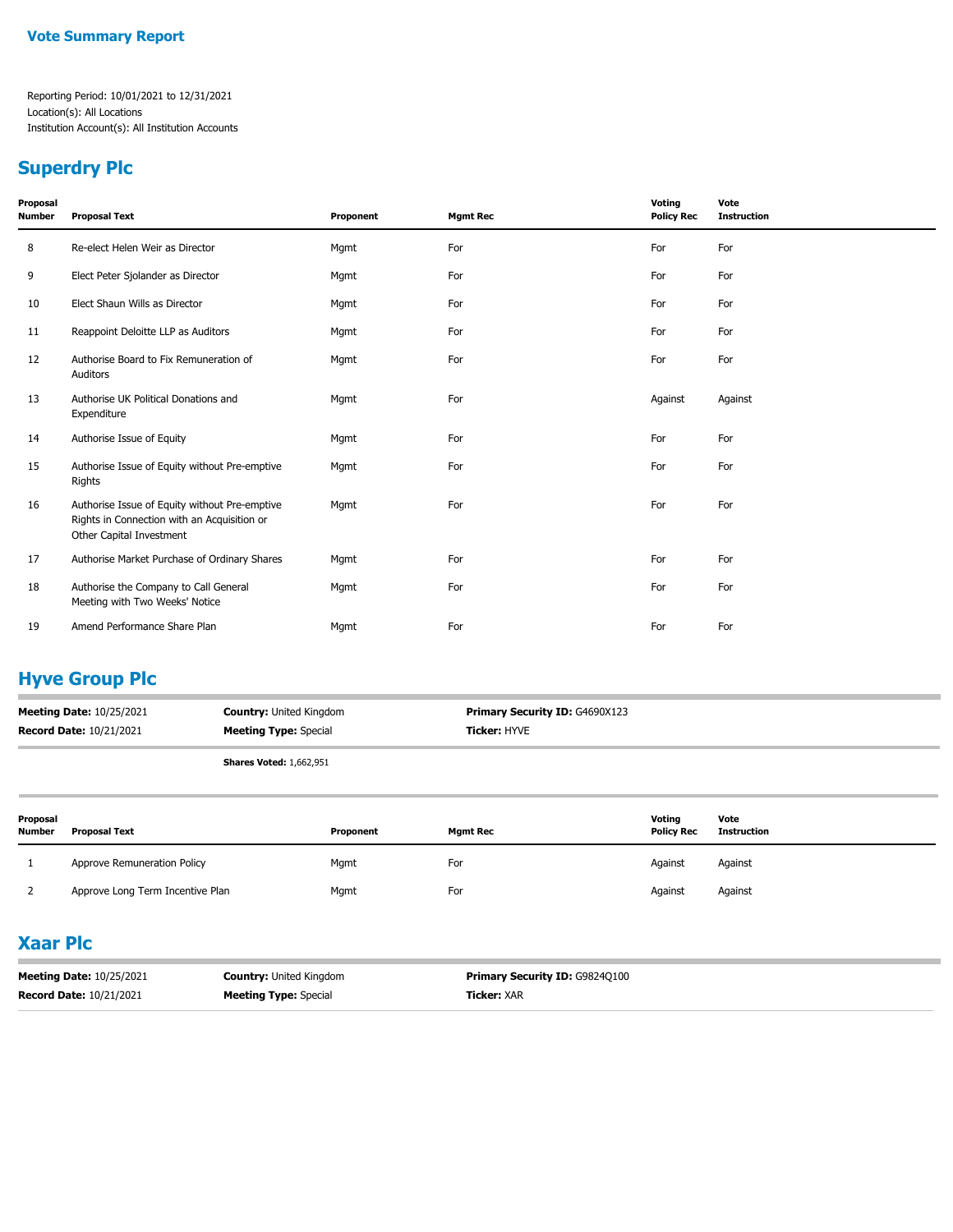#### **Xaar Plc**

**Shares Voted:** 1,300,382

| Proposal<br><b>Number</b> | Proposal Text                                                                                                                                 | Proponent | Mgmt Rec | Votina<br><b>Policy Rec</b> | Vote<br>Instruction |
|---------------------------|-----------------------------------------------------------------------------------------------------------------------------------------------|-----------|----------|-----------------------------|---------------------|
|                           | Approve the Revised Arrangements Regarding<br>the Call Option Agreement with Stratasys<br>Solutions Limited as a Related Party<br>Transaction | Mgmt      | For      | Refer                       | For                 |

#### **Yunnan Energy New Material Co., Ltd.**

|                    | <b>Meeting Date: 10/25/2021</b><br><b>Record Date: 10/20/2021</b>             | <b>Country: China</b><br><b>Meeting Type: Special</b> |           | <b>Ticker: 002812</b> | Primary Security ID: Y9881M109 |                             |                            |
|--------------------|-------------------------------------------------------------------------------|-------------------------------------------------------|-----------|-----------------------|--------------------------------|-----------------------------|----------------------------|
|                    |                                                                               | Shares Voted: 48,544                                  |           |                       |                                |                             |                            |
| Proposal<br>Number | <b>Proposal Text</b>                                                          |                                                       | Proponent | <b>Mgmt Rec</b>       |                                | Voting<br><b>Policy Rec</b> | Vote<br><b>Instruction</b> |
|                    | Approve Signing of Equity Transfer<br>Agreement and Related Party Transaction |                                                       | Mgmt      | For                   |                                | Refer                       | For                        |

#### **Wing Tai Holdings Limited**

| <b>Meeting Date: 10/26/2021</b> | <b>Country: Singapore</b>      | Primary Security ID: V97973107 |
|---------------------------------|--------------------------------|--------------------------------|
| <b>Record Date:</b>             | <b>Meeting Type: Annual</b>    | <b>Ticker: W05</b>             |
|                                 | <b>Shares Voted: 2,085,630</b> |                                |

| Proposal<br>Number | Proposal Text                                                                                      | Proponent | <b>Mgmt Rec</b> | Voting<br><b>Policy Rec</b> | Vote<br><b>Instruction</b> |
|--------------------|----------------------------------------------------------------------------------------------------|-----------|-----------------|-----------------------------|----------------------------|
| 1                  | Adopt Financial Statements and Directors' and<br>Auditors' Reports                                 | Mgmt      | For             | For                         | For                        |
| 2                  | Approve First and Final Dividend and Special<br>Dividend                                           | Mgmt      | For             | For                         | For                        |
| 3                  | Approve Directors' Fees                                                                            | Mgmt      | For             | For                         | For                        |
| 4                  | Elect Cheng Wai Keung as Director                                                                  | Mgmt      | For             | Against                     | Against                    |
| 5                  | Elect Christopher Lau Loke Sam as Director                                                         | Mgmt      | For             | Against                     | Against                    |
| 6                  | Elect Tan Hwee Bin as Director                                                                     | Mgmt      | For             | For                         | For                        |
| $\overline{7}$     | Approve PricewaterhouseCoopers LLP as<br>Auditors and Authorize Board to Fix Their<br>Remuneration | Mgmt      | For             | For                         | For                        |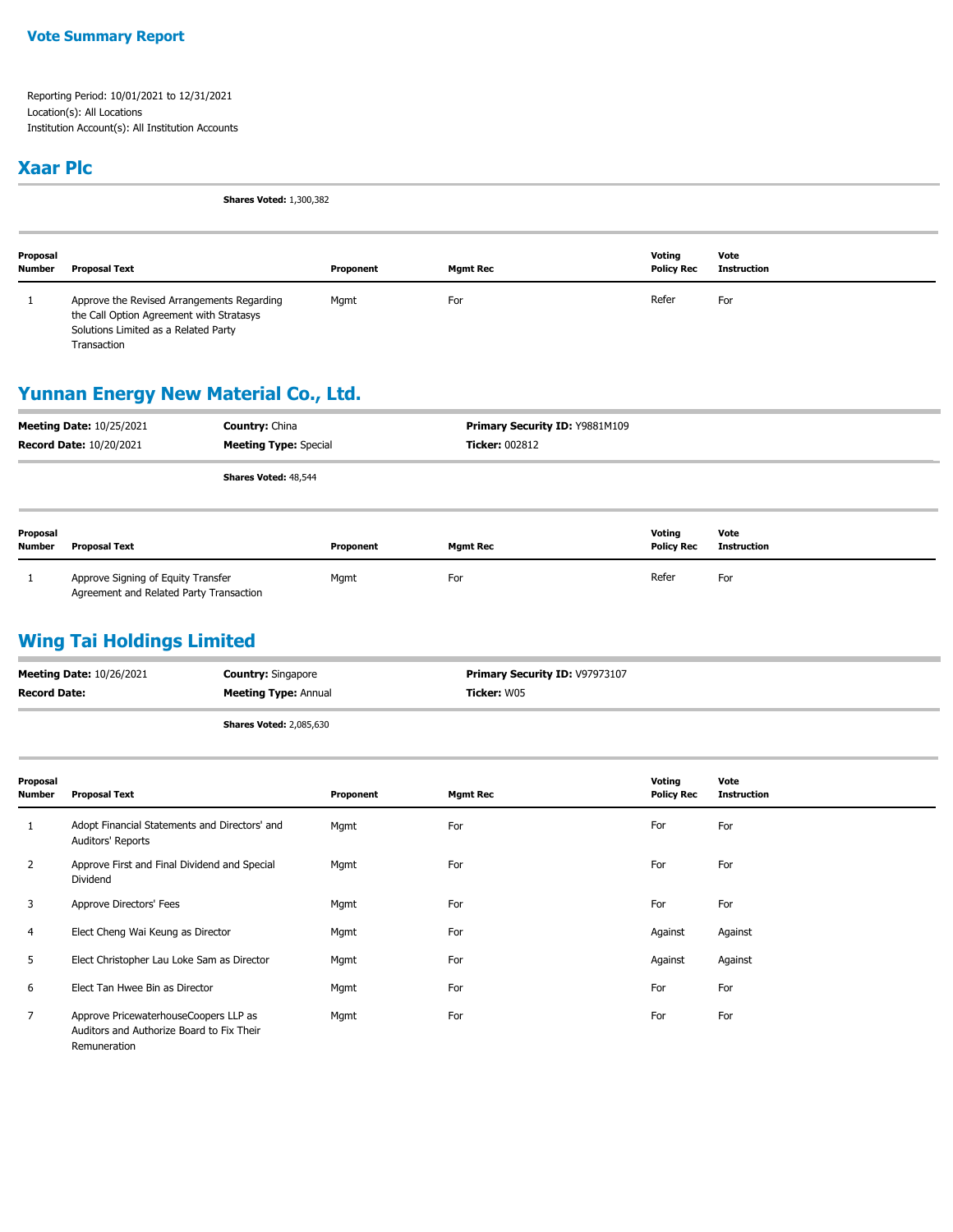### **Wing Tai Holdings Limited**

| Proposal<br><b>Number</b> | <b>Proposal Text</b>                                                                                                                                                                                                                   | Proponent | <b>Mgmt Rec</b> | Votina<br><b>Policy Rec</b> | Vote<br><b>Instruction</b> |
|---------------------------|----------------------------------------------------------------------------------------------------------------------------------------------------------------------------------------------------------------------------------------|-----------|-----------------|-----------------------------|----------------------------|
| 8                         | Approve Issuance of Equity or Equity-Linked<br>Securities with or without Preemptive Rights                                                                                                                                            | Mgmt      | For             | Against                     | Against                    |
| 9                         | Approve Grant of Awards Under the<br>Performance Share Plan 2018 and/or the<br>Restricted Share Plan 2018 and Issuance of<br>Shares Under the Performance Share Plan<br>Performance Share Plan 2018, the Restricted<br>Share Plan 2018 | Mgmt      | For             | Against                     | Against                    |
| 10                        | Authorize Share Repurchase Program                                                                                                                                                                                                     | Mgmt      | For             | For                         | For                        |

### **Parker-Hannifin Corporation**

| <b>Meeting Date: 10/27/2021</b> | <b>Country: USA</b>         | <b>Primary Security ID: 701094104</b> |
|---------------------------------|-----------------------------|---------------------------------------|
| <b>Record Date: 09/03/2021</b>  | <b>Meeting Type: Annual</b> | <b>Ticker:</b> PH                     |
|                                 | Shares Voted: 16.876        |                                       |

**Shares Voted:** 16,876

| Proposal<br><b>Number</b> | <b>Proposal Text</b>                                              | Proponent | <b>Mgmt Rec</b> | Voting<br><b>Policy Rec</b> | Vote<br><b>Instruction</b> |
|---------------------------|-------------------------------------------------------------------|-----------|-----------------|-----------------------------|----------------------------|
| 1a                        | Elect Director Lee C. Banks                                       | Mgmt      | For             | For                         | For                        |
| 1b                        | Elect Director Jillian C. Evanko                                  | Mgmt      | For             | For                         | For                        |
| 1c                        | Elect Director Lance M. Fritz                                     | Mgmt      | For             | For                         | For                        |
| 1d                        | Elect Director Linda A. Harty                                     | Mgmt      | For             | For                         | For                        |
| 1e                        | Elect Director William F. Lacey                                   | Mgmt      | For             | For                         | For                        |
| 1f                        | Elect Director Kevin A. Lobo                                      | Mgmt      | For             | For                         | For                        |
| 1g                        | Elect Director Joseph Scaminace                                   | Mgmt      | For             | For                         | For                        |
| 1 <sub>h</sub>            | Elect Director Ake Svensson                                       | Mgmt      | For             | For                         | For                        |
| 1i                        | Elect Director Laura K. Thompson                                  | Mgmt      | For             | For                         | For                        |
| 1j                        | Elect Director James R. Verrier                                   | Mgmt      | For             | For                         | For                        |
| 1k                        | Elect Director James L. Wainscott                                 | Mgmt      | For             | For                         | For                        |
| 11                        | Elect Director Thomas L. Williams                                 | Mgmt      | For             | Against                     | Against                    |
| $\overline{2}$            | Ratify Deloitte & Touche LLP as Auditors                          | Mgmt      | For             | For                         | For                        |
| 3                         | Advisory Vote to Ratify Named Executive<br>Officers' Compensation | Mgmt      | For             | Against                     | Against                    |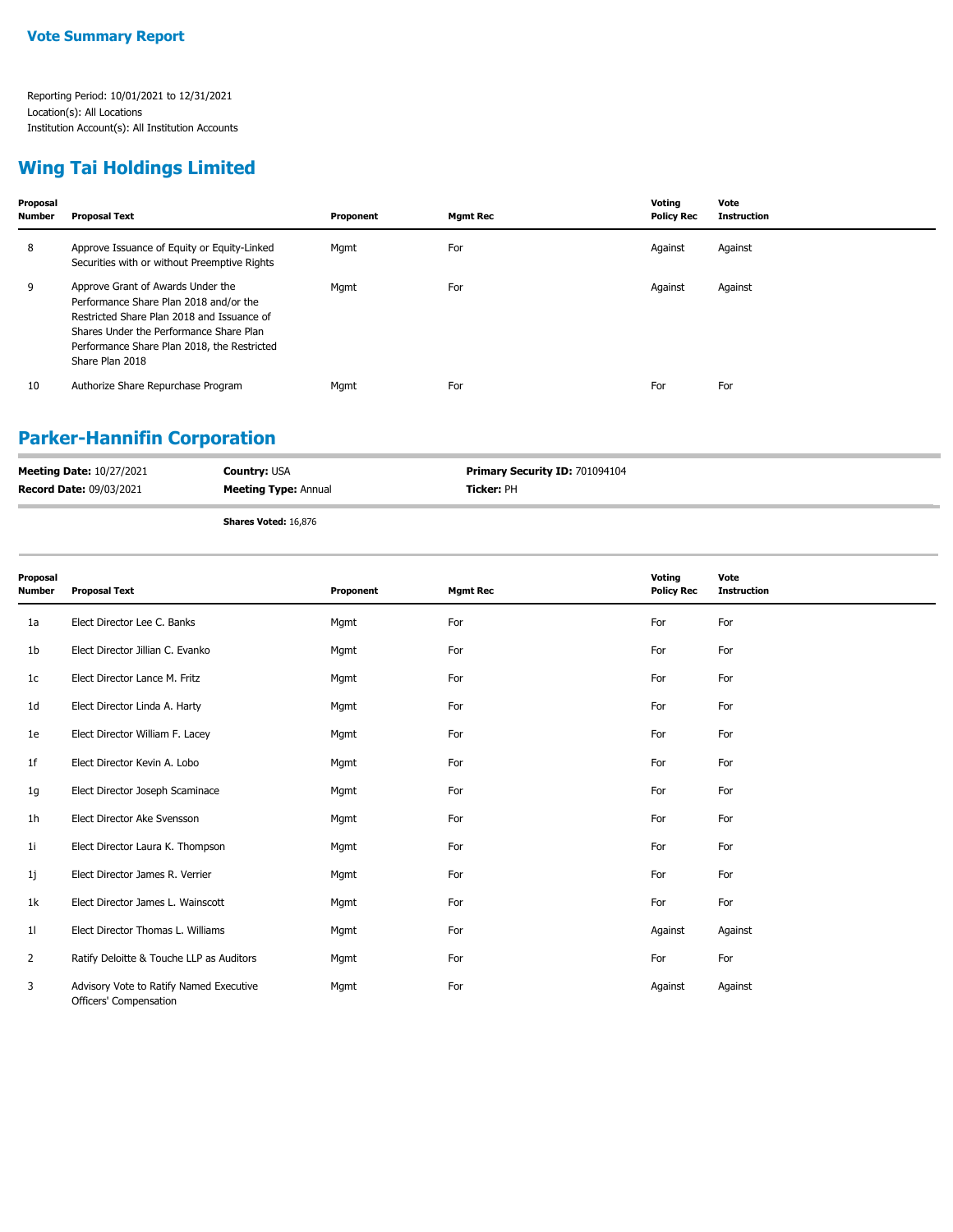### **Beijing Capital International Airport Company Limited**

| <b>Meeting Date: 10/28/2021</b> | <b>Country: China</b>                              | <b>Primary Security ID: Y07717104</b> |
|---------------------------------|----------------------------------------------------|---------------------------------------|
| <b>Record Date: 09/24/2021</b>  | <b>Meeting Type: Extraordinary</b><br>Shareholders | <b>Ticker: 694</b>                    |
|                                 | <b>Shares Voted: 2,124,260</b>                     |                                       |

| Proposal<br><b>Number</b> | <b>Proposal Text</b>                                                                                  | Proponent | <b>Mamt Rec</b> | Voting<br><b>Policy Rec</b> | Vote<br><b>Instruction</b> |
|---------------------------|-------------------------------------------------------------------------------------------------------|-----------|-----------------|-----------------------------|----------------------------|
|                           | Approve Flexible Retail and F&B Resources<br>Usage Agreement, Annual Caps and Related<br>Transactions | Mgmt      | For             | Refer                       | For                        |
|                           | Approve Domestic Retail Resources Usage<br>Agreement, Annual Caps and Related<br>Transactions         | Mgmt      | For             | Refer                       | For                        |

#### **Cairn Energy Plc**

|                                 | $-1$                           |                                       |
|---------------------------------|--------------------------------|---------------------------------------|
| <b>Record Date: 10/26/2021</b>  | <b>Meeting Type: Special</b>   | <b>Ticker: CNE</b>                    |
| <b>Meeting Date: 10/28/2021</b> | <b>Country: United Kingdom</b> | <b>Primary Security ID: G1856T128</b> |

**Shares Voted:** 990,198

| Proposal<br><b>Number</b> | <b>Proposal Text</b>                                                                              | Proponent | <b>Mgmt Rec</b> | Votina<br><b>Policy Rec</b> | Vote<br>Instruction |
|---------------------------|---------------------------------------------------------------------------------------------------|-----------|-----------------|-----------------------------|---------------------|
|                           | Approve Matters Relating to the Sale of<br>Company's Interest in the Catcher and Kraken<br>Fields | Mgmt      | For             | Refer                       | For                 |

#### **Filtronic Plc**

| <b>Meeting Date: 10/28/2021</b> | <b>Country: United Kingdom</b> | <b>Primary Security ID: G3430A104</b> |
|---------------------------------|--------------------------------|---------------------------------------|
| <b>Record Date: 10/26/2021</b>  | <b>Meeting Type: Annual</b>    | <b>Ticker:</b> FTC                    |
|                                 |                                |                                       |

**Shares Voted:** 12,944,275

| Proposal<br><b>Number</b> | <b>Proposal Text</b>                                                                 | Proponent | <b>Mgmt Rec</b> | Voting<br><b>Policy Rec</b> | Vote<br>Instruction |
|---------------------------|--------------------------------------------------------------------------------------|-----------|-----------------|-----------------------------|---------------------|
|                           | Accept Financial Statements and Statutory<br>Reports                                 | Mgmt      | For             | For                         | For                 |
|                           | Elect John Behrendt as Director                                                      | Mgmt      | For             | For                         | For                 |
| 3                         | Reappoint PricewaterhouseCoopers LLP as<br>Auditors and Authorise Their Remuneration | Mgmt      | For             | For                         | For                 |
|                           | Authorise Issue of Equity                                                            | Mgmt      | For             | For                         | For                 |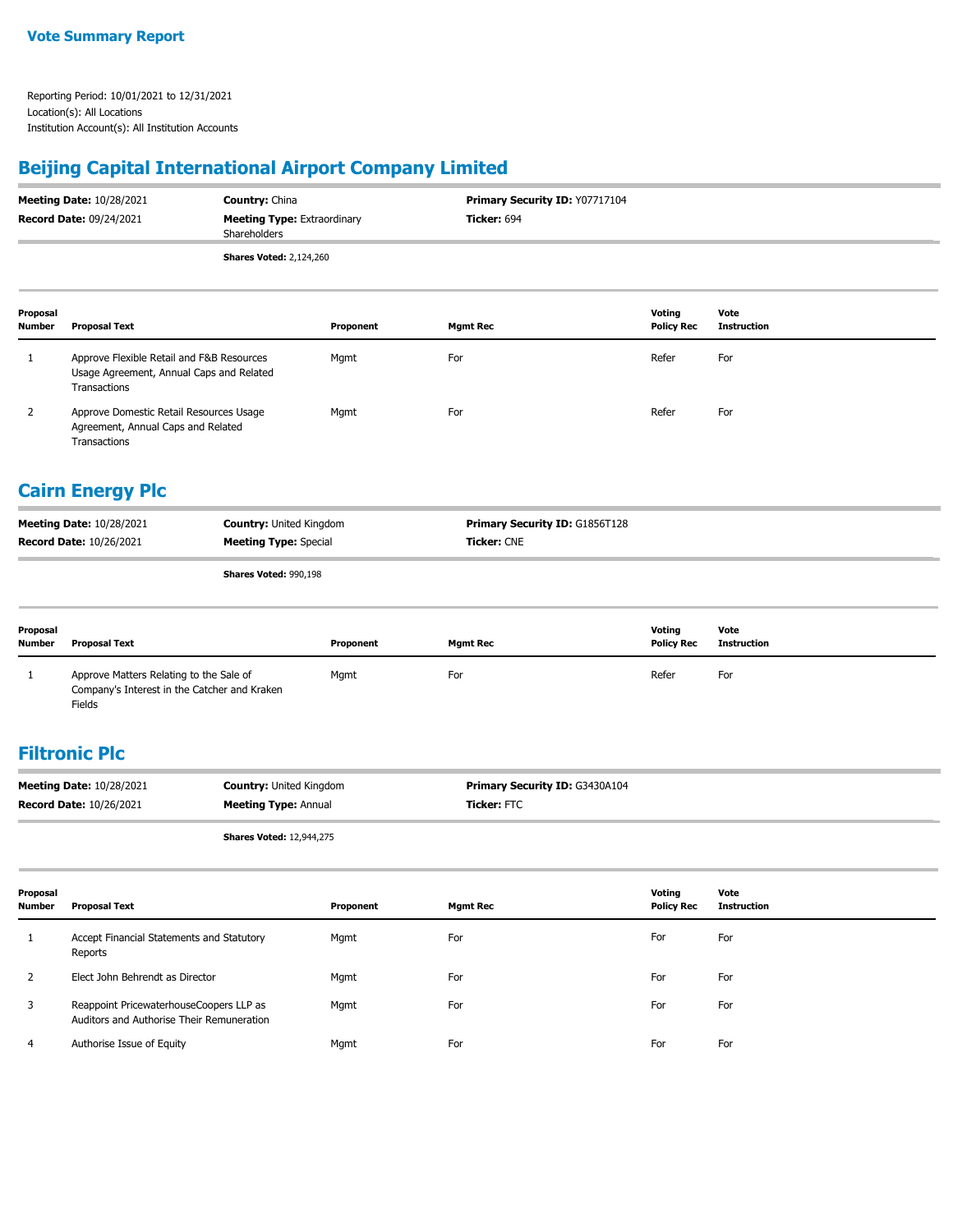### **Filtronic Plc**

| Proposal<br><b>Number</b> | <b>Proposal Text</b>                                    | Proponent | <b>Mamt Rec</b> | Votina<br><b>Policy Rec</b> | Vote<br><b>Instruction</b> |
|---------------------------|---------------------------------------------------------|-----------|-----------------|-----------------------------|----------------------------|
|                           | Authorise Issue of Equity without Pre-emptive<br>Rights | Mgmt      | For             | For                         | For                        |

### **Inversiones La Construccion SA**

| <b>Meeting Date: 10/28/2021</b> | <b>Country: Chile</b>                              | <b>Primary Security ID: P5817R105</b> |  |
|---------------------------------|----------------------------------------------------|---------------------------------------|--|
| <b>Record Date: 10/22/2021</b>  | <b>Meeting Type:</b> Extraordinary<br>Shareholders | <b>Ticker: ILC</b>                    |  |
|                                 | <b>Shares Voted: 195,770</b>                       |                                       |  |

| Proposal<br>Number | <b>Proposal Text</b>                                                             | Proponent | <b>Mgmt Rec</b> | Voting<br><b>Policy Rec</b> | Vote<br><b>Instruction</b> |
|--------------------|----------------------------------------------------------------------------------|-----------|-----------------|-----------------------------|----------------------------|
| a                  | Approve Share Repurchase Program                                                 | Mgmt      | For             | For                         | For                        |
| b.1                | Approve Maximum Percentage to Repurchase<br>Shares                               | Mgmt      | For             | For                         | For                        |
| b.2                | Approve Objective of Share Repurchase<br>Program Re: Investment                  | Mgmt      | For             | For                         | For                        |
| b.3                | Approve Duration of Share Repurchase<br>Program                                  | Mgmt      | For             | For                         | For                        |
| b.4a               | Authorize Board to Set Minimum and<br>Maximum Price to Pay for Shares            | Mgmt      | For             | For                         | For                        |
| b.4b               | Authorize Board to Repurchase Shares<br>without Applying Prorate Procedure       | Mgmt      | For             | For                         | For                        |
| b.4c               | Authorize Board to Sell Repurchased Shares<br>without Applying Preemptive Rights | Mgmt      | For             | For                         | For                        |
| C                  | Adopt Necessary Agreements to Implement<br>Share Repurchase Program              | Mgmt      | For             | For                         | For                        |

#### **Mediobanca SpA**

| <b>Country: Italy</b><br><b>Meeting Date: 10/28/2021</b><br><b>Record Date: 10/19/2021</b> |                                                      |                                     | Primary Security ID: T10584117 |                 |                             |                            |
|--------------------------------------------------------------------------------------------|------------------------------------------------------|-------------------------------------|--------------------------------|-----------------|-----------------------------|----------------------------|
|                                                                                            |                                                      | <b>Meeting Type: Annual/Special</b> |                                | Ticker: MB      |                             |                            |
|                                                                                            |                                                      | <b>Shares Voted: 430,323</b>        |                                |                 |                             |                            |
| Proposal<br><b>Number</b>                                                                  | <b>Proposal Text</b>                                 |                                     | Proponent                      | <b>Mgmt Rec</b> | Voting<br><b>Policy Rec</b> | Vote<br><b>Instruction</b> |
|                                                                                            | Ordinary Business                                    |                                     | Mgmt                           |                 |                             |                            |
| 1.1                                                                                        | Accept Financial Statements and Statutory<br>Reports |                                     | Mgmt                           | For             | For                         | For                        |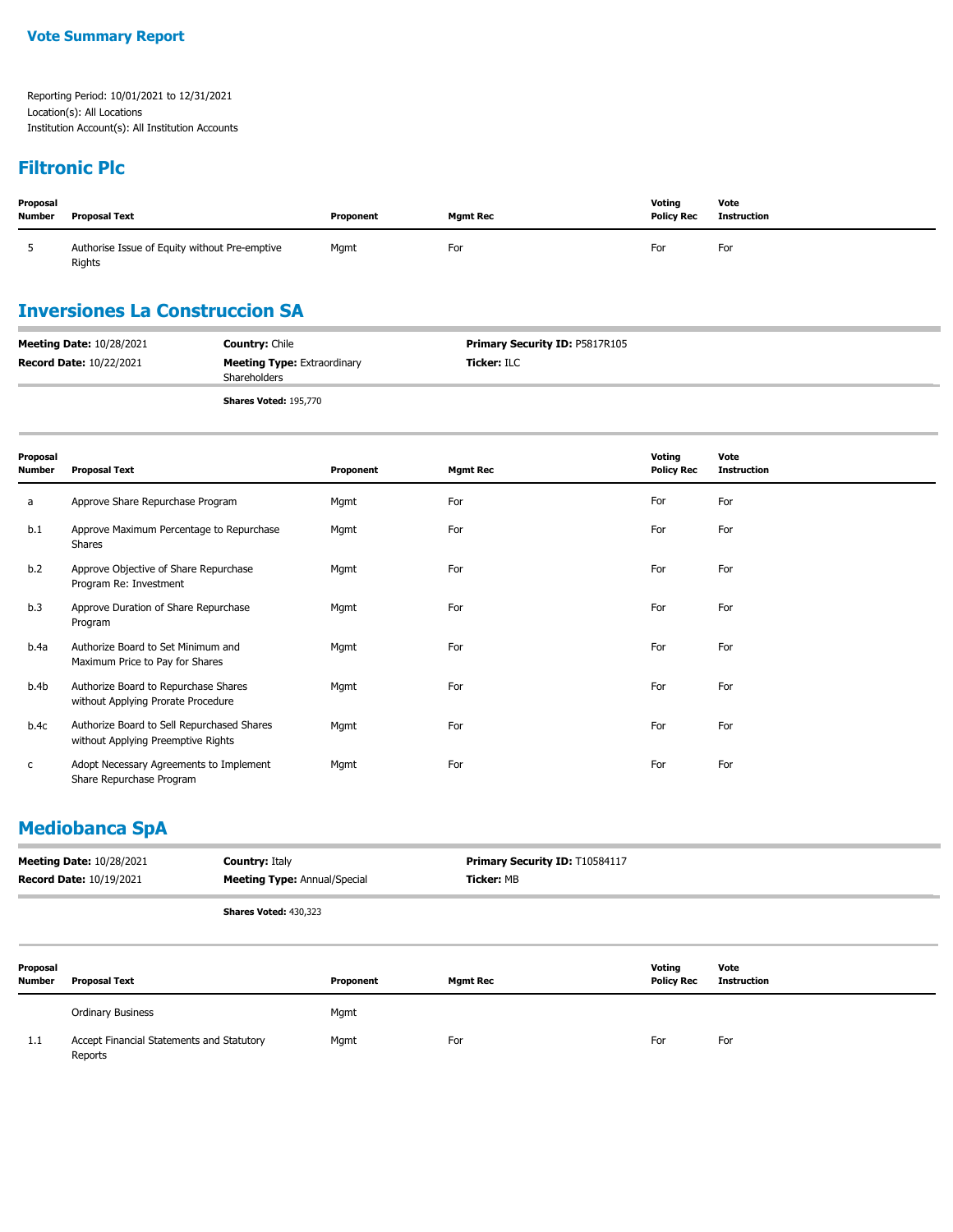#### **Mediobanca SpA**

| Proposal<br>Number | <b>Proposal Text</b>                                                                                               | Proponent | <b>Mgmt Rec</b> | Voting<br><b>Policy Rec</b> | Vote<br><b>Instruction</b> |
|--------------------|--------------------------------------------------------------------------------------------------------------------|-----------|-----------------|-----------------------------|----------------------------|
| 1.2                | Approve Allocation of Income                                                                                       | Mgmt      | For             | For                         | For                        |
| $\overline{2}$     | Authorize Share Repurchase Program and<br>Reissuance of Repurchased Shares                                         | Mgmt      | For             | For                         | For                        |
| 3.1                | Approve Remuneration Policy                                                                                        | Mgmt      | For             | Against                     | Against                    |
| 3.2                | Approve Second Section of the Remuneration<br>Report                                                               | Mgmt      | For             | Against                     | Against                    |
| 3.3                | Approve Severance Payments Policy                                                                                  | Mgmt      | For             | Against                     | Against                    |
| 3.4                | Approve 2022 Performance Share Scheme;<br>Approve Partial Withdrawal of 2021-2025<br><b>Incentivization Scheme</b> | Mgmt      | For             | For                         | For                        |
| 4                  | Approve Director, Officer, and Internal<br>Auditors Liability and Indemnity Insurance                              | Mgmt      | For             | For                         | For                        |
|                    | <b>Extraordinary Business</b>                                                                                      | Mgmt      |                 |                             |                            |
| 1                  | Authorize Cancellation of Treasury Shares<br>without Reduction of Share Capital; Amend<br>Article 4                | Mgmt      | For             | For                         | For                        |
| $\overline{2}$     | Approve Cancellation of Capital Authorization<br>Approved on October 28, 2020                                      | Mgmt      | For             | For                         | For                        |
| 3                  | Amend Company Bylaws Re: Articles 15, 18,<br>and 23                                                                | Mgmt      | For             | For                         | For                        |
| А                  | Deliberations on Possible Legal Action Against<br>Directors if Presented by Shareholders                           | Mgmt      | None            | Against                     | Against                    |

### **Nippon Parking Development Co., Ltd.**

| <b>Meeting Date: 10/28/2021</b> | <b>Country: Japan</b>          | Primary Security ID: J5S925106 |
|---------------------------------|--------------------------------|--------------------------------|
| <b>Record Date: 07/31/2021</b>  | <b>Meeting Type: Annual</b>    | <b>Ticker: 2353</b>            |
|                                 | <b>Shares Voted: 1,255,580</b> |                                |

| Proposal<br><b>Number</b> | <b>Proposal Text</b>                                               | Proponent | <b>Mgmt Rec</b> | Voting<br><b>Policy Rec</b> | Vote<br><b>Instruction</b> |
|---------------------------|--------------------------------------------------------------------|-----------|-----------------|-----------------------------|----------------------------|
| 1                         | Approve Allocation of Income, with a Final<br>Dividend of JPY 4.75 | Mgmt      | For             | For                         | For                        |
| 2.1                       | Elect Director Tatsumi, Kazuhisa                                   | Mgmt      | For             | For                         | For                        |
| 2.2                       | Elect Director Kawamura, Kenji                                     | Mgmt      | For             | For                         | For                        |
| 2.3                       | Elect Director Atsumi, Kensuke                                     | Mgmt      | For             | For                         | For                        |
| 2.4                       | Elect Director Okamoto, Keiji                                      | Mgmt      | For             | For                         | For                        |
| 2.5                       | Elect Director Kubota, Reiko                                       | Mgmt      | For             | For                         | For                        |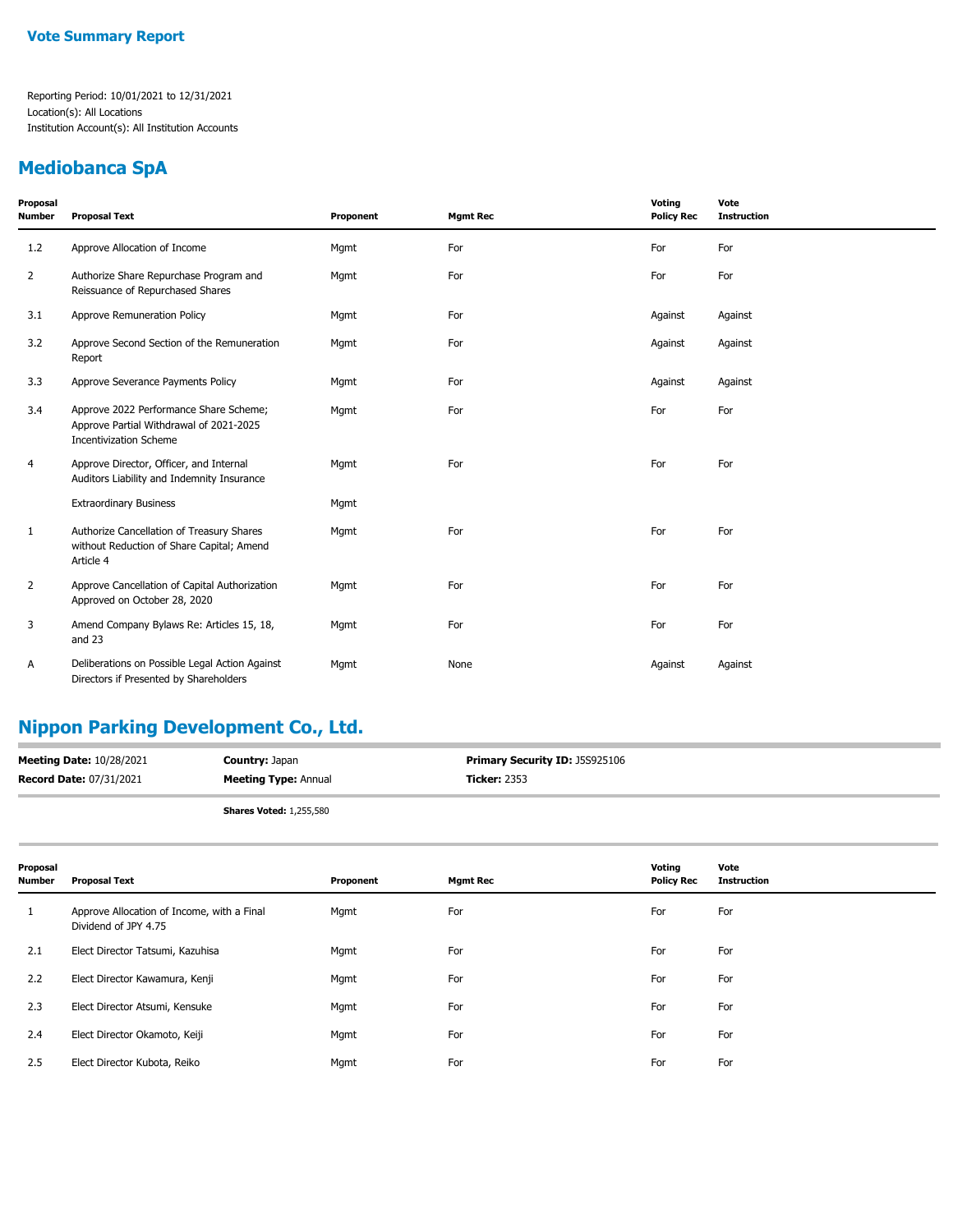#### **Nippon Parking Development Co., Ltd.**

| Proposal<br><b>Number</b> | <b>Proposal Text</b>             | Proponent | <b>Mgmt Rec</b> | Voting<br><b>Policy Rec</b> | Vote<br><b>Instruction</b> |
|---------------------------|----------------------------------|-----------|-----------------|-----------------------------|----------------------------|
| 2.6                       | Elect Director Fujii, Eisuke     | Mgmt      | For             | For                         | For                        |
| 2.7                       | Elect Director Ono, Masamichi    | Mgmt      | For             | For                         | For                        |
| 2.8                       | Elect Director Karasuno, Hitoshi | Mgmt      | For             | For                         | For                        |
| 2.9                       | Elect Director Kono, Makoto      | Mgmt      | For             | For                         | For                        |
| 2.10                      | Elect Director Hasegawa, Masako  | Mgmt      | For             | For                         | For                        |
| 3                         | Approve Stock Option Plan        | Mgmt      | For             | Against                     | Against                    |

#### **MaxCyte, Inc.**

| <b>Meeting Date: 10/29/2021</b> | <b>Country: USA</b>         | <b>Primary Security ID: 57777K106</b> |
|---------------------------------|-----------------------------|---------------------------------------|
| <b>Record Date: 09/20/2021</b>  | <b>Meeting Type: Annual</b> | <b>Ticker: MXCT</b>                   |
|                                 | Charge Vatadi 2.212 E00     |                                       |

**Shares Voted:** 2,313,500

| Proposal<br><b>Number</b> | Proposal Text                           | Proponent | <b>Mgmt Rec</b> | Voting<br><b>Policy Rec</b> | Vote<br><b>Instruction</b> |
|---------------------------|-----------------------------------------|-----------|-----------------|-----------------------------|----------------------------|
| 1.1                       | Re-elect Will Brooke as Director        | Mgmt      | For             | Withhold                    | For                        |
| 1.2                       | Re-elect John Johnston as Director      | Mgmt      | For             | Withhold                    | For                        |
| 1.3                       | Re-elect Dr Richard Douglas as Director | Mgmt      | For             | Withhold                    | For                        |
| $\overline{2}$            | Approve Equity Incentive Plan           | Mgmt      | For             | Against                     | Against                    |
| 3                         | Approve Employee Stock Purchase Plan    | Mgmt      | For             | Against                     | For                        |
| 4                         | Reappoint CohnReznick LLP as Auditors   | Mgmt      | For             | For                         | For                        |

### **Northern Trust Global Funds Plc - Euro Liquidity Fund (the)**

| <b>Meeting Date: 10/29/2021</b><br><b>Record Date: 10/27/2021</b> |                                                    | <b>Country: Ireland</b><br><b>Meeting Type: Annual</b> |           | Primary Security ID: G6S66N498<br>Ticker: WQ4QHS.F |                             |                            |
|-------------------------------------------------------------------|----------------------------------------------------|--------------------------------------------------------|-----------|----------------------------------------------------|-----------------------------|----------------------------|
|                                                                   |                                                    | Shares Voted: 96,742                                   |           |                                                    |                             |                            |
| Proposal<br><b>Number</b>                                         | <b>Proposal Text</b>                               |                                                        | Proponent | <b>Mgmt Rec</b>                                    | Voting<br><b>Policy Rec</b> | Vote<br><b>Instruction</b> |
|                                                                   | Ratify KPMG as Auditors                            |                                                        | Mgmt      | For                                                | For                         | For                        |
| 2                                                                 | Authorise Board to Fix Remuneration of<br>Auditors |                                                        | Mgmt      | For                                                | For                         | For                        |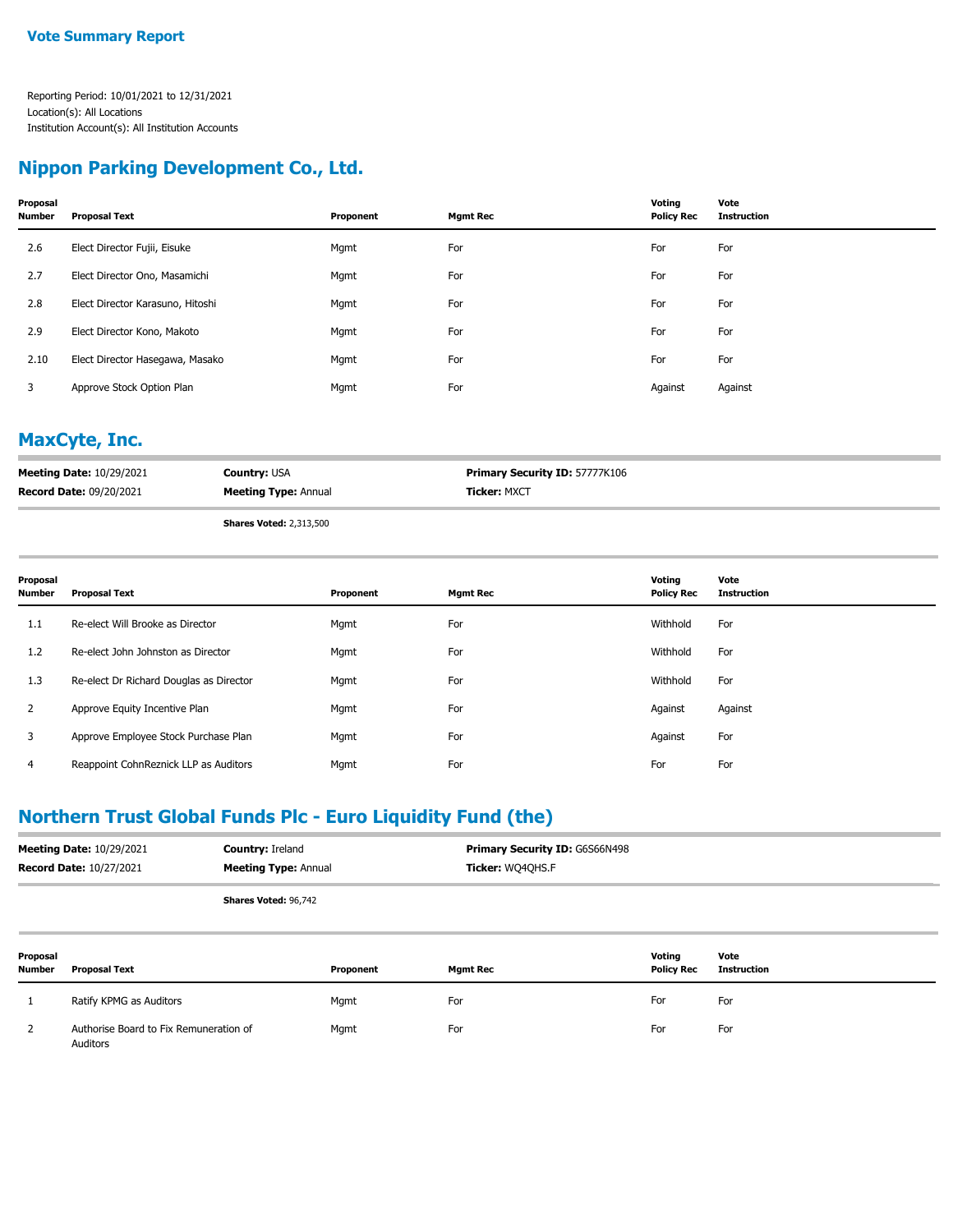#### **OPG Power Ventures Plc**

| <b>Meeting Date: 10/29/2021</b> | <b>Country: Isle of Man</b>    | <b>Primary Security ID: G67694102</b> |
|---------------------------------|--------------------------------|---------------------------------------|
| <b>Record Date: 10/27/2021</b>  | <b>Meeting Type: Annual</b>    | <b>Ticker:</b> OPG                    |
|                                 | <b>Shares Voted: 4,232,576</b> |                                       |

| Proposal<br><b>Number</b> | <b>Proposal Text</b>                                 | Proponent | <b>Mgmt Rec</b> | Voting<br><b>Policy Rec</b> | Vote<br><b>Instruction</b> |
|---------------------------|------------------------------------------------------|-----------|-----------------|-----------------------------|----------------------------|
| 1                         | Accept Financial Statements and Statutory<br>Reports | Mgmt      | For             | For                         | For                        |
| 2                         | Ratify BDO LLP as Auditors                           | Mgmt      | For             | For                         | For                        |
| 3                         | Authorise Board to Fix Remuneration of<br>Auditors   | Mgmt      | For             | For                         | For                        |
| 4                         | Re-elect Michael Grasby as Director                  | Mgmt      | For             | For                         | For                        |
| 5                         | Re-elect Arvind Gupta as Director                    | Mgmt      | For             | For                         | For                        |
| 6                         | Re-elect Jeremy Warner Allen as Director             | Mgmt      | For             | For                         | For                        |
| 7                         | Re-elect Avantika Gupta as Director                  | Mgmt      | For             | For                         | For                        |
| 8                         | Re-elect Narayanan Kumar as Director                 | Mgmt      | For             | For                         | For                        |
| 9                         | Re-elect Dmitri Tsvetkov as Director                 | Mgmt      | For             | For                         | For                        |
| 10                        | Authorise Market Purchase of Ordinary Shares         | Mgmt      | For             | For                         | For                        |

### **Qualicorp Consultoria e Corretora de Seguros SA**

| <b>Meeting Date: 10/29/2021</b> | <b>Country: Brazil</b>                             | <b>Primary Security ID: P7S21H105</b> |
|---------------------------------|----------------------------------------------------|---------------------------------------|
| <b>Record Date:</b>             | <b>Meeting Type: Extraordinary</b><br>Shareholders | <b>Ticker: OUAL3</b>                  |
|                                 | <b>Shares Voted: 804,757</b>                       |                                       |
|                                 |                                                    |                                       |

| Proposal<br><b>Number</b> | <b>Proposal Text</b>                  | Proponent | <b>Mamt Rec</b> | Voting<br><b>Policy Rec</b> | Vote<br>Instruction |
|---------------------------|---------------------------------------|-----------|-----------------|-----------------------------|---------------------|
|                           | Amend Articles and Consolidate Bylaws | Mgmt      | For             | Against                     | Against             |

### **PT Unilever Indonesia Tbk**

| <b>Meeting Date: 11/01/2021</b> | <b>Country: Indonesia</b>          | <b>Primary Security ID: Y9064H141</b> |
|---------------------------------|------------------------------------|---------------------------------------|
| <b>Record Date: 09/30/2021</b>  | <b>Meeting Type: Extraordinary</b> | <b>Ticker: UNVR</b>                   |
|                                 | <b>Shareholders</b>                |                                       |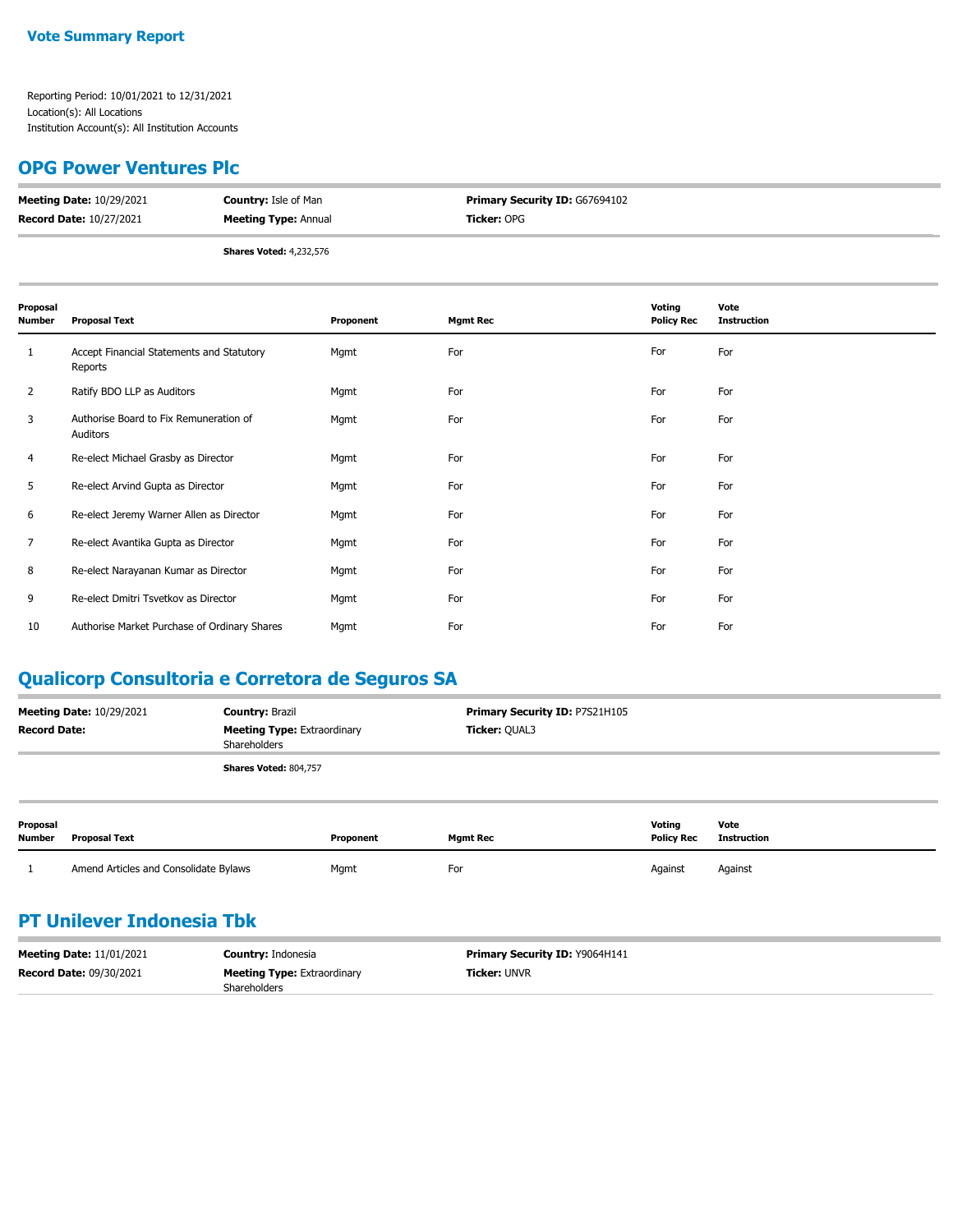#### **PT Unilever Indonesia Tbk**

**Shares Voted:** 2,440,200

| Proposal<br><b>Number</b> | <b>Proposal Text</b>                               | Proponent | <b>Mgmt Rec</b> | Voting<br><b>Policy Rec</b> | Vote<br><b>Instruction</b> |
|---------------------------|----------------------------------------------------|-----------|-----------------|-----------------------------|----------------------------|
|                           | Approve Changes in the Board of Directors          | Mgmt      | For             | For                         | For                        |
| a.1                       | Approve Resignation of Tran Tue Tri as<br>Director | Mgmt      | For             | For                         | For                        |
| a.2                       | Elect Ainul Yaqin as Director                      | Mgmt      | For             | For                         | For                        |
|                           | Amend Articles of Association                      | Mgmt      | For             | For                         | For                        |

### **Lojas Renner SA**

| <b>Meeting Date: 11/04/2021</b> | <b>Country: Brazil</b>                                    | Primary Security ID: P6332C102 |
|---------------------------------|-----------------------------------------------------------|--------------------------------|
| <b>Record Date:</b>             | <b>Meeting Type: Extraordinary</b><br><b>Shareholders</b> | <b>Ticker: LREN3</b>           |
|                                 | <b>Shares Voted: 194,200</b>                              |                                |

| Proposal<br>Number | <b>Proposal Text</b>                                                           | Proponent | <b>Mgmt Rec</b> | Voting<br><b>Policy Rec</b> | Vote<br><b>Instruction</b> |
|--------------------|--------------------------------------------------------------------------------|-----------|-----------------|-----------------------------|----------------------------|
| 1                  | Authorize Capitalization of Reserves for Bonus<br>Issue                        | Mgmt      | For             | For                         | For                        |
| $\overline{2}$     | Approve Increase in Authorized Capital                                         | Mgmt      | For             | For                         | For                        |
| 3                  | Amend Articles 5 and 6 to Reflect Changes in<br>Capital and Authorized Capital | Mgmt      | For             | For                         | For                        |
| $\overline{4}$     | Amend Article 3 Re: Corporate Purpose                                          | Mgmt      | For             | For                         | For                        |
| 5                  | Amend Article 3 Re: Corporate Purpose                                          | Mgmt      | For             | For                         | For                        |
| 6                  | Amend Article 3 Re: Corporate Purpose                                          | Mgmt      | For             | For                         | For                        |
| $\overline{7}$     | Amend Article 3 Re: Corporate Purpose                                          | Mgmt      | For             | For                         | For                        |
| 8                  | Amend Article 3 Re: Corporate Purpose                                          | Mgmt      | For             | For                         | For                        |
| 9                  | Amend Article 3 Re: Corporate Purpose                                          | Mgmt      | For             | For                         | For                        |
| 10                 | Amend Article 3 Re: Corporate Purpose                                          | Mgmt      | For             | For                         | For                        |
| 11                 | Amend Article 3 Re: Corporate Purpose                                          | Mgmt      | For             | For                         | For                        |
| 12                 | Amend Article 6                                                                | Mgmt      | For             | For                         | For                        |
| 13                 | Amend Articles 19 and 22                                                       | Mgmt      | For             | For                         | For                        |
| 14                 | Amend Articles 19 and 22                                                       | Mgmt      | For             | For                         | For                        |
| 15                 | Consolidate Bylaws                                                             | Mgmt      | For             | For                         | For                        |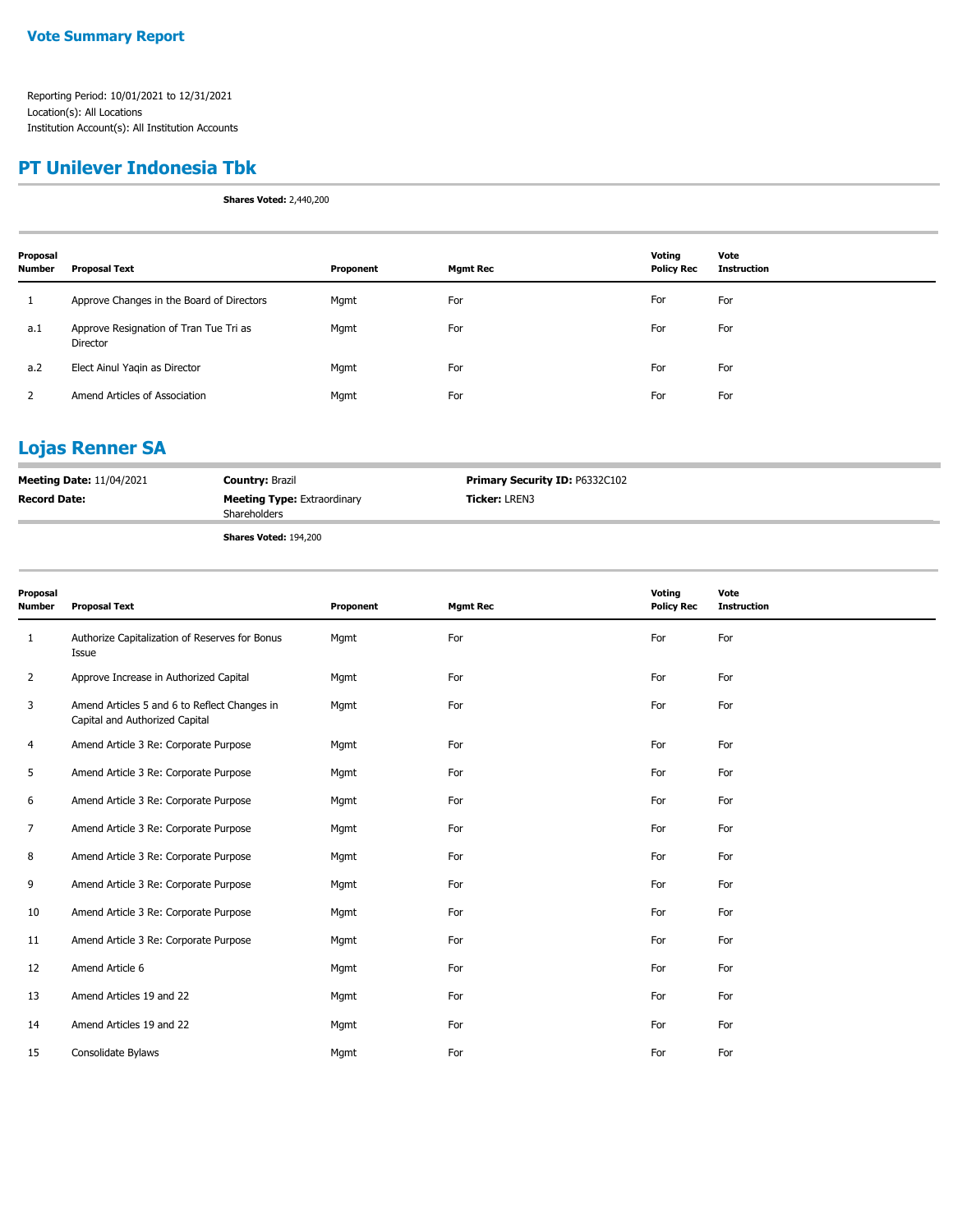### **Lojas Renner SA**

| Proposal<br><b>Number</b> | Proposal Text                                                                                             | Proponent | <b>Mgmt Rec</b> | Voting<br><b>Policy Rec</b> | Vote<br>Instruction |  |
|---------------------------|-----------------------------------------------------------------------------------------------------------|-----------|-----------------|-----------------------------|---------------------|--|
| 16                        | Approve Long-Term Incentive Plan:<br>Performance Shares, Restricted Shares, and<br><b>Matching Shares</b> | Mgmt      | For             | Against                     | Against             |  |
|                           | <b>NCC Group Plc</b>                                                                                      |           |                 |                             |                     |  |

| <b>Meeting Date: 11/04/2021</b> | <b>Country: United Kingdom</b> | <b>Primary Security ID: G64319109</b> |
|---------------------------------|--------------------------------|---------------------------------------|
| <b>Record Date: 11/02/2021</b>  | <b>Meeting Type: Annual</b>    | <b>Ticker: NCC</b>                    |

**Shares Voted:** 348,302

| Proposal<br><b>Number</b> | <b>Proposal Text</b>                                                                                                     | Proponent | <b>Mgmt Rec</b> | Voting<br><b>Policy Rec</b> | Vote<br><b>Instruction</b> |
|---------------------------|--------------------------------------------------------------------------------------------------------------------------|-----------|-----------------|-----------------------------|----------------------------|
| $\mathbf{1}$              | Accept Financial Statements and Statutory<br>Reports                                                                     | Mgmt      | For             | For                         | For                        |
| 2                         | Approve Remuneration Report                                                                                              | Mgmt      | For             | For                         | For                        |
| 3                         | Approve Remuneration Policy                                                                                              | Mgmt      | For             | For                         | For                        |
| 4                         | Approve Final Dividend                                                                                                   | Mgmt      | For             | For                         | For                        |
| 5                         | Reappoint KPMG LLP as Auditors                                                                                           | Mgmt      | For             | For                         | For                        |
| 6                         | Authorise the Audit Committee to Fix<br>Remuneration of Auditors                                                         | Mgmt      | For             | For                         | For                        |
| 7                         | Re-elect Adam Palser as Director                                                                                         | Mgmt      | For             | For                         | For                        |
| 8                         | Re-elect Chris Stone as Director                                                                                         | Mgmt      | For             | Against                     | Against                    |
| 9                         | Re-elect Jonathan Brooks as Director                                                                                     | Mgmt      | For             | For                         | For                        |
| 10                        | Re-elect Chris Batterham as Director                                                                                     | Mgmt      | For             | For                         | For                        |
| 11                        | Re-elect Jennifer Duvalier as Director                                                                                   | Mgmt      | For             | For                         | For                        |
| 12                        | Re-elect Mike Ettling as Director                                                                                        | Mgmt      | For             | For                         | For                        |
| 13                        | Re-elect Tim Kowalski as Director                                                                                        | Mgmt      | For             | For                         | For                        |
| 14                        | Authorise Issue of Equity                                                                                                | Mgmt      | For             | For                         | For                        |
| 15                        | Authorise Issue of Equity without Pre-emptive<br>Rights                                                                  | Mgmt      | For             | For                         | For                        |
| 16                        | Authorise Issue of Equity without Pre-emptive<br>Rights in Connection with an Acquisition or<br>Other Capital Investment | Mgmt      | For             | For                         | For                        |
| 17                        | Authorise Market Purchase of Ordinary Shares                                                                             | Mgmt      | For             | For                         | For                        |
| 18                        | Authorise the Company to Call General<br>Meeting with Two Weeks' Notice                                                  | Mgmt      | For             | For                         | For                        |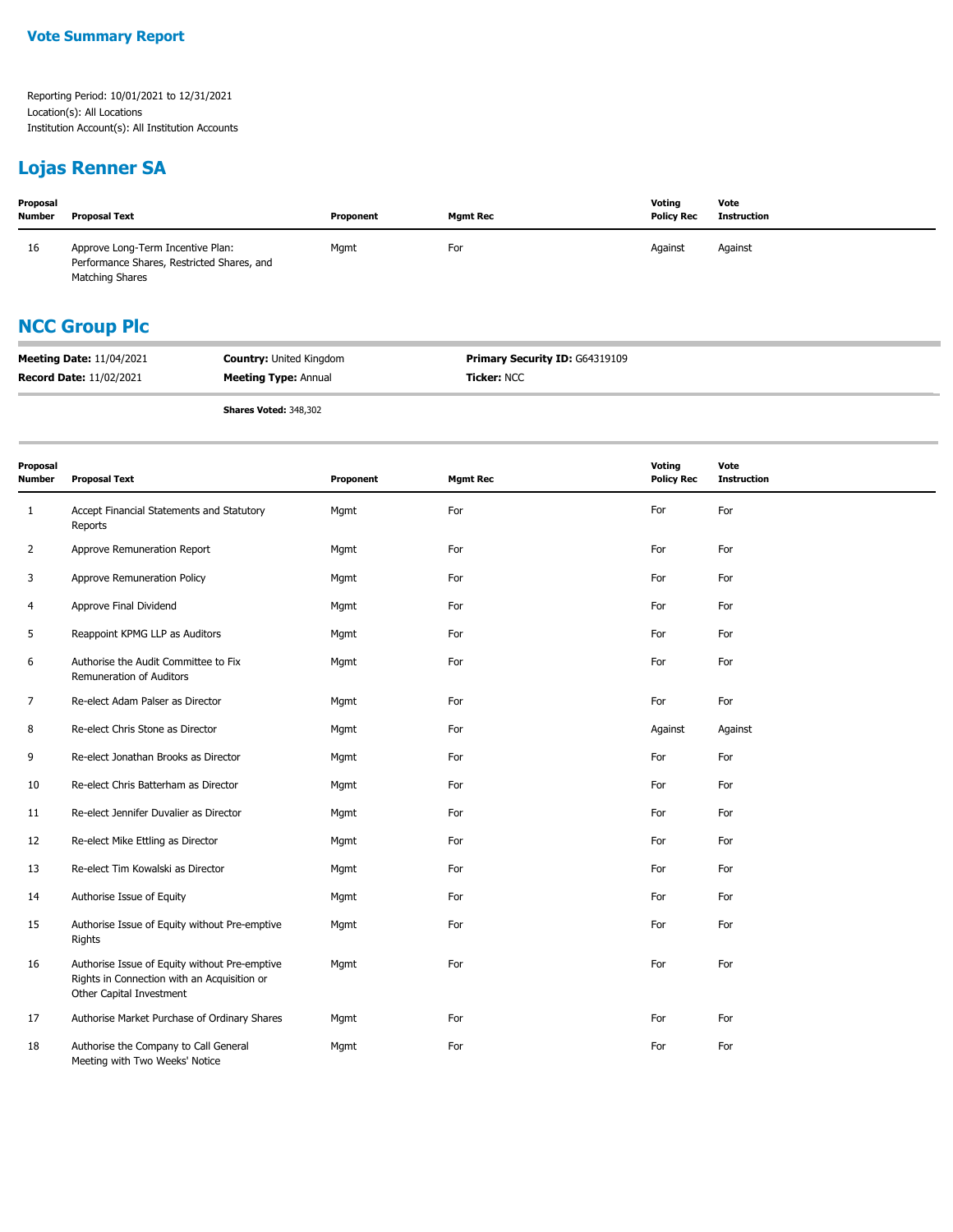#### **NCC Group Plc**

| Proposal<br><b>Number</b>                                                                                                           | <b>Proposal Text</b>                                                                  |                                | Proponent                                     | <b>Mgmt Rec</b> | Voting<br><b>Policy Rec</b> | Vote<br><b>Instruction</b> |  |  |
|-------------------------------------------------------------------------------------------------------------------------------------|---------------------------------------------------------------------------------------|--------------------------------|-----------------------------------------------|-----------------|-----------------------------|----------------------------|--|--|
| 19                                                                                                                                  | Authorise UK Political Donations and<br>Expenditure                                   |                                | Mgmt                                          | For             | Against                     | Against                    |  |  |
|                                                                                                                                     | <b>Hochschild Mining Plc</b>                                                          |                                |                                               |                 |                             |                            |  |  |
| <b>Meeting Date: 11/05/2021</b><br><b>Country: United Kingdom</b><br><b>Record Date: 11/03/2021</b><br><b>Meeting Type: Special</b> |                                                                                       |                                | Primary Security ID: G4611M107<br>Ticker: HOC |                 |                             |                            |  |  |
|                                                                                                                                     |                                                                                       | <b>Shares Voted: 2,376,757</b> |                                               |                 |                             |                            |  |  |
| Proposal<br><b>Number</b>                                                                                                           | <b>Proposal Text</b>                                                                  |                                | Proponent                                     | <b>Mgmt Rec</b> | Voting<br><b>Policy Rec</b> | Vote<br><b>Instruction</b> |  |  |
| 1                                                                                                                                   | Approve Matters Relating to the Demerger of<br>Aclara Resources Inc. from the Company |                                | Mgmt                                          | For             | Refer                       | For                        |  |  |

### **Spark New Zealand Ltd.**

| <b>Meeting Date: 11/05/2021</b> | <b>Country: New Zealand</b>  | <b>Primary Security ID: 08619N107</b> |
|---------------------------------|------------------------------|---------------------------------------|
| <b>Record Date: 11/03/2021</b>  | <b>Meeting Type: Annual</b>  | <b>Ticker:</b> SPK                    |
|                                 | <b>Shares Voted: 151.928</b> |                                       |

| Proposal<br><b>Number</b> | Proposal Text                                          | Proponent | <b>Mgmt Rec</b> | Voting<br><b>Policy Rec</b> | Vote<br>Instruction |
|---------------------------|--------------------------------------------------------|-----------|-----------------|-----------------------------|---------------------|
|                           | Authorize Board to Fix Remuneration of the<br>Auditors | Mgmt      | For             | For                         | For                 |
|                           | Elect Alison Barrass as Director                       | Mgmt      | For             | For                         | For                 |
|                           | Elect David Havercroft as Director                     | Mgmt      | For             | For                         | For                 |

### **B&M European Value Retail SA**

| <b>Meeting Date: 11/09/2021</b><br><b>Record Date: 10/26/2021</b> |                                   | <b>Country: Luxembourg</b><br><b>Meeting Type: Extraordinary</b><br>Shareholders |           | <b>Primary Security ID: L1175H106</b><br><b>Ticker: BME</b> |                             |                            |
|-------------------------------------------------------------------|-----------------------------------|----------------------------------------------------------------------------------|-----------|-------------------------------------------------------------|-----------------------------|----------------------------|
|                                                                   |                                   | Shares Voted: 690,000                                                            |           |                                                             |                             |                            |
| Proposal<br><b>Number</b>                                         | Proposal Text                     |                                                                                  | Proponent | <b>Mgmt Rec</b>                                             | Voting<br><b>Policy Rec</b> | Vote<br><b>Instruction</b> |
|                                                                   | Elect Paula MacKenzie as Director |                                                                                  | Mgmt      | For                                                         | For                         | For                        |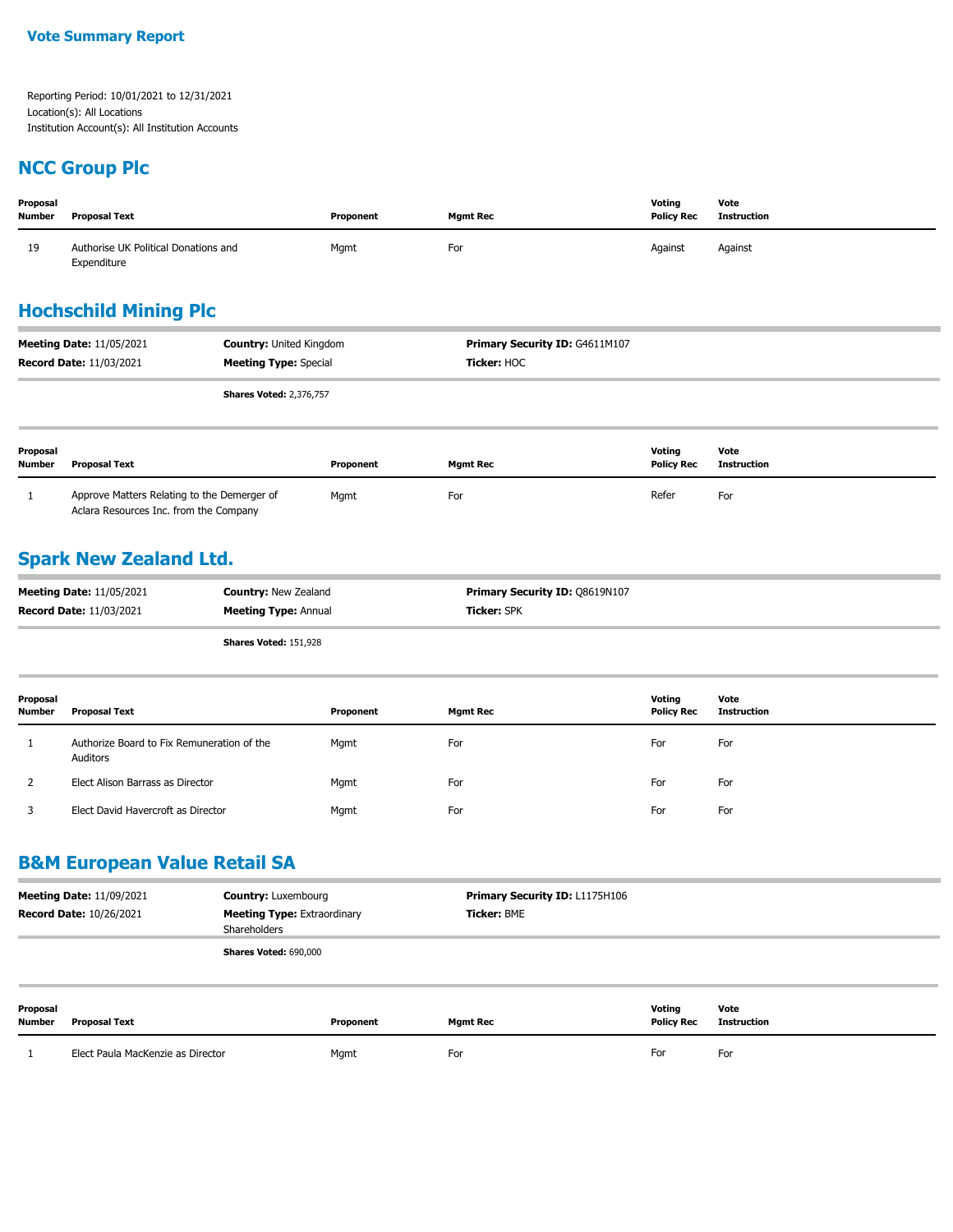Relevant Authorization

### **Zhejiang Expressway Co., Ltd.**

| <b>Meeting Date: 11/09/2021</b><br><b>Record Date: 11/03/2021</b> |                                                                               | <b>Country: China</b><br><b>Meeting Type: Extraordinary</b><br>Shareholders |           | Primary Security ID: Y9891F102<br><b>Ticker: 576</b> |                             |                            |
|-------------------------------------------------------------------|-------------------------------------------------------------------------------|-----------------------------------------------------------------------------|-----------|------------------------------------------------------|-----------------------------|----------------------------|
|                                                                   |                                                                               | Shares Voted: 870,850                                                       |           |                                                      |                             |                            |
| Proposal<br><b>Number</b>                                         | <b>Proposal Text</b>                                                          |                                                                             | Proponent | <b>Mgmt Rec</b>                                      | Voting<br><b>Policy Rec</b> | Vote<br><b>Instruction</b> |
|                                                                   | Approve Amendments to Articles of<br>Association to Expand Business Scope and |                                                                             | Mgmt      | For                                                  | For                         | For                        |

#### **Amcor Plc**

| <b>Meeting Date: 11/10/2021</b> | <b>Country: Jersey</b>      | <b>Primary Security ID: G0250X107</b> |
|---------------------------------|-----------------------------|---------------------------------------|
| <b>Record Date: 09/15/2021</b>  | <b>Meeting Type: Annual</b> | <b>Ticker: AMCR</b>                   |
|                                 |                             |                                       |

**Shares Voted:** 67,592

| Proposal<br>Number | <b>Proposal Text</b>                                              | Proponent | <b>Mgmt Rec</b> | Voting<br><b>Policy Rec</b> | Vote<br><b>Instruction</b> |
|--------------------|-------------------------------------------------------------------|-----------|-----------------|-----------------------------|----------------------------|
| 1a                 | Elect Director Graeme Liebelt                                     | Mgmt      | For             | For                         | For                        |
| 1b                 | Elect Director Armin Meyer                                        | Mgmt      | For             | For                         | For                        |
| 1c                 | Elect Director Ronald Delia                                       | Mgmt      | For             | For                         | For                        |
| 1 <sub>d</sub>     | Elect Director Achal Agarwal                                      | Mgmt      | For             | For                         | For                        |
| 1e                 | Elect Director Andrea Bertone                                     | Mgmt      | For             | For                         | For                        |
| 1f                 | Elect Director Susan Carter                                       | Mgmt      | For             | For                         | For                        |
| 1g                 | Elect Director Karen Guerra                                       | Mgmt      | For             | For                         | For                        |
| 1h                 | Elect Director Nicholas (Tom) Long                                | Mgmt      | For             | For                         | For                        |
| 11                 | Elect Director Arun Nayar                                         | Mgmt      | For             | For                         | For                        |
| 1j                 | Elect Director Jeremy Sutcliffe                                   | Mgmt      | For             | For                         | For                        |
| 1k                 | Elect Director David Szczupak                                     | Mgmt      | For             | For                         | For                        |
| $\overline{2}$     | Ratify PricewaterhouseCoopers AG as<br>Auditors                   | Mgmt      | For             | For                         | For                        |
| 3                  | Advisory Vote to Ratify Named Executive<br>Officers' Compensation | Mgmt      | For             | Against                     | Against                    |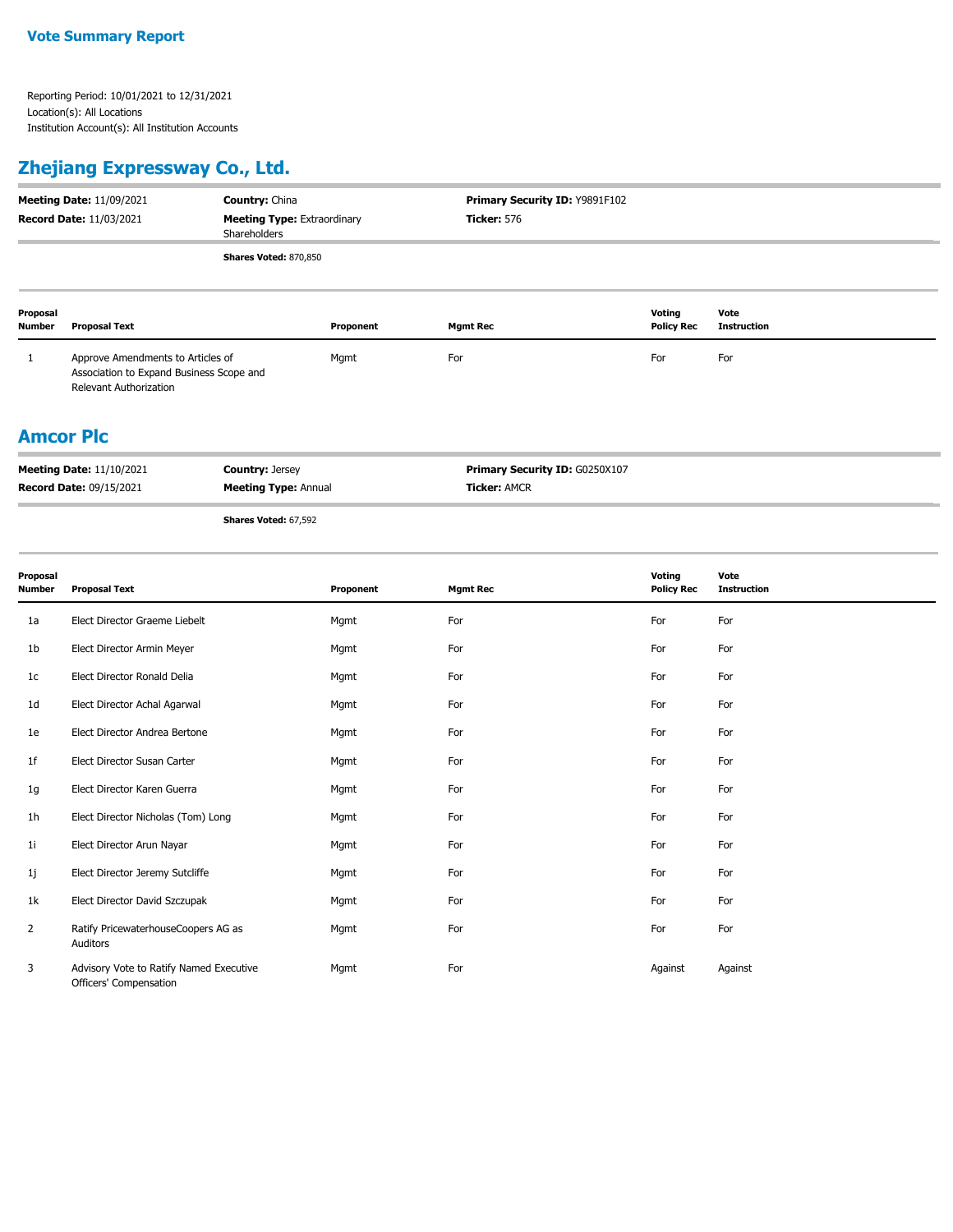#### **Automatic Data Processing, Inc.**

| <b>Meeting Date: 11/10/2021</b> | <b>Country: USA</b>         | <b>Primary Security ID: 053015103</b> |
|---------------------------------|-----------------------------|---------------------------------------|
| <b>Record Date: 09/13/2021</b>  | <b>Meeting Type: Annual</b> | <b>Ticker: ADP</b>                    |
|                                 | <b>Shares Voted: 3,816</b>  |                                       |

| Proposal<br><b>Number</b> | <b>Proposal Text</b>                                              | Proponent | <b>Mgmt Rec</b> | Voting<br><b>Policy Rec</b> | Vote<br><b>Instruction</b> |
|---------------------------|-------------------------------------------------------------------|-----------|-----------------|-----------------------------|----------------------------|
| 1a                        | Elect Director Peter Bisson                                       | Mgmt      | For             | For                         | For                        |
| 1b                        | Elect Director Richard T. Clark                                   | Mgmt      | For             | For                         | For                        |
| 1 <sub>c</sub>            | Elect Director Linnie M. Haynesworth                              | Mgmt      | For             | For                         | For                        |
| 1 <sub>d</sub>            | Elect Director John P. Jones                                      | Mgmt      | For             | For                         | For                        |
| 1e                        | Elect Director Francine S. Katsoudas                              | Mgmt      | For             | For                         | For                        |
| 1 <sub>f</sub>            | Elect Director Nazzic S. Keene                                    | Mgmt      | For             | For                         | For                        |
| 1g                        | Elect Director Thomas J. Lynch                                    | Mgmt      | For             | For                         | For                        |
| 1 <sub>h</sub>            | Elect Director Scott F. Powers                                    | Mgmt      | For             | For                         | For                        |
| 1 <sub>i</sub>            | Elect Director William J. Ready                                   | Mgmt      | For             | For                         | For                        |
| 1j                        | Elect Director Carlos A. Rodriguez                                | Mgmt      | For             | For                         | For                        |
| 1k                        | Elect Director Sandra S. Wijnberg                                 | Mgmt      | For             | For                         | For                        |
| 2                         | Advisory Vote to Ratify Named Executive<br>Officers' Compensation | Mgmt      | For             | Against                     | Against                    |
| 3                         | Ratify Deloitte & Touche LLP as Auditors                          | Mgmt      | For             | Against                     | Against                    |
| $\overline{4}$            | Report on Workforce Engagement in<br>Governance                   | <b>SH</b> | Against         | Refer                       | Against                    |

### **Oracle Corporation**

| <b>Meeting Date: 11/10/2021</b> | <b>Country: USA</b>         | <b>Primary Security ID: 68389X105</b> |
|---------------------------------|-----------------------------|---------------------------------------|
| <b>Record Date: 09/13/2021</b>  | <b>Meeting Type: Annual</b> | <b>Ticker: ORCL</b>                   |
|                                 | <b>Shares Voted: 85,110</b> |                                       |

| Proposal<br><b>Number</b> | Proposal Text                    | Proponent | <b>Mgmt Rec</b> | Voting<br><b>Policy Rec</b> | Vote<br><b>Instruction</b> |
|---------------------------|----------------------------------|-----------|-----------------|-----------------------------|----------------------------|
| 1.1                       | Elect Director Jeffrey S. Berg   | Mgmt      | For             | Withhold                    | Withhold                   |
| 1.2                       | Elect Director Michael J. Boskin | Mgmt      | For             | For                         | For                        |
| 1.3                       | Elect Director Safra A. Catz     | Mgmt      | For             | For                         | For                        |
| 1.4                       | Elect Director Bruce R. Chizen   | Mgmt      | For             | Withhold                    | Withhold                   |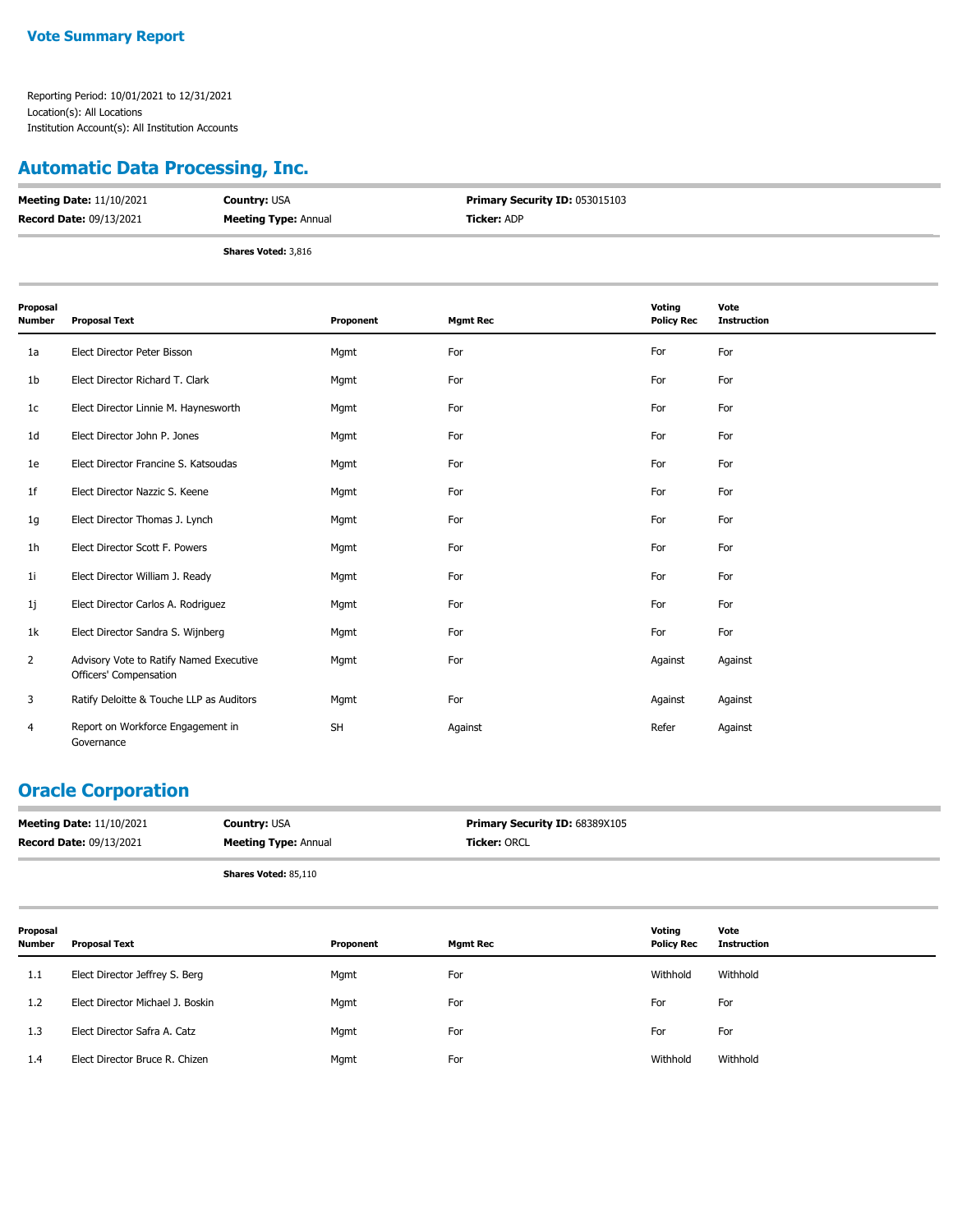#### **Oracle Corporation**

| Proposal<br><b>Number</b> | <b>Proposal Text</b>                                              | Proponent | <b>Mgmt Rec</b> | Voting<br><b>Policy Rec</b> | Vote<br><b>Instruction</b> |
|---------------------------|-------------------------------------------------------------------|-----------|-----------------|-----------------------------|----------------------------|
| 1.5                       | Elect Director George H. Conrades                                 | Mgmt      | For             | Withhold                    | Withhold                   |
| 1.6                       | Elect Director Lawrence J. Ellison                                | Mgmt      | For             | Withhold                    | Withhold                   |
| 1.7                       | Elect Director Rona A. Fairhead                                   | Mgmt      | For             | For                         | For                        |
| 1.8                       | Elect Director Jeffrey O. Henley                                  | Mgmt      | For             | For                         | For                        |
| 1.9                       | Elect Director Renee J. James                                     | Mgmt      | For             | For                         | For                        |
| 1.10                      | Elect Director Charles W. Moorman, IV                             | Mgmt      | For             | Withhold                    | Withhold                   |
| 1.11                      | Elect Director Leon E. Panetta                                    | Mgmt      | For             | Withhold                    | Withhold                   |
| 1.12                      | Elect Director William G. Parrett                                 | Mgmt      | For             | Withhold                    | Withhold                   |
| 1.13                      | Elect Director Naomi O. Seligman                                  | Mgmt      | For             | Withhold                    | Withhold                   |
| 1.14                      | Elect Director Vishal Sikka                                       | Mgmt      | For             | For                         | For                        |
| $\overline{2}$            | Advisory Vote to Ratify Named Executive<br>Officers' Compensation | Mgmt      | For             | Against                     | Against                    |
| 3                         | Amend Omnibus Stock Plan                                          | Mgmt      | For             | Against                     | Against                    |
| 4                         | Ratify Ernst & Young LLP as Auditors                              | Mgmt      | For             | For                         | For                        |
| 5                         | Report on Racial Equity Audit                                     | <b>SH</b> | Against         | Refer                       | For                        |
| 6                         | Require Independent Board Chair                                   | <b>SH</b> | Against         | Refer                       | For                        |
| 7                         | Report on Political Contributions                                 | <b>SH</b> | Against         | Refer                       | For                        |

### **Raiffeisen Bank International AG**

| <b>Meeting Date: 11/10/2021</b><br><b>Country: Austria</b>                           |                                                                     |                              | Primary Security ID: A7111G104 |                 |                             |                            |
|--------------------------------------------------------------------------------------|---------------------------------------------------------------------|------------------------------|--------------------------------|-----------------|-----------------------------|----------------------------|
| <b>Record Date: 10/31/2021</b><br><b>Meeting Type: Extraordinary</b><br>Shareholders |                                                                     | Ticker: RBI                  |                                |                 |                             |                            |
|                                                                                      |                                                                     | <b>Shares Voted: 147,297</b> |                                |                 |                             |                            |
| Proposal<br><b>Number</b>                                                            | <b>Proposal Text</b>                                                |                              | Proponent                      | <b>Mgmt Rec</b> | Voting<br><b>Policy Rec</b> | Vote<br><b>Instruction</b> |
|                                                                                      | Approve Allocation of Income and Dividends<br>of EUR 0.75 per Share |                              | Mgmt                           | For             | For                         | For                        |

### **Agricultural Bank of China Limited**

| <b>Meeting Date: 11/11/2021</b> | <b>Country: China</b>              | <b>Primary Security ID: Y00289119</b> |
|---------------------------------|------------------------------------|---------------------------------------|
| <b>Record Date: 10/11/2021</b>  | <b>Meeting Type: Extraordinary</b> | <b>Ticker: 1288</b>                   |
|                                 | <b>Shareholders</b>                |                                       |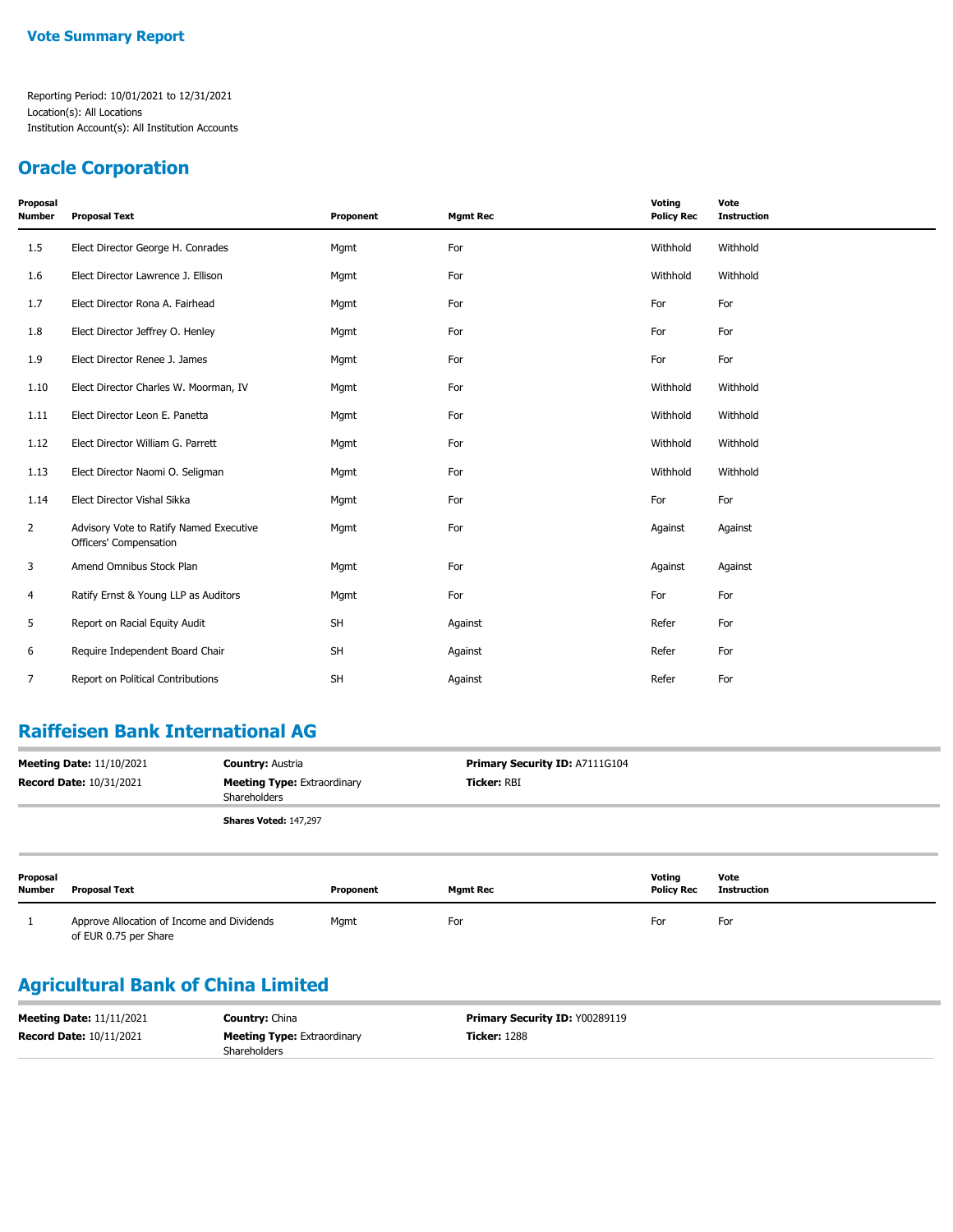### **Agricultural Bank of China Limited**

**Shares Voted:** 5,031,000

| Proposal       |                                                                           |           |                 | Voting            | Vote               |
|----------------|---------------------------------------------------------------------------|-----------|-----------------|-------------------|--------------------|
| <b>Number</b>  | <b>Proposal Text</b>                                                      | Proponent | <b>Mgmt Rec</b> | <b>Policy Rec</b> | <b>Instruction</b> |
|                | EGM BALLOT FOR HOLDERS OF H SHARES                                        | Mgmt      |                 |                   |                    |
| 1              | Approve Remuneration of Directors                                         | Mgmt      | For             | For               | For                |
| 2              | Approve Remuneration of Supervisors                                       | Mgmt      | For             | For               | For                |
| 3              | Elect Liu Xiaopeng as Director                                            | Mgmt      | For             | Against           | Against            |
| 4              | Elect Xiao Xiang as Director                                              | Mgmt      | For             | Against           | Against            |
| 5              | Elect Wang Jingdong as Supervisor                                         | Mgmt      | For             | For               | For                |
| 6              | Elect Liu Hongxia as Supervisor                                           | Mgmt      | For             | For               | For                |
| $\overline{7}$ | Elect Xu Xianglin as Supervisor                                           | Mgmt      | For             | For               | For                |
| 8              | Elect Wang Xixin as Supervisor                                            | Mgmt      | For             | For               | For                |
| 9              | Approve Additional Budget for Designated<br>Poverty Alleviation Donations | Mgmt      | For             | For               | For                |

#### **Ricardo Plc**

| <b>Meeting Date: 11/11/2021</b> | <b>Country: United Kingdom</b> | <b>Primary Security ID: G75528110</b> |
|---------------------------------|--------------------------------|---------------------------------------|
| <b>Record Date: 11/07/2021</b>  | <b>Meeting Type: Annual</b>    | <b>Ticker: RCDO</b>                   |
|                                 | <b>Shares Voted: 278,320</b>   |                                       |

| Proposal<br><b>Number</b> | <b>Proposal Text</b>                                                    | Proponent | <b>Mgmt Rec</b> | Voting<br><b>Policy Rec</b> | Vote<br><b>Instruction</b> |
|---------------------------|-------------------------------------------------------------------------|-----------|-----------------|-----------------------------|----------------------------|
| 1                         | Accept Financial Statements and Statutory<br>Reports                    | Mgmt      | For             | For                         | For                        |
| $\overline{2}$            | Approve Final Dividend                                                  | Mgmt      | For             | For                         | For                        |
| 3                         | Reappoint KPMG LLP as Auditors                                          | Mgmt      | For             | For                         | For                        |
| 4                         | Authorise the Audit Committee to Fix<br><b>Remuneration of Auditors</b> | Mgmt      | For             | For                         | For                        |
| 5                         | Elect Graham Ritchie as Director                                        | Mgmt      | For             | For                         | For                        |
| 6                         | Re-elect Russell King as Director                                       | Mgmt      | For             | For                         | For                        |
| 7                         | Re-elect Jack Boyer as Director                                         | Mgmt      | For             | For                         | For                        |
| 8                         | Re-elect William Spencer as Director                                    | Mgmt      | For             | For                         | For                        |
| 9                         | Re-elect Sir Terry Morgan as Director                                   | Mgmt      | For             | For                         | For                        |
| 10                        | Re-elect Ian Gibson as Director                                         | Mgmt      | For             | For                         | For                        |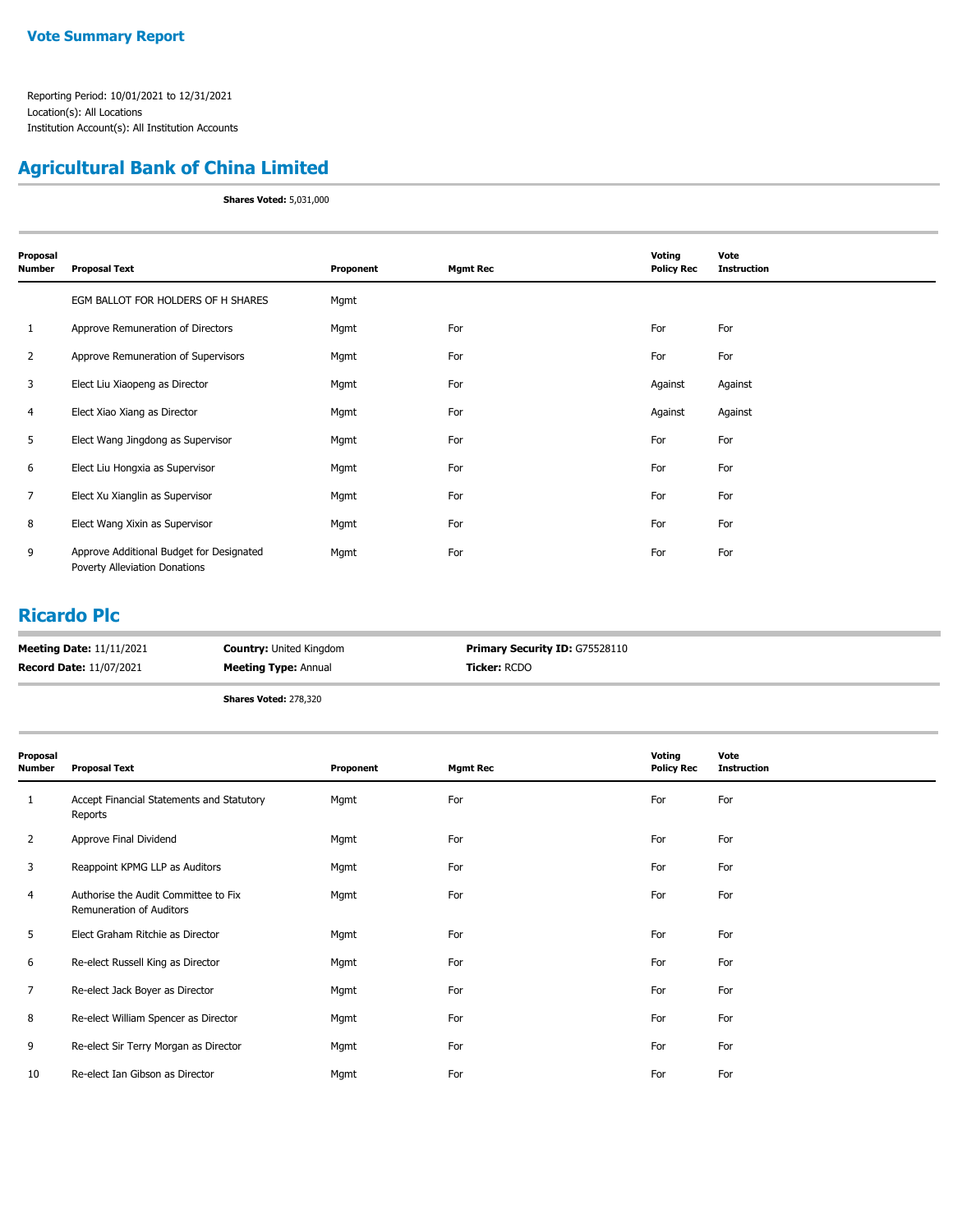#### **Ricardo Plc**

| Proposal<br><b>Number</b> | <b>Proposal Text</b>                                                    | Proponent | <b>Mgmt Rec</b> | Voting<br><b>Policy Rec</b> | Vote<br><b>Instruction</b> |
|---------------------------|-------------------------------------------------------------------------|-----------|-----------------|-----------------------------|----------------------------|
| 11                        | Re-elect Laurie Bowen as Director                                       | Mgmt      | For             | For                         | For                        |
| 12                        | Re-elect Malin Persson as Director                                      | Mgmt      | For             | For                         | For                        |
| 13                        | Approve Remuneration Report                                             | Mgmt      | For             | For                         | For                        |
| 14                        | Approve Deferred Bonus Plan                                             | Mgmt      | For             | For                         | For                        |
| 15                        | Authorise Issue of Equity                                               | Mgmt      | For             | Against                     | Against                    |
| 16                        | Authorise Issue of Equity without Pre-emptive<br>Rights                 | Mgmt      | For             | Against                     | Against                    |
| 17                        | Authorise Market Purchase of Ordinary Shares                            | Mgmt      | For             | For                         | For                        |
| 18                        | Authorise the Company to Call General<br>Meeting with Two Weeks' Notice | Mgmt      | For             | For                         | For                        |

# **China Longyuan Power Group Corporation Limited**

| <b>Meeting Date: 11/12/2021</b> | <b>Country: China</b>                              | <b>Primary Security ID: Y1501T101</b> |
|---------------------------------|----------------------------------------------------|---------------------------------------|
| <b>Record Date: 11/08/2021</b>  | <b>Meeting Type: Extraordinary</b><br>Shareholders | <b>Ticker: 916</b>                    |
|                                 | <b>Shares Voted: 60,620</b>                        |                                       |

| Proposal<br>Number | <b>Proposal Text</b>                    | Proponent | <b>Mgmt Rec</b> | Voting<br><b>Policy Rec</b> | Vote<br><b>Instruction</b> |
|--------------------|-----------------------------------------|-----------|-----------------|-----------------------------|----------------------------|
|                    | ELECT DIRECTORS                         | Mgmt      |                 |                             |                            |
| 1.1                | Elect Li Zhongjun as Director           | Mgmt      | For             | Against                     | Against                    |
| 1.2                | Elect Tang Jian as Director             | Mgmt      | For             | For                         | For                        |
| 1.3                | Elect Liu Jinhuan as Director           | Mgmt      | For             | Against                     | Against                    |
| 1.4                | Elect Tian Shaolin as Director          | Mgmt      | For             | Against                     | Against                    |
| 1.5                | Elect Tang Chaoxiong as Director        | Mgmt      | For             | Against                     | Against                    |
| 1.6                | Elect Michael Ngai Ming Tak as Director | Mgmt      | For             | For                         | For                        |
| 1.7                | Elect Gao Debu as Director              | Mgmt      | For             | For                         | For                        |
| 1.8                | Elect Zhao Feng as Director             | Mgmt      | For             | For                         | For                        |
|                    | ELECT SUPERVISORS                       | Mgmt      |                 |                             |                            |
| 2.1                | Elect Shao Junjie as Supervisor         | Mgmt      | For             | For                         | For                        |
| 2.2                | Elect Hao Jingru as Supervisor          | Mgmt      | For             | For                         | For                        |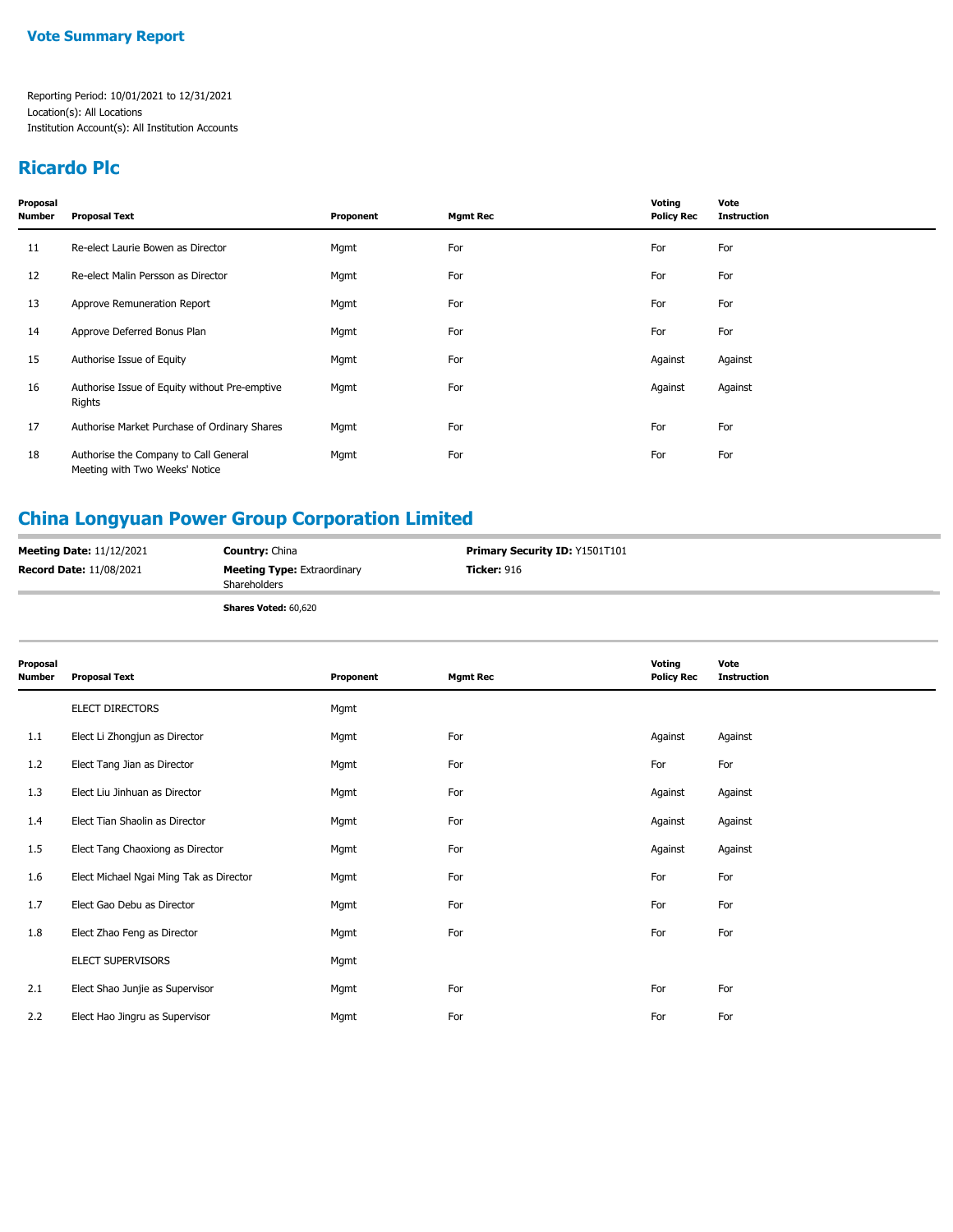### **DFS Furniture Plc**

| <b>Meeting Date: 11/12/2021</b> | <b>Country: United Kingdom</b> | <b>Primary Security ID: G2848C108</b> |
|---------------------------------|--------------------------------|---------------------------------------|
| <b>Record Date: 11/10/2021</b>  | <b>Meeting Type: Annual</b>    | <b>Ticker:</b> DFS                    |
|                                 | <b>Shares Voted: 5,015,164</b> |                                       |

| Proposal<br><b>Number</b> | <b>Proposal Text</b>                                                                                                     | Proponent | <b>Mgmt Rec</b> | <b>Voting</b><br><b>Policy Rec</b> | Vote<br><b>Instruction</b> |
|---------------------------|--------------------------------------------------------------------------------------------------------------------------|-----------|-----------------|------------------------------------|----------------------------|
| $\mathbf{1}$              | Accept Financial Statements and Statutory<br>Reports                                                                     | Mgmt      | For             | For                                | For                        |
| $\overline{2}$            | Approve Final Dividend                                                                                                   | Mgmt      | For             | For                                | For                        |
| 3                         | Approve Remuneration Report                                                                                              | Mgmt      | For             | For                                | For                        |
| $\overline{4}$            | Approve Remuneration Policy                                                                                              | Mgmt      | For             | For                                | For                        |
| 5                         | Amend 2015 Long Term Incentive Plan                                                                                      | Mgmt      | For             | For                                | For                        |
| 6                         | Re-elect Tim Stacey as Director                                                                                          | Mgmt      | For             | For                                | For                        |
| $\overline{7}$            | Re-elect Mike Schmidt as Director                                                                                        | Mgmt      | For             | For                                | For                        |
| 8                         | Re-elect Ian Durant as Director                                                                                          | Mgmt      | For             | For                                | For                        |
| 9                         | Re-elect Alison Hutchinson as Director                                                                                   | Mgmt      | For             | For                                | For                        |
| 10                        | Re-elect Jo Boydell as Director                                                                                          | Mgmt      | For             | For                                | For                        |
| 11                        | Re-elect Steve Johnson as Director                                                                                       | Mgmt      | For             | For                                | For                        |
| 12                        | Re-elect Jane Bednall as Director                                                                                        | Mgmt      | For             | For                                | For                        |
| 13                        | Elect Loraine Martins as Director                                                                                        | Mgmt      | For             | For                                | For                        |
| 14                        | Reappoint KPMG LLP as Auditors                                                                                           | Mgmt      | For             | For                                | For                        |
| 15                        | Authorise the Audit Committee to Fix<br>Remuneration of Auditors                                                         | Mgmt      | For             | For                                | For                        |
| 16                        | Authorise Issue of Equity                                                                                                | Mgmt      | For             | For                                | For                        |
| 17                        | Authorise Issue of Equity without Pre-emptive<br>Rights                                                                  | Mgmt      | For             | For                                | For                        |
| 18                        | Authorise Issue of Equity without Pre-emptive<br>Rights in Connection with an Acquisition or<br>Other Capital Investment | Mgmt      | For             | For                                | For                        |
| 19                        | Authorise Market Purchase of Ordinary Shares                                                                             | Mgmt      | For             | For                                | For                        |
| 20                        | Adopt New Articles of Association                                                                                        | Mgmt      | For             | For                                | For                        |
| 21                        | Authorise the Company to Call General<br>Meeting with Two Weeks' Notice                                                  | Mgmt      | For             | For                                | For                        |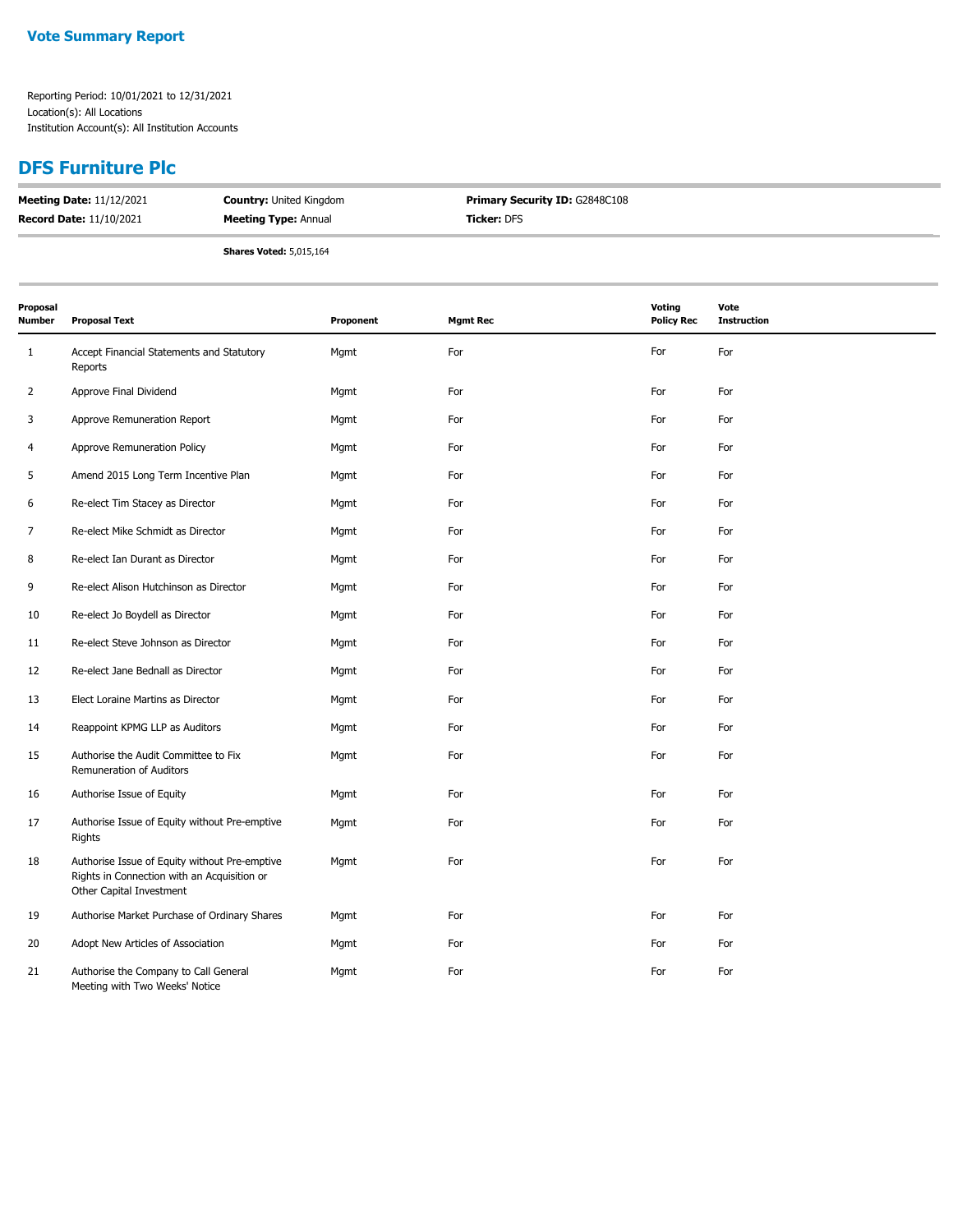# **Galliford Try Holdings Plc**

| <b>Meeting Date: 11/12/2021</b> | <b>Country: United Kingdom</b> | <b>Primary Security ID: G3776D100</b> |
|---------------------------------|--------------------------------|---------------------------------------|
| <b>Record Date: 11/10/2021</b>  | <b>Meeting Type: Annual</b>    | <b>Ticker:</b> GFRD                   |
|                                 | <b>Shares Voted: 501,300</b>   |                                       |

| Proposal<br>Number | <b>Proposal Text</b>                                                                                                     | Proponent | <b>Mgmt Rec</b> | Voting<br><b>Policy Rec</b> | Vote<br><b>Instruction</b> |
|--------------------|--------------------------------------------------------------------------------------------------------------------------|-----------|-----------------|-----------------------------|----------------------------|
| 1                  | Accept Financial Statements and Statutory<br>Reports                                                                     | Mgmt      | For             | For                         | For                        |
| 2                  | Approve Remuneration Report                                                                                              | Mgmt      | For             | For                         | For                        |
| 3                  | Approve Final Dividend                                                                                                   | Mgmt      | For             | For                         | For                        |
| 4                  | Re-elect Bill Hocking as Director                                                                                        | Mgmt      | For             | For                         | For                        |
| 5                  | Re-elect Andrew Duxbury as Director                                                                                      | Mgmt      | For             | For                         | For                        |
| 6                  | Re-elect Terry Miller as Director                                                                                        | Mgmt      | For             | For                         | For                        |
| 7                  | Re-elect Gavin Slark as Director                                                                                         | Mgmt      | For             | For                         | For                        |
| 8                  | Re-elect Marisa Cassoni as Director                                                                                      | Mgmt      | For             | For                         | For                        |
| 9                  | Re-elect Peter Ventress as Director                                                                                      | Mgmt      | For             | For                         | For                        |
| 10                 | Reappoint BDO LLP as Auditors                                                                                            | Mgmt      | For             | For                         | For                        |
| 11                 | Authorise the Audit Committee to Fix<br>Remuneration of Auditors                                                         | Mgmt      | For             | For                         | For                        |
| 12                 | Authorise Issue of Equity                                                                                                | Mgmt      | For             | For                         | For                        |
| 13                 | Authorise UK Political Donations and<br>Expenditure                                                                      | Mgmt      | For             | For                         | For                        |
| 14                 | Authorise Issue of Equity without Pre-emptive<br>Rights                                                                  | Mgmt      | For             | For                         | For                        |
| 15                 | Authorise Issue of Equity without Pre-emptive<br>Rights in Connection with an Acquisition or<br>Other Capital Investment | Mgmt      | For             | For                         | For                        |
| 16                 | Authorise Market Purchase of Ordinary Shares                                                                             | Mgmt      | For             | For                         | For                        |
| 17                 | Authorise the Company to Call General<br>Meeting with Two Weeks' Notice                                                  | Mgmt      | For             | For                         | For                        |

#### **Skandinaviska Enskilda Banken AB**

| <b>Meeting Date: 11/12/2021</b> | <b>Country:</b> Sweden             | <b>Primary Security ID: W25381141</b> |
|---------------------------------|------------------------------------|---------------------------------------|
| <b>Record Date: 11/04/2021</b>  | <b>Meeting Type: Extraordinary</b> | <b>Ticker: SEB.A</b>                  |
|                                 | <b>Shareholders</b>                |                                       |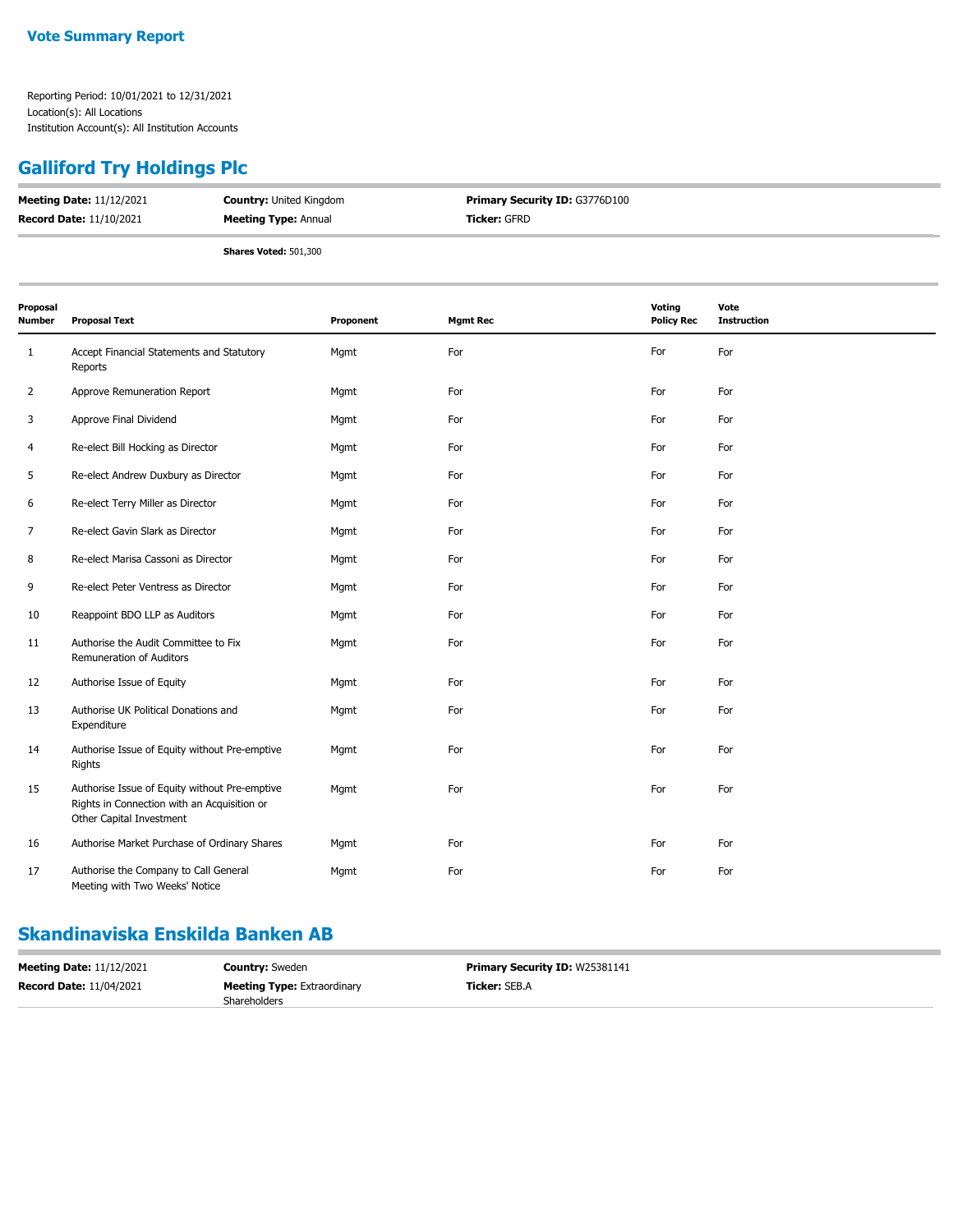#### **Skandinaviska Enskilda Banken AB**

**Shares Voted:** 390,000

| Proposal<br>Number | <b>Proposal Text</b>                                                     | Proponent | <b>Mgmt Rec</b> | Voting<br><b>Policy Rec</b> | Vote<br><b>Instruction</b> |
|--------------------|--------------------------------------------------------------------------|-----------|-----------------|-----------------------------|----------------------------|
| 1                  | Open Meeting                                                             | Mgmt      |                 |                             |                            |
| $\overline{2}$     | Elect Chairman of Meeting                                                | Mgmt      | For             | For                         | For                        |
| 3.1                | Designate Charlotte Munthe Nilsson as<br>Inspector of Minutes of Meeting | Mgmt      | For             | For                         | For                        |
| 3.2                | Designate Ossian Ekdahl as Inspector of<br>Minutes of Meeting            | Mgmt      | For             | For                         | For                        |
| 4                  | Prepare and Approve List of Shareholders                                 | Mgmt      | For             | For                         | For                        |
| 5                  | Approve Agenda of Meeting                                                | Mgmt      | For             | For                         | For                        |
| 6                  | Acknowledge Proper Convening of Meeting                                  | Mgmt      | For             | For                         | For                        |
| 7                  | Approve Dividends of SEK 4.10 Per Share                                  | Mgmt      | For             | For                         | For                        |
| 8                  | Close Meeting                                                            | Mgmt      |                 |                             |                            |

#### **Piraeus Port Authority SA**

| <b>Meeting Date: 11/16/2021</b> | <b>Country: Greece</b>                             | <b>Primary Security ID: X6560Q105</b> |
|---------------------------------|----------------------------------------------------|---------------------------------------|
| <b>Record Date: 11/10/2021</b>  | <b>Meeting Type: Extraordinary</b><br>Shareholders | <b>Ticker: PPA</b>                    |
|                                 | Shares Voted: 70,999                               |                                       |

| Proposal<br><b>Number</b> | <b>Proposal Text</b>                               | Proponent | <b>Mgmt Rec</b> | Voting<br><b>Policy Rec</b> | Vote<br>Instruction |
|---------------------------|----------------------------------------------------|-----------|-----------------|-----------------------------|---------------------|
|                           | Extraordinary Meeting Agenda                       | Mgmt      |                 |                             |                     |
| 1a                        | Elect Directors (Bundled)                          | Mgmt      | For             | Against                     | Against             |
| 1b                        | Appoint Moralis Ioannis as Independent<br>Director | Mgmt      | For             | For                         | For                 |
|                           | Amend Articles: Board-Related                      | Mgmt      | For             | For                         | For                 |

### **Aryzta AG**

| <b>Meeting Date: 11/17/2021</b> | <b>Country: Switzerland</b> | <b>Primary Security ID: H0336B110</b> |
|---------------------------------|-----------------------------|---------------------------------------|
| <b>Record Date:</b>             | <b>Meeting Type: Annual</b> | <b>Ticker:</b> ARYN                   |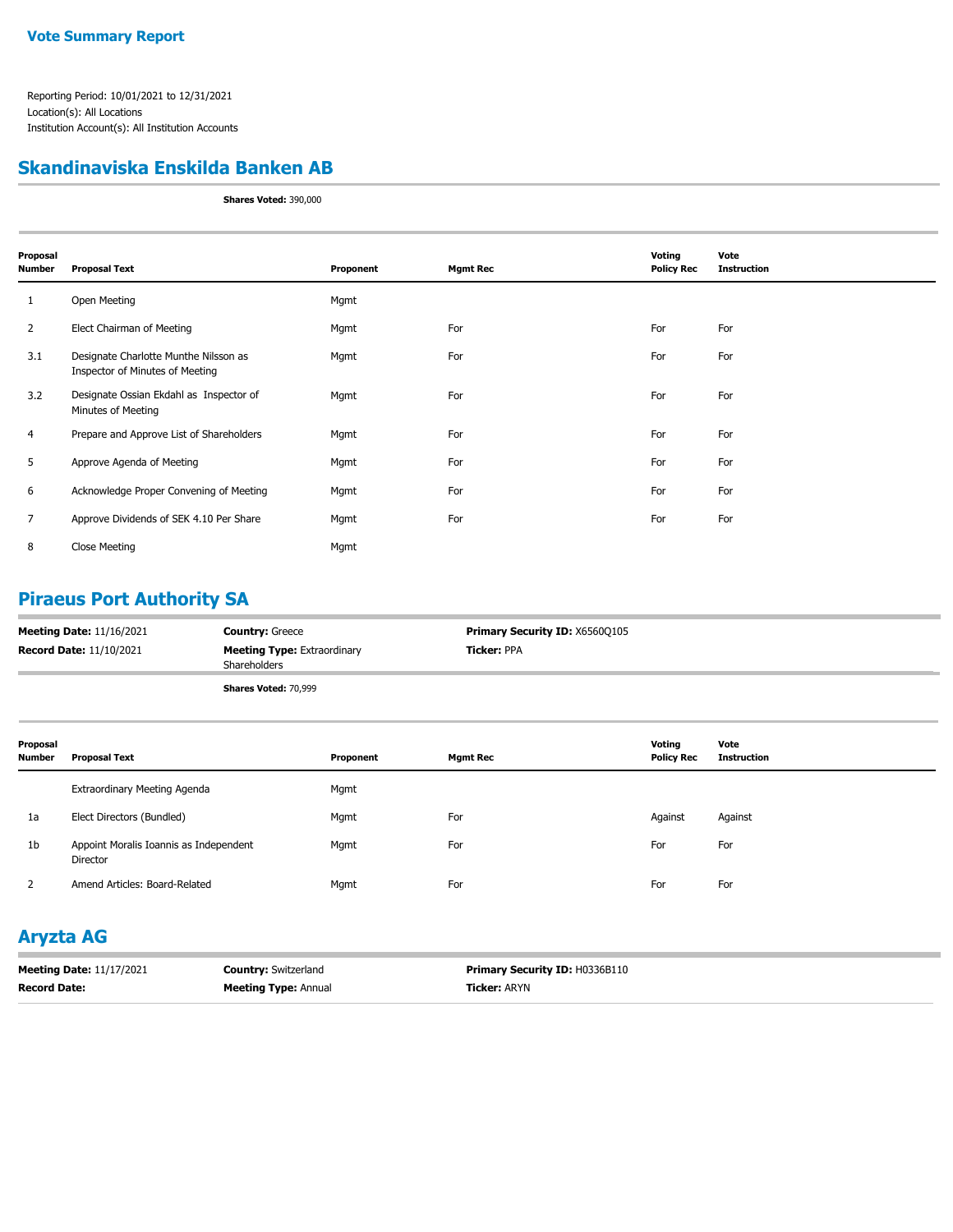## **Aryzta AG**

**Shares Voted:** 796,097

| Proposal<br><b>Number</b> | <b>Proposal Text</b>                                                           | Proponent | <b>Mgmt Rec</b> | Voting<br><b>Policy Rec</b> | Vote<br><b>Instruction</b> |
|---------------------------|--------------------------------------------------------------------------------|-----------|-----------------|-----------------------------|----------------------------|
| 1.1                       | Accept Financial Statements and Statutory<br>Reports                           | Mgmt      | For             | For                         | For                        |
| 1.2                       | Approve Remuneration Report (Non-Binding)                                      | Mgmt      | For             | Against                     | Against                    |
| $\overline{2}$            | Approve Treatment of Net Loss                                                  | Mgmt      | For             | For                         | For                        |
| 3                         | Approve Discharge of Board of Directors                                        | Mgmt      | For             | For                         | For                        |
| 4.1.1                     | Reelect Urs Jordi as Director and Board<br>Chairman                            | Mgmt      | For             | Against                     | Against                    |
| 4.1.2                     | Reelect Gordon Hardie as Director                                              | Mgmt      | For             | For                         | For                        |
| 4.1.3                     | Reelect Heiner Kamps as Director                                               | Mgmt      | For             | For                         | For                        |
| 4.1.4                     | Reelect Joerg Riboni as Director                                               | Mgmt      | For             | For                         | For                        |
| 4.1.5                     | Reelect Helene Weber-Dubi as Director                                          | Mgmt      | For             | For                         | For                        |
| 4.1.6                     | Reelect Alejandro Zaragueeta as Director                                       | Mgmt      | For             | Against                     | Against                    |
| 4.2.1                     | Reappoint Gordon Hardie as Member of the<br><b>Compensation Committee</b>      | Mgmt      | For             | For                         | For                        |
| 4.2.2                     | Reappoint Heiner Kamps as Member of the<br><b>Compensation Committee</b>       | Mgmt      | For             | For                         | For                        |
| 4.2.3                     | Reappoint Helene Weber-Dubi as Member of<br>the Compensation Committee         | Mgmt      | For             | For                         | For                        |
| 4.3                       | Ratify Ernst & Young AG as Auditors                                            | Mgmt      | For             | For                         | For                        |
| 4.4                       | Designate Patrick O'Neill as Independent<br>Proxy                              | Mgmt      | For             | For                         | For                        |
| 5.1                       | Approve Remuneration of Directors in the<br>Amount of CHF 1.3 Million          | Mgmt      | For             | For                         | For                        |
| 5.2                       | Approve Remuneration of Executive<br>Committee in the Amount of CHF 10 Million | Mgmt      | For             | For                         | For                        |
| 6.1                       | Approve Creation of CHF 2 Million Pool of<br>Capital without Preemptive Rights | Mgmt      | For             | For                         | For                        |
| 6.2                       | Amend Articles Re: Conditional Capital                                         | Mgmt      | For             | For                         | For                        |
| 7.1                       | Amend Articles Re: General Meeting of<br>Shareholders; Deletions               | Mgmt      | For             | For                         | For                        |
| 7.2                       | Amend Articles Re: Board Composition                                           | Mgmt      | For             | For                         | For                        |
| 8                         | Transact Other Business (Voting)                                               | Mgmt      | For             | Against                     | Against                    |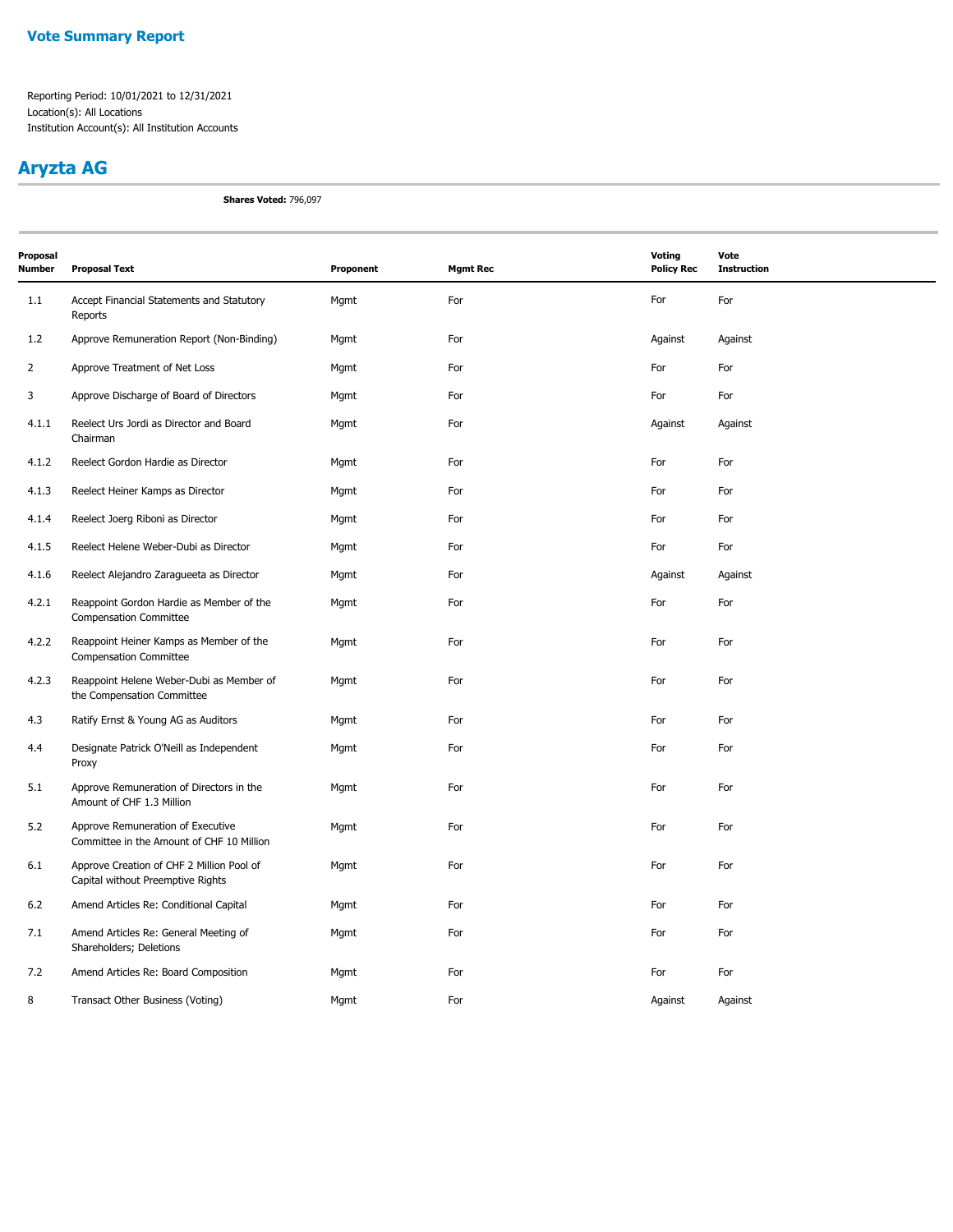## **Marshall Wace UCITS Fund PLC - MW Systematic Alpha UCITS Fund**

| <b>Meeting Date: 11/17/2021</b> | <b>Country: Ireland</b>     | <b>Primary Security ID: G5874S368</b> |
|---------------------------------|-----------------------------|---------------------------------------|
| <b>Record Date: 11/15/2021</b>  | <b>Meeting Type: Annual</b> | <b>Ticker: VSZY92.F</b>               |
|                                 | <b>Shares Voted: 11</b>     |                                       |

| Proposal<br>Number | Proposal Text                                                                         | Proponent | Mgmt Rec | Votina<br><b>Policy Rec</b> | Vote<br>Instruction |
|--------------------|---------------------------------------------------------------------------------------|-----------|----------|-----------------------------|---------------------|
|                    | Accept Financial Statements and Statutory<br>Reports and Review the Company's Affairs | Mgmt      | For      | Against                     | Against             |
|                    | Ratify Ernst & Young as Auditors                                                      | Mgmt      | For      | Against                     | Against             |
|                    | Authorise Board to Fix Remuneration of<br>Auditors                                    | Mgmt      | For      | For                         | For                 |

#### **Avnet, Inc.**

| <b>Meeting Date: 11/18/2021</b> | <b>Country: USA</b>         | <b>Primary Security ID: 053807103</b> |
|---------------------------------|-----------------------------|---------------------------------------|
| <b>Record Date: 09/20/2021</b>  | <b>Meeting Type: Annual</b> | <b>Ticker: AVT</b>                    |

**Shares Voted:** 104,880

| Proposal<br>Number | <b>Proposal Text</b>                                              | Proponent | <b>Mgmt Rec</b> | Voting<br><b>Policy Rec</b> | Vote<br><b>Instruction</b> |
|--------------------|-------------------------------------------------------------------|-----------|-----------------|-----------------------------|----------------------------|
| 1a                 | Elect Director Rodney C. Adkins                                   | Mgmt      | For             | For                         | For                        |
| 1b                 | Elect Director Carlo Bozotti                                      | Mgmt      | For             | For                         | For                        |
| 1c                 | Elect Director Brenda L. Freeman                                  | Mgmt      | For             | For                         | For                        |
| 1d                 | Elect Director Philip R. Gallagher                                | Mgmt      | For             | For                         | For                        |
| 1e                 | Elect Director Jo Ann Jenkins                                     | Mgmt      | For             | For                         | For                        |
| 1f                 | Elect Director Oleg Khaykin                                       | Mgmt      | For             | For                         | For                        |
| 1g                 | Elect Director James A. Lawrence                                  | Mgmt      | For             | For                         | For                        |
| 1h                 | Elect Director Ernest E. Maddock                                  | Mgmt      | For             | For                         | For                        |
| 11                 | Elect Director Avid Modjtabai                                     | Mgmt      | For             | For                         | For                        |
| 1j                 | Elect Director Adalio T. Sanchez                                  | Mgmt      | For             | For                         | For                        |
| 1k                 | Elect Director William H. Schumann, III                           | Mgmt      | For             | For                         | For                        |
| $\overline{2}$     | Advisory Vote to Ratify Named Executive<br>Officers' Compensation | Mgmt      | For             | Against                     | Against                    |
| 3                  | Approve Omnibus Stock Plan                                        | Mgmt      | For             | Against                     | Against                    |
| 4                  | Ratify KPMG LLP as Auditors                                       | Mgmt      | For             | For                         | For                        |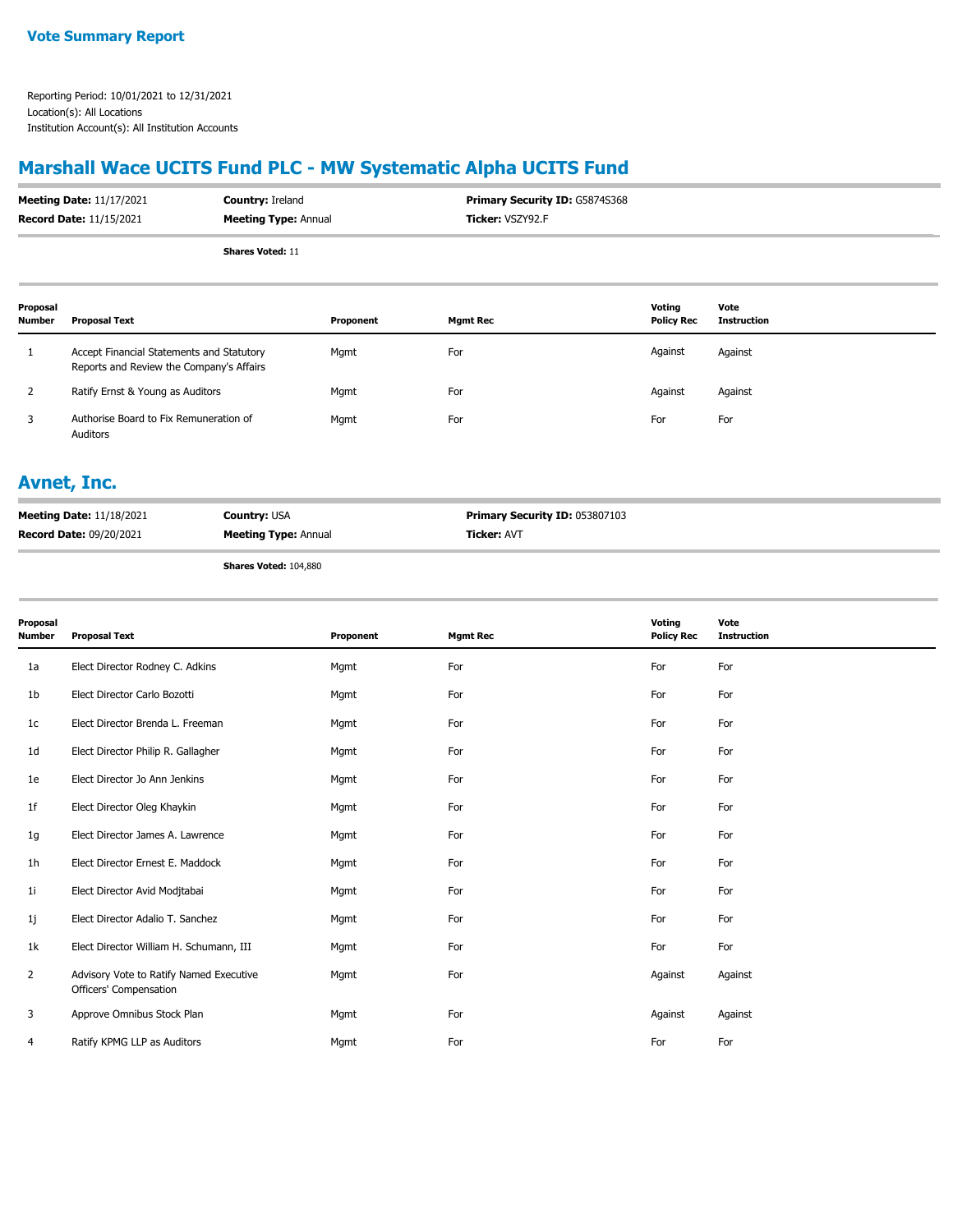#### **Close Brothers Group Plc**

| <b>Meeting Date: 11/18/2021</b> | <b>Country: United Kingdom</b> | <b>Primary Security ID: G22120102</b> |
|---------------------------------|--------------------------------|---------------------------------------|
| <b>Record Date: 11/16/2021</b>  | <b>Meeting Type: Annual</b>    | <b>Ticker:</b> CBG                    |
|                                 | <b>Shares Voted: 55,373</b>    |                                       |

| Proposal<br>Number | <b>Proposal Text</b>                                                                                                     | Proponent | <b>Mgmt Rec</b> | <b>Voting</b><br><b>Policy Rec</b> | Vote<br><b>Instruction</b> |
|--------------------|--------------------------------------------------------------------------------------------------------------------------|-----------|-----------------|------------------------------------|----------------------------|
| $\mathbf{1}$       | Accept Financial Statements and Statutory<br>Reports                                                                     | Mgmt      | For             | For                                | For                        |
| 2                  | Approve Remuneration Report                                                                                              | Mgmt      | For             | For                                | For                        |
| 3                  | Approve Remuneration Policy                                                                                              | Mgmt      | For             | Against                            | Against                    |
| 4                  | Approve Final Dividend                                                                                                   | Mgmt      | For             | For                                | For                        |
| 5                  | Re-elect Mike Biggs as Director                                                                                          | Mgmt      | For             | For                                | For                        |
| 6                  | Re-elect Adrian Sainsbury as Director                                                                                    | Mgmt      | For             | For                                | For                        |
| 7                  | Re-elect Mike Morgan as Director                                                                                         | Mgmt      | For             | For                                | For                        |
| 8                  | Re-elect Oliver Corbett as Director                                                                                      | Mgmt      | For             | For                                | For                        |
| 9                  | Re-elect Peter Duffy as Director                                                                                         | Mgmt      | For             | For                                | For                        |
| 10                 | Elect Patricia Halliday as Director                                                                                      | Mgmt      | For             | For                                | For                        |
| 11                 | Re-elect Lesley Jones as Director                                                                                        | Mgmt      | For             | For                                | For                        |
| 12                 | Re-elect Bridget Macaskill as Director                                                                                   | Mgmt      | For             | For                                | For                        |
| 13                 | Elect Tesula Mohindra as Director                                                                                        | Mgmt      | For             | For                                | For                        |
| 14                 | Elect Mark Pain as Director                                                                                              | Mgmt      | For             | For                                | For                        |
| 15                 | Re-elect Sally Williams as Director                                                                                      | Mgmt      | For             | For                                | For                        |
| 16                 | Reappoint PricewaterhouseCoopers LLP as<br>Auditors                                                                      | Mgmt      | For             | For                                | For                        |
| 17                 | Authorise the Audit Committee to Fix<br>Remuneration of Auditors                                                         | Mgmt      | For             | For                                | For                        |
| 18                 | Authorise Issue of Equity                                                                                                | Mgmt      | For             | For                                | For                        |
| 19                 | Authorise Issue of Equity in Relation to the<br>Issue of AT1 Securities                                                  | Mgmt      | For             | Refer                              | For                        |
| 20                 | Approve Sharesave Plan                                                                                                   | Mgmt      | For             | For                                | For                        |
| 21                 | Authorise Issue of Equity without Pre-emptive<br>Rights                                                                  | Mgmt      | For             | For                                | For                        |
| 22                 | Authorise Issue of Equity without Pre-emptive<br>Rights in Connection with an Acquisition or<br>Other Capital Investment | Mgmt      | For             | For                                | For                        |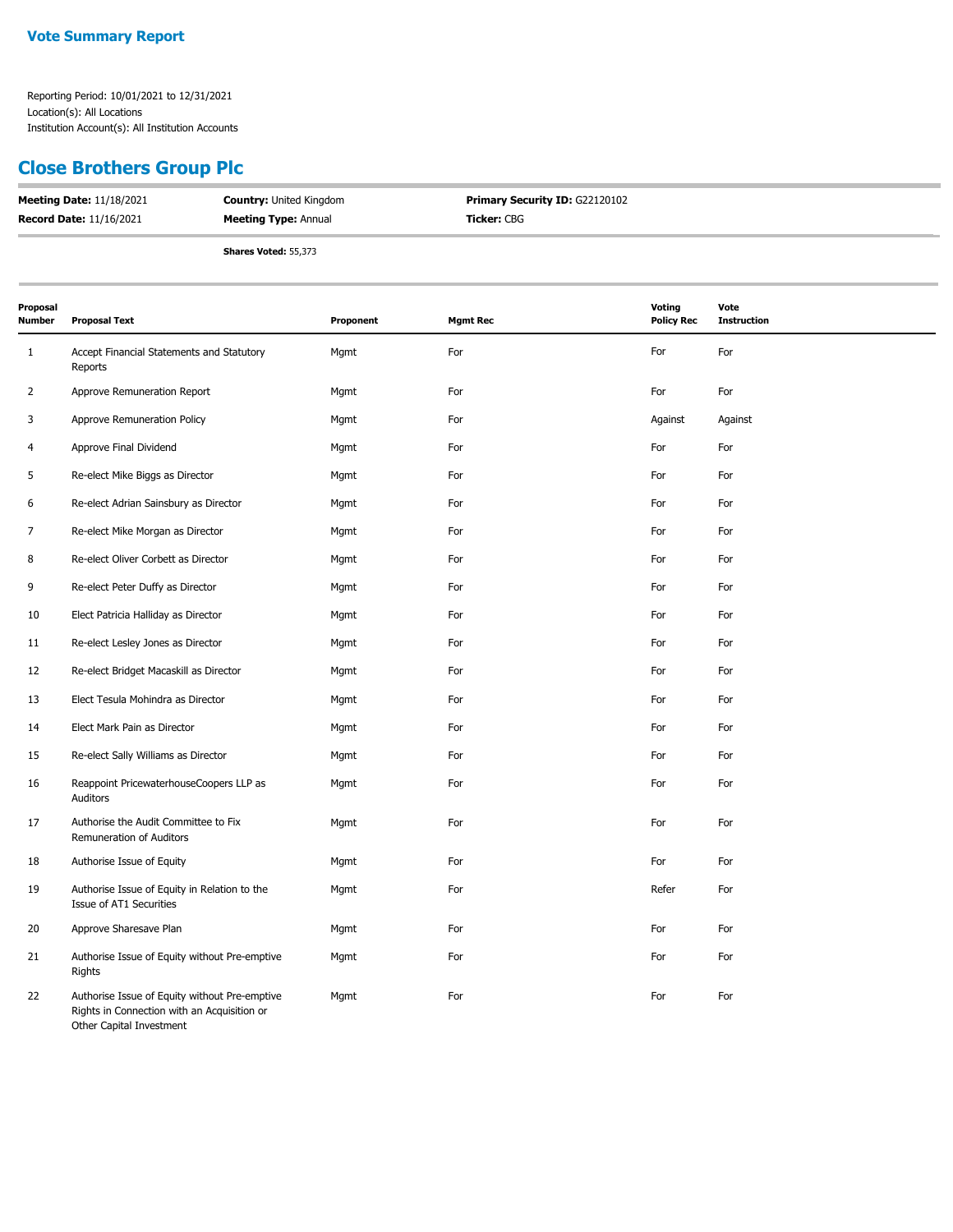## **Close Brothers Group Plc**

| Proposal<br><b>Number</b> | <b>Proposal Text</b>                                                                                  | Proponent | <b>Mgmt Rec</b> | Voting<br><b>Policy Rec</b> | Vote<br><b>Instruction</b> |
|---------------------------|-------------------------------------------------------------------------------------------------------|-----------|-----------------|-----------------------------|----------------------------|
| 23                        | Authorise Issue of Equity without Pre-emptive<br>Rights in Relation to the Issue of AT1<br>Securities | Mgmt      | For             | Refer                       | For                        |
| 24                        | Authorise Market Purchase of Ordinary Shares                                                          | Mgmt      | For             | For                         | For                        |
| 25                        | Authorise the Company to Call General<br>Meeting with Two Weeks' Notice                               | Mgmt      | For             | For                         | For                        |
| 26                        | Approve Maximum Ratio of Fixed to Variable<br>Remuneration                                            | Mgmt      | For             | For                         | For                        |

## **JD Wetherspoon Plc**

| <b>Meeting Date: 11/18/2021</b> | <b>Country: United Kingdom</b> | <b>Primary Security ID: G5085Y147</b> |
|---------------------------------|--------------------------------|---------------------------------------|
| <b>Record Date: 11/16/2021</b>  | <b>Meeting Type: Annual</b>    | <b>Ticker: JDW</b>                    |

**Shares Voted:** 98,380

| Proposal<br>Number | <b>Proposal Text</b>                                                                                                     | Proponent | <b>Mgmt Rec</b> | Voting<br><b>Policy Rec</b> | Vote<br><b>Instruction</b> |
|--------------------|--------------------------------------------------------------------------------------------------------------------------|-----------|-----------------|-----------------------------|----------------------------|
| 1                  | Accept Financial Statements and Statutory<br>Reports                                                                     | Mgmt      | For             | For                         | For                        |
| $\overline{2}$     | Approve Remuneration Report                                                                                              | Mgmt      | For             | For                         | For                        |
| 3                  | Re-elect Tim Martin as Director                                                                                          | Mgmt      | For             | Against                     | Against                    |
| 4                  | Re-elect John Hutson as Director                                                                                         | Mgmt      | For             | For                         | For                        |
| 5                  | Re-elect Su Cacioppo as Director                                                                                         | Mgmt      | For             | For                         | For                        |
| 6                  | Re-elect Ben Whitley as Director                                                                                         | Mgmt      | For             | For                         | For                        |
| 7                  | Re-elect Debra Van Gene as Director                                                                                      | Mgmt      | For             | Against                     | Against                    |
| 8                  | Re-elect Sir Richard Beckett as Director                                                                                 | Mgmt      | For             | Against                     | Against                    |
| 9                  | Re-elect Harry Morley as Director                                                                                        | Mgmt      | For             | Against                     | Against                    |
| 10                 | Re-elect Ben Thorne as Director                                                                                          | Mgmt      | For             | For                         | For                        |
| 11                 | Reappoint Grant Thornton LLP as Auditors<br>and Authorise Their Remuneration                                             | Mgmt      | For             | For                         | For                        |
| 12                 | Authorise Issue of Equity                                                                                                | Mgmt      | For             | For                         | For                        |
| 13                 | Authorise Issue of Equity without Pre-emptive<br>Rights                                                                  | Mgmt      | For             | For                         | For                        |
| 14                 | Authorise Issue of Equity without Pre-emptive<br>Rights in Connection with an Acquisition or<br>Other Capital Investment | Mgmt      | For             | For                         | For                        |
| 15                 | Authorise Market Purchase of Ordinary Shares                                                                             | Mgmt      | For             | For                         | For                        |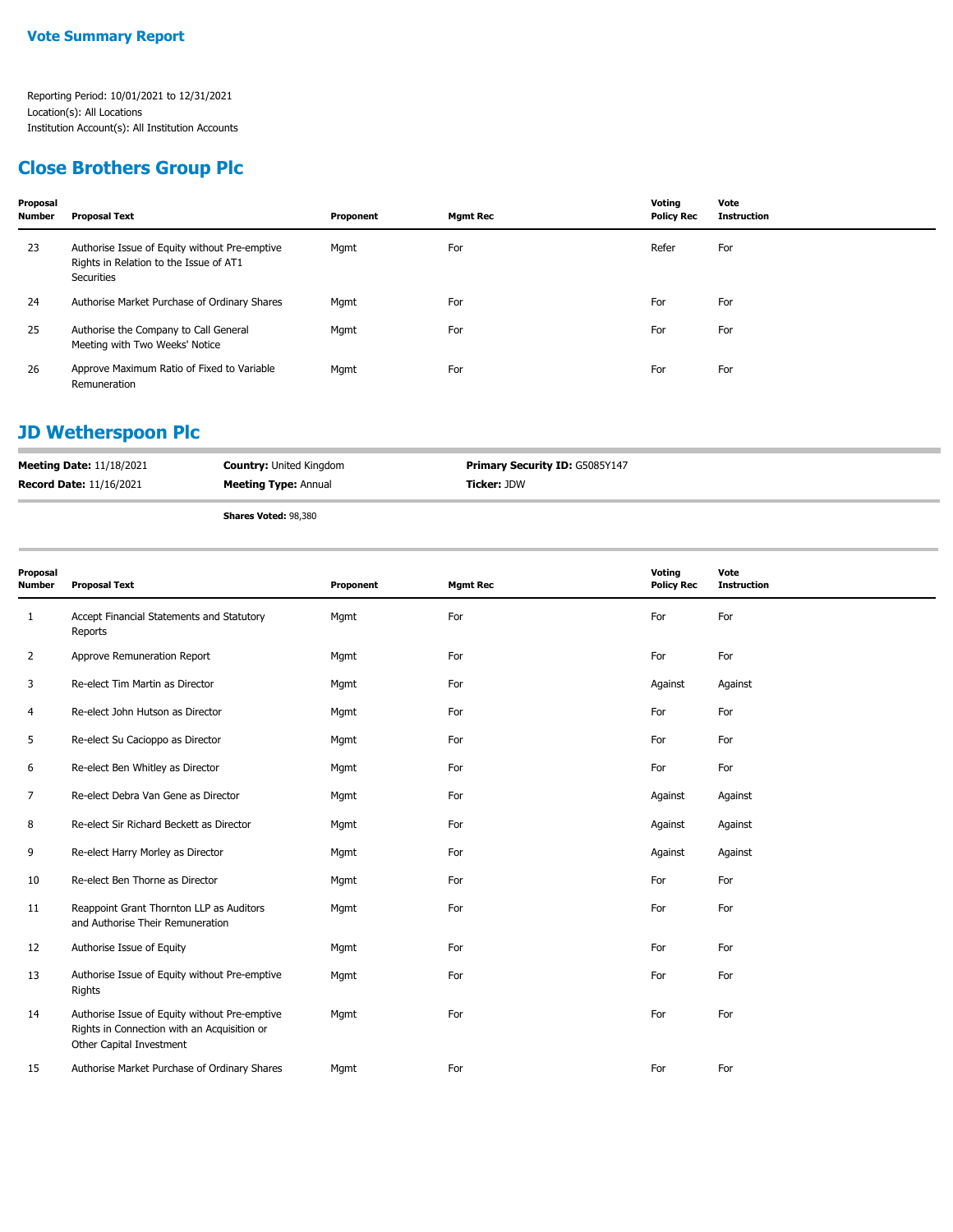#### **JD Wetherspoon Plc**

| Proposal<br><b>Number</b> | <b>Proposal Text</b>                                                    | Proponent | <b>Mamt Rec</b> | Votina<br><b>Policy Rec</b> | Vote<br>Instruction |
|---------------------------|-------------------------------------------------------------------------|-----------|-----------------|-----------------------------|---------------------|
| 16                        | Authorise the Company to Call General<br>Meeting with Two Weeks' Notice | Mgmt      | For             | For                         | For                 |

## **Litigation Capital Management Ltd.**

| <b>Meeting Date: 11/18/2021</b> | <b>Country: Australia</b>      | <b>Primary Security ID: 05594R103</b> |
|---------------------------------|--------------------------------|---------------------------------------|
| <b>Record Date: 11/16/2021</b>  | <b>Meeting Type: Annual</b>    | <b>Ticker: LIT</b>                    |
|                                 | <b>Shares Voted: 4,017,000</b> |                                       |

| Proposal<br><b>Number</b> | <b>Proposal Text</b>                                                       | Proponent | <b>Mgmt Rec</b> | Voting<br><b>Policy Rec</b> | Vote<br><b>Instruction</b> |
|---------------------------|----------------------------------------------------------------------------|-----------|-----------------|-----------------------------|----------------------------|
|                           | Re-elect Jonathan Moulds as Director                                       | Mgmt      | For             | For                         | For                        |
| 2                         | Re-elect David King as Director                                            | Mgmt      | For             | Against                     | For                        |
| 3                         | Re-elect Gerhard Seebacher as Director                                     | Mgmt      | For             | For                         | For                        |
| 4                         | Re-elect Nick Rowles-Davies as Director                                    | Mgmt      | For             | For                         | For                        |
| 5                         | Appoint BDO Audit Pty Ltd as Auditors                                      | Mgmt      | For             | For                         | For                        |
| 6                         | Approve Disapplication of Pre-emptive Rights<br>under Amended Constitution | Mgmt      | For             | For                         | For                        |

#### **Sime Darby Berhad**

| <b>Meeting Date: 11/18/2021</b> | <b>Country: Malaysia</b>    | <b>Primary Security ID: Y7962G108</b> |
|---------------------------------|-----------------------------|---------------------------------------|
| <b>Record Date: 11/08/2021</b>  | <b>Meeting Type: Annual</b> | <b>Ticker: 4197</b>                   |
|                                 |                             |                                       |

**Shares Voted:** 3,261,100

| Proposal<br><b>Number</b> | <b>Proposal Text</b>                      | Proponent | <b>Mgmt Rec</b> | Voting<br><b>Policy Rec</b> | Vote<br><b>Instruction</b> |
|---------------------------|-------------------------------------------|-----------|-----------------|-----------------------------|----------------------------|
|                           | Approve Directors' Fees                   | Mgmt      | For             | For                         | For                        |
| $\mathbf{2}$              | Approve Directors' Benefits               | Mgmt      | For             | For                         | For                        |
| 3                         | Elect Samsudin Osman as Director          | Mgmt      | For             | Against                     | Against                    |
| 4                         | Elect Lee Cheow Hock Lawrence as Director | Mgmt      | For             | For                         | For                        |
| 5                         | Elect Moy Pui Yee as Director             | Mgmt      | For             | For                         | For                        |
| 6                         | Elect Mohamad Idros Mosin as Director     | Mgmt      | For             | For                         | For                        |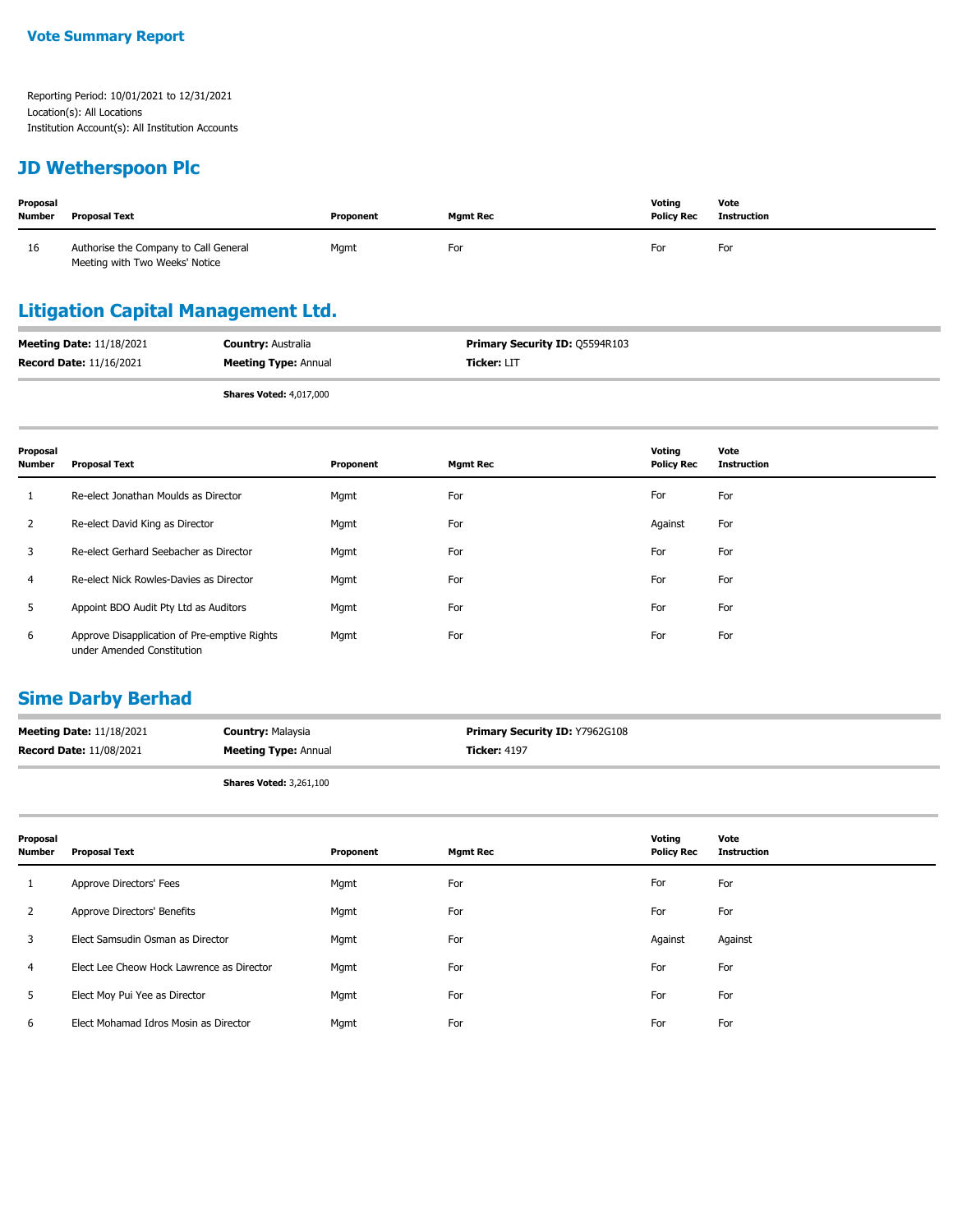#### **Sime Darby Berhad**

| Proposal<br><b>Number</b> | <b>Proposal Text</b>                                                                                                                                                                                       | Proponent | <b>Mgmt Rec</b> | Voting<br><b>Policy Rec</b> | Vote<br><b>Instruction</b> |  |
|---------------------------|------------------------------------------------------------------------------------------------------------------------------------------------------------------------------------------------------------|-----------|-----------------|-----------------------------|----------------------------|--|
|                           | Approve PricewaterhouseCoopers PLT as<br>Auditors and Authorize Board to Fix Their<br>Remuneration                                                                                                         | Mgmt      | For             | For                         | For                        |  |
| 8                         | Authorize Share Repurchase Program                                                                                                                                                                         | Mgmt      | For             | For                         | For                        |  |
| 9                         | Approve Implementation of Shareholders'<br>Mandate for Recurrent Related Party<br>Transactions with Related Parties Involving<br>Interest of AmanahRaya Trustees Berhad -<br>Amanah Saham Bumiputera (ASB) | Mgmt      | For             | For                         | For                        |  |
| 10                        | Approve Implementation of Shareholders'<br>Mandate for Recurrent Related Party<br>Transactions with Related Parties Involving<br>Interest of Bermaz Auto Berhad (Bermaz)                                   | Mgmt      | For             | For                         | For                        |  |

#### **eEnergy Group Plc**

| <b>Meeting Date: 11/19/2021</b> | <b>Country: United Kingdom</b> | <b>Primary Security ID: G5479F100</b> |
|---------------------------------|--------------------------------|---------------------------------------|
| <b>Record Date: 11/17/2021</b>  | <b>Meeting Type: Annual</b>    | <b>Ticker: EAAS</b>                   |

**Shares Voted:** 12,080,000

| Proposal<br><b>Number</b> | <b>Proposal Text</b>                                                         | Proponent | <b>Mgmt Rec</b> | Voting<br><b>Policy Rec</b> | Vote<br><b>Instruction</b> |
|---------------------------|------------------------------------------------------------------------------|-----------|-----------------|-----------------------------|----------------------------|
| 1                         | Accept Financial Statements and Statutory<br>Reports                         | Mgmt      | For             | For                         | For                        |
| 2                         | Elect Gary Worby as Director                                                 | Mgmt      | For             | For                         | For                        |
| 3                         | Re-elect Dr Nigel Burton as Director                                         | Mgmt      | For             | For                         | For                        |
| 4                         | Re-elect Andrew Lawley as Director                                           | Mgmt      | For             | For                         | Abstain                    |
| 5                         | Re-elect David Nicholl as Director                                           | Mgmt      | For             | Against                     | Abstain                    |
| 6                         | Re-elect Harvey Sinclair as Director                                         | Mgmt      | For             | For                         | For                        |
| 7                         | Elect Derek Myers as Director                                                | Mgmt      | For             | For                         | For                        |
| 8                         | Re-elect Richard Williams as Director                                        | Mgmt      | For             | For                         | For                        |
| 9                         | Reappoint PKF Littlejohn LLP as Auditors and<br>Authorise Their Remuneration | Mgmt      | For             | For                         | For                        |
| 10                        | Authorise Issue of Equity                                                    | Mgmt      | For             | For                         | For                        |
| 11                        | Authorise Issue of Equity without Pre-emptive<br>Rights                      | Mgmt      | For             | For                         | For                        |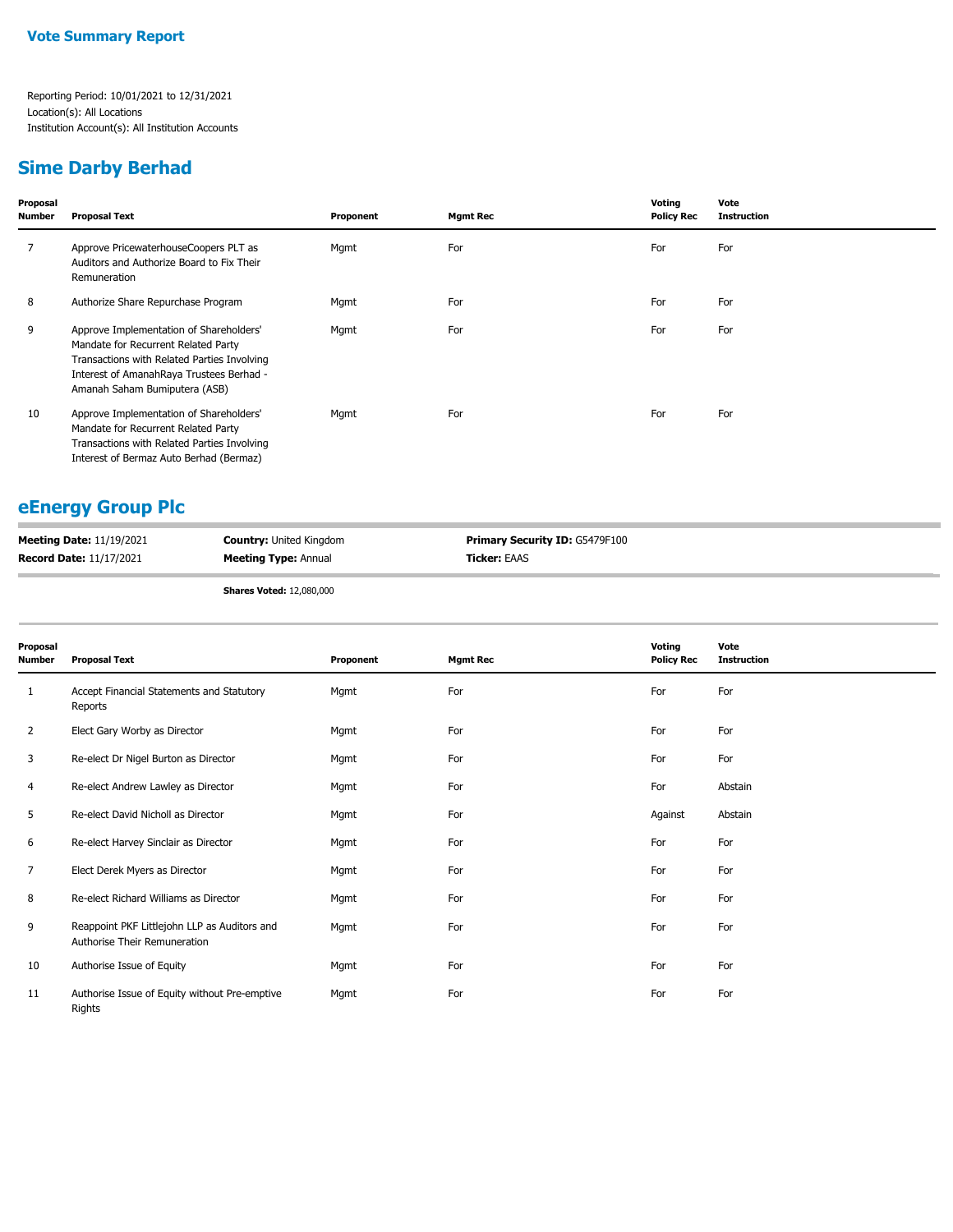## **Grupo Financiero Banorte SAB de CV**

| <b>Meeting Date: 11/19/2021</b> | <b>Country: Mexico</b>                     | <b>Primary Security ID: P49501201</b> |
|---------------------------------|--------------------------------------------|---------------------------------------|
| <b>Record Date: 11/05/2021</b>  | <b>Meeting Type: Ordinary Shareholders</b> | <b>Ticker: GFNORTEO</b>               |
|                                 | Charge Vetadi 226 450                      |                                       |

**Shares Voted:** 326,458

| Proposal<br><b>Number</b> | Proposal Text                                                 | Proponent | <b>Mgmt Rec</b> | Votina<br><b>Policy Rec</b> | Vote<br>Instruction |
|---------------------------|---------------------------------------------------------------|-----------|-----------------|-----------------------------|---------------------|
| 1.1                       | Approve Cash Dividends of MXN 2.65 Per<br>Share               | Mgmt      | For             | For                         | For                 |
| 1.2                       | Approve Dividend to Be Paid on Nov. 30,<br>2021               | Mgmt      | For             | For                         | For                 |
| 2                         | Authorize Board to Ratify and Execute<br>Approved Resolutions | Mgmt      | For             | For                         | For                 |

#### **Kier Group Plc**

| <b>Record Date: 11/17/2021</b><br><b>Ticker: KIE</b><br><b>Meeting Type: Annual</b> | <b>Meeting Date: 11/19/2021</b> | <b>Country: United Kingdom</b> | <b>Primary Security ID: G52549105</b> |
|-------------------------------------------------------------------------------------|---------------------------------|--------------------------------|---------------------------------------|
|                                                                                     |                                 |                                |                                       |

**Shares Voted:** 984,070

| Proposal<br><b>Number</b> | <b>Proposal Text</b>                                                             | Proponent | <b>Mgmt Rec</b> | Voting<br><b>Policy Rec</b> | Vote<br><b>Instruction</b> |
|---------------------------|----------------------------------------------------------------------------------|-----------|-----------------|-----------------------------|----------------------------|
| 1                         | Accept Financial Statements and Statutory<br>Reports                             | Mgmt      | For             | For                         | For                        |
| 2                         | Approve Remuneration Report                                                      | Mgmt      | For             | For                         | For                        |
| 3                         | Re-elect Matthew Lester as Director                                              | Mgmt      | For             | For                         | For                        |
| 4                         | Re-elect Andrew Davies as Director                                               | Mgmt      | For             | For                         | For                        |
| 5                         | Re-elect Simon Kesterton as Director                                             | Mgmt      | For             | For                         | For                        |
| 6                         | Re-elect Justin Atkinson as Director                                             | Mgmt      | For             | For                         | For                        |
| 7                         | Re-elect Alison Atkinson as Director                                             | Mgmt      | For             | For                         | For                        |
| 8                         | Re-elect Dame Heather Rabbatts as Director                                       | Mgmt      | For             | For                         | For                        |
| 9                         | Re-elect Clive Watson as Director                                                | Mgmt      | For             | For                         | For                        |
| 10                        | Reappoint PricewaterhouseCoopers LLP as<br>Auditors                              | Mgmt      | For             | For                         | For                        |
| 11                        | Authorise Risk Management and Audit<br>Committee to Fix Remuneration of Auditors | Mgmt      | For             | For                         | For                        |
| 12                        | Authorise Issue of Equity                                                        | Mgmt      | For             | For                         | For                        |
| 13                        | Authorise Issue of Equity without Pre-emptive<br>Rights                          | Mgmt      | For             | For                         | For                        |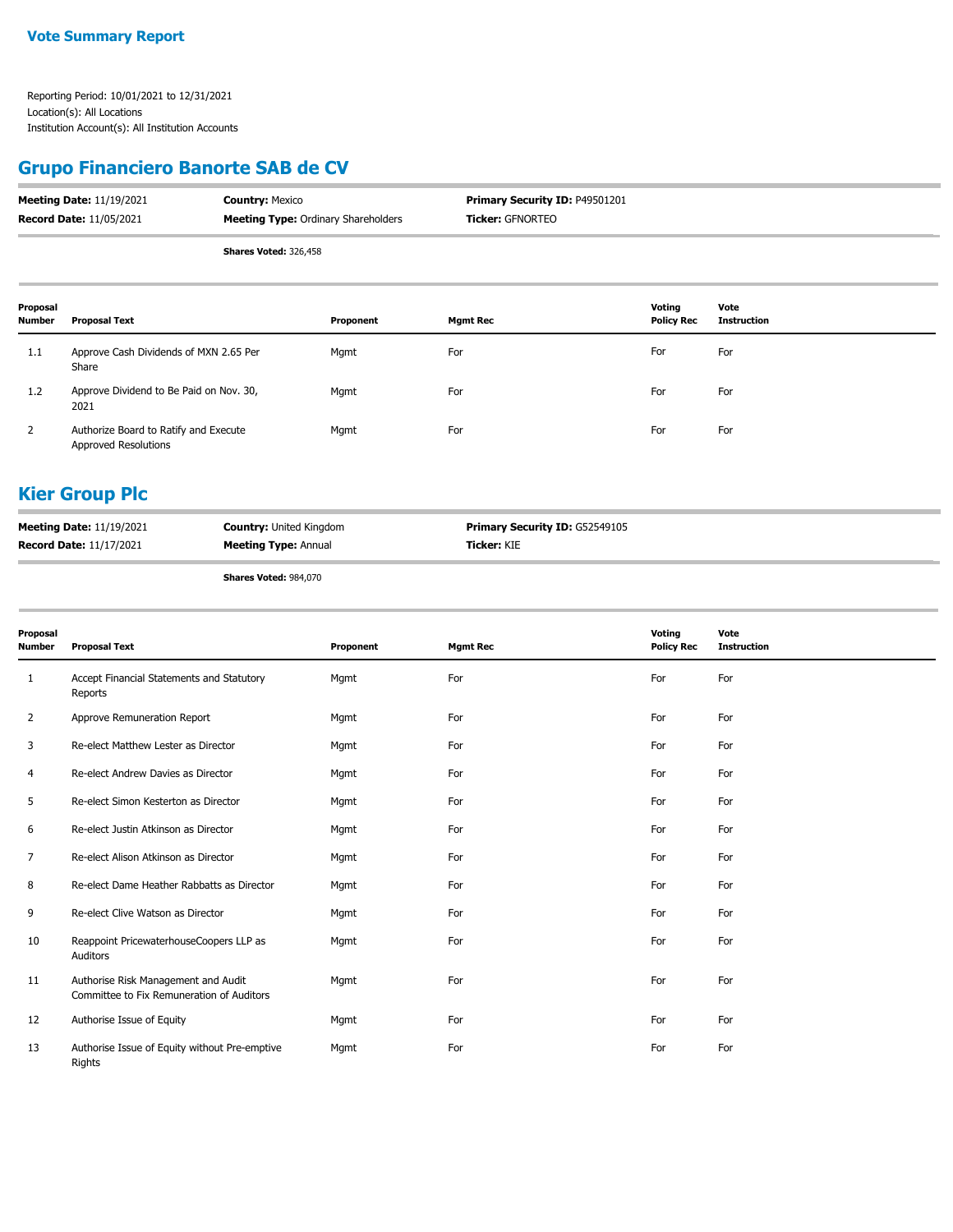#### **Kier Group Plc**

| Proposal<br>Number | <b>Proposal Text</b>                                                                                                     | Proponent | <b>Mgmt Rec</b> | Voting<br><b>Policy Rec</b> | Vote<br><b>Instruction</b> |
|--------------------|--------------------------------------------------------------------------------------------------------------------------|-----------|-----------------|-----------------------------|----------------------------|
| 14                 | Authorise Issue of Equity without Pre-emptive<br>Rights in Connection with an Acquisition or<br>Other Capital Investment | Mgmt      | For             | For                         | For                        |
| 15                 | Adopt New Articles of Association                                                                                        | Mgmt      | For             | For                         | For                        |
| 16                 | Authorise the Company to Call General<br>Meeting with Two Weeks' Notice                                                  | Mgmt      | For             | For                         | For                        |
| 17                 | Authorise UK Political Donations and<br>Expenditure                                                                      | Mgmt      | For             | Against                     | Against                    |

# **SECO SpA**

| <b>Meeting Date: 11/19/2021</b> | <b>Country: Italy</b>              | <b>Primary Security ID: T8T33S118</b> |
|---------------------------------|------------------------------------|---------------------------------------|
| <b>Record Date: 11/10/2021</b>  | <b>Meeting Type: Extraordinary</b> | <b>Ticker: IOT</b>                    |
|                                 | Shareholders                       |                                       |
|                                 | Shares Voted: 236 335              |                                       |

**Shares Voted:** 236,335

| Proposal<br><b>Number</b> | <b>Proposal Text</b>                                                                            | Proponent | <b>Mgmt Rec</b> | Voting<br><b>Policy Rec</b> | Vote<br><b>Instruction</b> |
|---------------------------|-------------------------------------------------------------------------------------------------|-----------|-----------------|-----------------------------|----------------------------|
|                           | <b>Extraordinary Business</b>                                                                   | Mgmt      |                 |                             |                            |
|                           | Approve Capital Increase in Connection with<br>the Acquisition of Garz & Fricke Holding<br>GmbH | Mgmt      | For             | Refer                       | For                        |
| 2                         | Approve Capital Increase and Convertible<br>Bond Issuance without Preemptive Rights             | Mgmt      | For             | Against                     | Against                    |

## **Allergy Therapeutics Plc**

| <b>Meeting Date: 11/22/2021</b> | <b>Country: United Kingdom</b> | <b>Primary Security ID: G0236K104</b> |
|---------------------------------|--------------------------------|---------------------------------------|
| <b>Record Date: 11/18/2021</b>  | <b>Meeting Type: Annual</b>    | <b>Ticker: AGY</b>                    |
|                                 |                                |                                       |

**Shares Voted:** 30,520,000

| Proposal<br><b>Number</b> | Proposal Text                                        | Proponent | <b>Mgmt Rec</b> | Voting<br><b>Policy Rec</b> | Vote<br>Instruction |
|---------------------------|------------------------------------------------------|-----------|-----------------|-----------------------------|---------------------|
|                           | Accept Financial Statements and Statutory<br>Reports | Mgmt      | For             | For                         | For                 |
|                           | Approve Remuneration Report                          | Mgmt      | For             | For                         | For                 |
|                           | Re-elect Mary Tavener as Director                    | Mgmt      | For             | For                         | For                 |
| 4                         | Re-elect Scott Leinenweber as Director               | Mgmt      | For             | For                         | For                 |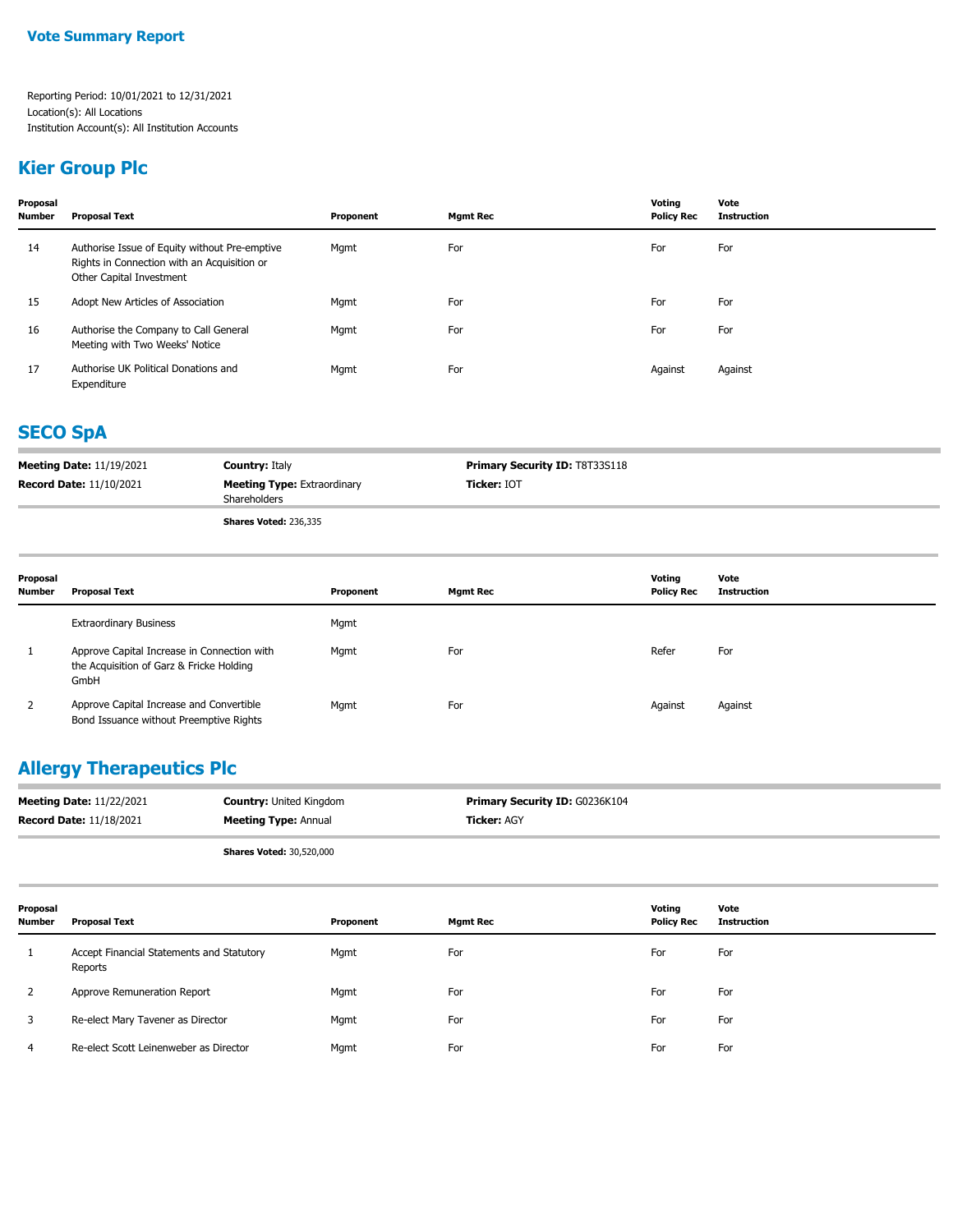### **Allergy Therapeutics Plc**

| Proposal<br><b>Number</b> | <b>Proposal Text</b>                                    | Proponent | <b>Mgmt Rec</b> | Voting<br><b>Policy Rec</b> | Vote<br><b>Instruction</b> |
|---------------------------|---------------------------------------------------------|-----------|-----------------|-----------------------------|----------------------------|
| 5                         | Re-elect Tunde Otulana as Director                      | Mgmt      | For             | For                         | For                        |
| 6                         | Re-elect Peter Jensen as Director                       | Mgmt      | For             | For                         | For                        |
| $\overline{7}$            | Appoint BDO LLP as Auditors                             | Mgmt      | For             | For                         | For                        |
| 8                         | Authorise Board to Fix Remuneration of<br>Auditors      | Mgmt      | For             | For                         | For                        |
| 9                         | Authorise Issue of Equity                               | Mgmt      | For             | For                         | For                        |
| 10                        | Authorise Issue of Equity without Pre-emptive<br>Rights | Mgmt      | For             | For                         | For                        |

#### **Yunnan Energy New Material Co., Ltd.**

| <b>Meeting Date: 11/22/2021</b><br><b>Record Date: 11/17/2021</b> |                                                                | <b>Country: China</b><br><b>Meeting Type: Special</b> |           | Primary Security ID: Y9881M109<br><b>Ticker: 002812</b> |                             |                            |
|-------------------------------------------------------------------|----------------------------------------------------------------|-------------------------------------------------------|-----------|---------------------------------------------------------|-----------------------------|----------------------------|
|                                                                   |                                                                | Shares Voted: 39,844                                  |           |                                                         |                             |                            |
| Proposal<br><b>Number</b>                                         | <b>Proposal Text</b>                                           |                                                       | Proponent | <b>Mgmt Rec</b>                                         | Voting<br><b>Policy Rec</b> | Vote<br><b>Instruction</b> |
|                                                                   | ELECT NON-INDEPENDENT DIRECTOR VIA<br><b>CUMULATIVE VOTING</b> |                                                       | Mgmt      |                                                         |                             |                            |
| 1.1                                                               | Elect Ma Weihua as Director                                    |                                                       | Mgmt      | For                                                     | Against                     | Against                    |

## **JKX Oil & Gas Plc**

| <b>Meeting Date: 11/23/2021</b> | <b>Country:</b> United Kingdom | <b>Primary Security ID: G5140Z105</b> |
|---------------------------------|--------------------------------|---------------------------------------|
| <b>Record Date: 11/21/2021</b>  | <b>Meeting Type:</b> Special   | <b>Ticker: JKX</b>                    |

**Shares Voted:** 1,531,579

| Proposal<br>Number | <b>Proposal Text</b>                                                                                                                                           | Proponent | <b>Mgmt Rec</b> | Voting<br><b>Policy Rec</b> | Vote<br><b>Instruction</b> |
|--------------------|----------------------------------------------------------------------------------------------------------------------------------------------------------------|-----------|-----------------|-----------------------------|----------------------------|
|                    | Approve Cancellation of the Listing of the<br>Shares to the Premium Segment of the<br>Official List and to Trading on the Main<br>Market for Listed Securities | Mgmt      | For             | For                         | For                        |
|                    | Approve Cancellation of Share Premium<br>Account                                                                                                               | Mgmt      | For             | For                         | For                        |
| 3                  | Approve Re-registration of the Company as a<br>Private Limited Company by the Name of JKX<br>Oil & Gas Limited                                                 | Mgmt      | For             | For                         | For                        |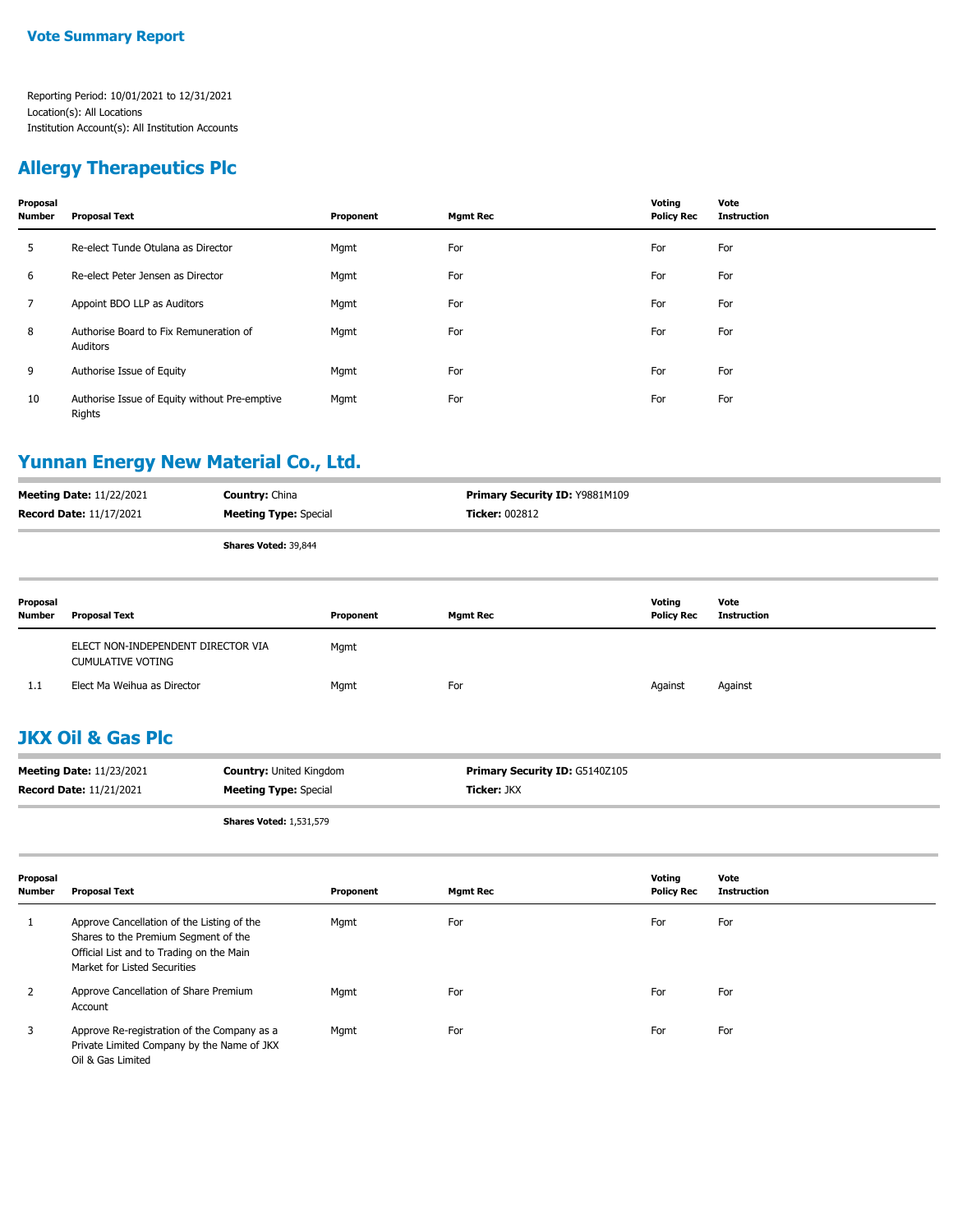### **JKX Oil & Gas Plc**

| Proposal<br><b>Number</b> | <b>Proposal Text</b>                      | Proponent | <b>Mgmt Rec</b> | Voting<br><b>Policy Rec</b> | Vote<br>Instruction |
|---------------------------|-------------------------------------------|-----------|-----------------|-----------------------------|---------------------|
|                           | Adopt New Articles of Association         | Mgmt      | For             | For                         | For                 |
|                           | Approve Terms of the Repurchase Agreement | Mgmt      | For             | For                         | For                 |

### **PZ Cussons Plc**

| <b>Meeting Date: 11/23/2021</b> | <b>Country: United Kingdom</b> | <b>Primary Security ID: G6850S109</b> |
|---------------------------------|--------------------------------|---------------------------------------|
| <b>Record Date: 11/19/2021</b>  | <b>Meeting Type: Annual</b>    | <b>Ticker: PZC</b>                    |

**Shares Voted:** 283,842

| Proposal<br><b>Number</b> | <b>Proposal Text</b>                                                      | Proponent | <b>Mgmt Rec</b> | <b>Voting</b><br><b>Policy Rec</b> | Vote<br><b>Instruction</b> |
|---------------------------|---------------------------------------------------------------------------|-----------|-----------------|------------------------------------|----------------------------|
| $\mathbf{1}$              | Accept Financial Statements and Statutory<br>Reports                      | Mgmt      | For             | For                                | For                        |
| 2                         | Approve Remuneration Report                                               | Mgmt      | For             | For                                | For                        |
| 3                         | Amend Remuneration Policy                                                 | Mgmt      | For             | Against                            | Against                    |
| 4                         | Amend 2020 Long Term Incentive Plan                                       | Mgmt      | For             | Against                            | Against                    |
| 5                         | Approve Final Dividend                                                    | Mgmt      | For             | For                                | For                        |
| 6                         | Re-elect Jonathan Myers as Director                                       | Mgmt      | For             | For                                | For                        |
| 7                         | Elect Sarah Pollard as Director                                           | Mgmt      | For             | For                                | For                        |
| 8                         | Re-elect Caroline Silver as Director                                      | Mgmt      | For             | For                                | For                        |
| 9                         | Re-elect Kirsty Bashforth as Director                                     | Mgmt      | For             | For                                | For                        |
| 10                        | Re-elect Dariusz Kucz as Director                                         | Mgmt      | For             | For                                | For                        |
| 11                        | Re-elect John Nicolson as Director                                        | Mgmt      | For             | For                                | For                        |
| 12                        | Re-elect Jeremy Townsend as Director                                      | Mgmt      | For             | For                                | For                        |
| 13                        | Elect Jitesh Sodha as Director                                            | Mgmt      | For             | For                                | For                        |
| 14                        | Elect Valeria Juarez as Director                                          | Mgmt      | For             | For                                | For                        |
| 15                        | Reappoint Deloitte LLP as Auditors                                        | Mgmt      | For             | For                                | For                        |
| 16                        | Authorise the Audit and Risk Committee to Fix<br>Remuneration of Auditors | Mgmt      | For             | For                                | For                        |
| 17                        | Authorise UK Political Donations and<br>Expenditure                       | Mgmt      | For             | Against                            | Against                    |
| 18                        | Authorise Issue of Equity                                                 | Mgmt      | For             | For                                | For                        |
| 19                        | Authorise Issue of Equity without Pre-emptive<br>Rights                   | Mgmt      | For             | For                                | For                        |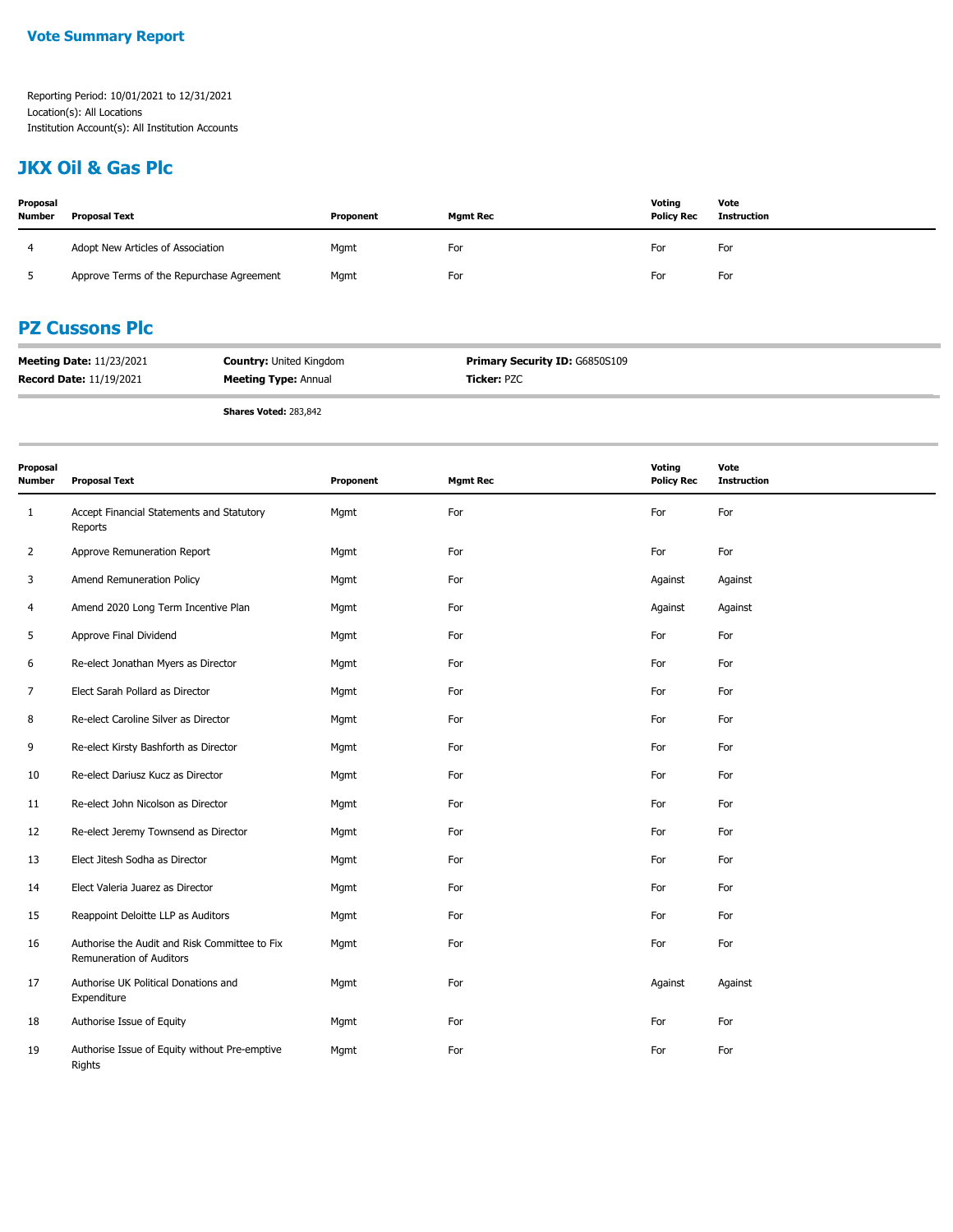#### **PZ Cussons Plc**

| Proposal<br><b>Number</b> | <b>Proposal Text</b>                                                    | Proponent | <b>Mgmt Rec</b> | Voting<br><b>Policy Rec</b> | Vote<br>Instruction |
|---------------------------|-------------------------------------------------------------------------|-----------|-----------------|-----------------------------|---------------------|
| 20                        | Authorise the Company to Call General<br>Meeting with Two Weeks' Notice | Mgmt      | For             | For                         | For                 |
| 21                        | Adopt New Articles of Association                                       | Mgmt      | For             | For                         | For                 |

# **Supermarket Income REIT Plc**

| <b>Meeting Date: 11/24/2021</b> | <b>Country: United Kingdom</b> | Primary Security ID: G8586X105 |
|---------------------------------|--------------------------------|--------------------------------|
| <b>Record Date: 11/22/2021</b>  | <b>Meeting Type: Annual</b>    | <b>Ticker: SUPR</b>            |

**Shares Voted:** 15,900,000

| Proposal<br><b>Number</b> | <b>Proposal Text</b>                                                                                                     | Proponent | <b>Mgmt Rec</b> | Voting<br><b>Policy Rec</b> | Vote<br><b>Instruction</b> |
|---------------------------|--------------------------------------------------------------------------------------------------------------------------|-----------|-----------------|-----------------------------|----------------------------|
| $\mathbf{1}$              | Accept Financial Statements and Statutory<br>Reports                                                                     | Mgmt      | For             | For                         | For                        |
| 2                         | Approve Remuneration Report                                                                                              | Mgmt      | For             | For                         | For                        |
| 3                         | Approve Remuneration Policy                                                                                              | Mgmt      | For             | For                         | For                        |
| 4                         | Approve the Company's Dividend Policy                                                                                    | Mgmt      | For             | For                         | For                        |
| 5                         | Re-elect Nick Hewson as Director                                                                                         | Mgmt      | For             | For                         | For                        |
| 6                         | Re-elect Vince Prior as Director                                                                                         | Mgmt      | For             | For                         | For                        |
| 7                         | Re-elect Jon Austen as Director                                                                                          | Mgmt      | For             | For                         | For                        |
| 8                         | Re-elect Cathryn Vanderspar as Director                                                                                  | Mgmt      | For             | For                         | For                        |
| 9                         | Reappoint BDO LLP as Auditors                                                                                            | Mgmt      | For             | For                         | For                        |
| 10                        | Authorise Board to Fix Remuneration of<br>Auditors                                                                       | Mgmt      | For             | For                         | For                        |
| 11                        | Authorise Issue of Equity                                                                                                | Mgmt      | For             | For                         | For                        |
| 12                        | Authorise Issue of Equity without Pre-emptive<br>Rights                                                                  | Mgmt      | For             | For                         | For                        |
| 13                        | Authorise Issue of Equity without Pre-emptive<br>Rights in Connection with an Acquisition or<br>Other Capital Investment | Mgmt      | For             | For                         | For                        |
| 14                        | Authorise Market Purchase of Ordinary Shares                                                                             | Mgmt      | For             | For                         | For                        |
| 15                        | Authorise the Company to Call General<br>Meeting with Two Weeks' Notice                                                  | Mgmt      | For             | For                         | For                        |
| 16                        | Authorise the Company to Use Electronic<br>Communications                                                                | Mgmt      | For             | For                         | For                        |
| 17                        | Approve Matters Relating to the Relevant<br><b>Distributions</b>                                                         | Mgmt      | For             | For                         | For                        |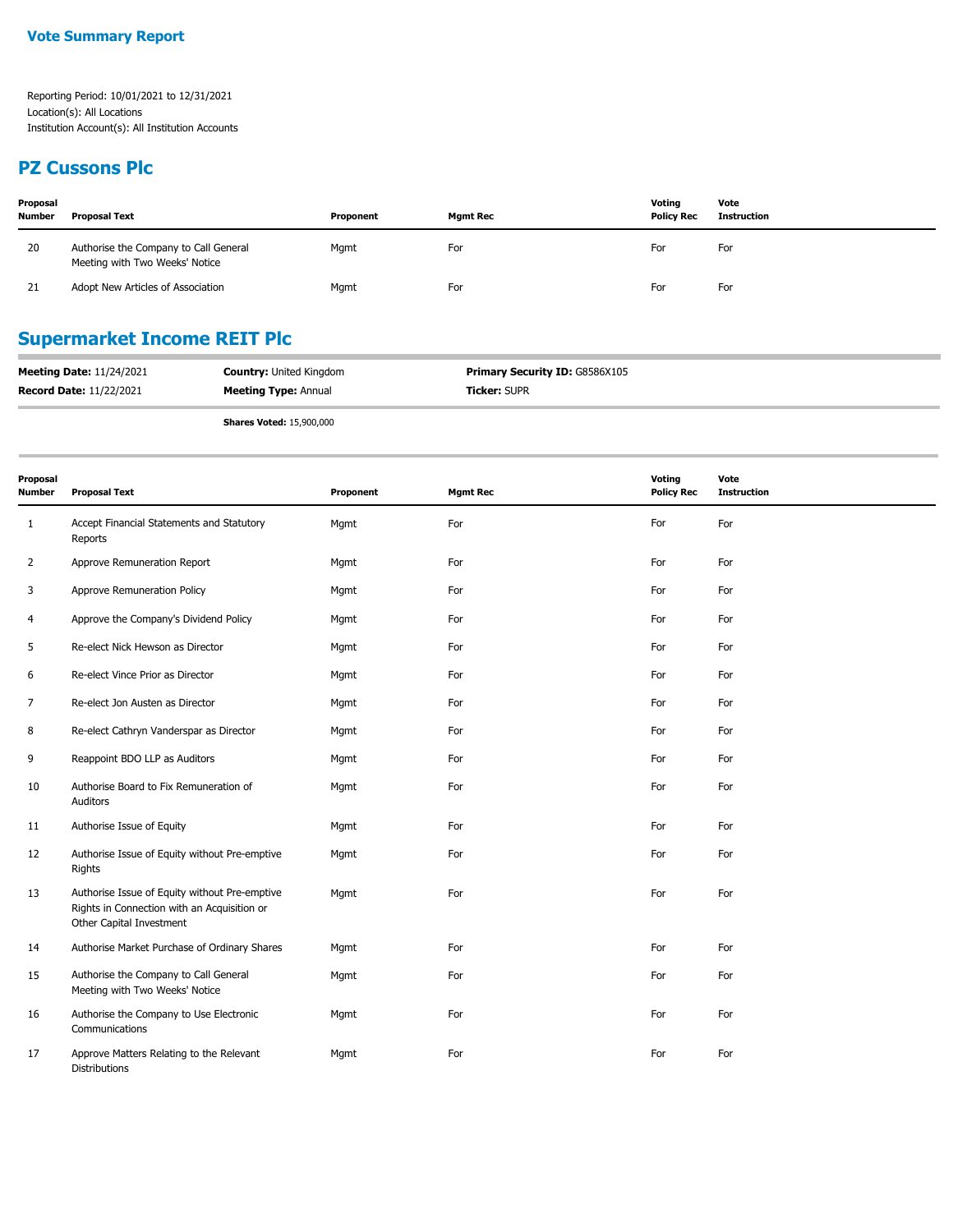#### **Supermarket Income REIT Plc**

| Proposal<br><b>Number</b> | Proposal Text                                        | Proponent | <b>Mgmt Rec</b> | Voting<br><b>Policy Rec</b> | Vote<br><b>Instruction</b> |
|---------------------------|------------------------------------------------------|-----------|-----------------|-----------------------------|----------------------------|
| 18                        | Approve Cancellation of the Share Premium<br>Account | Mgmt      | For             | For                         | For                        |
| 19                        | Adopt New Articles of Association                    | Mgmt      | For             | For                         | For                        |

### **Mediaset NV**

| <b>Meeting Date: 11/25/2021</b> | <b>Country: Netherlands</b>                        | <b>Primary Security ID: T6S17R107</b> |
|---------------------------------|----------------------------------------------------|---------------------------------------|
| <b>Record Date: 10/28/2021</b>  | <b>Meeting Type: Extraordinary</b><br>Shareholders | <b>Ticker: MS</b>                     |
|                                 |                                                    |                                       |

**Shares Voted:** 1,024,456

| Proposal<br><b>Number</b> | <b>Proposal Text</b>                                                                                  | Proponent | <b>Mgmt Rec</b> | Voting<br><b>Policy Rec</b> | Vote<br><b>Instruction</b> |
|---------------------------|-------------------------------------------------------------------------------------------------------|-----------|-----------------|-----------------------------|----------------------------|
|                           | <b>Extraordinary Business</b>                                                                         | Mgmt      |                 |                             |                            |
| 1                         | Open Meeting                                                                                          | Mgmt      |                 |                             |                            |
| 2                         | Approve Change in Company Name and<br>Amend Articles of Association                                   | Mgmt      | For             | For                         | For                        |
| 3                         | Introduction of Dual Class Share Structure<br>and Amendment of the Company Articles of<br>Association | Mgmt      | For             | Against                     | Against                    |
| 4                         | Approve Capital Increase without Preemptive<br>Rights                                                 | Mgmt      | For             | Against                     | Against                    |
| 5                         | <b>Allow Questions</b>                                                                                | Mgmt      |                 |                             |                            |
| 6                         | <b>Close Meeting</b>                                                                                  | Mgmt      |                 |                             |                            |

### **Pan African Resources Plc**

| <b>Meeting Date: 11/25/2021</b> | <b>Country: United Kingdom</b>  | <b>Primary Security ID: G6882W102</b> |
|---------------------------------|---------------------------------|---------------------------------------|
| <b>Record Date: 11/19/2021</b>  | <b>Meeting Type: Annual</b>     | <b>Ticker: PAF</b>                    |
|                                 | <b>Shares Voted: 12,000,000</b> |                                       |

| Proposal<br>Number | Proposal Text                                        | Proponent | <b>Mgmt Rec</b> | Voting<br><b>Policy Rec</b> | Vote<br><b>Instruction</b> |
|--------------------|------------------------------------------------------|-----------|-----------------|-----------------------------|----------------------------|
|                    | Accept Financial Statements and Statutory<br>Reports | Mgmt      | For             | For                         | For                        |
|                    | Approve Final Dividend                               | Mgmt      | For             | For                         | For                        |
|                    | Re-elect Keith Spencer as Director                   | Mgmt      | For             | For                         | For                        |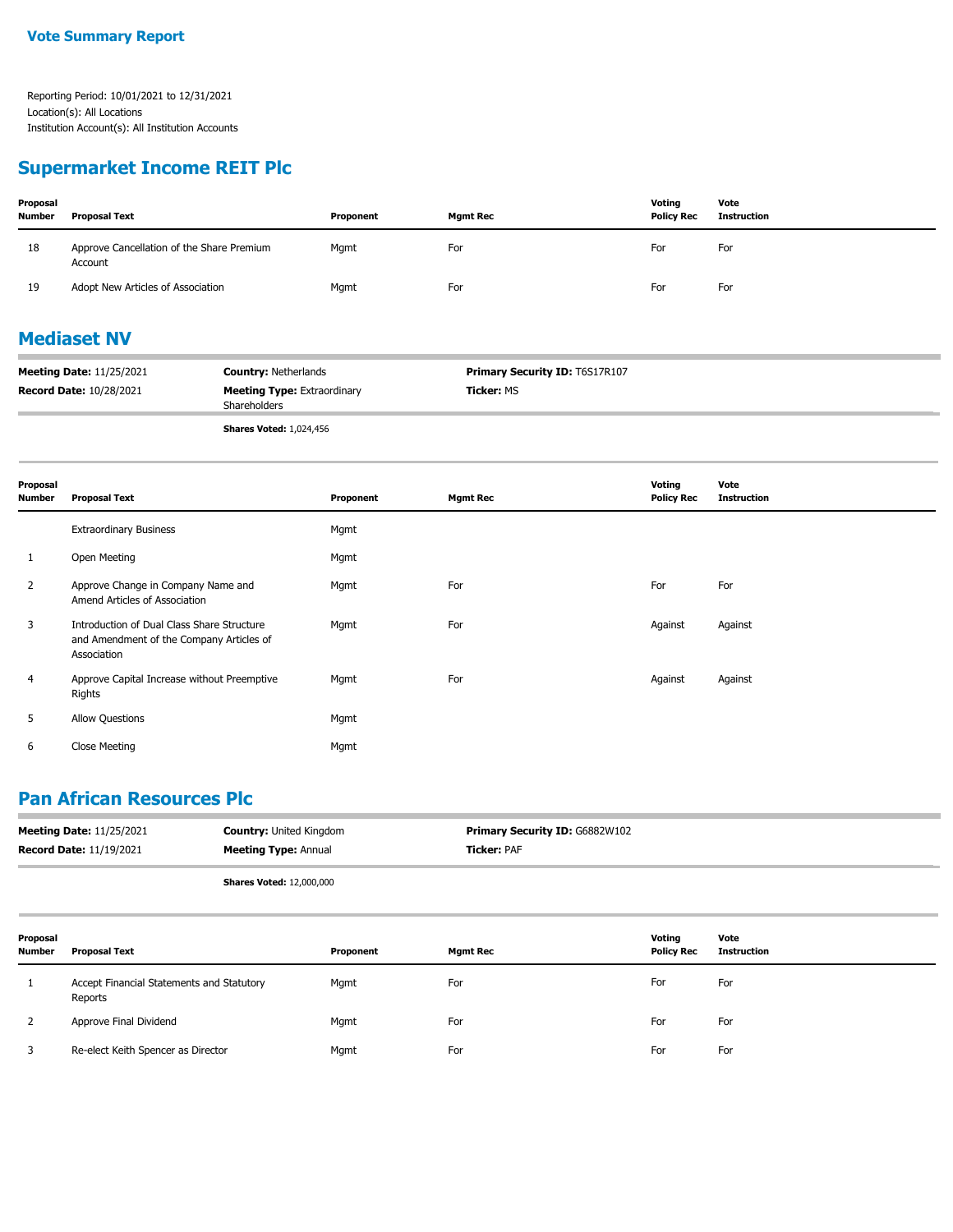#### **Pan African Resources Plc**

| <b>Proposal Text</b>                                                                 | Proponent | <b>Mgmt Rec</b> | Voting<br><b>Policy Rec</b> | Vote<br><b>Instruction</b> |
|--------------------------------------------------------------------------------------|-----------|-----------------|-----------------------------|----------------------------|
| Re-elect Deon Louw as Director                                                       | Mgmt      | For             | For                         | For                        |
| Re-elect Thabo Mosololi as Director                                                  | Mgmt      | For             | For                         | For                        |
| Elect Dawn Earp as Director                                                          | Mgmt      | For             | For                         | For                        |
| Elect Dawn Earp as Member of the Audit and<br><b>Risk Committee</b>                  | Mgmt      | For             | For                         | For                        |
| Re-elect Charles Needham as Member of the<br>Audit and Risk Committee                | Mgmt      | For             | For                         | For                        |
| Re-elect Thabo Mosololi as Member of the<br>Audit and Risk Committee                 | Mgmt      | For             | For                         | For                        |
| Approve Remuneration Policy                                                          | Mgmt      | For             | For                         | For                        |
| Approve Remuneration Implementation<br>Report                                        | Mgmt      | For             | For                         | For                        |
| Reappoint PricewaterhouseCoopers LLP as<br>Auditors and Authorise Their Remuneration | Mgmt      | For             | For                         | For                        |
| Authorise Issue of Equity                                                            | Mgmt      | For             | For                         | For                        |
| Authorise Market Purchase of Ordinary Shares                                         | Mgmt      | For             | For                         | For                        |
|                                                                                      |           |                 |                             |                            |

## **Brand Architekts Group Plc**

| <b>Meeting Date: 11/29/2021</b> | <b>Country:</b> United Kingdom | <b>Primary Security ID: G1310T102</b> |
|---------------------------------|--------------------------------|---------------------------------------|
| <b>Record Date: 11/26/2021</b>  | <b>Meeting Type: Annual</b>    | <b>Ticker:</b> BAR                    |

**Shares Voted:** 1,500,000

| Proposal<br>Number | <b>Proposal Text</b>                                    | Proponent | <b>Mgmt Rec</b> | Voting<br><b>Policy Rec</b> | Vote<br><b>Instruction</b> |
|--------------------|---------------------------------------------------------|-----------|-----------------|-----------------------------|----------------------------|
| $\mathbf{1}$       | Accept Financial Statements and Statutory<br>Reports    | Mgmt      | For             | For                         | For                        |
| $\overline{2}$     | Authorise Board to Fix Remuneration of<br>Auditors      | Mgmt      | For             | For                         | For                        |
| 3                  | Reappoint PKF Francis Clark LLP as Auditors             | Mgmt      | For             | For                         | For                        |
| 4                  | Re-elect Roger McDowell as Director                     | Mgmt      | For             | Against                     | For                        |
| 5                  | Authorise Issue of Equity                               | Mgmt      | For             | For                         | For                        |
| 6                  | Authorise Issue of Equity without Pre-emptive<br>Rights | Mgmt      | For             | For                         | For                        |
| 7                  | Authorise Market Purchase of Ordinary Shares            | Mgmt      | For             | For                         | For                        |
| 8                  | Adopt New Articles of Association                       | Mgmt      | For             | For                         | For                        |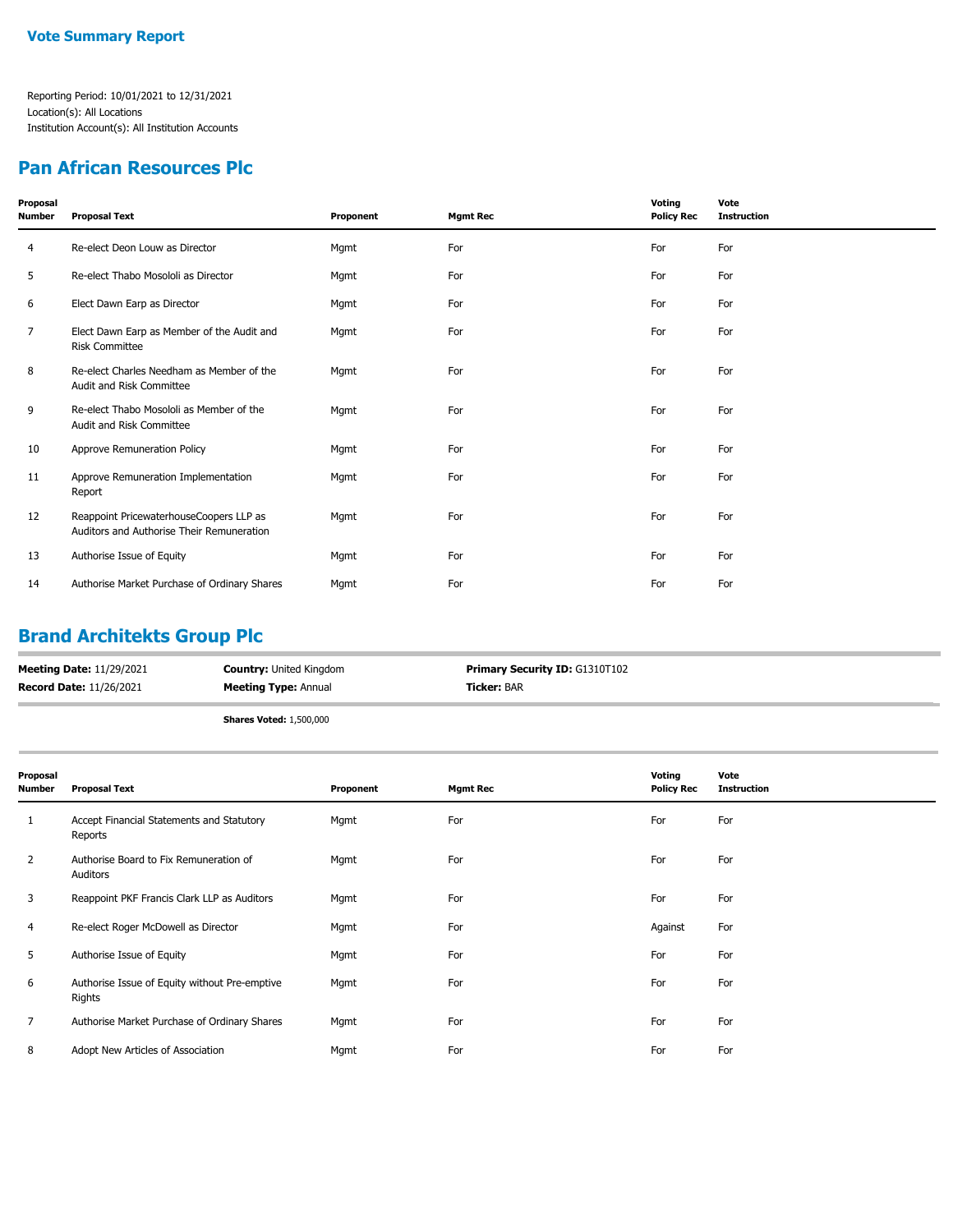## **MySale Group Plc**

| <b>Meeting Date: 11/29/2021</b> | <b>Country: Jersey</b>         | <b>Primary Security ID: G63590106</b> |
|---------------------------------|--------------------------------|---------------------------------------|
| <b>Record Date: 11/27/2021</b>  | <b>Meeting Type: Annual</b>    | <b>Ticker:</b> MYSL                   |
|                                 | <b>Shares Voted: 8,723,000</b> |                                       |

| Proposal<br>Number | <b>Proposal Text</b>                                                                                                     | Proponent | <b>Mgmt Rec</b> | Voting<br><b>Policy Rec</b> | Vote<br><b>Instruction</b> |
|--------------------|--------------------------------------------------------------------------------------------------------------------------|-----------|-----------------|-----------------------------|----------------------------|
| 1                  | Accept Financial Statements and Statutory<br>Reports                                                                     | Mgmt      | For             | For                         | For                        |
| $\overline{2}$     | Ratify BDO LLP as Auditors and Authorise<br>Their Remuneration                                                           | Mgmt      | For             | Against                     | Against                    |
| 3                  | Elect Kalman Polak as Director                                                                                           | Mgmt      | For             | For                         | For                        |
| 4                  | Elect Donna Player as Director                                                                                           | Mgmt      | For             | For                         | For                        |
| 5                  | Elect Mark Bayliss as Director                                                                                           | Mgmt      | For             | For                         | For                        |
| 6                  | Authorise the Company to Use Electronic<br>Communications                                                                | Mgmt      | For             | For                         | For                        |
| $\overline{7}$     | Authorise Issue of Equity without Pre-emptive<br>Rights                                                                  | Mgmt      | For             | For                         | For                        |
| 8                  | Authorise Issue of Equity without Pre-emptive<br>Rights in Connection with an Acquisition or<br>Other Capital Investment | Mgmt      | For             | Against                     | Against                    |
| 9                  | Authorise Market Purchase of Shares                                                                                      | Mgmt      | For             | For                         | For                        |

## **MySale Group Plc**

| <b>Meeting Date: 11/29/2021</b> | <b>Country: Jersey</b>       | <b>Primary Security ID: G63590106</b> |
|---------------------------------|------------------------------|---------------------------------------|
| <b>Record Date: 11/27/2021</b>  | <b>Meeting Type: Special</b> | <b>Ticker: MYSL</b>                   |
|                                 |                              |                                       |

**Shares Voted:** 8,723,000

| Proposal<br><b>Number</b> | Proposal Text                                                                          | Proponent | <b>Mgmt Rec</b> | Voting<br><b>Policy Rec</b> | Vote<br><b>Instruction</b> |
|---------------------------|----------------------------------------------------------------------------------------|-----------|-----------------|-----------------------------|----------------------------|
|                           | Approve Share Consolidation                                                            | Mgmt      | For             | For                         | For                        |
| 2                         | Authorise Issue of Equity without Pre-emptive<br>Rights in Connection with the Offer   | Mgmt      | For             | For                         | For                        |
|                           | Adopt New Articles of Association                                                      | Mgmt      | For             | For                         | For                        |
| 4                         | Approve Cancellation of Admission of<br>Company's Ordinary Shares to Trading on<br>AIM | Mgmt      | For             | For                         | For                        |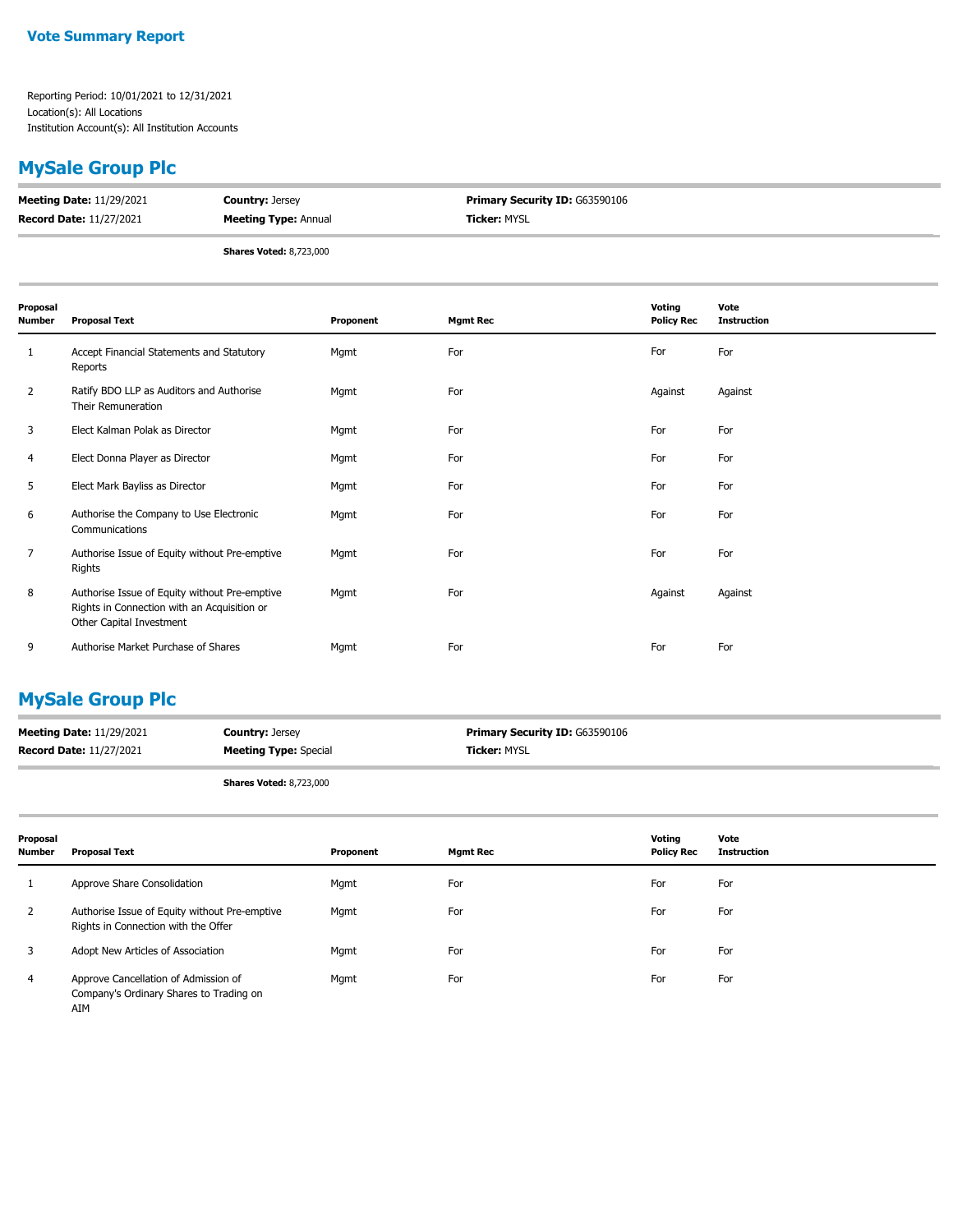## **BYD Company Limited**

| <b>Meeting Date: 11/30/2021</b> | <b>Country: China</b>                              | Primary Security ID: Y1023R104 |
|---------------------------------|----------------------------------------------------|--------------------------------|
| <b>Record Date: 11/24/2021</b>  | <b>Meeting Type: Extraordinary</b><br>Shareholders | <b>Ticker: 1211</b>            |
|                                 | Shares Voted: 32,000                               |                                |

| Proposal<br><b>Number</b> | <b>Proposal Text</b>                                                       | Proponent | <b>Mgmt Rec</b> | Voting<br><b>Policy Rec</b> | Vote<br><b>Instruction</b> |
|---------------------------|----------------------------------------------------------------------------|-----------|-----------------|-----------------------------|----------------------------|
|                           | EGM BALLOT FOR HOLDERS OF H SHARES                                         | Mgmt      |                 |                             |                            |
| 1                         | Amend Articles of Association                                              | Mgmt      | For             | For                         | For                        |
| 2                         | Approve Rules and Procedures Regarding<br>Meetings of Board of Directors   | Mgmt      | For             | For                         | For                        |
| 3                         | Approve Rules and Procedures Regarding<br>Meetings of Board of Supervisors | Mgmt      | For             | For                         | For                        |
| 4                         | Approve Compliance Manual in Relation to<br><b>Independent Directors</b>   | Mgmt      | For             | For                         | For                        |
| 5                         | Approve Management System for the Funds<br>Raised                          | Mgmt      | For             | For                         | For                        |
| 6                         | Approve Compliance Manual in Relation to<br><b>Connected Transactions</b>  | Mgmt      | For             | Refer                       | For                        |
| 7                         | Approve Rules for the Selection and<br>Appointment of Accountants' Firm    | Mgmt      | For             | For                         | For                        |
| 8                         | Approve Policy on External Guarantee                                       | Mgmt      | For             | Refer                       | For                        |

## **Microsoft Corporation**

| <b>Meeting Date: 11/30/2021</b> | <b>Country: USA</b>         | <b>Primary Security ID: 594918104</b> |
|---------------------------------|-----------------------------|---------------------------------------|
| <b>Record Date: 09/30/2021</b>  | <b>Meeting Type: Annual</b> | <b>Ticker: MSFT</b>                   |
|                                 |                             |                                       |

**Shares Voted:** 17,110

| Proposal<br><b>Number</b> | <b>Proposal Text</b>               | Proponent | Mgmt Rec | Voting<br><b>Policy Rec</b> | Vote<br><b>Instruction</b> |
|---------------------------|------------------------------------|-----------|----------|-----------------------------|----------------------------|
| 1.1                       | Elect Director Reid G. Hoffman     | Mgmt      | For      | For                         | For                        |
| 1.2                       | Elect Director Hugh F. Johnston    | Mgmt      | For      | For                         | For                        |
| 1.3                       | Elect Director Teri L. List        | Mgmt      | For      | For                         | For                        |
| 1.4                       | Elect Director Satya Nadella       | Mgmt      | For      | Against                     | Against                    |
| 1.5                       | Elect Director Sandra E. Peterson  | Mgmt      | For      | For                         | For                        |
| 1.6                       | Elect Director Penny S. Pritzker   | Mgmt      | For      | For                         | For                        |
| 1.7                       | Elect Director Carlos A. Rodriguez | Mgmt      | For      | For                         | For                        |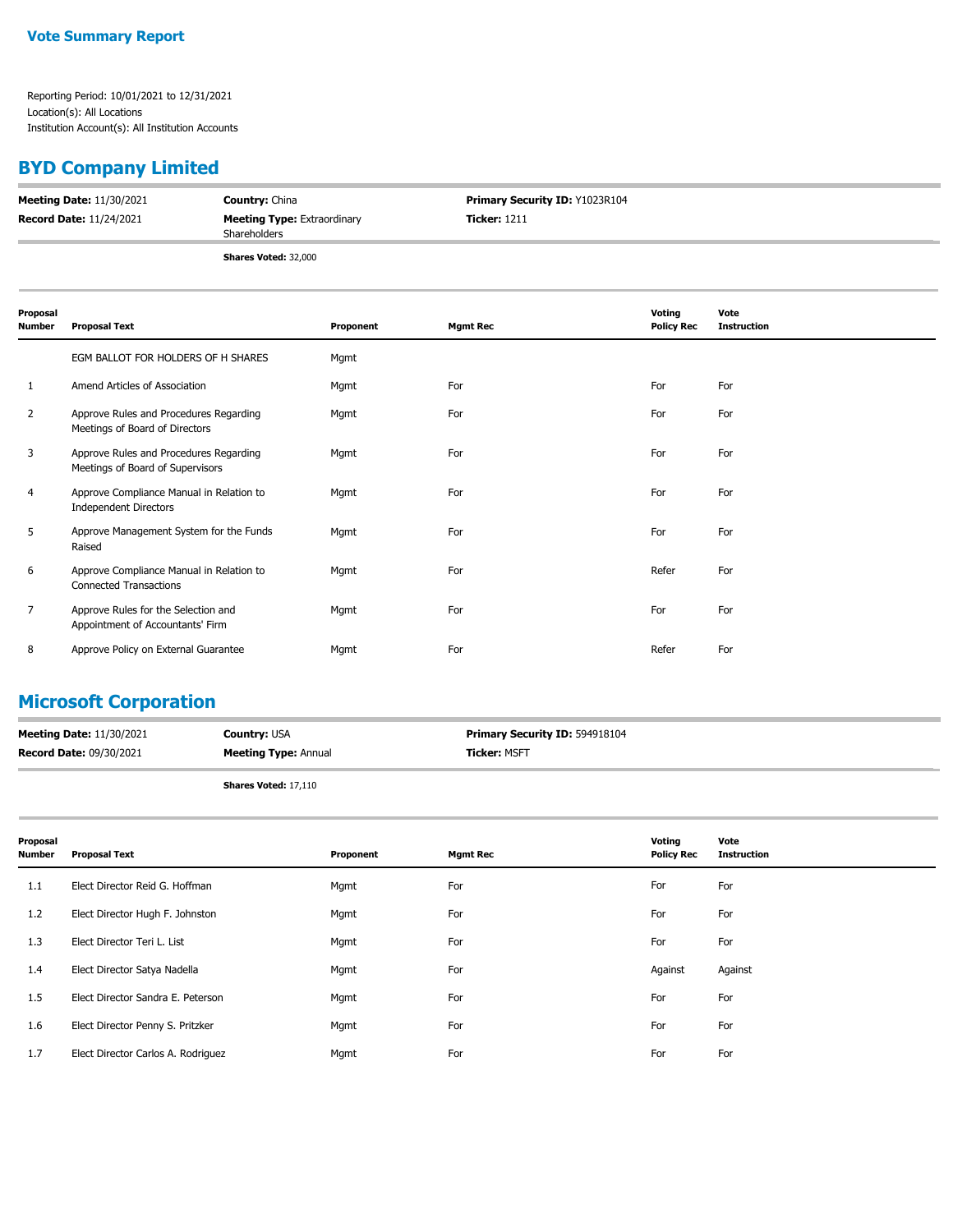## **Microsoft Corporation**

| Proposal<br><b>Number</b> | <b>Proposal Text</b>                                                          | Proponent | <b>Mgmt Rec</b> | Voting<br><b>Policy Rec</b> | Vote<br><b>Instruction</b> |
|---------------------------|-------------------------------------------------------------------------------|-----------|-----------------|-----------------------------|----------------------------|
| 1.8                       | Elect Director Charles W. Scharf                                              | Mgmt      | For             | For                         | For                        |
| 1.9                       | Elect Director John W. Stanton                                                | Mgmt      | For             | For                         | For                        |
| 1.10                      | Elect Director John W. Thompson                                               | Mgmt      | For             | For                         | For                        |
| 1.11                      | Elect Director Emma N. Walmsley                                               | Mgmt      | For             | For                         | For                        |
| 1.12                      | Elect Director Padmasree Warrior                                              | Mgmt      | For             | For                         | For                        |
| $\overline{2}$            | Advisory Vote to Ratify Named Executive<br>Officers' Compensation             | Mgmt      | For             | Against                     | Against                    |
| 3                         | Approve Qualified Employee Stock Purchase<br>Plan                             | Mgmt      | For             | For                         | For                        |
| 4                         | Ratify Deloitte & Touche LLP as Auditors                                      | Mgmt      | For             | Against                     | Against                    |
| 5                         | Report on Gender/Racial Pay Gap                                               | <b>SH</b> | Against         | Refer                       | For                        |
| 6                         | Report on Effectiveness of Workplace Sexual<br><b>Harassment Policies</b>     | <b>SH</b> | Against         | Refer                       | For                        |
| 7                         | Prohibit Sales of Facial Recognition<br>Technology to All Government Entities | <b>SH</b> | Against         | Refer                       | Against                    |
| 8                         | Report on Implementation of the Fair Chance<br><b>Business Pledge</b>         | <b>SH</b> | Against         | Refer                       | Against                    |
| 9                         | Report on Lobbying Activities Alignment with<br><b>Company Policies</b>       | <b>SH</b> | Against         | Refer                       | For                        |

**Shares Voted:** 6,590

| Proposal<br>Number | <b>Proposal Text</b>               | Proponent | <b>Mgmt Rec</b> | Voting<br><b>Policy Rec</b> | Vote<br><b>Instruction</b> |
|--------------------|------------------------------------|-----------|-----------------|-----------------------------|----------------------------|
| 1.1                | Elect Director Reid G. Hoffman     | Mgmt      | For             | For                         | For                        |
| 1.2                | Elect Director Hugh F. Johnston    | Mgmt      | For             | For                         | For                        |
| 1.3                | Elect Director Teri L. List        | Mgmt      | For             | For                         | For                        |
| 1.4                | Elect Director Satya Nadella       | Mgmt      | For             | Against                     | Against                    |
| 1.5                | Elect Director Sandra E. Peterson  | Mgmt      | For             | For                         | For                        |
| 1.6                | Elect Director Penny S. Pritzker   | Mgmt      | For             | For                         | For                        |
| 1.7                | Elect Director Carlos A. Rodriguez | Mgmt      | For             | For                         | For                        |
| 1.8                | Elect Director Charles W. Scharf   | Mgmt      | For             | For                         | For                        |
| 1.9                | Elect Director John W. Stanton     | Mgmt      | For             | For                         | For                        |
| 1.10               | Elect Director John W. Thompson    | Mgmt      | For             | For                         | For                        |
| 1.11               | Elect Director Emma N. Walmsley    | Mgmt      | For             | For                         | For                        |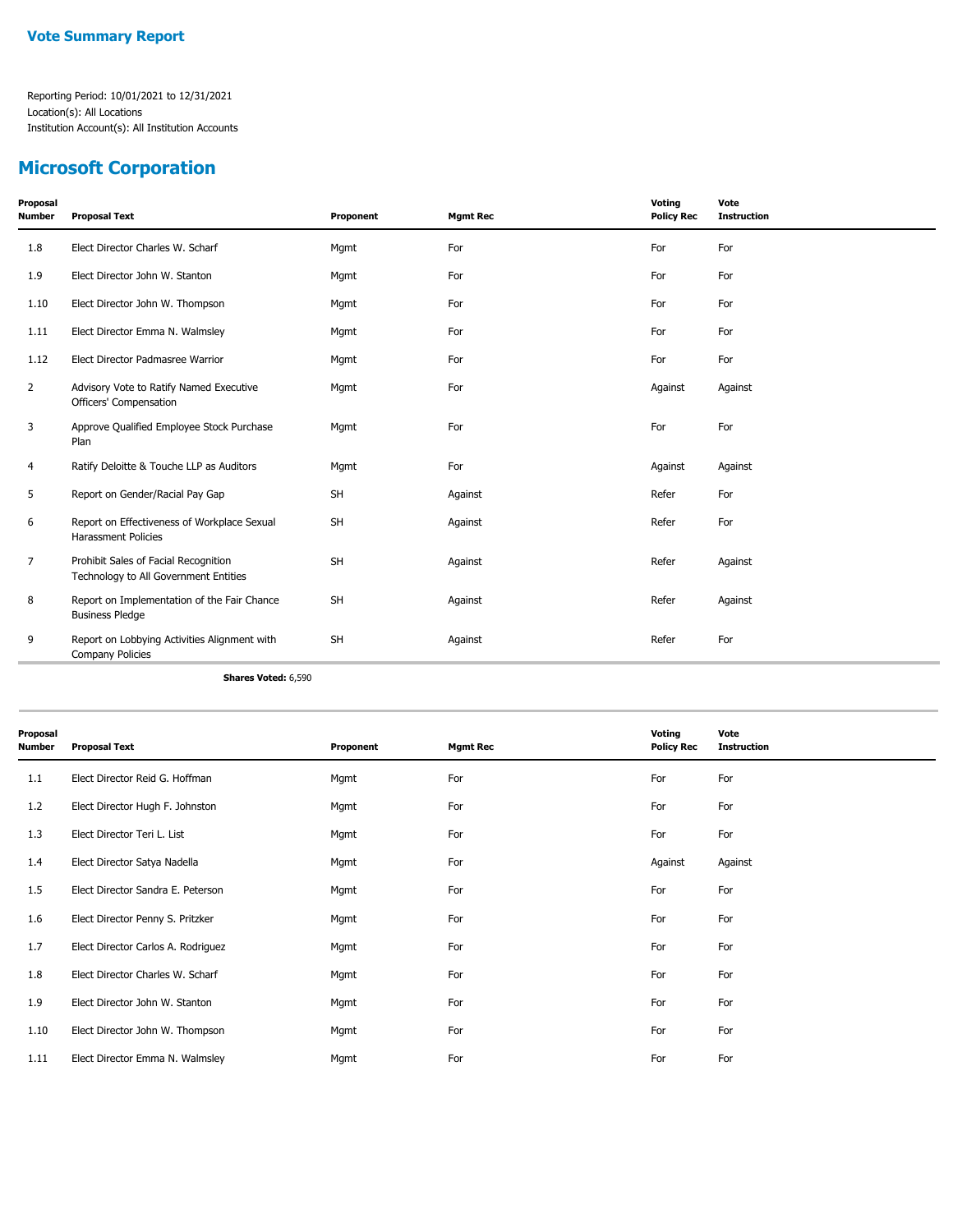#### **Microsoft Corporation**

| Proposal<br><b>Number</b> | <b>Proposal Text</b>                                                          | Proponent | <b>Mgmt Rec</b> | Voting<br><b>Policy Rec</b> | Vote<br><b>Instruction</b> |
|---------------------------|-------------------------------------------------------------------------------|-----------|-----------------|-----------------------------|----------------------------|
| 1.12                      | Elect Director Padmasree Warrior                                              | Mgmt      | For             | For                         | For                        |
| 2                         | Advisory Vote to Ratify Named Executive<br>Officers' Compensation             | Mgmt      | For             | Against                     | For                        |
| 3                         | Approve Qualified Employee Stock Purchase<br>Plan                             | Mgmt      | For             | For                         | For                        |
| 4                         | Ratify Deloitte & Touche LLP as Auditors                                      | Mgmt      | For             | Against                     | Against                    |
| 5                         | Report on Gender/Racial Pay Gap                                               | <b>SH</b> | Against         | Refer                       | For                        |
| 6                         | Report on Effectiveness of Workplace Sexual<br>Harassment Policies            | <b>SH</b> | Against         | Refer                       | For                        |
| $\overline{7}$            | Prohibit Sales of Facial Recognition<br>Technology to All Government Entities | <b>SH</b> | Against         | Refer                       | Against                    |
| 8                         | Report on Implementation of the Fair Chance<br><b>Business Pledge</b>         | <b>SH</b> | Against         | Refer                       | Against                    |
| 9                         | Report on Lobbying Activities Alignment with<br>Company Policies              | <b>SH</b> | Against         | Refer                       | For                        |

### **Rangers International Football Club Plc**

| <b>Record Date: 11/26/2021</b><br>Ticker: RFC<br><b>Meeting Type: Annual</b> | <b>Meeting Date: 11/30/2021</b> | <b>Country: United Kingdom</b> | <b>Primary Security ID: G7376S102</b> |
|------------------------------------------------------------------------------|---------------------------------|--------------------------------|---------------------------------------|
|                                                                              |                                 |                                |                                       |

**Shares Voted:** 2,123,059

| Proposal<br>Number | <b>Proposal Text</b>                                    | Proponent | <b>Mgmt Rec</b> | Voting<br><b>Policy Rec</b> | Vote<br><b>Instruction</b> |
|--------------------|---------------------------------------------------------|-----------|-----------------|-----------------------------|----------------------------|
| 1                  | Accept Financial Statements and Statutory<br>Reports    | Mgmt      | For             | Refer                       | For                        |
| $\overline{2}$     | Re-elect Graeme Park as Director                        | Mgmt      | For             | Refer                       | For                        |
| 3                  | Re-elect John Bennett as Director                       | Mgmt      | For             | Refer                       | For                        |
| 4                  | Re-elect Alastair Johnston as Director                  | Mgmt      | For             | Refer                       | For                        |
| 5                  | Reappoint Azets Audit Services as Auditors              | Mgmt      | For             | Refer                       | For                        |
| 6                  | Authorise Board to Fix Remuneration of<br>Auditors      | Mgmt      | For             | Refer                       | For                        |
| 7                  | Authorise Issue of Equity                               | Mgmt      | For             | Refer                       | For                        |
| 8                  | Authorise Issue of Equity without Pre-emptive<br>Rights | Mgmt      | For             | Refer                       | Against                    |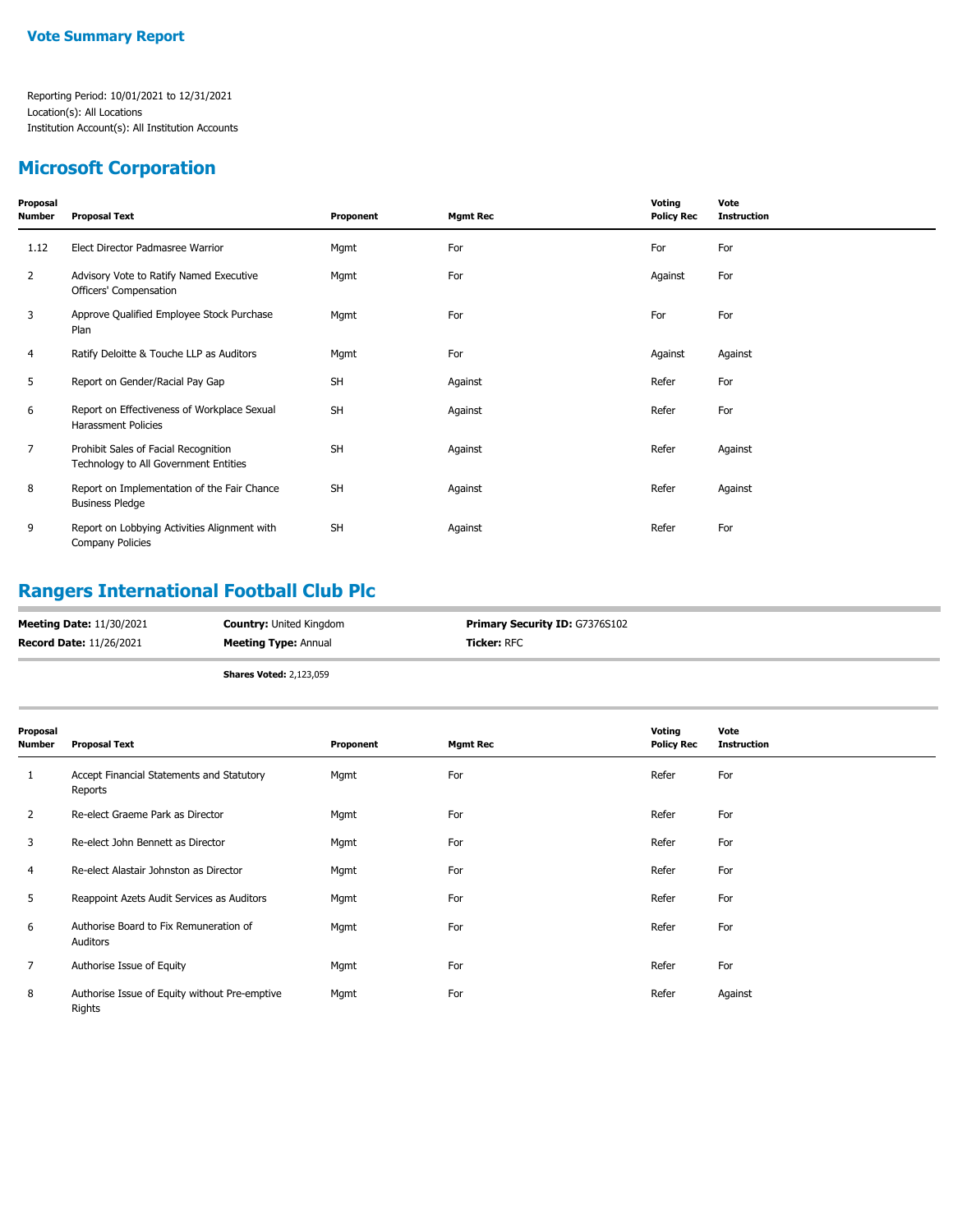### **Playtech Plc**

|                           | <b>Meeting Date: 12/01/2021</b><br><b>Record Date: 11/29/2021</b>           | <b>Country: Isle of Man</b><br><b>Meeting Type: Special</b> |           | Primary Security ID: G7132V100<br><b>Ticker: PTEC</b> |                             |                     |
|---------------------------|-----------------------------------------------------------------------------|-------------------------------------------------------------|-----------|-------------------------------------------------------|-----------------------------|---------------------|
|                           |                                                                             | <b>Shares Voted: 616,595</b>                                |           |                                                       |                             |                     |
| Proposal<br><b>Number</b> | Proposal Text                                                               |                                                             | Proponent | <b>Mgmt Rec</b>                                       | Voting<br><b>Policy Rec</b> | Vote<br>Instruction |
|                           | Approve Disposal by the Company of the<br>Finalto Business to the Purchaser |                                                             | Mgmt      | For                                                   | Refer                       | For                 |

### **Dr. Lal PathLabs Limited**

| <b>Meeting Date: 12/02/2021</b><br><b>Record Date: 10/22/2021</b> | <b>Country: India</b><br><b>Meeting Type: Special</b> | <b>Primary Security ID: Y2R0AQ143</b><br><b>Ticker: 539524</b> |
|-------------------------------------------------------------------|-------------------------------------------------------|----------------------------------------------------------------|
|                                                                   | <b>Shares Voted: 13,000</b>                           |                                                                |
|                                                                   |                                                       |                                                                |

| Proposal<br><b>Number</b> | <b>Proposal Text</b>                                                                                     | Proponent | <b>Mgmt Rec</b> | Voting<br><b>Policy Rec</b> | Vote<br>Instruction |
|---------------------------|----------------------------------------------------------------------------------------------------------|-----------|-----------------|-----------------------------|---------------------|
|                           | Postal Ballot                                                                                            | Mgmt      |                 |                             |                     |
| <u>д.</u>                 | Approve Reappointment and Remuneration of<br>Arvind Lal as Executive Chairman and<br>Whole-Time Director | Mgmt      | For             | For                         | For                 |
|                           | Reelect Somya Satsangi as Director                                                                       | Mgmt      | For             | For                         | For                 |

### **Yunnan Energy New Material Co., Ltd.**

| <b>Meeting Date: 12/02/2021</b><br><b>Record Date: 11/29/2021</b> | <b>Country: China</b><br><b>Meeting Type: Special</b> | Primary Security ID: Y9881M109<br><b>Ticker: 002812</b> |
|-------------------------------------------------------------------|-------------------------------------------------------|---------------------------------------------------------|
|                                                                   | Shares Voted: 39,844                                  |                                                         |
|                                                                   |                                                       |                                                         |

| Proposal<br><b>Number</b> | Proposal Text                  | Proponent | Mamt Rec | Voting<br><b>Policy Rec</b> | Vote<br>Instruction |
|---------------------------|--------------------------------|-----------|----------|-----------------------------|---------------------|
|                           | Approve Provision of Guarantee | Mgmt      | For      | Refer                       | For                 |

## **M.video PJSC**

| <b>Meeting Date: 12/03/2021</b> | <b>Countrv:</b> Russia       | <b>Primary Security ID: X5596G107</b> |
|---------------------------------|------------------------------|---------------------------------------|
| <b>Record Date: 11/09/2021</b>  | <b>Meeting Type: Special</b> | <b>Ticker: MVID</b>                   |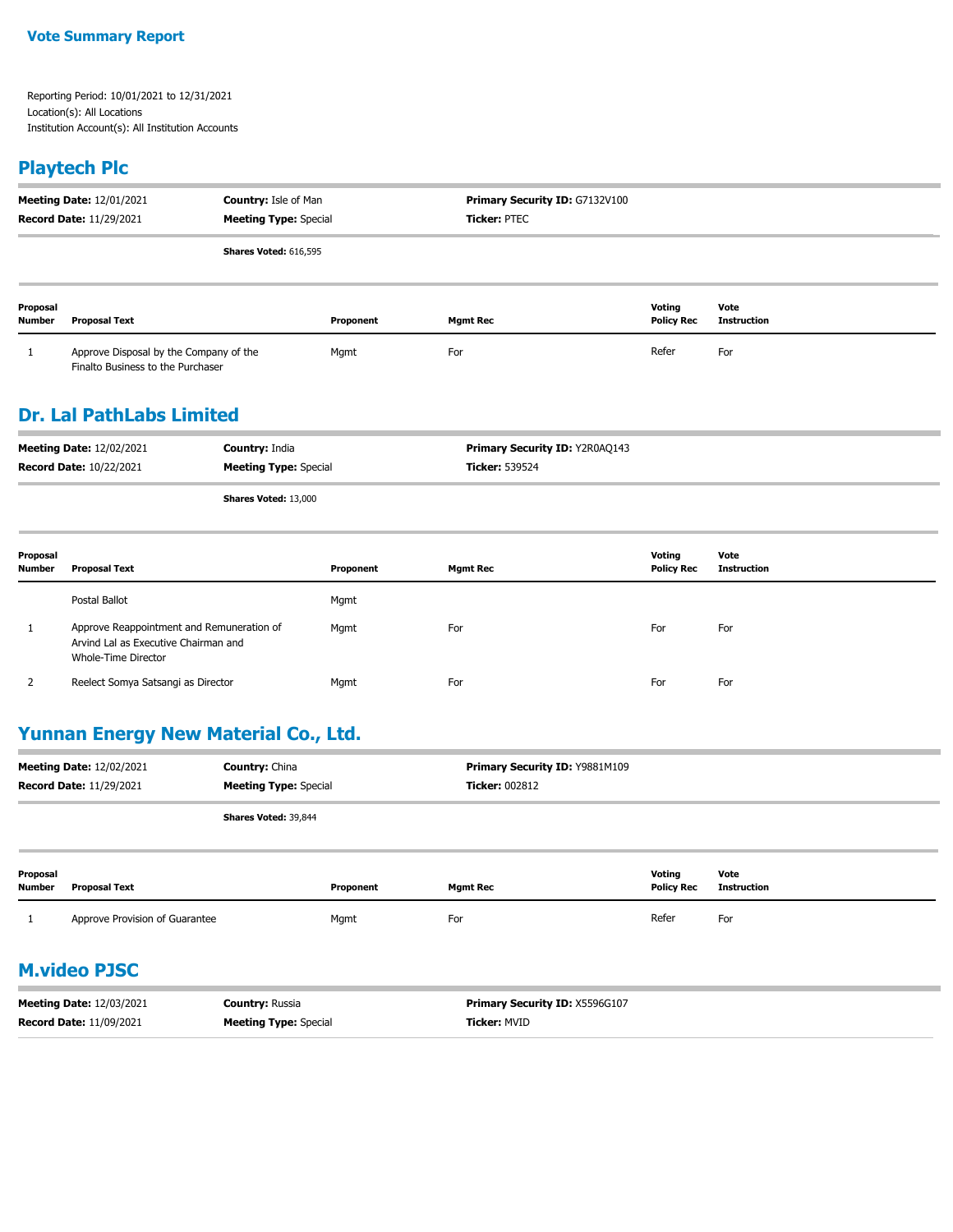#### **M.video PJSC**

**Shares Voted:** 84,643

| Proposal<br><b>Number</b> | Proposal Text                                                                         | Proponent | <b>Mgmt Rec</b> | Votina<br><b>Policy Rec</b> | Vote<br>Instruction |
|---------------------------|---------------------------------------------------------------------------------------|-----------|-----------------|-----------------------------|---------------------|
|                           | Approve Interim Dividends of RUB 35 per<br>Share for First Nine Months of Fiscal 2021 | Mgmt      | For             | For                         | For                 |
| 2                         | Approve New Edition of Regulations on Board<br>of Directors                           | Mgmt      | For             | For                         | For                 |
| 3                         | Approve New Edition of Regulations on CEO                                             | Mgmt      | For             | For                         | For                 |

#### **Recticel SA**

| <b>Meeting Date: 12/06/2021</b> | <b>Country: Belgium</b>      | <b>Primary Security ID: B70161102</b> |
|---------------------------------|------------------------------|---------------------------------------|
| <b>Record Date: 11/22/2021</b>  | <b>Meeting Type: Special</b> | <b>Ticker:</b> REC                    |

**Shares Voted:** 207,200

| Proposal<br><b>Number</b> | <b>Proposal Text</b>                                                                                                                                                                        | Proponent | <b>Mgmt Rec</b> | Voting<br><b>Policy Rec</b> | Vote<br><b>Instruction</b> |
|---------------------------|---------------------------------------------------------------------------------------------------------------------------------------------------------------------------------------------|-----------|-----------------|-----------------------------|----------------------------|
|                           | Special Meeting Agenda                                                                                                                                                                      | Mgmt      |                 |                             |                            |
|                           | Approve Sale of the Engineered Foams<br>Business to Carpenter Co. (or One of its<br>Subsidiaries) in Accordance with Article 7:<br>152 of the Belgian Code of Companies and<br>Associations | Mgmt      | For             | Refer                       | For                        |
| 2                         | Authorize Implementation of Approved<br>Resolutions and Filing of Required<br>Documents/Formalities at Trade Registry                                                                       | Mgmt      | For             | For                         | For                        |

### **Virgin Wines UK PLC**

| <b>Meeting Date: 12/06/2021</b> | <b>Country: United Kingdom</b> | <b>Primary Security ID: G9372Z106</b> |
|---------------------------------|--------------------------------|---------------------------------------|
| <b>Record Date: 12/02/2021</b>  | <b>Meeting Type: Annual</b>    | <b>Ticker: VINO</b>                   |
|                                 | Chause Matadi 071,001          |                                       |

**Shares Voted:** 971,891

| Proposal<br>Number | Proposal Text                                        | Proponent | <b>Mgmt Rec</b> | Voting<br><b>Policy Rec</b> | Vote<br><b>Instruction</b> |
|--------------------|------------------------------------------------------|-----------|-----------------|-----------------------------|----------------------------|
| 1                  | Accept Financial Statements and Statutory<br>Reports | Mgmt      | For             | Against                     | For                        |
| 2                  | Approve Remuneration Report                          | Mgmt      | For             | For                         | For                        |
|                    | Elect John Risman as Director                        | Mgmt      | For             | For                         | For                        |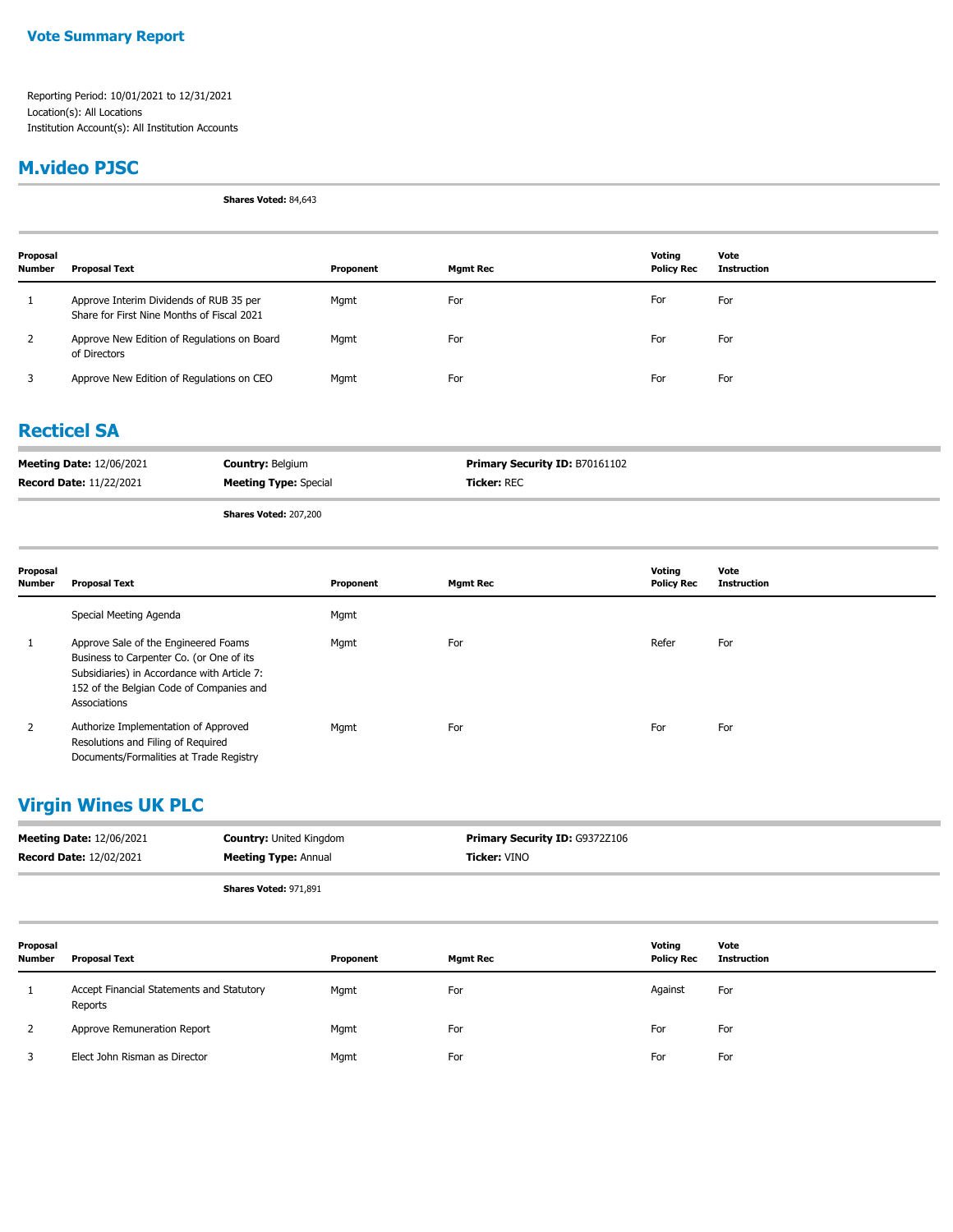## **Virgin Wines UK PLC**

| Proposal<br>Number | <b>Proposal Text</b>                                                                                                     | Proponent | <b>Mgmt Rec</b> | Voting<br><b>Policy Rec</b> | Vote<br><b>Instruction</b> |
|--------------------|--------------------------------------------------------------------------------------------------------------------------|-----------|-----------------|-----------------------------|----------------------------|
| 4                  | Elect Jeremy Wright as Director                                                                                          | Mgmt      | For             | For                         | For                        |
| 5                  | Elect Graeme Weir as Director                                                                                            | Mgmt      | For             | For                         | For                        |
| 6                  | Elect Edward Wass as Director                                                                                            | Mgmt      | For             | For                         | For                        |
| 7                  | Elect Helen Jones as Director                                                                                            | Mgmt      | For             | For                         | For                        |
| 8                  | Elect Sophie Tomkins as Director                                                                                         | Mgmt      | For             | For                         | For                        |
| 9                  | Appoint PricewaterhouseCoopers LLP as<br>Auditors                                                                        | Mgmt      | For             | For                         | For                        |
| 10                 | Authorise Board to Fix Remuneration of<br>Auditors                                                                       | Mgmt      | For             | For                         | For                        |
| 11                 | Authorise Issue of Equity                                                                                                | Mgmt      | For             | For                         | For                        |
| 12                 | Authorise Issue of Equity without Pre-emptive<br>Rights                                                                  | Mgmt      | For             | For                         | For                        |
| 13                 | Authorise Issue of Equity without Pre-emptive<br>Rights in Connection with an Acquisition or<br>Other Capital Investment | Mgmt      | For             | For                         | For                        |

#### **ASOS Plc**

| <b>Meeting Date: 12/07/2021</b> | <b>Country: United Kingdom</b> | <b>Primary Security ID: G0536Q108</b> |
|---------------------------------|--------------------------------|---------------------------------------|
| <b>Record Date: 12/03/2021</b>  | <b>Meeting Type: Annual</b>    | <b>Ticker: ASC</b>                    |
|                                 |                                |                                       |

**Shares Voted:** 181,740

| Proposal<br>Number | <b>Proposal Text</b>                                 | Proponent | <b>Mgmt Rec</b> | Voting<br><b>Policy Rec</b> | Vote<br><b>Instruction</b> |
|--------------------|------------------------------------------------------|-----------|-----------------|-----------------------------|----------------------------|
| 1                  | Accept Financial Statements and Statutory<br>Reports | Mgmt      | For             | For                         | For                        |
| $\overline{2}$     | Approve Remuneration Report                          | Mgmt      | For             | For                         | For                        |
| 3                  | Elect Jorgen Lindemann as Director                   | Mgmt      | For             | For                         | For                        |
| 4                  | Re-elect Mat Dunn as Director                        | Mgmt      | For             | For                         | For                        |
| 5                  | Re-elect Ian Dyson as Director                       | Mgmt      | For             | For                         | For                        |
| 6                  | Re-elect Mai Fyfield as Director                     | Mgmt      | For             | For                         | For                        |
| $\overline{7}$     | Re-elect Karen Geary as Director                     | Mgmt      | For             | For                         | For                        |
| 8                  | Re-elect Luke Jensen as Director                     | Mgmt      | For             | For                         | For                        |
| 9                  | Re-elect Nick Robertson as Director                  | Mgmt      | For             | For                         | For                        |
| 10                 | Re-elect Eugenia Ulasewicz as Director               | Mgmt      | For             | For                         | For                        |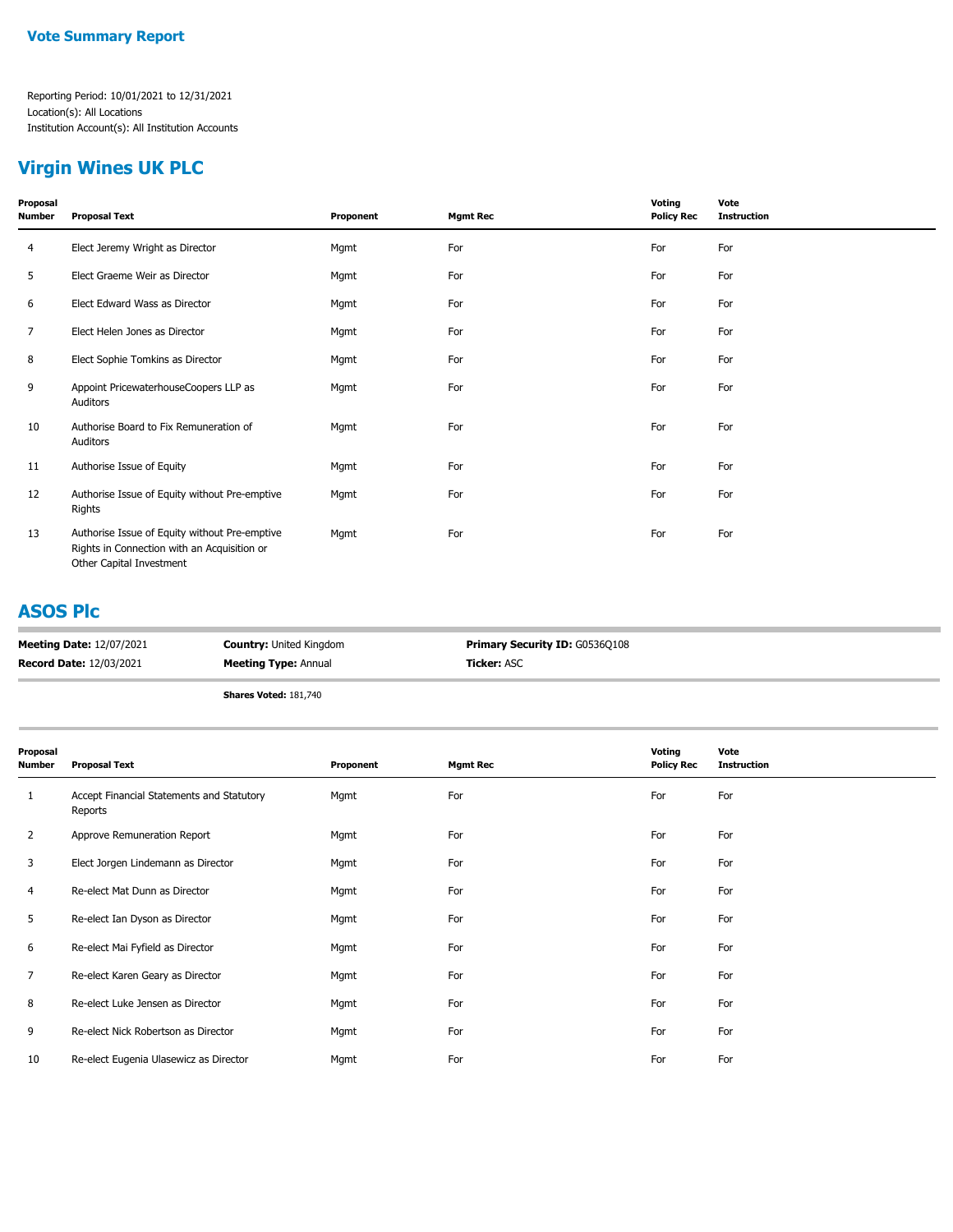#### **ASOS Plc**

| Proposal<br><b>Number</b> | <b>Proposal Text</b>                                    | Proponent | <b>Mgmt Rec</b> | Voting<br><b>Policy Rec</b> | Vote<br><b>Instruction</b> |
|---------------------------|---------------------------------------------------------|-----------|-----------------|-----------------------------|----------------------------|
| 11                        | Reappoint PricewaterhouseCoopers LLP as<br>Auditors     | Mgmt      | For             | Against                     | Against                    |
| 12                        | Authorise Board to Fix Remuneration of<br>Auditors      | Mgmt      | For             | For                         | For                        |
| 13                        | Authorise Issue of Equity                               | Mgmt      | For             | For                         | For                        |
| 14                        | Authorise Issue of Equity without Pre-emptive<br>Rights | Mgmt      | For             | For                         | For                        |
| 15                        | Authorise Market Purchase of Ordinary Shares            | Mgmt      | For             | For                         | For                        |
| 16                        | Authorise UK Political Donations and<br>Expenditure     | Mgmt      | For             | Against                     | Against                    |

#### **Baidu, Inc.**

| <b>Meeting Date: 12/07/2021</b> | <b>Country:</b> Cayman Islands                     | <b>Primary Security ID: G07034104</b> |
|---------------------------------|----------------------------------------------------|---------------------------------------|
| <b>Record Date: 11/05/2021</b>  | <b>Meeting Type: Extraordinary</b><br>Shareholders | <b>Ticker:</b> 9888                   |
|                                 | <b>Shares Voted: 2,169,450</b>                     |                                       |

| Proposal<br><b>Number</b> | <b>Proposal Text</b>                                                                                                 | Proponent | <b>Mgmt Rec</b> | Voting<br><b>Policy Rec</b> | Vote<br><b>Instruction</b> |
|---------------------------|----------------------------------------------------------------------------------------------------------------------|-----------|-----------------|-----------------------------|----------------------------|
|                           | Approve Adoption of the Company's Dual<br>Foreign Name                                                               | Mgmt      | For             | For                         | For                        |
|                           | Adopt Amended and Restated Memorandum<br>and Articles of Association                                                 | Mgmt      | For             | For                         | For                        |
|                           | Authorize Board to Deal With All Matters in<br>Relation to the Change of Company Name<br>and the Proposed Amendments | Mgmt      | For             | For                         | For                        |

### **Baidu, Inc.**

|                           | <b>Meeting Date: 12/07/2021</b><br><b>Record Date: 11/05/2021</b> | <b>Country: Cayman Islands</b><br><b>Meeting Type: Extraordinary</b><br>Shareholders |           | Primary Security ID: G07034104<br><b>Ticker: 9888</b> |                             |                            |  |
|---------------------------|-------------------------------------------------------------------|--------------------------------------------------------------------------------------|-----------|-------------------------------------------------------|-----------------------------|----------------------------|--|
|                           |                                                                   | Shares Voted: 6,400                                                                  |           |                                                       |                             |                            |  |
| Proposal<br><b>Number</b> | <b>Proposal Text</b>                                              |                                                                                      | Proponent | <b>Mgmt Rec</b>                                       | Votina<br><b>Policy Rec</b> | Vote<br><b>Instruction</b> |  |

| Meeting for ADR Holders                                | Mgmt |     |     |     |
|--------------------------------------------------------|------|-----|-----|-----|
| Approve Adoption of the Company's Dual<br>Foreign Name | Mgmt | For | For | For |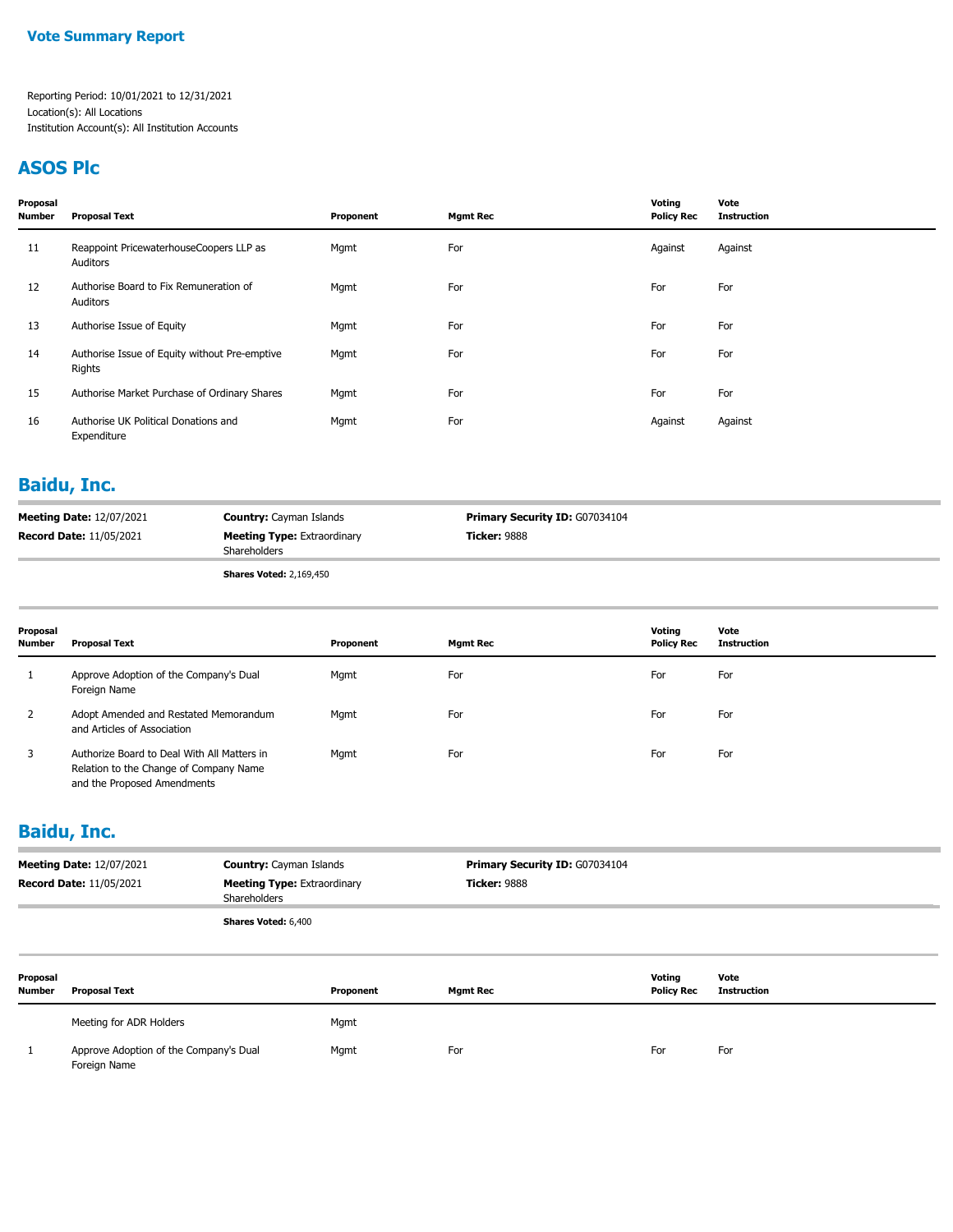#### **Baidu, Inc.**

| Proposal<br><b>Number</b> | <b>Proposal Text</b>                                                                                                 | Proponent | <b>Mgmt Rec</b> | Votina<br><b>Policy Rec</b> | Vote<br>Instruction |
|---------------------------|----------------------------------------------------------------------------------------------------------------------|-----------|-----------------|-----------------------------|---------------------|
| 2                         | Adopt Amended and Restated Memorandum<br>and Articles of Association                                                 | Mgmt      | For             | For                         | For                 |
|                           | Authorize Board to Deal With All Matters in<br>Relation to the Change of Company Name<br>and the Proposed Amendments | Mgmt      | For             | For                         | For                 |

### **B3 SA-Brasil, Bolsa, Balcao**

|                     | <b>Meeting Date: 12/09/2021</b> | <b>Country: Brazil</b>                             | Primary Security ID: P1909G107 |                             |                            |
|---------------------|---------------------------------|----------------------------------------------------|--------------------------------|-----------------------------|----------------------------|
| <b>Record Date:</b> |                                 | <b>Meeting Type: Extraordinary</b><br>Shareholders | Ticker: B3SA3                  |                             |                            |
|                     |                                 | Shares Voted: 512,400                              |                                |                             |                            |
| Proposal<br>Number  | <b>Proposal Text</b>            | Proponent                                          | <b>Mgmt Rec</b>                | Votina<br><b>Policy Rec</b> | Vote<br><b>Instruction</b> |
|                     |                                 |                                                    |                                |                             |                            |

 1 Approve Acquisition of Neoway Tecnologia Integrada Assessoria e Negocios S.A. (Neoway) and Ratify the Corresponding Acts Performed by the Company's Management until the Date of the Meeting Mgmt For Refer For

### **Grupo de Inversiones Suramericana SA**

| <b>Meeting Date: 12/09/2021</b> | <b>Country: Colombia</b>                           | <b>Primary Security ID: P4950L132</b> |
|---------------------------------|----------------------------------------------------|---------------------------------------|
| <b>Record Date:</b>             | <b>Meeting Type: Extraordinary</b><br>Shareholders | <b>Ticker: GRUPOSURA</b>              |
|                                 | Shares Voted: 501,598                              |                                       |

| Proposal<br><b>Number</b> | <b>Proposal Text</b>                                                                                                                                                                                                   | Proponent | <b>Mgmt Rec</b> | Voting<br><b>Policy Rec</b> | Vote<br><b>Instruction</b> |
|---------------------------|------------------------------------------------------------------------------------------------------------------------------------------------------------------------------------------------------------------------|-----------|-----------------|-----------------------------|----------------------------|
| 1                         | Verify Quorum                                                                                                                                                                                                          | Mgmt      |                 |                             |                            |
| 2                         | Approve Meeting Agenda                                                                                                                                                                                                 | Mgmt      | For             | For                         | For                        |
| 3                         | Elect Meeting Approval Committee                                                                                                                                                                                       | Mgmt      | For             | For                         | For                        |
| 4                         | Evaluate and Decide on Potential Conflicts of<br>Interest of Some Members of the Board of<br>Directors, in the Context of the Takeover Bid<br>Made by Nugil S.A.S., for Shares in the<br>Capital of Grupo Nutresa S.A. | Mgmt      | For             | For                         | For                        |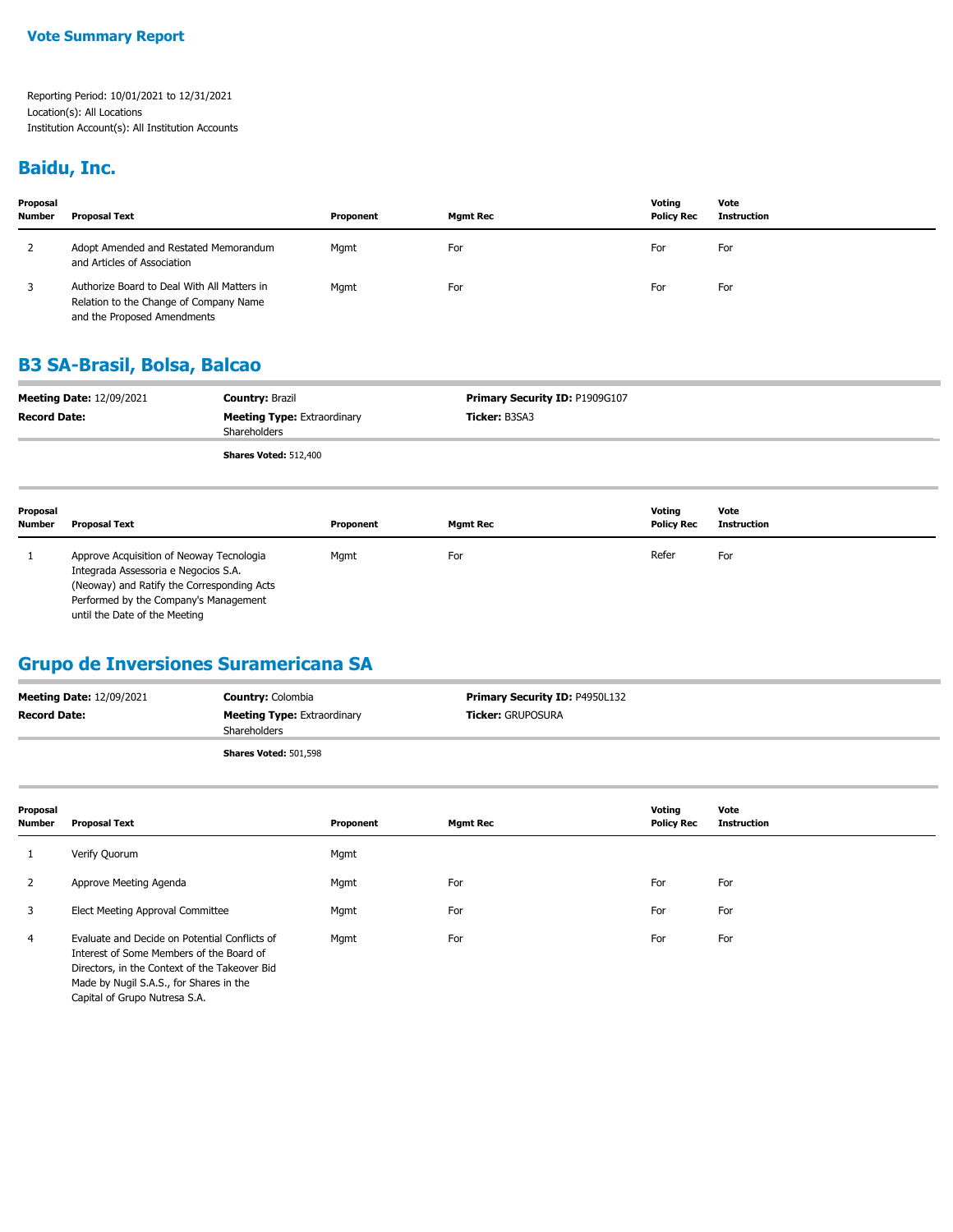### **Keppel Corporation Limited**

| <b>Meeting Date: 12/09/2021</b><br><b>Record Date:</b> |                                                                                                                                        | <b>Country: Singapore</b><br><b>Meeting Type: Extraordinary</b><br>Shareholders |           | Primary Security ID: Y4722Z120<br>Ticker: BN4 |                             |                            |  |
|--------------------------------------------------------|----------------------------------------------------------------------------------------------------------------------------------------|---------------------------------------------------------------------------------|-----------|-----------------------------------------------|-----------------------------|----------------------------|--|
|                                                        |                                                                                                                                        | Shares Voted: 16,700                                                            |           |                                               |                             |                            |  |
| Proposal<br>Number                                     | <b>Proposal Text</b>                                                                                                                   |                                                                                 | Proponent | <b>Mgmt Rec</b>                               | Voting<br><b>Policy Rec</b> | Vote<br><b>Instruction</b> |  |
|                                                        | Approve Acquisition by Keppel Pegasus Pte.<br>Ltd., a Wholly-Owned Subsidiary, of all the<br>Issued and Paid-Up Ordinary Shares in the |                                                                                 | Mgmt      | For                                           | Refer                       | For                        |  |

Capital of Singapore Press Holdings Limited (Excluding Treasury shares) by way of a Scheme of Arrangement

### **Kingsoft Corporation Limited**

| <b>Meeting Date: 12/09/2021</b> | <b>Country:</b> Cayman Islands                     | <b>Primary Security ID: G5264Y108</b> |
|---------------------------------|----------------------------------------------------|---------------------------------------|
| <b>Record Date:</b>             | <b>Meeting Type: Extraordinary</b><br>Shareholders | <b>Ticker: 3888</b>                   |
|                                 | Shares Voted: 240,000                              |                                       |

| Proposal<br>Number | Proposal Text                 | Proponent | Mamt Rec | Voting<br><b>Policy Rec</b> | Vote<br>Instruction |
|--------------------|-------------------------------|-----------|----------|-----------------------------|---------------------|
|                    | Adopt New Share Option Scheme | Mgmt      | For      | Against                     | Against             |

### **Volution Group Plc**

| <b>Meeting Date: 12/09/2021</b> | <b>Country:</b> United Kingdom | <b>Primary Security ID: G93824103</b> |
|---------------------------------|--------------------------------|---------------------------------------|
| <b>Record Date: 12/07/2021</b>  | <b>Meeting Type: Annual</b>    | Ticker: FAN                           |
|                                 |                                |                                       |

**Shares Voted:** 2,560,643

| Proposal<br><b>Number</b> | <b>Proposal Text</b>                                 | Proponent | <b>Mgmt Rec</b> | Voting<br><b>Policy Rec</b> | Vote<br><b>Instruction</b> |
|---------------------------|------------------------------------------------------|-----------|-----------------|-----------------------------|----------------------------|
|                           | Accept Financial Statements and Statutory<br>Reports | Mgmt      | For             | For                         | For                        |
| 2                         | Approve Remuneration Report                          | Mgmt      | For             | For                         | For                        |
| 3                         | Approve Final Dividend                               | Mgmt      | For             | For                         | For                        |
| 4                         | Re-elect Paul Hollingworth as Director               | Mgmt      | For             | For                         | For                        |
| 5                         | Re-elect Ronnie George as Director                   | Mgmt      | For             | For                         | For                        |
| 6                         | Re-elect Nigel Lingwood as Director                  | Mgmt      | For             | For                         | For                        |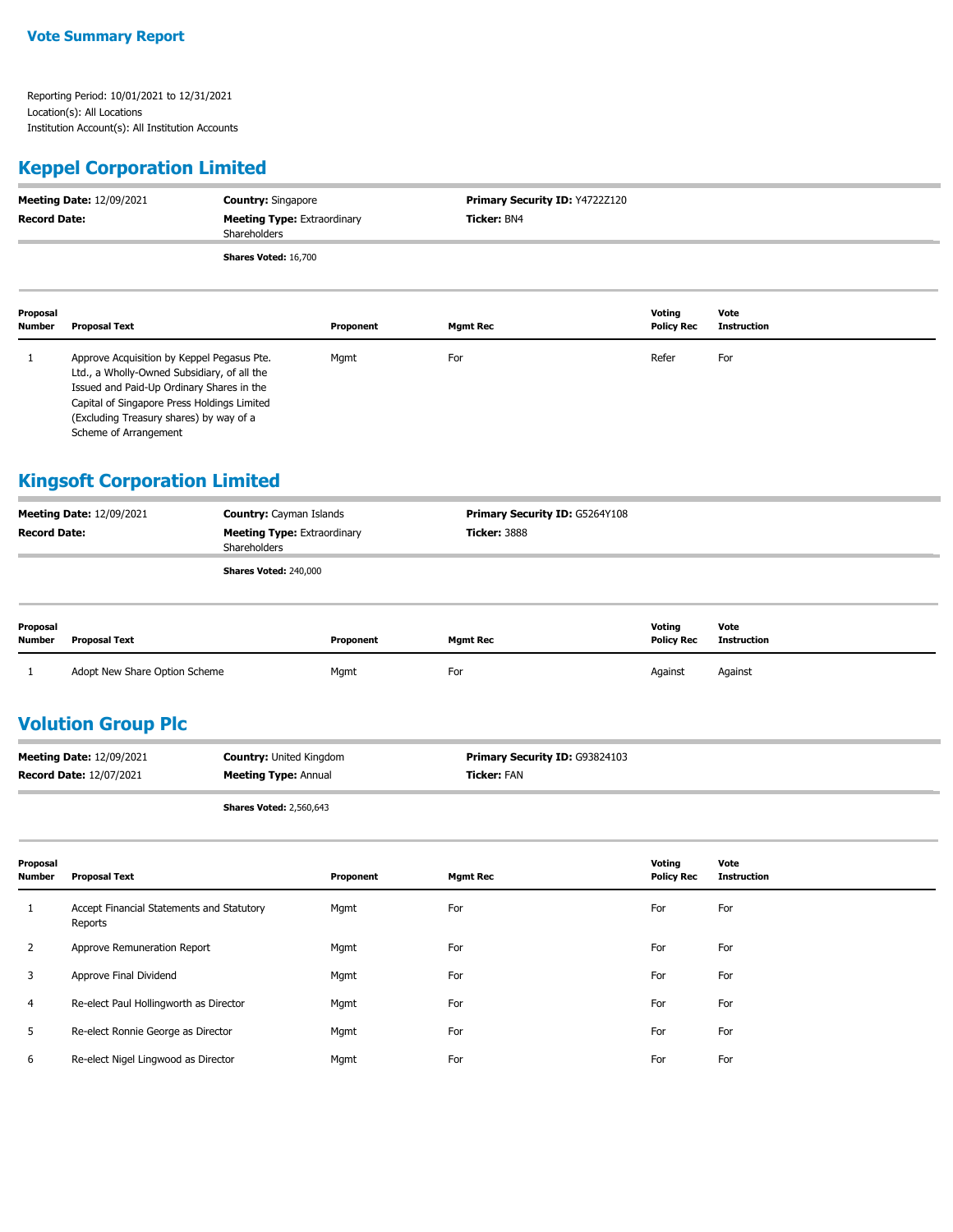# **Volution Group Plc**

| Proposal<br>Number | <b>Proposal Text</b>                                                    | Proponent | <b>Mgmt Rec</b> | Voting<br><b>Policy Rec</b> | Vote<br><b>Instruction</b> |
|--------------------|-------------------------------------------------------------------------|-----------|-----------------|-----------------------------|----------------------------|
| 7                  | Re-elect Amanda Mellor as Director                                      | Mgmt      | For             | For                         | For                        |
| 8                  | Re-elect Andy O'Brien as Director                                       | Mgmt      | For             | For                         | For                        |
| 9                  | Re-elect Claire Tiney as Director                                       | Mgmt      | For             | For                         | For                        |
| 10                 | Reappoint Ernst & Young LLP as Auditors                                 | Mgmt      | For             | For                         | For                        |
| 11                 | Authorise the Audit Committee to Fix<br>Remuneration of Auditors        | Mgmt      | For             | For                         | For                        |
| 12                 | Authorise UK Political Donations and<br>Expenditure                     | Mgmt      | For             | Against                     | Against                    |
| 13                 | Authorise Issue of Equity                                               | Mgmt      | For             | For                         | For                        |
| 14                 | Authorise Issue of Equity without Pre-emptive<br>Rights                 | Mgmt      | For             | For                         | For                        |
| 15                 | Authorise the Company to Call General<br>Meeting with Two Weeks' Notice | Mgmt      | For             | For                         | For                        |
|                    |                                                                         |           |                 |                             |                            |

### **Americanas SA**

| <b>Meeting Date: 12/10/2021</b> | <b>Country: Brazil</b>                             | <b>Primary Security ID: POR80F129</b> |
|---------------------------------|----------------------------------------------------|---------------------------------------|
| <b>Record Date:</b>             | <b>Meeting Type: Extraordinary</b><br>Shareholders | <b>Ticker: AMER3</b>                  |
|                                 | Shares Voted: 576,894                              |                                       |

| Proposal<br><b>Number</b> | <b>Proposal Text</b>                                                                                  | Proponent | <b>Mgmt Rec</b> | Voting<br><b>Policy Rec</b> | Vote<br><b>Instruction</b> |
|---------------------------|-------------------------------------------------------------------------------------------------------|-----------|-----------------|-----------------------------|----------------------------|
|                           | Approve Agreement to Absorb Lojas<br>Americanas S.A. (Lojas Americanas)                               | Mgmt      | For             | Refer                       | For                        |
| $\overline{2}$            | Ratify Apsis Consultoria e Avaliacao Ltda. as<br>Independent Firm to Appraise Proposed<br>Transaction | Mgmt      | For             | Refer                       | For                        |
| 3                         | Approve Independent Firm's Appraisal                                                                  | Mgmt      | For             | Refer                       | For                        |
| 4                         | Approve Absorption of Lojas Americanas S.A.<br>(Lojas Americanas)                                     | Mgmt      | For             | Refer                       | For                        |
| 5                         | Amend Article 5 to Reflect Changes in Capital                                                         | Mgmt      | For             | Refer                       | For                        |
| 6                         | Amend Article 3 Re: Corporate Purpose                                                                 | Mgmt      | For             | For                         | For                        |
| 7                         | Amend Articles and Consolidate Bylaws                                                                 | Mgmt      | For             | Against                     | Against                    |
| 8                         | Authorize Board to Ratify and Execute<br>Approved Resolutions                                         | Mgmt      | For             | For                         | For                        |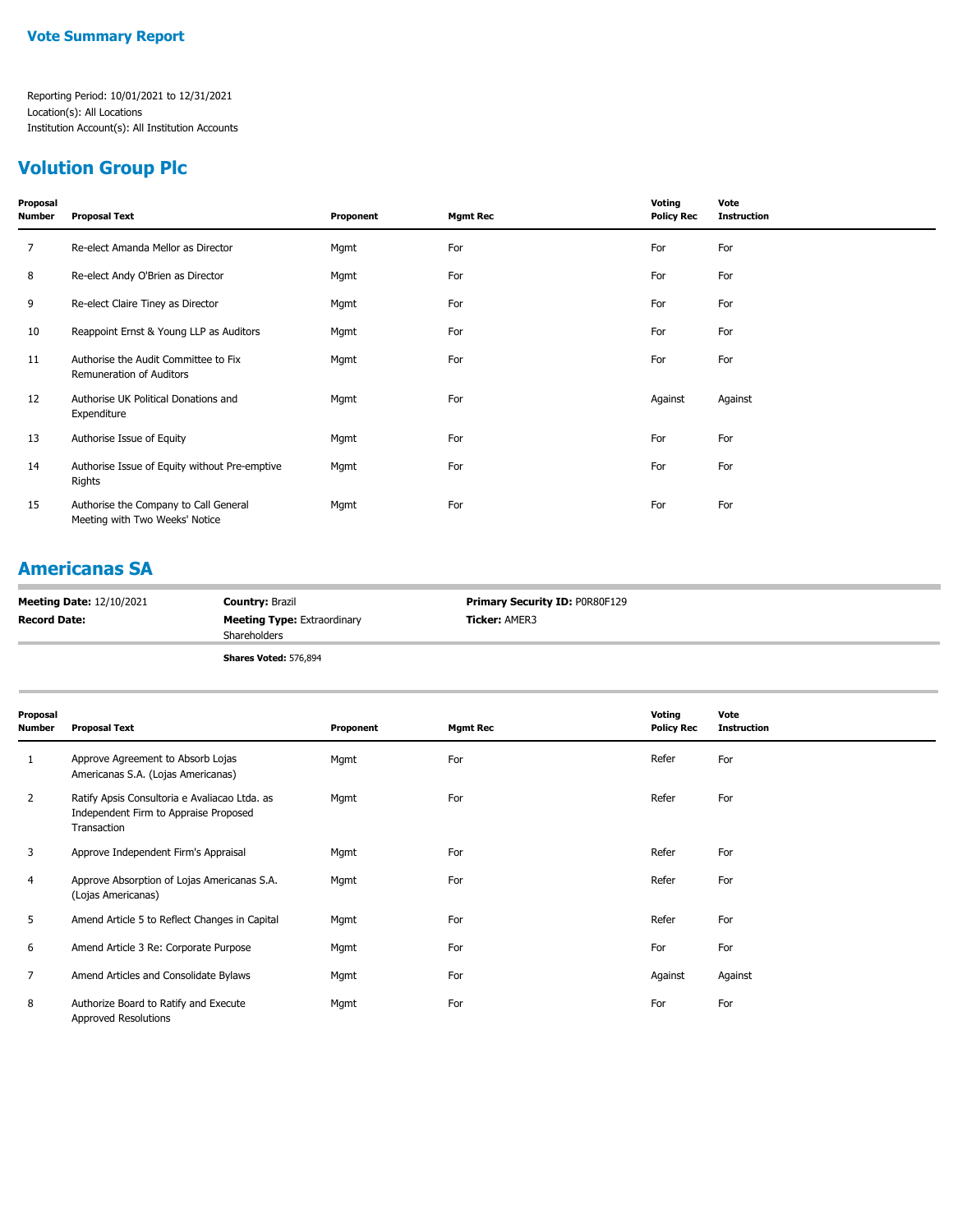#### **Associated British Foods Plc**

| <b>Meeting Date: 12/10/2021</b> | <b>Country: United Kingdom</b> | <b>Primary Security ID: G05600138</b> |
|---------------------------------|--------------------------------|---------------------------------------|
| <b>Record Date: 12/08/2021</b>  | <b>Meeting Type: Annual</b>    | <b>Ticker: ABF</b>                    |
|                                 | <b>Shares Voted: 102,637</b>   |                                       |

| Proposal<br>Number | <b>Proposal Text</b>                                                    | Proponent | <b>Mgmt Rec</b> | Voting<br><b>Policy Rec</b> | Vote<br><b>Instruction</b> |
|--------------------|-------------------------------------------------------------------------|-----------|-----------------|-----------------------------|----------------------------|
| 1                  | Accept Financial Statements and Statutory<br>Reports                    | Mgmt      | For             | For                         | For                        |
| 2                  | Approve Remuneration Report                                             | Mgmt      | For             | Against                     | Against                    |
| 3                  | Approve Final Dividend                                                  | Mgmt      | For             | For                         | For                        |
| 4                  | Re-elect Emma Adamo as Director                                         | Mgmt      | For             | For                         | For                        |
| 5                  | Re-elect Graham Allan as Director                                       | Mgmt      | For             | For                         | For                        |
| 6                  | Re-elect John Bason as Director                                         | Mgmt      | For             | For                         | For                        |
| 7                  | Re-elect Ruth Cairnie as Director                                       | Mgmt      | For             | For                         | For                        |
| 8                  | Re-elect Wolfhart Hauser as Director                                    | Mgmt      | For             | For                         | For                        |
| 9                  | Re-elect Michael McLintock as Director                                  | Mgmt      | For             | For                         | For                        |
| 10                 | Elect Dame Heather Rabbatts as Director                                 | Mgmt      | For             | For                         | For                        |
| 11                 | Re-elect Richard Reid as Director                                       | Mgmt      | For             | For                         | For                        |
| 12                 | Re-elect George Weston as Director                                      | Mgmt      | For             | For                         | For                        |
| 13                 | Reappoint Ernst & Young LLP as Auditors                                 | Mgmt      | For             | For                         | For                        |
| 14                 | Authorise the Audit Committee to Fix<br>Remuneration of Auditors        | Mgmt      | For             | For                         | For                        |
| 15                 | Authorise UK Political Donations and<br>Expenditure                     | Mgmt      | For             | Against                     | Against                    |
| 16                 | Authorise Issue of Equity                                               | Mgmt      | For             | For                         | For                        |
| 17                 | Authorise Issue of Equity without Pre-emptive<br>Rights                 | Mgmt      | For             | For                         | For                        |
| 18                 | Authorise Market Purchase of Ordinary Shares                            | Mgmt      | For             | For                         | For                        |
| 19                 | Authorise the Company to Call General<br>Meeting with Two Weeks' Notice | Mgmt      | For             | For                         | For                        |

## **Royal Dutch Shell Plc**

| <b>Meeting Date: 12/10/2021</b> | <b>Country: United Kingdom</b> | <b>Primary Security ID: G7690A100</b> |
|---------------------------------|--------------------------------|---------------------------------------|
| <b>Record Date: 12/08/2021</b>  | <b>Meeting Type:</b> Special   | <b>Ticker: RDSA</b>                   |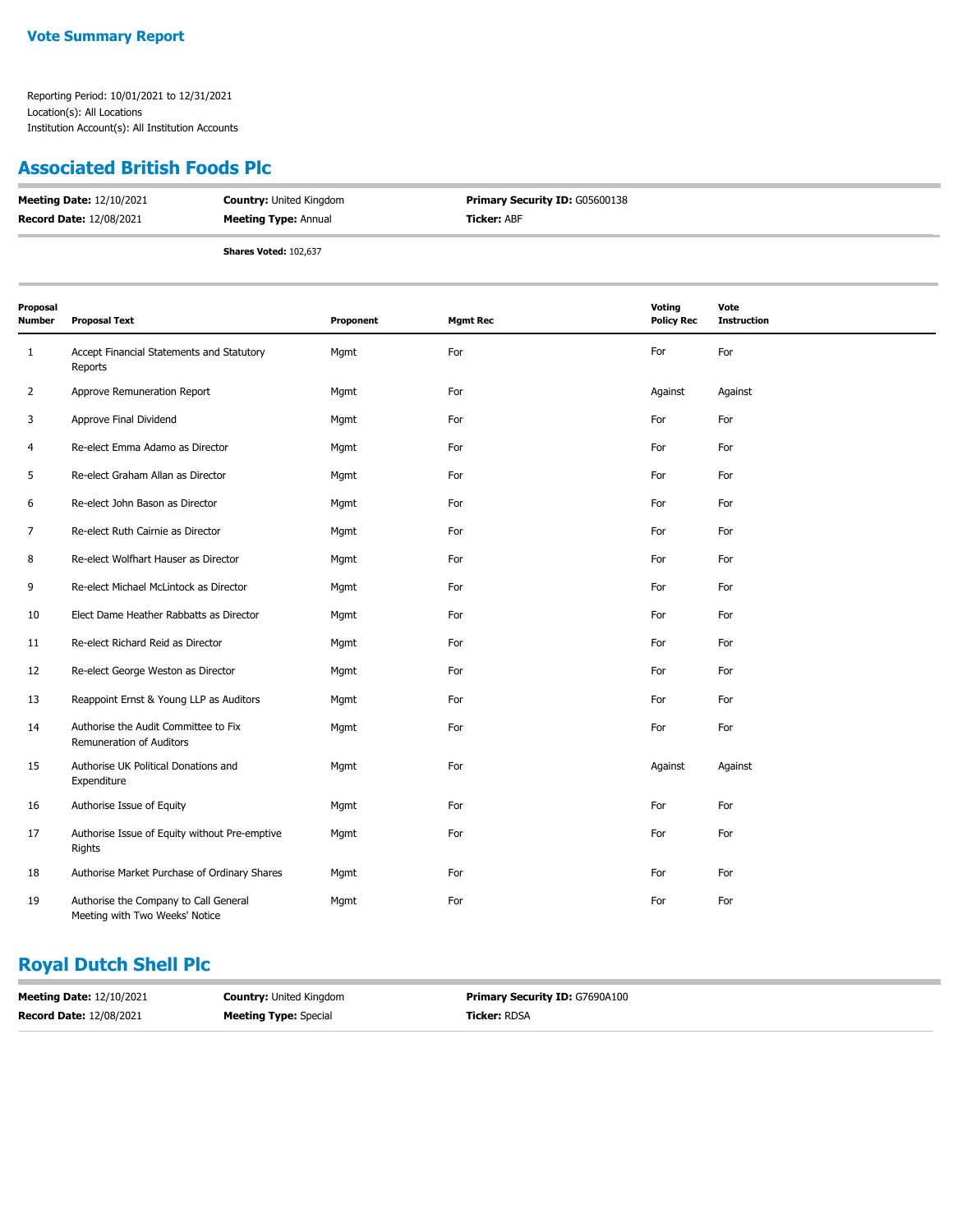### **Royal Dutch Shell Plc**

**Shares Voted:** 1,325,406

| Proposal<br><b>Number</b> | <b>Proposal Text</b>              | Proponent | Mgmt Rec | Voting<br><b>Policy Rec</b> | Vote<br>Instruction |
|---------------------------|-----------------------------------|-----------|----------|-----------------------------|---------------------|
|                           | Adopt New Articles of Association | Mgmt      | For      | For                         | For                 |

## **Vanguard Funds plc - Vanguard FTSE Japan UCITS ETF**

| <b>Meeting Date: 12/10/2021</b><br><b>Record Date: 12/08/2021</b> |                                                                                       | Country: Ireland<br><b>Meeting Type: Annual</b> |           | Primary Security ID: G9T17W160<br><b>Ticker: VJPN</b> |                 |                             |                            |
|-------------------------------------------------------------------|---------------------------------------------------------------------------------------|-------------------------------------------------|-----------|-------------------------------------------------------|-----------------|-----------------------------|----------------------------|
|                                                                   |                                                                                       | Shares Voted: 166,760                           |           |                                                       |                 |                             |                            |
| Proposal<br><b>Number</b>                                         | <b>Proposal Text</b>                                                                  |                                                 | Proponent |                                                       | <b>Mgmt Rec</b> | Voting<br><b>Policy Rec</b> | Vote<br><b>Instruction</b> |
|                                                                   | Accept Financial Statements and Statutory<br>Reports and Review the Company's Affairs |                                                 | Mgmt      | For                                                   |                 | Against                     | Against                    |
|                                                                   | Ratify KPMG as Auditors and Authorise Their<br>Remuneration                           |                                                 | Mgmt      | For                                                   |                 | For                         | For                        |

#### **Viatris Inc.**

| <b>Record Date: 10/21/2021</b>  | <b>Meeting Type: Annual</b> | <b>Ticker:</b> VTRS            |
|---------------------------------|-----------------------------|--------------------------------|
| <b>Meeting Date: 12/10/2021</b> | <b>Country: USA</b>         | Primary Security ID: 92556V106 |

**Shares Voted:** 428,857

| Proposal<br>Number | <b>Proposal Text</b>                                              | Proponent | <b>Mgmt Rec</b> | Voting<br><b>Policy Rec</b> | Vote<br><b>Instruction</b> |
|--------------------|-------------------------------------------------------------------|-----------|-----------------|-----------------------------|----------------------------|
| 1A                 | Elect Director Neil Dimick                                        | Mgmt      | For             | For                         | For                        |
| 1B                 | Elect Director Michael Goettler                                   | Mgmt      | For             | For                         | For                        |
| 1C                 | Elect Director Ian Read                                           | Mgmt      | For             | For                         | For                        |
| 1D                 | Elect Director Pauline van der Meer Mohr                          | Mgmt      | For             | For                         | For                        |
| 2                  | Advisory Vote to Ratify Named Executive<br>Officers' Compensation | Mgmt      | For             | Against                     | Against                    |
| 3                  | Advisory Vote on Say on Pay Frequency                             | Mgmt      | One Year        | One Year                    | One Year                   |
| 4                  | Ratify Deloitte & Touche LLP as Auditors                          | Mgmt      | For             | Against                     | Against                    |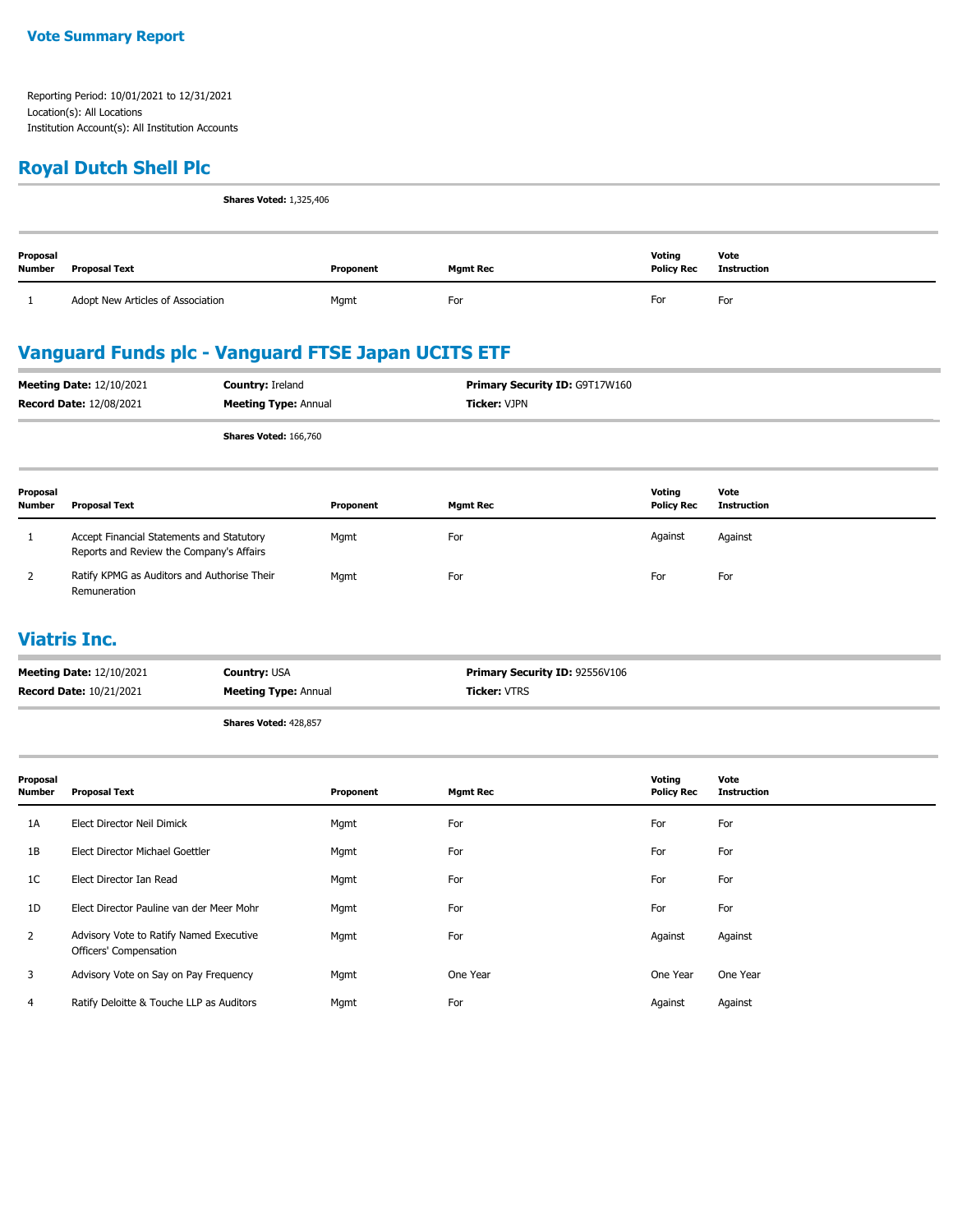#### **Cisco Systems, Inc.**

| <b>Meeting Date: 12/13/2021</b> | <b>Country: USA</b>         | <b>Primary Security ID: 17275R102</b> |
|---------------------------------|-----------------------------|---------------------------------------|
| <b>Record Date: 10/15/2021</b>  | <b>Meeting Type: Annual</b> | <b>Ticker: CSCO</b>                   |
|                                 | Shares Voted: 87,911        |                                       |

| Proposal<br>Number | <b>Proposal Text</b>                                              | Proponent | <b>Mgmt Rec</b> | Voting<br><b>Policy Rec</b> | Vote<br><b>Instruction</b> |
|--------------------|-------------------------------------------------------------------|-----------|-----------------|-----------------------------|----------------------------|
| 1a                 | Elect Director M. Michele Burns                                   | Mgmt      | For             | For                         | For                        |
| 1b                 | Elect Director Wesley G. Bush                                     | Mgmt      | For             | For                         | For                        |
| 1c                 | Elect Director Michael D. Capellas                                | Mgmt      | For             | For                         | For                        |
| 1d                 | Elect Director Mark Garrett                                       | Mgmt      | For             | For                         | For                        |
| 1e                 | Elect Director John D. Harris, II                                 | Mgmt      | For             | For                         | For                        |
| 1f                 | Elect Director Kristina M. Johnson                                | Mgmt      | For             | For                         | For                        |
| 1g                 | Elect Director Roderick C. McGeary                                | Mgmt      | For             | For                         | For                        |
| 1h                 | Elect Director Charles H. Robbins                                 | Mgmt      | For             | Against                     | Against                    |
| 11                 | Elect Director Brenton L. Saunders                                | Mgmt      | For             | For                         | For                        |
| 1j                 | Elect Director Lisa T. Su                                         | Mgmt      | For             | For                         | For                        |
| 1k                 | Elect Director Marianna Tessel                                    | Mgmt      | For             | For                         | For                        |
| $\overline{2}$     | Advisory Vote to Ratify Named Executive<br>Officers' Compensation | Mgmt      | For             | Against                     | Against                    |
| 3                  | Ratify PricewaterhouseCoopers LLP as<br>Auditors                  | Mgmt      | For             | Against                     | Against                    |
| 4                  | Amend Proxy Access Right                                          | <b>SH</b> | Against         | Refer                       | For                        |

### **Time Out Group Plc**

| <b>Record Date: 12/09/2021</b><br><b>Ticker:</b> TMO<br><b>Meeting Type: Annual</b>                        |  |
|------------------------------------------------------------------------------------------------------------|--|
| <b>Primary Security ID: G8902N104</b><br><b>Meeting Date: 12/13/2021</b><br><b>Country: United Kingdom</b> |  |

**Shares Voted:** 716,875

**Proposal Number Proposal Text Proponent Mgmt Rec Voting Policy Rec Vote Instruction** 1 Accept Financial Statements and Statutory Reports Mgmt For For For 2 Re-elect Peter Dubens as Director **Mgmt** For For Against Against Against Against Against Against Against Against 3 Re-elect Alexander Collins as Director Mgmt For For For For For For For For For 4 Re-elect Lord Rose of Monewden as Director Mgmt For For For For For For For For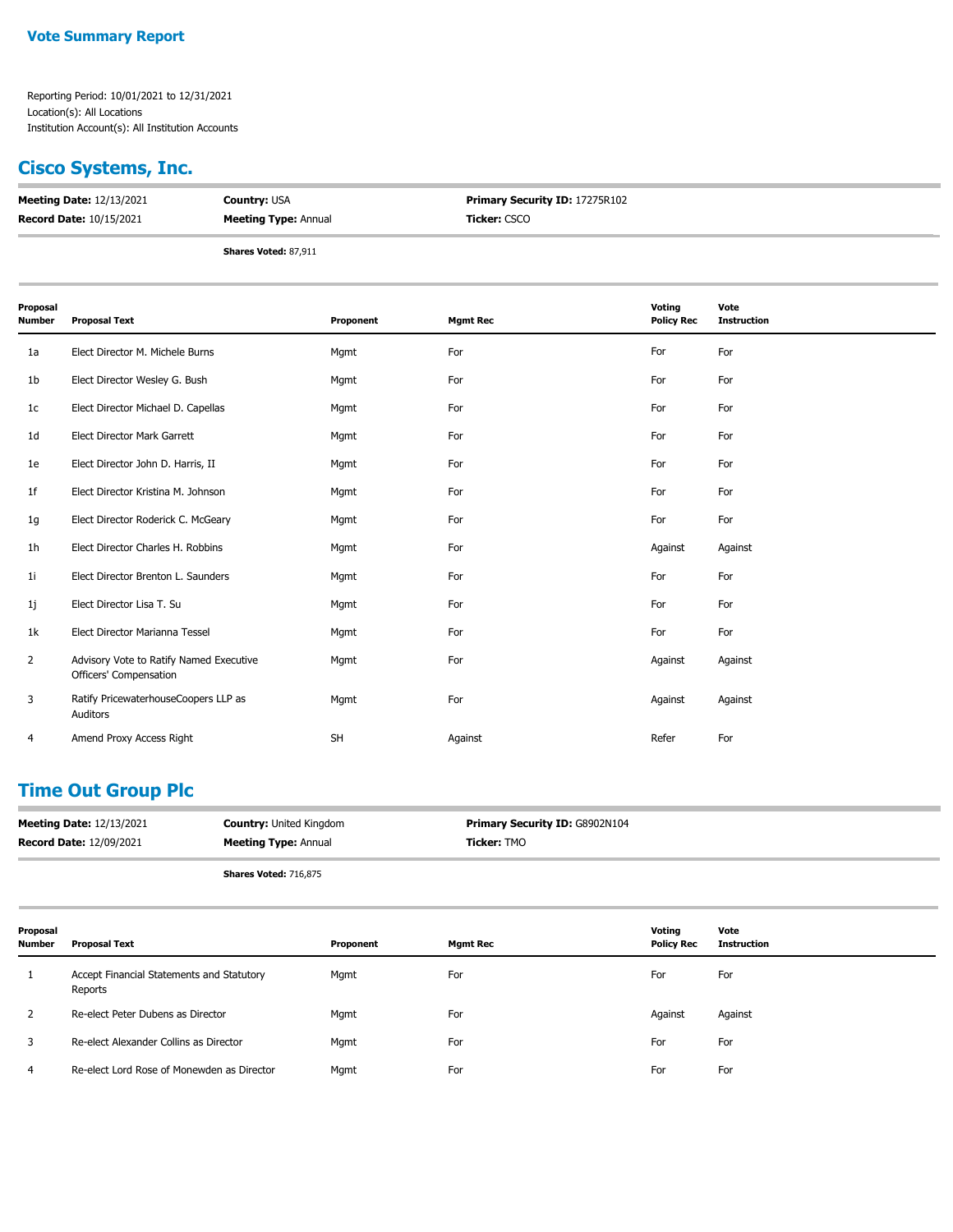## **Time Out Group Plc**

| Proposal<br><b>Number</b> | <b>Proposal Text</b>                                    | Proponent | <b>Mgmt Rec</b> | Voting<br><b>Policy Rec</b> | Vote<br><b>Instruction</b> |
|---------------------------|---------------------------------------------------------|-----------|-----------------|-----------------------------|----------------------------|
| 5                         | Elect Chris Ohlund as Director                          | Mgmt      | For             | For                         | For                        |
| 6                         | Elect David Till as Director                            | Mgmt      | For             | For                         | For                        |
| $7^{\circ}$               | Reappoint PricewaterhouseCoopers LLP as<br>Auditors     | Mgmt      | For             | For                         | For                        |
| 8                         | Authorise Board to Fix Remuneration of<br>Auditors      | Mgmt      | For             | For                         | For                        |
| 9                         | Authorise Issue of Equity                               | Mgmt      | For             | For                         | For                        |
| 10                        | Authorise Issue of Equity without Pre-emptive<br>Rights | Mgmt      | For             | For                         | For                        |
| 11                        | Authorise Market Purchase of Ordinary Shares            | Mgmt      | For             | For                         | For                        |

## **Blancco Technology Group Plc**

| <b>Meeting Date: 12/14/2021</b> | <b>Country:</b> United Kingdom | <b>Primary Security ID: G11649202</b> |
|---------------------------------|--------------------------------|---------------------------------------|
| <b>Record Date: 12/10/2021</b>  | <b>Meeting Type: Annual</b>    | <b>Ticker:</b> BLTG                   |
|                                 |                                |                                       |

**Shares Voted:** 205,417

| Proposal<br><b>Number</b> | <b>Proposal Text</b>                                                                 | Proponent | <b>Mgmt Rec</b> | Voting<br><b>Policy Rec</b> | Vote<br><b>Instruction</b> |
|---------------------------|--------------------------------------------------------------------------------------|-----------|-----------------|-----------------------------|----------------------------|
| 1                         | Accept Financial Statements and Statutory<br>Reports                                 | Mgmt      | For             | For                         | For                        |
| 2                         | Approve Remuneration Report                                                          | Mgmt      | For             | For                         | For                        |
| 3                         | Re-elect Frank Blin as Director                                                      | Mgmt      | For             | For                         | For                        |
| 4                         | Re-elect Matt Jones as Director                                                      | Mgmt      | For             | For                         | For                        |
| 5                         | Re-elect Adam Moloney as Director                                                    | Mgmt      | For             | For                         | For                        |
| 6                         | Re-elect Tom Skelton as Director                                                     | Mgmt      | For             | For                         | For                        |
| 7                         | Reappoint PricewaterhouseCoopers LLP as<br>Auditors and Authorise Their Remuneration | Mgmt      | For             | For                         | For                        |
| 8                         | Authorise Issue of Equity                                                            | Mgmt      | For             | For                         | For                        |
| 9                         | Authorise Issue of Equity without Pre-emptive<br>Rights                              | Mgmt      | For             | For                         | For                        |
| 10                        | Authorise Market Purchase of Ordinary Shares                                         | Mgmt      | For             | For                         | For                        |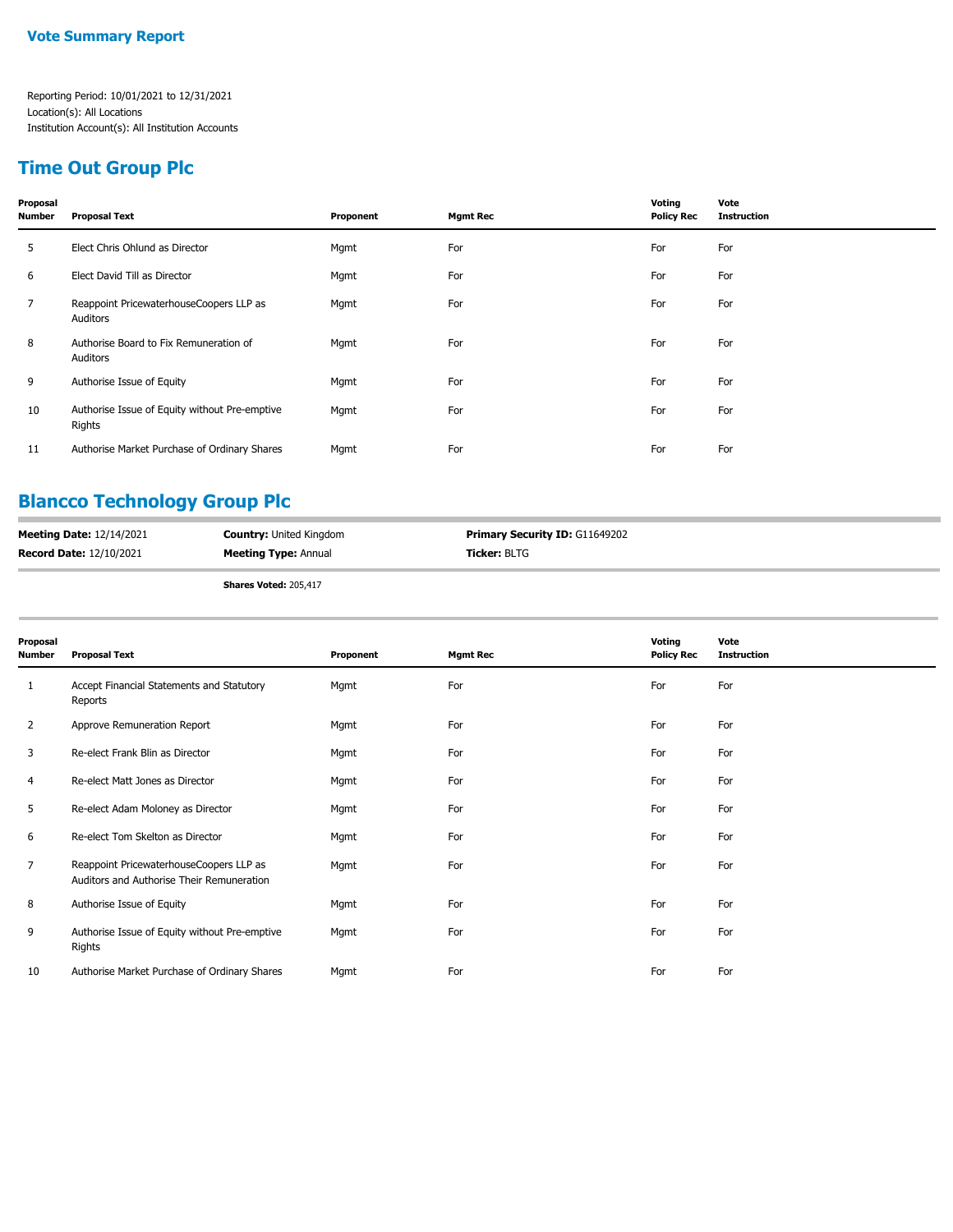### **Kin + Carta Plc**

| <b>Meeting Date: 12/14/2021</b> | <b>Country: United Kingdom</b> | <b>Primary Security ID: G5S68Y106</b> |
|---------------------------------|--------------------------------|---------------------------------------|
| <b>Record Date: 12/10/2021</b>  | <b>Meeting Type: Annual</b>    | <b>Ticker: KCT</b>                    |
|                                 | <b>Shares Voted: 449,281</b>   |                                       |

| Proposal<br>Number | <b>Proposal Text</b>                                                                                                     | Proponent | <b>Mgmt Rec</b> | Voting<br><b>Policy Rec</b> | Vote<br><b>Instruction</b> |
|--------------------|--------------------------------------------------------------------------------------------------------------------------|-----------|-----------------|-----------------------------|----------------------------|
| 1                  | Accept Financial Statements and Statutory<br>Reports                                                                     | Mgmt      | For             | For                         | For                        |
| 2                  | Approve Remuneration Report                                                                                              | Mgmt      | For             | For                         | For                        |
| 3                  | Reappoint PricewaterhouseCoopers LLP as<br>Auditors                                                                      | Mgmt      | For             | For                         | For                        |
| 4                  | Authorise the Audit Committee to Fix<br>Remuneration of Auditors                                                         | Mgmt      | For             | For                         | For                        |
| 5                  | Re-elect J Schwan as Director                                                                                            | Mgmt      | For             | For                         | For                        |
| 6                  | Re-elect Chris Kutsor as Director                                                                                        | Mgmt      | For             | For                         | For                        |
| 7                  | Re-elect David Bell as Director                                                                                          | Mgmt      | For             | For                         | For                        |
| 8                  | Re-elect John Kerr as Director                                                                                           | Mgmt      | For             | For                         | For                        |
| 9                  | Re-elect Michele Maher as Director                                                                                       | Mgmt      | For             | For                         | For                        |
| 10                 | Re-elect Nigel Pocklington as Director                                                                                   | Mgmt      | For             | For                         | For                        |
| 11                 | Elect Maria Gordian as Director                                                                                          | Mgmt      | For             | For                         | For                        |
| 12                 | Approve Sharesave Plan                                                                                                   | Mgmt      | For             | For                         | For                        |
| 13                 | Amend Long Term Incentive Plan, Employee<br>Stock Purchase Plan and Sharesave Plan                                       | Mgmt      | For             | Against                     | Against                    |
| 14                 | Authorise Issue of Equity                                                                                                | Mgmt      | For             | For                         | For                        |
| 15                 | Authorise Issue of Equity without Pre-emptive<br>Rights                                                                  | Mgmt      | For             | For                         | For                        |
| 16                 | Authorise Issue of Equity without Pre-emptive<br>Rights in Connection with an Acquisition or<br>Other Capital Investment | Mgmt      | For             | For                         | For                        |
| 17                 | Authorise Market Purchase of Ordinary Shares                                                                             | Mgmt      | For             | For                         | For                        |
| 18                 | Authorise the Company to Call General<br>Meeting with Two Weeks' Notice                                                  | Mgmt      | For             | For                         | For                        |
| 19                 | Adopt New Articles of Association                                                                                        | Mgmt      | For             | For                         | For                        |
|                    |                                                                                                                          |           |                 |                             |                            |

## **Salvatore Ferragamo SpA**

| <b>Meeting Date: 12/14/2021</b> | <b>Country: Italy</b>                      | <b>Primary Security ID: T80736100</b> |
|---------------------------------|--------------------------------------------|---------------------------------------|
| <b>Record Date: 12/03/2021</b>  | <b>Meeting Type:</b> Ordinary Shareholders | <b>Ticker: SFER</b>                   |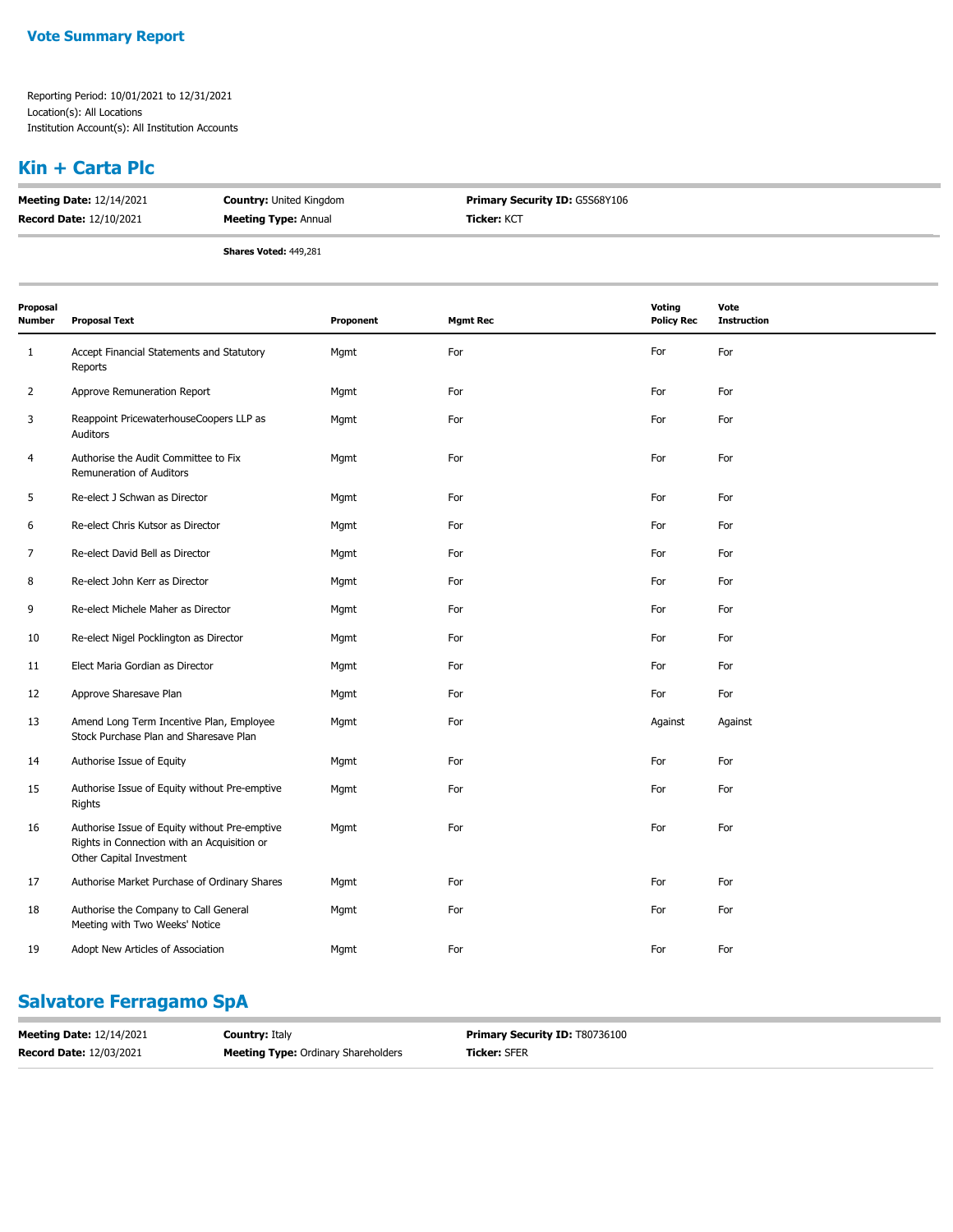#### **Salvatore Ferragamo SpA**

**Shares Voted:** 91,260

| Proposal<br><b>Number</b> | <b>Proposal Text</b>            | Proponent | <b>Mgmt Rec</b> | Voting<br><b>Policy Rec</b> | Vote<br>Instruction |
|---------------------------|---------------------------------|-----------|-----------------|-----------------------------|---------------------|
|                           | <b>Ordinary Business</b>        | Mgmt      |                 |                             |                     |
|                           | Amend Remuneration Policy       | Mgmt      | For             | Against                     | Against             |
| 2                         | Approve Special Award 2022-2026 | Mgmt      | For             | Against                     | Against             |
| 3                         | Approve Restricted Shares Plan  | Mgmt      | For             | Against                     | Against             |
| 4                         | <b>Elect Two Directors</b>      | Mgmt      | For             | For                         | For                 |

## **Detsky Mir PJSC**

| <b>Meeting Date: 12/15/2021</b> | <b>Country: Russia</b>       | <b>Primary Security ID: X1810L113</b> |
|---------------------------------|------------------------------|---------------------------------------|
| <b>Record Date: 11/21/2021</b>  | <b>Meeting Type: Special</b> | <b>Ticker: DSKY</b>                   |
|                                 | <b>Shares Voted: 332,656</b> |                                       |

| Proposal<br><b>Number</b> | Proposal Text                                                                           | Proponent | <b>Mamt Rec</b> | Votina<br><b>Policy Rec</b> | Vote<br>Instruction |
|---------------------------|-----------------------------------------------------------------------------------------|-----------|-----------------|-----------------------------|---------------------|
|                           | Approve Interim Dividends of RUB 5.20 per<br>Share for First Nine Months of Fiscal 2021 | Mgmt      | For             | For                         | For                 |

#### **Gresham House Strategic Plc**

| <b>Meeting Date: 12/15/2021</b> | <b>Country: United Kingdom</b> | <b>Primary Security ID: G4110K107</b> |
|---------------------------------|--------------------------------|---------------------------------------|
| <b>Record Date: 12/13/2021</b>  | <b>Meeting Type: Special</b>   | <b>Ticker:</b> GHS                    |
|                                 |                                |                                       |

**Shares Voted:** 77,643

| Proposal<br><b>Number</b> | Proposal Text                                           | Proponent | <b>Mgmt Rec</b> | Voting<br><b>Policy Rec</b> | Vote<br><b>Instruction</b> |
|---------------------------|---------------------------------------------------------|-----------|-----------------|-----------------------------|----------------------------|
|                           | Approve Return of Cash to Shareholders                  | Mgmt      | For             | Refer                       | Against                    |
| $\mathbf{2}$              | Approve Complete Realisation of the<br>Company's Assets | Mgmt      | For             | Refer                       | Against                    |
| 3                         | Adopt the New Investment Policy                         | Mgmt      | For             | Refer                       | Against                    |
| 4                         | Approve Capitalisation of Company's Reserves            | Mgmt      | For             | Refer                       | Against                    |
| 5                         | Approve Bonus Issue of B Shares                         | Mgmt      | For             | Refer                       | Against                    |
| 6                         | Adopt New Articles of Association                       | Mgmt      | For             | Refer                       | Against                    |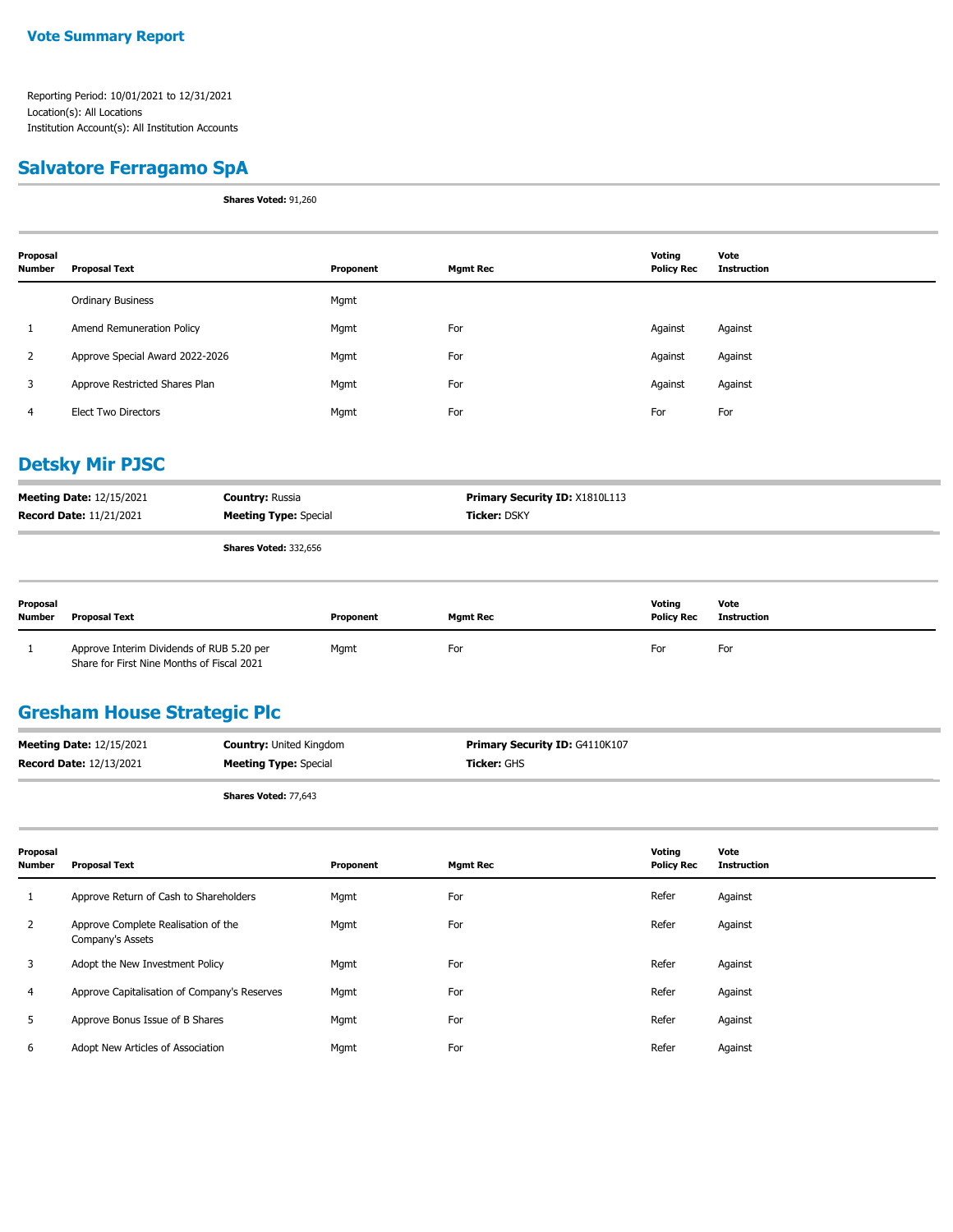#### **Gresham House Strategic Plc**

| Proposal<br><b>Number</b> | <b>Proposal Text</b>                                                                       | Proponent | Mgmt Rec | Votina<br><b>Policy Rec</b> | Vote<br>Instruction |
|---------------------------|--------------------------------------------------------------------------------------------|-----------|----------|-----------------------------|---------------------|
|                           | Authorise Market Purchase of Ordinary Shares<br>in Connection with the Tender Offer        | Mgmt      | For      | Refer                       | Against             |
| 8                         | Approve Cancellation of Capital Redemption<br>Reserve and Share Premium Reserve            | Mgmt      | For      | For                         | Against             |
| 9                         | Authorise Market Purchase of Ordinary Shares<br>in Connection with the Future Tender Offer | Mgmt      | For      | Refer                       | Against             |

### **Marshall Wace UCITS Fund PLC - MW Systematic Alpha UCITS Fund**

| <b>Meeting Date: 12/15/2021</b> | <b>Country: Ireland</b>      | Primary Security ID: IE00BYW7BQ93 |
|---------------------------------|------------------------------|-----------------------------------|
| <b>Record Date: 12/13/2021</b>  | <b>Meeting Type:</b> Special | <b>Ticker: N/A</b>                |
|                                 | <b>Shares Voted: 11</b>      |                                   |

| Proposal<br><b>Number</b> | Proposal Text                                                                                                                                                                                        | Proponent | <b>Mgmt Rec</b> | Votina<br><b>Policy Rec</b> | Vote<br>Instruction |
|---------------------------|------------------------------------------------------------------------------------------------------------------------------------------------------------------------------------------------------|-----------|-----------------|-----------------------------|---------------------|
|                           | Approve Merger of MW Systematic Alpha<br>UCITS Fund, a sub-fund of Marshall Wace<br>UCITS Funds plc into Lumyna-MW Systematic<br>Alpha UCITS Fund, a sub-fund of<br>Lumvna-Marshall Wace UCITS SICAV | Mgmt      | For             | Refer                       | For                 |

#### **888 Holdings Plc**

| <b>Meeting Date: 12/16/2021</b><br><b>Record Date: 12/14/2021</b> |                                                                                               | <b>Country: Gibraltar</b><br><b>Meeting Type: Special</b> |           | <b>Primary Security ID: X19526106</b><br>Ticker: 888 |                             |                            |  |
|-------------------------------------------------------------------|-----------------------------------------------------------------------------------------------|-----------------------------------------------------------|-----------|------------------------------------------------------|-----------------------------|----------------------------|--|
|                                                                   |                                                                                               | <b>Shares Voted: 4,096,257</b>                            |           |                                                      |                             |                            |  |
| Proposal<br><b>Number</b>                                         | <b>Proposal Text</b>                                                                          |                                                           | Proponent | <b>Mgmt Rec</b>                                      | Votina<br><b>Policy Rec</b> | Vote<br><b>Instruction</b> |  |
|                                                                   | Approve Tax Residency Relocation to the<br>United Kingdom; Adopt Memorandum of<br>Association |                                                           | Mgmt      | For                                                  | Refer                       | For                        |  |

## **Australia and New Zealand Banking Group Limited**

| <b>Meeting Date: 12/16/2021</b> | <b>Country: Australia</b>   | <b>Primary Security ID: 009504137</b> |
|---------------------------------|-----------------------------|---------------------------------------|
| <b>Record Date: 12/14/2021</b>  | <b>Meeting Type: Annual</b> | <b>Ticker: ANZ</b>                    |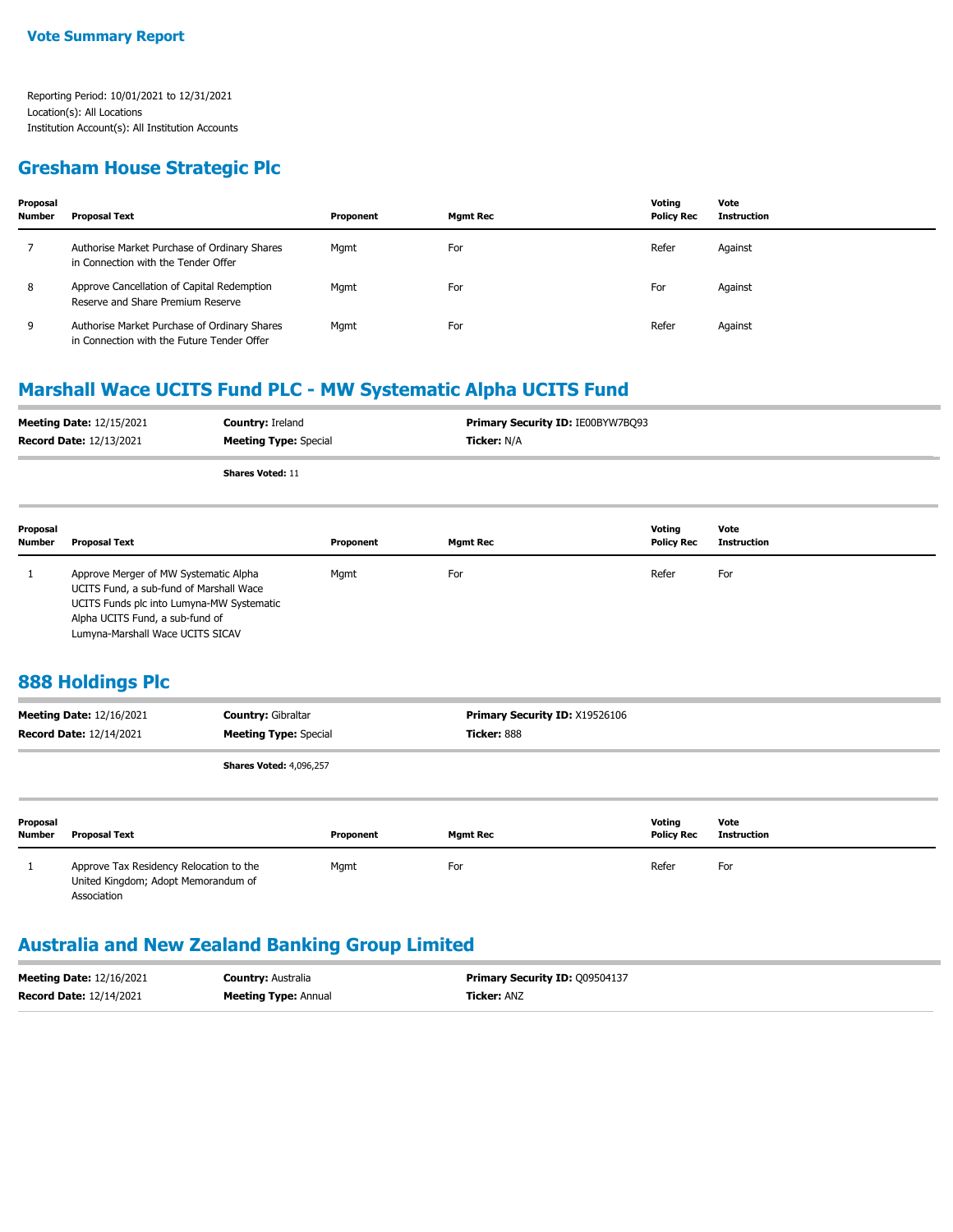### **Australia and New Zealand Banking Group Limited**

**Shares Voted:** 35,946

| Proposal<br><b>Number</b> | <b>Proposal Text</b>                                       | Proponent | <b>Mgmt Rec</b> | Voting<br><b>Policy Rec</b> | Vote<br><b>Instruction</b> |
|---------------------------|------------------------------------------------------------|-----------|-----------------|-----------------------------|----------------------------|
| 2a                        | Elect Christine Elizabeth O'Reilly as Director             | Mgmt      | For             | For                         | For                        |
| 2 <sub>b</sub>            | Elect John P Key as Director                               | Mgmt      | For             | For                         | For                        |
| 3                         | Approve Remuneration Report                                | Mgmt      | For             | For                         | For                        |
| 4                         | Approve Grant of Performance Rights to<br>Shayne C Elliott | Mgmt      | For             | For                         | For                        |
| 5                         | Approve the Amendments to the Company's<br>Constitution    | <b>SH</b> | Against         | Refer                       | Against                    |
| 6                         | Approve Transition Planning Disclosure                     | <b>SH</b> | Against         | Refer                       | Against                    |

#### **Autohome Inc.**

| <b>Meeting Date: 12/16/2021</b><br><b>Record Date: 11/10/2021</b> |                       | <b>Country: Cayman Islands</b><br><b>Meeting Type: Annual</b> |           | <b>Primary Security ID: G06634102</b><br><b>Ticker: 2518</b> |                             |                            |
|-------------------------------------------------------------------|-----------------------|---------------------------------------------------------------|-----------|--------------------------------------------------------------|-----------------------------|----------------------------|
|                                                                   |                       | Shares Voted: 179,640                                         |           |                                                              |                             |                            |
| Proposal<br>Number                                                | <b>Proposal Text</b>  |                                                               | Proponent | <b>Mgmt Rec</b>                                              | Voting<br><b>Policy Rec</b> | Vote<br><b>Instruction</b> |
|                                                                   | <b>Amend Articles</b> |                                                               | Mgmt      | For                                                          | For                         | For                        |

## **Beijing Capital International Airport Company Limited**

| <b>Meeting Date: 12/16/2021</b> | <b>Country: China</b>                              | <b>Primary Security ID: Y07717104</b> |  |  |
|---------------------------------|----------------------------------------------------|---------------------------------------|--|--|
| <b>Record Date: 11/15/2021</b>  | <b>Meeting Type: Extraordinary</b><br>Shareholders | <b>Ticker:</b> 694                    |  |  |
|                                 | <b>Shares Voted: 2,429,260</b>                     |                                       |  |  |

| Proposal<br><b>Number</b> | <b>Proposal Text</b>                                                                                                       | Proponent | <b>Mgmt Rec</b> | Votina<br><b>Policy Rec</b> | Vote<br>Instruction |
|---------------------------|----------------------------------------------------------------------------------------------------------------------------|-----------|-----------------|-----------------------------|---------------------|
|                           | Approve Supplemental Aviation Security<br>Agreement, Revised Annual Caps and Related<br>Transactions                       | Mgmt      | For             | Refer                       | For                 |
| 2                         | Elect Wang Changyi as Director and Authorize<br>Board to Fix His Remuneration and Arrange<br>for Service Contract with Him | <b>SH</b> | For             | Refer                       | For                 |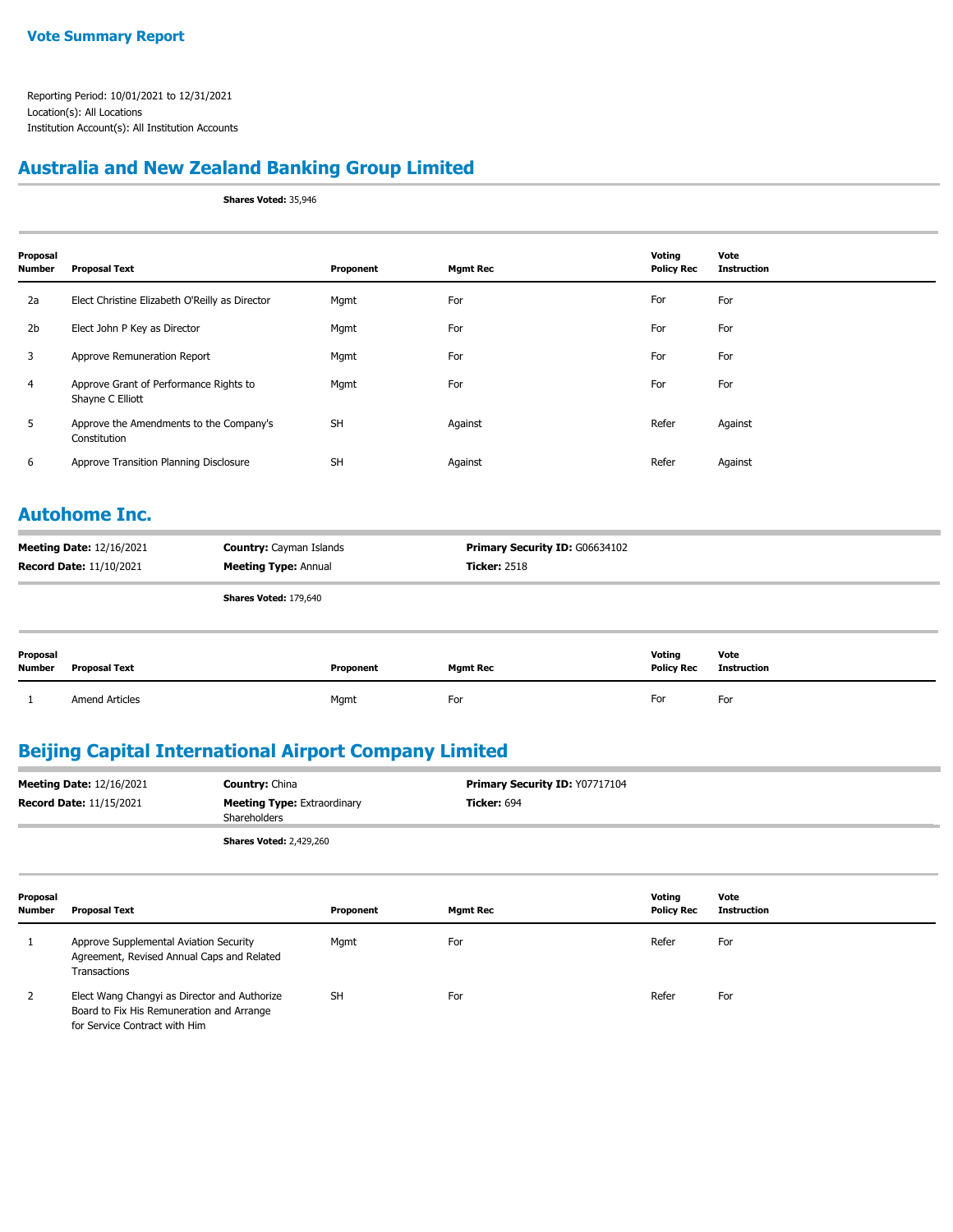### **Beijing Capital International Airport Company Limited**

| Proposal<br><b>Number</b> | <b>Proposal Text</b>                                                                                                           |                                                          | Proponent | <b>Mgmt Rec</b>                               | Voting<br><b>Policy Rec</b>        | Vote<br><b>Instruction</b> |
|---------------------------|--------------------------------------------------------------------------------------------------------------------------------|----------------------------------------------------------|-----------|-----------------------------------------------|------------------------------------|----------------------------|
| 3                         | Elect Liu Chunchen as Supervisor and<br>Authorize Board to Fix His Remuneration and<br>Arrange for Appointment Letter with Him |                                                          | <b>SH</b> | For                                           | Refer                              | For                        |
|                           | Bengo4.com, Inc.                                                                                                               |                                                          |           |                                               |                                    |                            |
|                           | <b>Meeting Date: 12/17/2021</b>                                                                                                | Country: Japan                                           |           | Primary Security ID: J0429S101                |                                    |                            |
|                           | Record Date: 10/31/2021                                                                                                        | <b>Meeting Type: Special</b>                             |           | <b>Ticker: 6027</b>                           |                                    |                            |
|                           |                                                                                                                                | <b>Shares Voted: 9,200</b>                               |           |                                               |                                    |                            |
| Proposal<br><b>Number</b> | <b>Proposal Text</b>                                                                                                           |                                                          | Proponent | <b>Mgmt Rec</b>                               | Voting<br><b>Policy Rec</b>        | Vote<br><b>Instruction</b> |
| 1                         | Elect Director Motoe, Taichiro                                                                                                 |                                                          | Mgmt      | For                                           | Against                            | Against                    |
|                           | <b>Incitec Pivot Limited</b><br><b>Meeting Date: 12/17/2021</b><br><b>Record Date: 12/15/2021</b>                              | <b>Country: Australia</b><br><b>Meeting Type: Annual</b> |           | Primary Security ID: Q4887E101<br>Ticker: IPL |                                    |                            |
|                           |                                                                                                                                | Shares Voted: 770,220                                    |           |                                               |                                    |                            |
| Proposal<br><b>Number</b> | <b>Proposal Text</b>                                                                                                           |                                                          | Proponent | <b>Mgmt Rec</b>                               | <b>Voting</b><br><b>Policy Rec</b> | Vote<br><b>Instruction</b> |
| $\overline{2}$            | Elect Tonianne Dwyer as Director                                                                                               |                                                          | Mgmt      | For                                           | For                                | For                        |
| 3                         | Elect Bruce Brook as Director                                                                                                  |                                                          | Mgmt      | For                                           | For                                | For                        |
| 4                         | Approve Remuneration Report                                                                                                    |                                                          | Mgmt      | For                                           | For                                | For                        |
| 5                         | Approve Grant of Performance Rights to<br>Jeanne Johns                                                                         |                                                          | Mgmt      | For                                           | For                                | For                        |
| 6a                        | Approve the Amendments to the Company's<br>Constitution                                                                        |                                                          | <b>SH</b> | Against                                       | Refer                              | Against                    |

### **iShares VII plc - iShares Dow Jones Industrial Average UCITS ETF**

6b Approve Paris-aligned Targets **SH** SH Against Against Against Refer For

| <b>Meeting Date: 12/17/2021</b> | <b>Country: Ireland</b>     | <b>Primary Security ID: G9827E104</b> |
|---------------------------------|-----------------------------|---------------------------------------|
| <b>Record Date: 12/15/2021</b>  | <b>Meeting Type: Annual</b> | <b>Ticker: CSINDU</b>                 |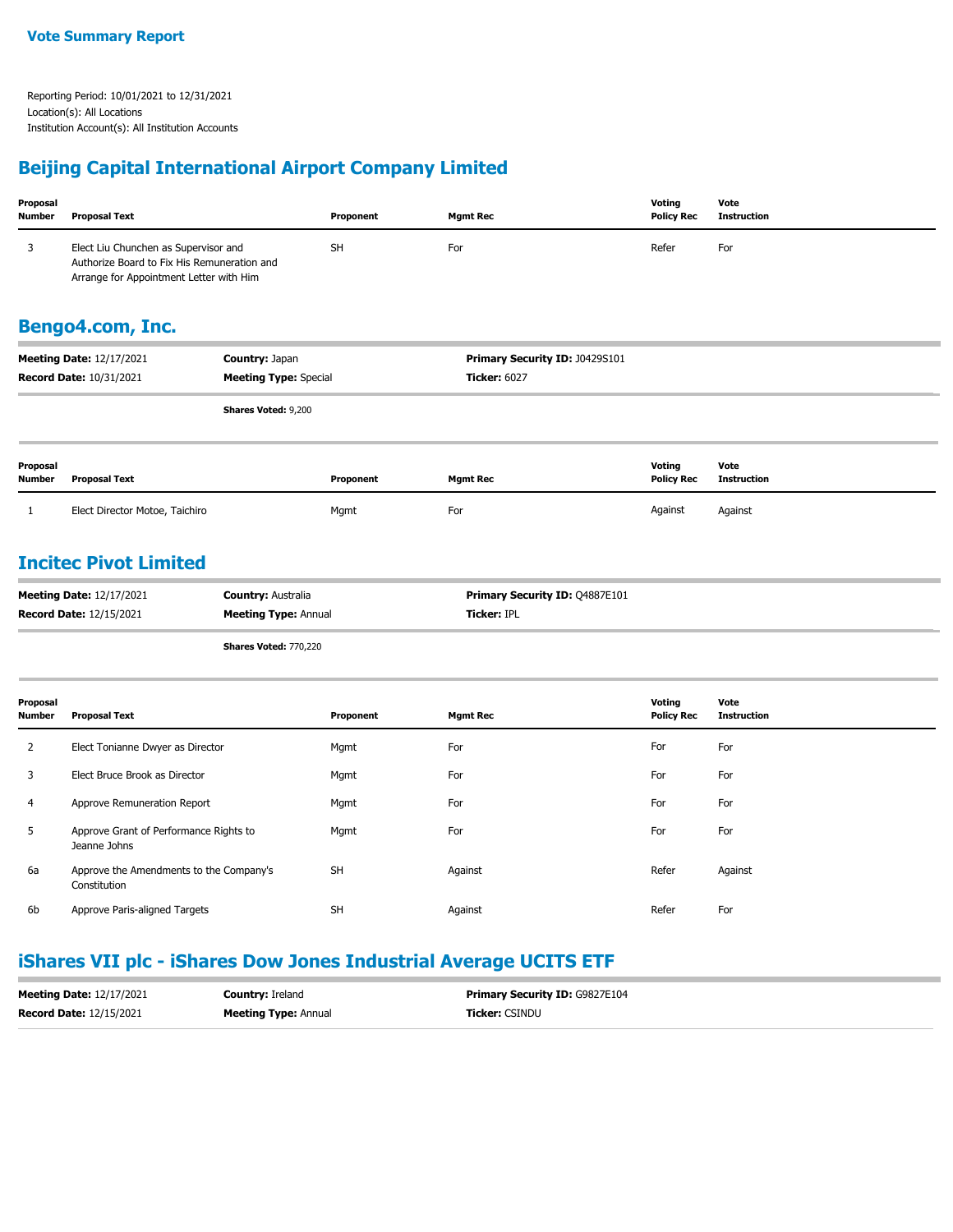## **iShares VII plc - iShares Dow Jones Industrial Average UCITS ETF**

**Shares Voted:** 22,530

| Proposal<br>Number | <b>Proposal Text</b>                                 | Proponent | <b>Mgmt Rec</b> | Voting<br><b>Policy Rec</b> | Vote<br><b>Instruction</b> |
|--------------------|------------------------------------------------------|-----------|-----------------|-----------------------------|----------------------------|
|                    | <b>Ordinary Resolutions</b>                          | Mgmt      |                 |                             |                            |
| 1                  | Accept Financial Statements and Statutory<br>Reports | Mgmt      | For             | Against                     | For                        |
| $\overline{2}$     | Ratify Deloitte as Auditors                          | Mgmt      | For             | For                         | For                        |
| 3                  | Authorise Board to Fix Remuneration of<br>Auditors   | Mgmt      | For             | For                         | For                        |
| 4                  | Re-elect Ros O'Shea as Director                      | Mgmt      | For             | For                         | For                        |
| 5                  | Re-elect Jessica Irschick as Director                | Mgmt      | For             | For                         | For                        |
| 6                  | Re-elect Barry O'Dwyer as Director                   | Mgmt      | For             | For                         | For                        |
| 7                  | Re-elect Paul McGowan as Director                    | Mgmt      | For             | For                         | For                        |
| 8                  | Re-elect Paul McNaughton as Director                 | Mgmt      | For             | For                         | For                        |
| 9                  | Re-elect Deirdre Somers as Director                  | Mgmt      | For             | For                         | For                        |
|                    | Special Resolution                                   | Mgmt      |                 |                             |                            |
| 1                  | Approve Proposed Updates to the<br>Constitution      | Mgmt      | For             | For                         | For                        |

## **Kingsoft Cloud Holdings Ltd.**

| <b>Meeting Date: 12/17/2021</b> | <b>Country:</b> Cayman Islands                            | <b>Primary Security ID: 49639K101</b> |
|---------------------------------|-----------------------------------------------------------|---------------------------------------|
| <b>Record Date: 11/10/2021</b>  | <b>Meeting Type:</b> Extraordinary<br><b>Shareholders</b> | <b>Ticker:</b> KC                     |
|                                 | <b>Shares Voted: 26,300</b>                               |                                       |

| Proposal<br><b>Number</b> | <b>Proposal Text</b>             | Proponent | <b>Mgmt Rec</b> | Voting<br><b>Policy Rec</b> | Vote<br><b>Instruction</b> |
|---------------------------|----------------------------------|-----------|-----------------|-----------------------------|----------------------------|
|                           | Meeting for ADR Holders          | Mgmt      |                 |                             |                            |
|                           | Elect Hangjun Ye as Director     | Mgmt      | For             | Against                     | Against                    |
|                           | Increase Authorized Common Stock | Mgmt      | For             | Against                     | Against                    |

#### **Synthomer Plc**

| <b>Meeting Date: 12/17/2021</b> | <b>Country: United Kingdom</b> | <b>Primary Security ID: G8650C102</b> |
|---------------------------------|--------------------------------|---------------------------------------|
| <b>Record Date: 12/15/2021</b>  | <b>Meeting Type: Special</b>   | <b>Ticker: SYNT</b>                   |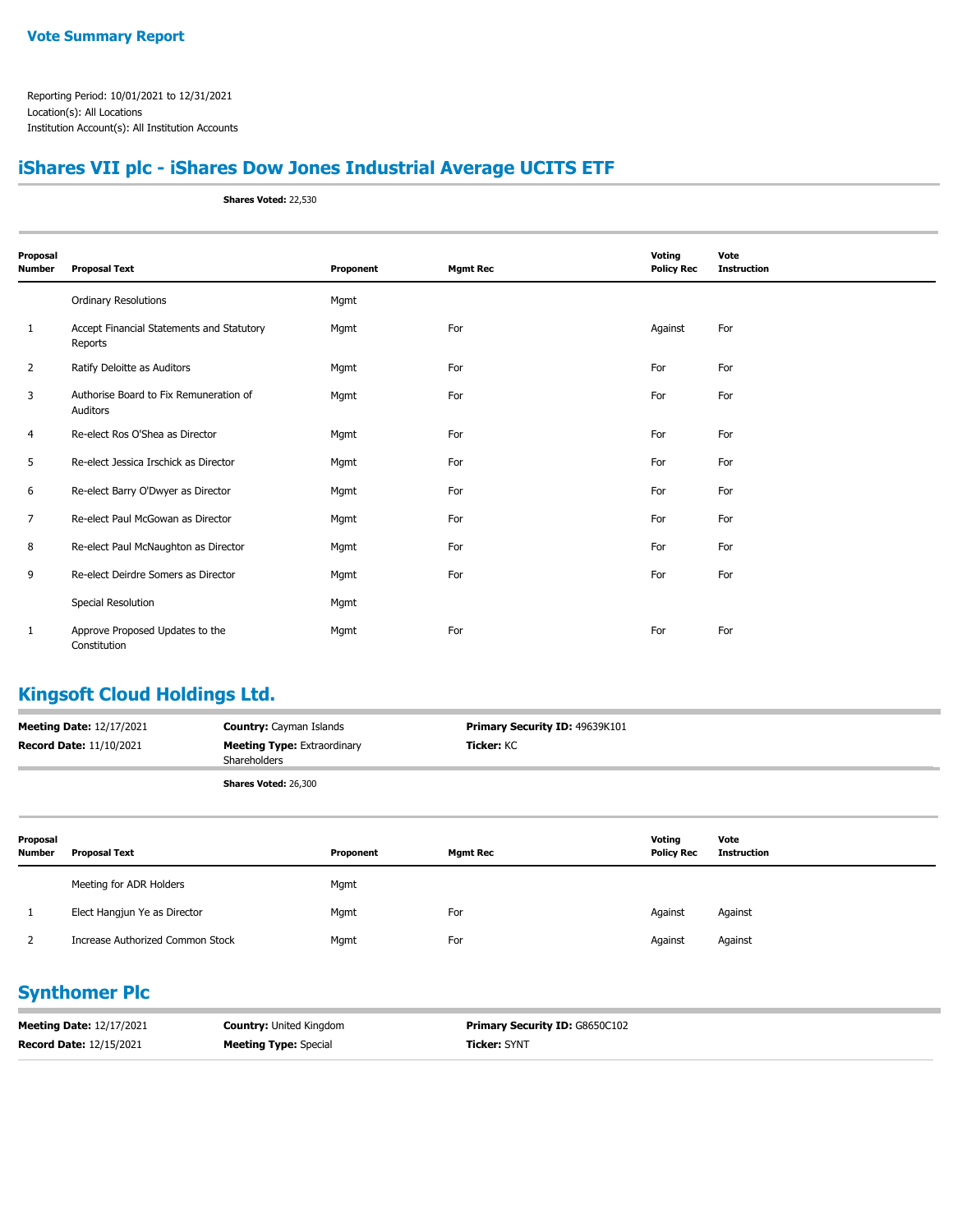### **Synthomer Plc**

**Shares Voted:** 440,000

| Proposal<br><b>Number</b> | <b>Proposal Text</b>                                                               | Proponent | Mgmt Rec | Votina<br><b>Policy Rec</b> | Vote<br><b>Instruction</b> |
|---------------------------|------------------------------------------------------------------------------------|-----------|----------|-----------------------------|----------------------------|
|                           | Approve Acquisition of Adhesive Resins<br>Business of Eastman Chemical Company     | Mgmt      | For      | Refer                       | For                        |
|                           | Approve Increase in Borrowing Limit Under<br>the Company's Articles of Association | Mamt      | For      | Refer                       | For                        |

#### **Sungrow Power Supply Co., Ltd.**

| <b>Meeting Date: 12/20/2021</b> | <b>Country: China</b>        | <b>Primary Security ID: Y8211M102</b> |
|---------------------------------|------------------------------|---------------------------------------|
| <b>Record Date: 12/13/2021</b>  | <b>Meeting Type:</b> Special | <b>Ticker: 300274</b>                 |
|                                 | $-1$<br>.                    |                                       |

**Shares Voted:** 68,000

| Proposal<br><b>Number</b> | Proposal Text                                                                                                                   | Proponent | <b>Mgmt Rec</b> | Votina<br><b>Policy Rec</b> | Vote<br>Instruction |
|---------------------------|---------------------------------------------------------------------------------------------------------------------------------|-----------|-----------------|-----------------------------|---------------------|
|                           | Approve Capital Injection in Controlled<br>Subsidiary, Implementation of Equity<br>Incentive Plan and Related Party Transaction | Mgmt      | For             | Refer                       | Against             |
| $\epsilon$                | Approve Amendments to Articles of<br>Association                                                                                | Mgmt      | For             | For                         | For                 |

## **PT Semen Indonesia (Persero) Tbk**

| <b>Meeting Date: 12/21/2021</b> | <b>Country: Indonesia</b>                          | <b>Primary Security ID: Y7142G168</b> |
|---------------------------------|----------------------------------------------------|---------------------------------------|
| <b>Record Date: 11/26/2021</b>  | <b>Meeting Type: Extraordinary</b><br>Shareholders | <b>Ticker: SMGR</b>                   |
|                                 | <b>Shares Voted: 2,218,532</b>                     |                                       |

| Proposal<br><b>Number</b> | Proposal Text                                                                                                         | Proponent | <b>Mgmt Rec</b> | Votina<br><b>Policy Rec</b> | Vote<br><b>Instruction</b> |
|---------------------------|-----------------------------------------------------------------------------------------------------------------------|-----------|-----------------|-----------------------------|----------------------------|
|                           | Amend Articles of Association                                                                                         | Mgmt      | For             | Against                     | Against                    |
| 2                         | Approve Ratification of the Regulations of the<br>Minister of State-Owned Enterprises of the<br>Republic of Indonesia | Mgmt      | For             | For                         | For                        |
| 3                         | Approve Changes in the Boards of the<br>Company                                                                       | Mgmt      | For             | For                         | For                        |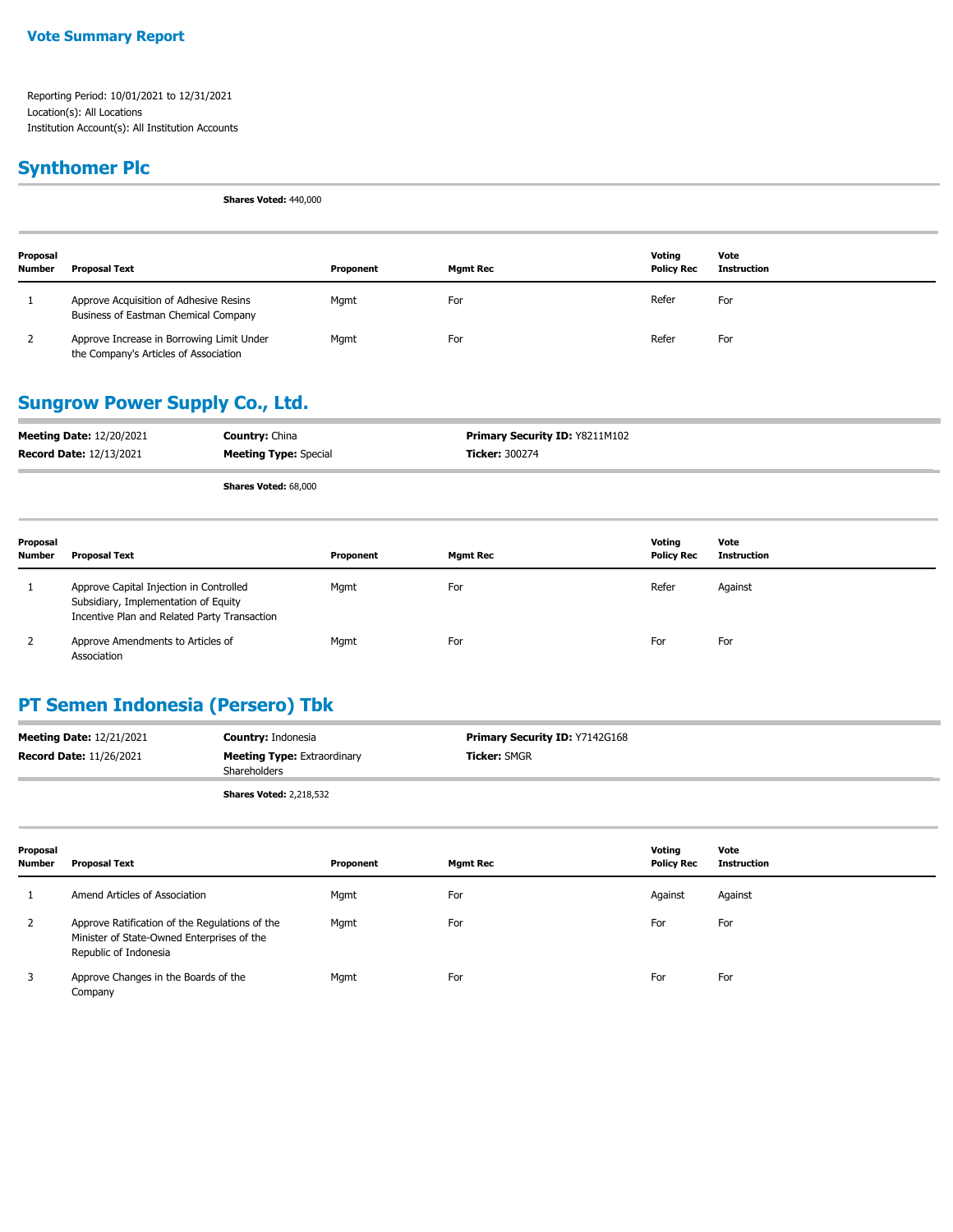#### **Trip.com Group Ltd.**

|                           | <b>Meeting Date: 12/21/2021</b><br><b>Record Date: 11/16/2021</b>            | <b>Country: Cayman Islands</b><br><b>Meeting Type: Annual</b> |                 | Primary Security ID: G9066F101<br><b>Ticker: 9961</b> |                            |  |
|---------------------------|------------------------------------------------------------------------------|---------------------------------------------------------------|-----------------|-------------------------------------------------------|----------------------------|--|
|                           | Shares Voted: 176,566                                                        |                                                               |                 |                                                       |                            |  |
| Proposal<br><b>Number</b> | <b>Proposal Text</b>                                                         | Proponent                                                     | <b>Mgmt Rec</b> | Voting<br><b>Policy Rec</b>                           | Vote<br><b>Instruction</b> |  |
|                           | Adopt Chinese Name as Dual Foreign Name<br>of the Company                    | Mgmt                                                          | For             | For                                                   | For                        |  |
| 2                         | Approve Third Amended and Restated<br>Memorandum and Articles of Association | Mgmt                                                          | For             | For                                                   | For                        |  |

#### **Grupo Aeroportuario del Centro Norte SAB de CV**

| <b>Meeting Date: 12/22/2021</b> | <b>Country: Mexico</b>                             | <b>Primary Security ID: P49530101</b> |
|---------------------------------|----------------------------------------------------|---------------------------------------|
| <b>Record Date: 12/14/2021</b>  | <b>Meeting Type: Extraordinary</b><br>Shareholders | <b>Ticker: OMAB</b>                   |
|                                 | <b>Shares Voted: 3,000</b>                         |                                       |

| Proposal<br><b>Number</b> | Proposal Text                                                                                     | Proponent | <b>Mgmt Rec</b> | Voting<br><b>Policy Rec</b> | Vote<br>Instruction |
|---------------------------|---------------------------------------------------------------------------------------------------|-----------|-----------------|-----------------------------|---------------------|
|                           | <b>Extraordinary Business</b>                                                                     | Mgmt      |                 |                             |                     |
|                           | Amend Numeral Twenty Five, Section b),<br>Subsection (ii) of Article 18 Re: Board of<br>Directors | Mgmt      | For             | For                         | For                 |
|                           | Appoint Legal Representatives                                                                     | Mgmt      | For             | For                         | For                 |

### **Grupo Aeroportuario del Centro Norte SAB de CV**

| <b>Meeting Date: 12/22/2021</b> | <b>Country: Mexico</b>                     | <b>Primary Security ID: P49530101</b> |
|---------------------------------|--------------------------------------------|---------------------------------------|
| <b>Record Date: 12/14/2021</b>  | <b>Meeting Type: Ordinary Shareholders</b> | <b>Ticker:</b> OMAB                   |
|                                 | <b>Shares Voted: 3,000</b>                 |                                       |

| Proposal<br><b>Number</b> | <b>Proposal Text</b>                                   | Proponent | <b>Mgmt Rec</b> | Voting<br><b>Policy Rec</b> | Vote<br><b>Instruction</b> |
|---------------------------|--------------------------------------------------------|-----------|-----------------|-----------------------------|----------------------------|
|                           | <b>Ordinary Business</b>                               | Mgmt      |                 |                             |                            |
|                           | Approve Special Dividends of up to MXN 4.37<br>Billion | Mgmt      | For             | For                         | For                        |
|                           | Appoint Legal Representatives                          | Mgmt      | For             | For                         | For                        |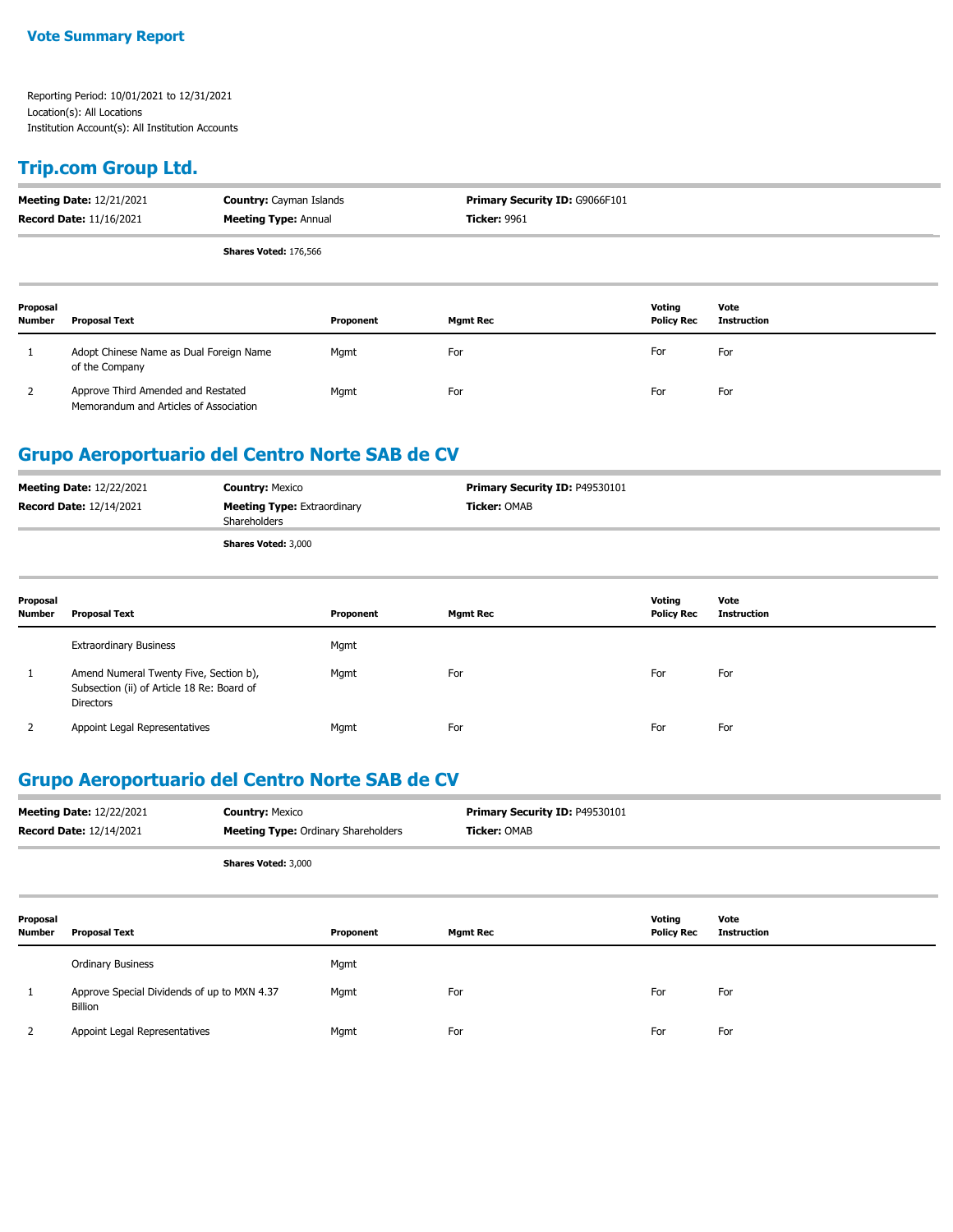# **Revolution Bars Group Plc**

| <b>Meeting Date: 12/22/2021</b> | <b>Country: United Kingdom</b>  | <b>Primary Security ID: G7546B104</b> |
|---------------------------------|---------------------------------|---------------------------------------|
| <b>Record Date: 12/20/2021</b>  | <b>Meeting Type: Annual</b>     | <b>Ticker:</b> RBG                    |
|                                 | <b>Shares Voted: 15,990,941</b> |                                       |

| Proposal<br>Number | <b>Proposal Text</b>                                                                                                     | Proponent | <b>Mgmt Rec</b> | Voting<br><b>Policy Rec</b> | Vote<br><b>Instruction</b> |
|--------------------|--------------------------------------------------------------------------------------------------------------------------|-----------|-----------------|-----------------------------|----------------------------|
| 1                  | Accept Financial Statements and Statutory<br>Reports                                                                     | Mgmt      | For             | For                         | For                        |
| 2                  | Approve Remuneration Report                                                                                              | Mgmt      | For             | For                         | For                        |
| 3                  | Reappoint PWC LLP as Auditors                                                                                            | Mgmt      | For             | For                         | For                        |
| 4                  | Authorise Board to Fix Remuneration of<br>Auditors                                                                       | Mgmt      | For             | For                         | For                        |
| 5                  | Elect Danielle Davies as Director                                                                                        | Mgmt      | For             | For                         | For                        |
| 6                  | Re-elect Keith Edelman as Director                                                                                       | Mgmt      | For             | For                         | For                        |
| 7                  | Re-elect Robert Pitcher as Director                                                                                      | Mgmt      | For             | For                         | For                        |
| 8                  | Re-elect Jemima Bird as Director                                                                                         | Mgmt      | For             | For                         | For                        |
| 9                  | Re-elect William Tuffy as Director                                                                                       | Mgmt      | For             | For                         | For                        |
| 10                 | Authorise UK Political Donations and<br>Expenditure                                                                      | Mgmt      | For             | Against                     | Against                    |
| 11                 | Authorise Issue of Equity                                                                                                | Mgmt      | For             | For                         | For                        |
| 12                 | Authorise Issue of Equity without Pre-emptive<br>Rights                                                                  | Mgmt      | For             | For                         | For                        |
| 13                 | Authorise Issue of Equity without Pre-emptive<br>Rights in Connection with an Acquisition or<br>Other Capital Investment | Mgmt      | For             | For                         | For                        |

### **Serabi Gold Plc**

|                    | <b>Meeting Date: 12/22/2021</b><br><b>Record Date: 12/20/2021</b> | <b>Country: United Kingdom</b><br><b>Meeting Type: Special</b> |                 | Primary Security ID: G8063R183<br><b>Ticker: SRB</b> |                            |  |
|--------------------|-------------------------------------------------------------------|----------------------------------------------------------------|-----------------|------------------------------------------------------|----------------------------|--|
|                    | <b>Shares Voted: 6,268,043</b>                                    |                                                                |                 |                                                      |                            |  |
| Proposal<br>Number | <b>Proposal Text</b>                                              | Proponent                                                      | <b>Mgmt Rec</b> | Voting<br><b>Policy Rec</b>                          | Vote<br><b>Instruction</b> |  |
|                    | Accept Financial Statements and Statutory<br>Reports              | Mgmt                                                           | For             | Against                                              | For                        |  |
| 2                  | Reappoint BDO LLP as Auditors and Authorise<br>Their Remuneration | Mgmt                                                           | For             | Against                                              | For                        |  |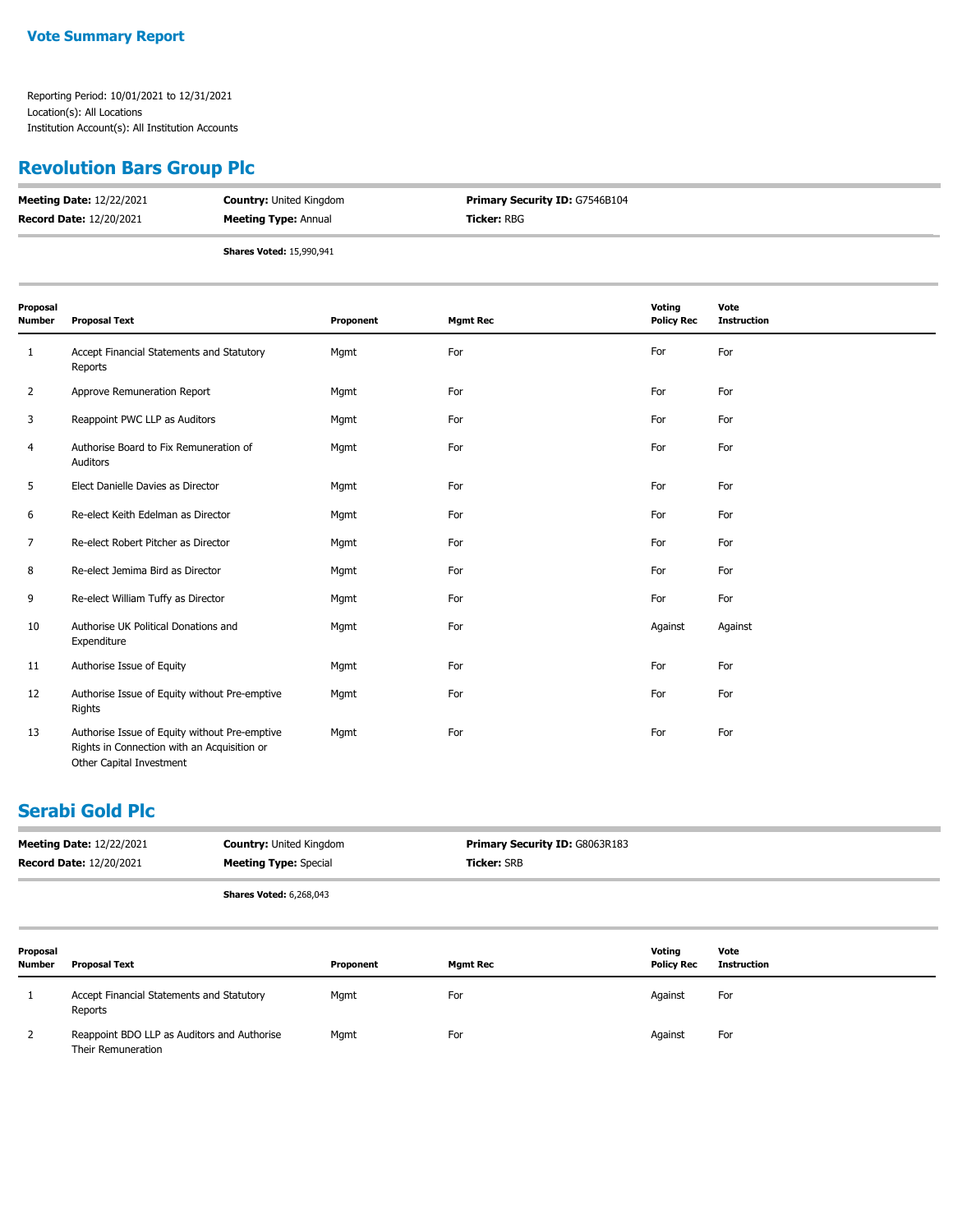#### **ADVFN Plc**

| <b>Meeting Date: 12/23/2021</b> | <b>Country:</b> United Kingdom | <b>Primary Security ID: G0102R118</b> |
|---------------------------------|--------------------------------|---------------------------------------|
| <b>Record Date: 12/21/2021</b>  | <b>Meeting Type: Annual</b>    | <b>Ticker:</b> AFN                    |
|                                 |                                |                                       |

**Shares Voted:** 502,555

| Proposal<br><b>Number</b> | <b>Proposal Text</b>                                    | Proponent | <b>Mgmt Rec</b> | Voting<br><b>Policy Rec</b> | Vote<br><b>Instruction</b> |
|---------------------------|---------------------------------------------------------|-----------|-----------------|-----------------------------|----------------------------|
| 1                         | Accept Financial Statements and Statutory<br>Reports    | Mgmt      | For             | Against                     | Against                    |
| $\overline{2}$            | Re-elect Jonathan Mullins as Director                   | Mgmt      | For             | For                         | For                        |
| 3                         | Elect Thomas Spiller as Director                        | Mgmt      | For             | For                         | For                        |
| 4                         | Appoint Auditors and Authorise Their<br>Remuneration    | Mgmt      | For             | For                         | For                        |
| 5                         | Approve Final Dividend                                  | Mgmt      | For             | For                         | For                        |
| 6                         | Authorise Issue of Equity                               | Mgmt      | For             | Against                     | Against                    |
| $\overline{7}$            | Authorise Issue of Equity without Pre-emptive<br>Rights | Mgmt      | For             | Against                     | Against                    |

## **Balkrishna Industries Limited**

| <b>Meeting Date: 12/23/2021</b> | <b>Country: India</b>        | <b>Primary Security ID: Y05506129</b> |
|---------------------------------|------------------------------|---------------------------------------|
| <b>Record Date: 11/12/2021</b>  | <b>Meeting Type: Special</b> | <b>Ticker:</b> 502355                 |
|                                 |                              |                                       |

**Shares Voted:** 31,600

| Proposal<br><b>Number</b> | Proposal Text                                                                                                                       | Proponent | <b>Mgmt Rec</b> | Votina<br><b>Policy Rec</b> | Vote<br><b>Instruction</b> |
|---------------------------|-------------------------------------------------------------------------------------------------------------------------------------|-----------|-----------------|-----------------------------|----------------------------|
|                           | Postal Ballot                                                                                                                       | Mgmt      |                 |                             |                            |
|                           | Approve Reappointment and Remuneration of<br>Vipul Shah as a Whole Time Director<br>Designated as Director and Company<br>Secretary | Mgmt      | For             | For                         | For                        |

# **Lee & Man Paper Manufacturing Limited**

| <b>Meeting Date: 12/23/2021</b> | <b>Country:</b> Cayman Islands     | <b>Primary Security ID: G5427W130</b> |
|---------------------------------|------------------------------------|---------------------------------------|
| <b>Record Date: 12/17/2021</b>  | <b>Meeting Type:</b> Extraordinary | <b>Ticker: 2314</b>                   |
|                                 | Shareholders                       |                                       |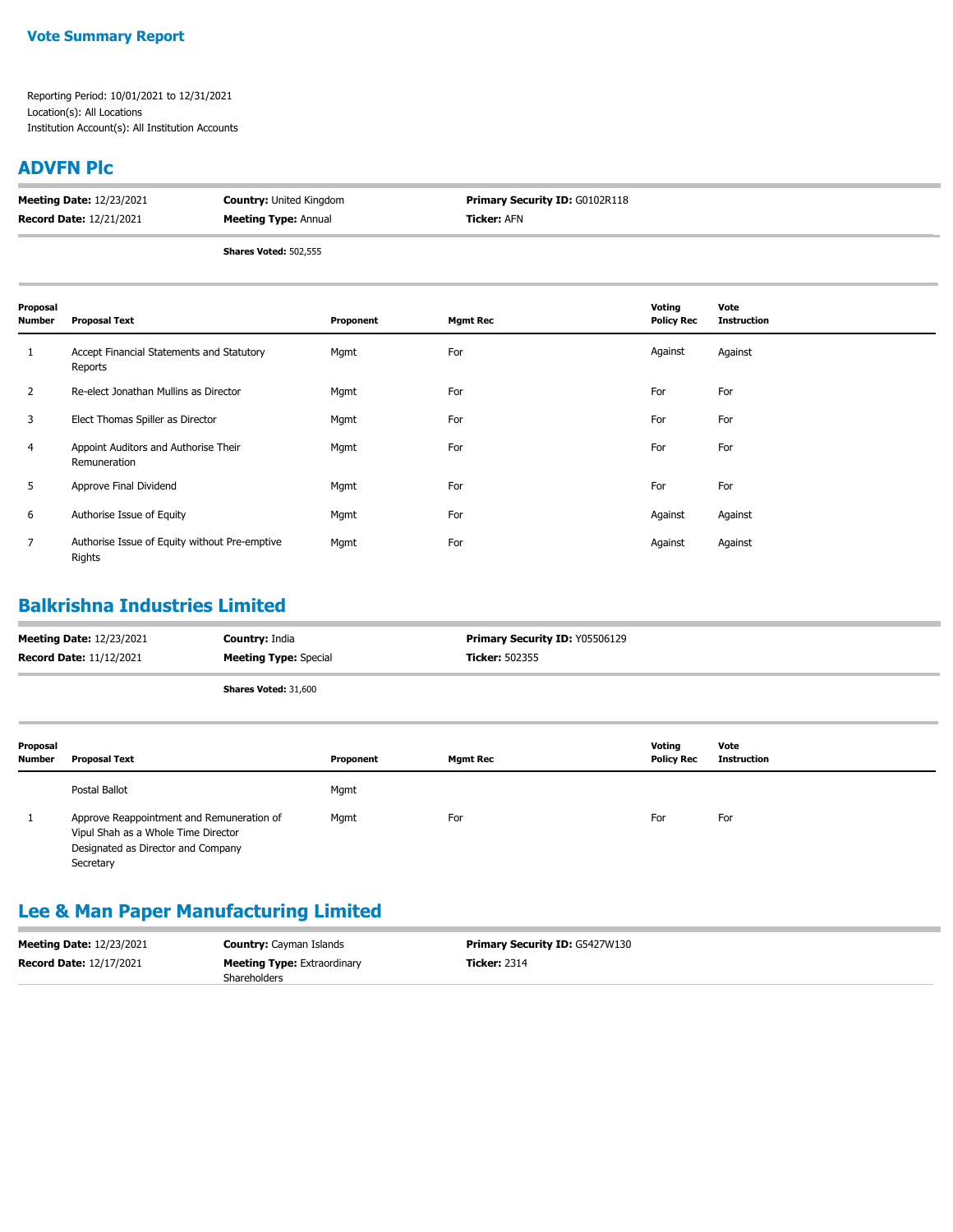## **Lee & Man Paper Manufacturing Limited**

**Shares Voted:** 1,960,465

| Proposal<br><b>Number</b> | <b>Proposal Text</b>                                                              | Proponent | <b>Mgmt Rec</b> | Votina<br><b>Policy Rec</b> | Vote<br>Instruction |
|---------------------------|-----------------------------------------------------------------------------------|-----------|-----------------|-----------------------------|---------------------|
|                           | Approve Buying Agent Agreement, Proposed<br>Annual Caps and Related Transactions  | Mgmt      | For             | Refer                       | For                 |
|                           | Approve Pulp Purchase Agreement, Proposed<br>Annual Caps and Related Transactions | Mgmt      | For             | Refer                       | For                 |

### **Marisa Lojas SA**

| <b>Meeting Date: 12/23/2021</b> | <b>Country: Brazil</b>                             | <b>Primary Security ID: P6462B106</b> |
|---------------------------------|----------------------------------------------------|---------------------------------------|
| <b>Record Date:</b>             | <b>Meeting Type: Extraordinary</b><br>Shareholders | <b>Ticker: AMAR3</b>                  |
|                                 | Shares Voted: 862,046                              |                                       |

| Proposal<br><b>Number</b> | <b>Proposal Text</b>                                                                                                                             | Proponent | <b>Mgmt Rec</b> | Voting<br><b>Policy Rec</b> | Vote<br><b>Instruction</b> |
|---------------------------|--------------------------------------------------------------------------------------------------------------------------------------------------|-----------|-----------------|-----------------------------|----------------------------|
|                           | Approve Restricted Stock Plan                                                                                                                    | Mgmt      | For             | Against                     | Against                    |
|                           | Approve Stock Option Plan                                                                                                                        | Mgmt      | For             | Against                     | Against                    |
|                           | In the Event of a Second Call, the Voting<br>Instructions Contained in this Remote Voting<br>Card May Also be Considered for the Second<br>Call? | Mgmt      | None            | For                         | For                        |

## **PT Bukalapak.com Tbk**

| <b>Meeting Date: 12/23/2021</b> | <b>Country: Indonesia</b>                                 | <b>Primary Security ID: Y1R0GP109</b> |
|---------------------------------|-----------------------------------------------------------|---------------------------------------|
| <b>Record Date: 11/30/2021</b>  | <b>Meeting Type: Extraordinary</b><br><b>Shareholders</b> | <b>Ticker:</b> BUKA                   |
|                                 | <b>Shares Voted: 7,000,000</b>                            |                                       |

| Proposal<br><b>Number</b> | Proposal Text                                                                                  | Proponent | Mamt Rec | Voting<br><b>Policy Rec</b> | Vote<br>Instruction |
|---------------------------|------------------------------------------------------------------------------------------------|-----------|----------|-----------------------------|---------------------|
|                           | Approve Changes in the Boards of the<br>Company and Resignation of Lau Eng Boon as<br>Director | Mgmt      | For      | For                         | For                 |
|                           | Approve Changes in the Use of Proceeds                                                         | Mgmt      | For      | For                         | For                 |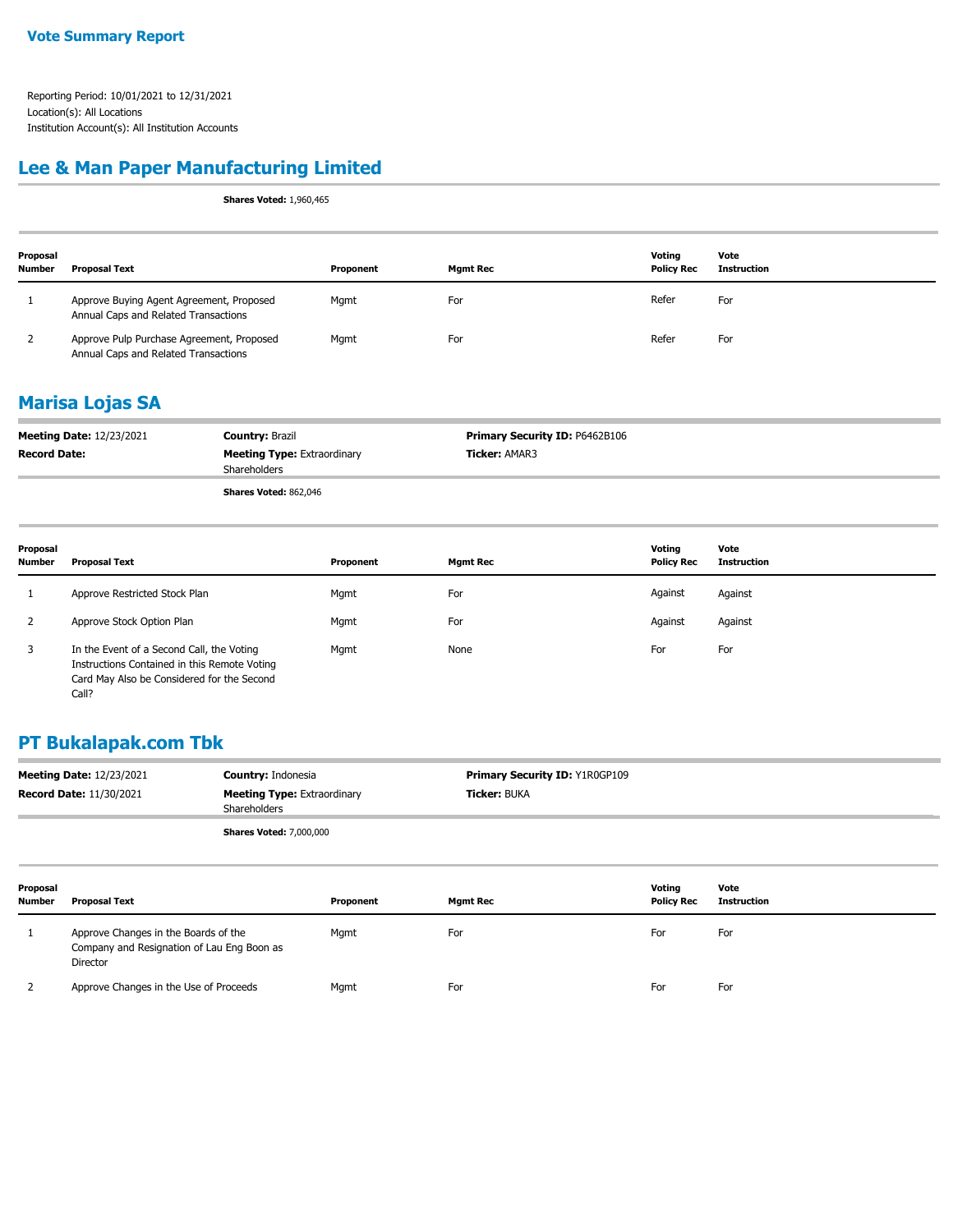## **Recticel SA**

| <b>Meeting Date: 12/24/2021</b> | <b>Country: Belgium</b>      | <b>Primary Security ID: B70161102</b> |
|---------------------------------|------------------------------|---------------------------------------|
| <b>Record Date: 12/10/2021</b>  | <b>Meeting Type: Special</b> | <b>Ticker: REC</b>                    |
|                                 | <b>Shares Voted: 282,200</b> |                                       |

| Proposal<br><b>Number</b> | <b>Proposal Text</b>                                                                                                  | Proponent | Mgmt Rec | Votina<br><b>Policy Rec</b> | Vote<br>Instruction |
|---------------------------|-----------------------------------------------------------------------------------------------------------------------|-----------|----------|-----------------------------|---------------------|
|                           | Special General Meeting Agenda                                                                                        | Mgmt      |          |                             |                     |
|                           | Approve Sale of the Bedding Division to<br>Aguinos Industry, SGPS, SA                                                 | Mgmt      | For      | Refer                       | For                 |
|                           | Authorize Implementation of Approved<br>Resolutions and Filing of Required<br>Documents/Formalities at Trade Registry | Mgmt      | For      | For                         | For                 |

## **COSCO SHIPPING Ports Limited**

| <b>Meeting Date: 12/28/2021</b> | <b>Country: Bermuda</b>      | <b>Primary Security ID: G2442N104</b> |
|---------------------------------|------------------------------|---------------------------------------|
| <b>Record Date: 12/21/2021</b>  | <b>Meeting Type:</b> Special | <b>Ticker: 1199</b>                   |
|                                 | Shares Voted: 900,000        |                                       |

**Shares Voted:** 900,000

| Proposal<br><b>Number</b> | <b>Proposal Text</b>                                                                                                                           | Proponent | <b>Mamt Rec</b> | Votina<br><b>Policy Rec</b> | Vote<br>Instruction |
|---------------------------|------------------------------------------------------------------------------------------------------------------------------------------------|-----------|-----------------|-----------------------------|---------------------|
|                           | Approve COSCO SHIPPING Shipping Services<br>and Terminal Services Master Agreement,<br>Proposed Annual Cap Amounts and Related<br>Transactions | Mgmt      | For             | Refer                       | For                 |

# **SLC Agricola SA**

| <b>Meeting Date: 12/30/2021</b> | <b>Country: Brazil</b>                             | <b>Primary Security ID: P8711D107</b> |
|---------------------------------|----------------------------------------------------|---------------------------------------|
| <b>Record Date:</b>             | <b>Meeting Type:</b> Extraordinary<br>Shareholders | <b>Ticker: SLCE3</b>                  |
|                                 | <b>Shares Voted: 149,829</b>                       |                                       |

| Proposal<br><b>Number</b> | <b>Proposal Text</b>                                    | Proponent | <b>Mgmt Rec</b> | Voting<br><b>Policy Rec</b> | Vote<br><b>Instruction</b> |
|---------------------------|---------------------------------------------------------|-----------|-----------------|-----------------------------|----------------------------|
|                           | Change Location of Company Headquarters                 | Mgmt      | For             | For                         | For                        |
|                           | Amend Article 2 Re: Company Headquarters                | Mgmt      | For             | For                         | For                        |
| 3                         | Authorize Capitalization of Reserves for Bonus<br>Issue | Mgmt      | For             | For                         | For                        |
| 4                         | Amend Article 5 to Reflect Changes in Capital           | Mgmt      | For             | For                         | For                        |